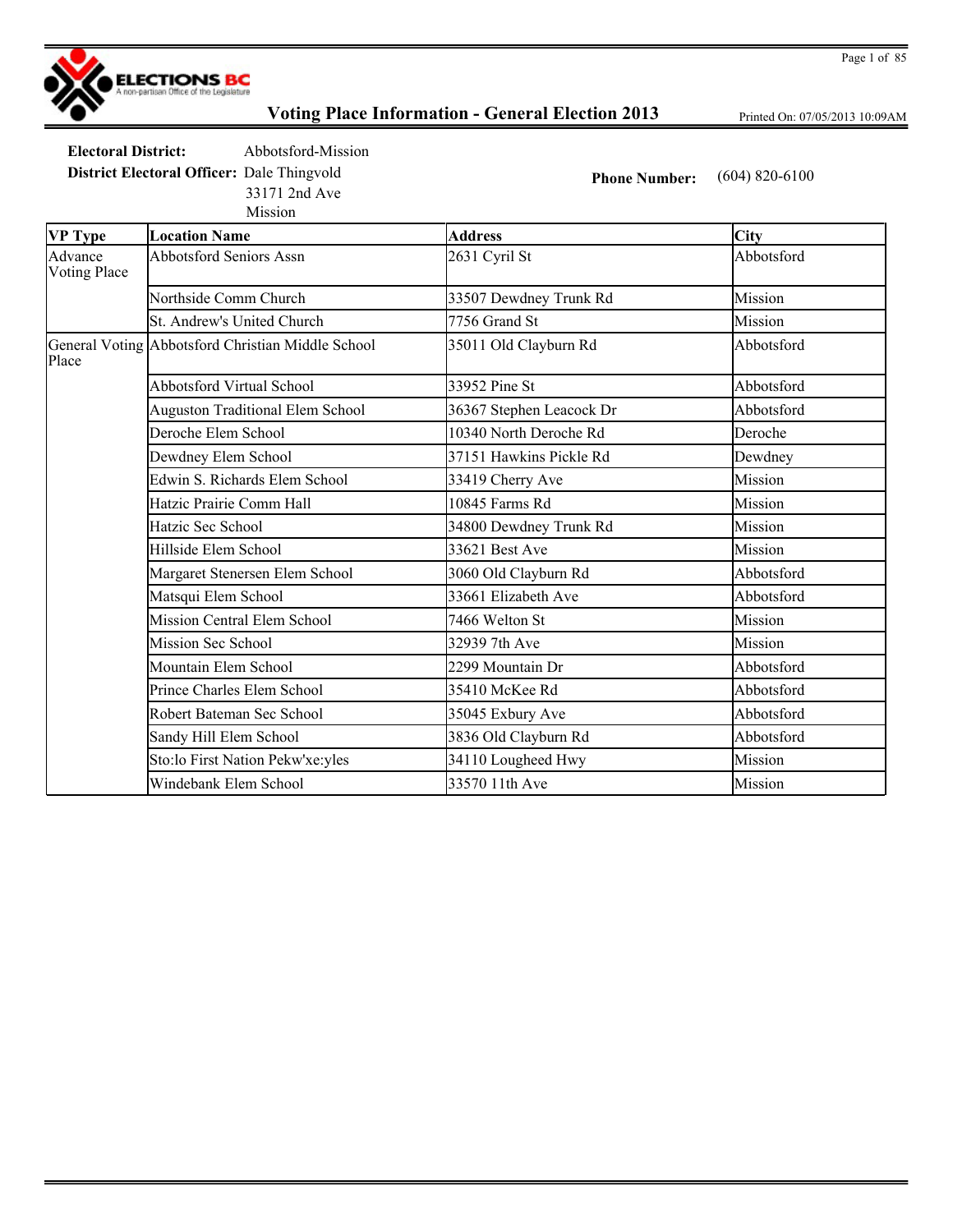

Printed On: 07/05/2013 10:09AM

**Electoral District:** Abbotsford South

176-2655 Clearbrook Rd

Abbotsford

**District Electoral Officer:** Kathi Kopan **Phone Number:** (604) 504-4103

| <b>VP</b> Type                 | <b>Location Name</b>                              | <b>Address</b>                | City       |
|--------------------------------|---------------------------------------------------|-------------------------------|------------|
| Advance<br><b>Voting Place</b> | Abbotsford South DEO Office                       | 144 31935 South Fraser Way    | Abbotsford |
|                                | Cascade Comm Church                               | 35190 Delair Rd               | Abbotsford |
|                                | Central Heights Church                            | 1661 McCallum Rd              | Abbotsford |
| Place                          | General Voting Abbotsford Evangelical Free Church | 33218 Marshall Rd             | Abbotsford |
|                                | Abbotsford Integrated School of Arts              | 36232 Lower Sumas Mountain Rd | Abbotsford |
|                                | Abbotsford Middle School                          | 33231 Bevan Ave               | Abbotsford |
|                                | <b>Abbotsford Traditional Middle School</b>       | 2272 Windsor St               | Abbotsford |
|                                | Aberdeen Elem School                              | 2975 Bradner Rd               | Abbotsford |
|                                | Alexander Elem School                             | 2250 Lobban Rd                | Abbotsford |
|                                | <b>Barrowtown Elem School</b>                     | 5137 Tolmie Rd                | Abbotsford |
|                                | Cascade Comm Church                               | 35190 Delair Rd               | Abbotsford |
|                                | Centennial Park Elem School                       | 2527 Gladwin Rd               | Abbotsford |
|                                | Central Heights Church                            | 1661 McCallum Rd              | Abbotsford |
|                                | Church of the Nazarene                            | 2390 McMillan Rd              | Abbotsford |
|                                | Clearbrook Menn Brethren Church                   | 2719 Clearbrook Rd            | Abbotsford |
|                                | Dormick Park Elem School                          | 32161 Dormick Ave             | Abbotsford |
|                                | King Traditional Elem School                      | 28776 King Rd                 | Abbotsford |
|                                | North Poplar Fine Arts School                     | 32041 Marshall Rd             | Abbotsford |
|                                | South Poplar Elem School                          | 32746 Huntingdon Rd           | Abbotsford |
|                                | Ten-Broek Elem School                             | 2580 Stanley St               | Abbotsford |
|                                | <b>Upper Sumas Elem School</b>                    | 36321 Vye Rd                  | Abbotsford |
|                                | Yale Sec School                                   | 34620 Old Yale Rd             | Abbotsford |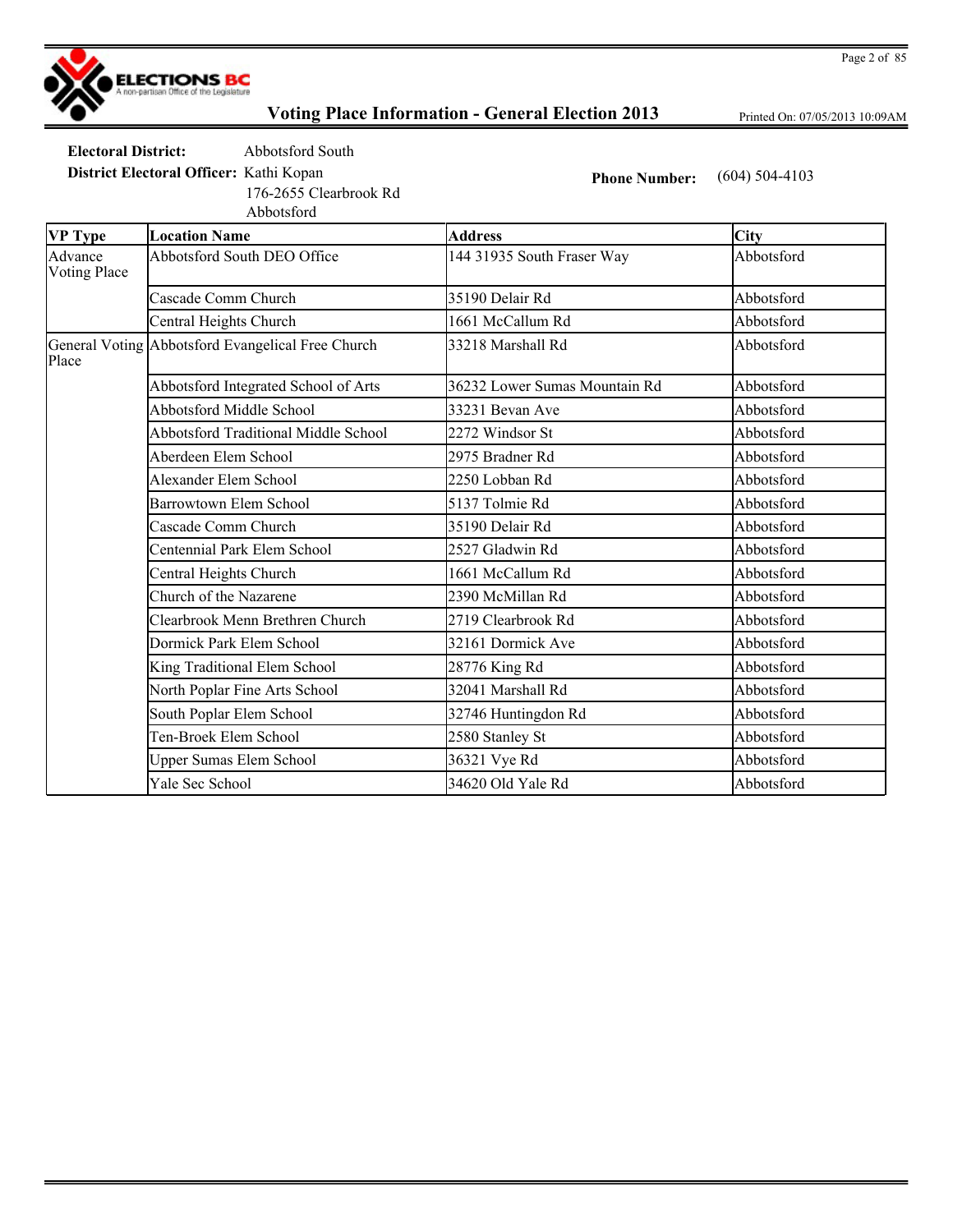

Printed On: 07/05/2013 10:09AM

**Electoral District:** Abbotsford West

200-32560 Simon Ave

**District Electoral Officer:** Helen Lockhart **Phone Number:** (604) 851-7010

|                         | Abbotsford                                   |                        |            |
|-------------------------|----------------------------------------------|------------------------|------------|
| <b>VP</b> Type          | <b>Location Name</b>                         | <b>Address</b>         | City       |
| Advance<br>Voting Place | Garden Park Towers                           | 2825 Clearbrook Rd     | Abbotsford |
|                         | Royal Canadian Air Cadets-861 Squadron       | 32470 Haida Dr         | Abbotsford |
| Place                   | General Voting Abbotsford Pentecostal Church | 3145 Gladwin Rd        | Abbotsford |
|                         | Army and Navy Veteran Hall                   | 30346 McNeil Ave       | Abbotsford |
|                         | <b>Bradner Comm Hall</b>                     | 5305 Bradner Rd        | Abbotsford |
|                         | Chief Dan George Middle School               | 32877 Old Riverside Rd | Abbotsford |
|                         | Colleen & Gordie Howe Middle School          | 3174 Clearbrook Rd     | Abbotsford |
|                         | <b>Emmanuel Free Reformed Church</b>         | 3366 Mt Lehman Rd      | Abbotsford |
|                         | <b>Emmanuel Mennonite Church</b>             | 3471 Clearbrook Rd     | Abbotsford |
|                         | Eugene Reimer Middle School                  | 3433 Firhill Dr        | Abbotsford |
|                         | Garden Park Towers                           | 2825 Clearbrook Rd     | Abbotsford |
|                         | Harry Sayers Elem School                     | 31321 Blueridge Dr     | Abbotsford |
|                         | <b>Immanuel Fellowship Baptist Church</b>    | 2950 Blue Jay St       | Abbotsford |
|                         | Royal Canadian Air Cadets-861 Squadron       | 32470 Haida Dr         | Abbotsford |
|                         | St. James Catholic School                    | 2767 Townline Rd       | Abbotsford |
|                         | Terry Fox Elem School                        | 3071 Babich St         | Abbotsford |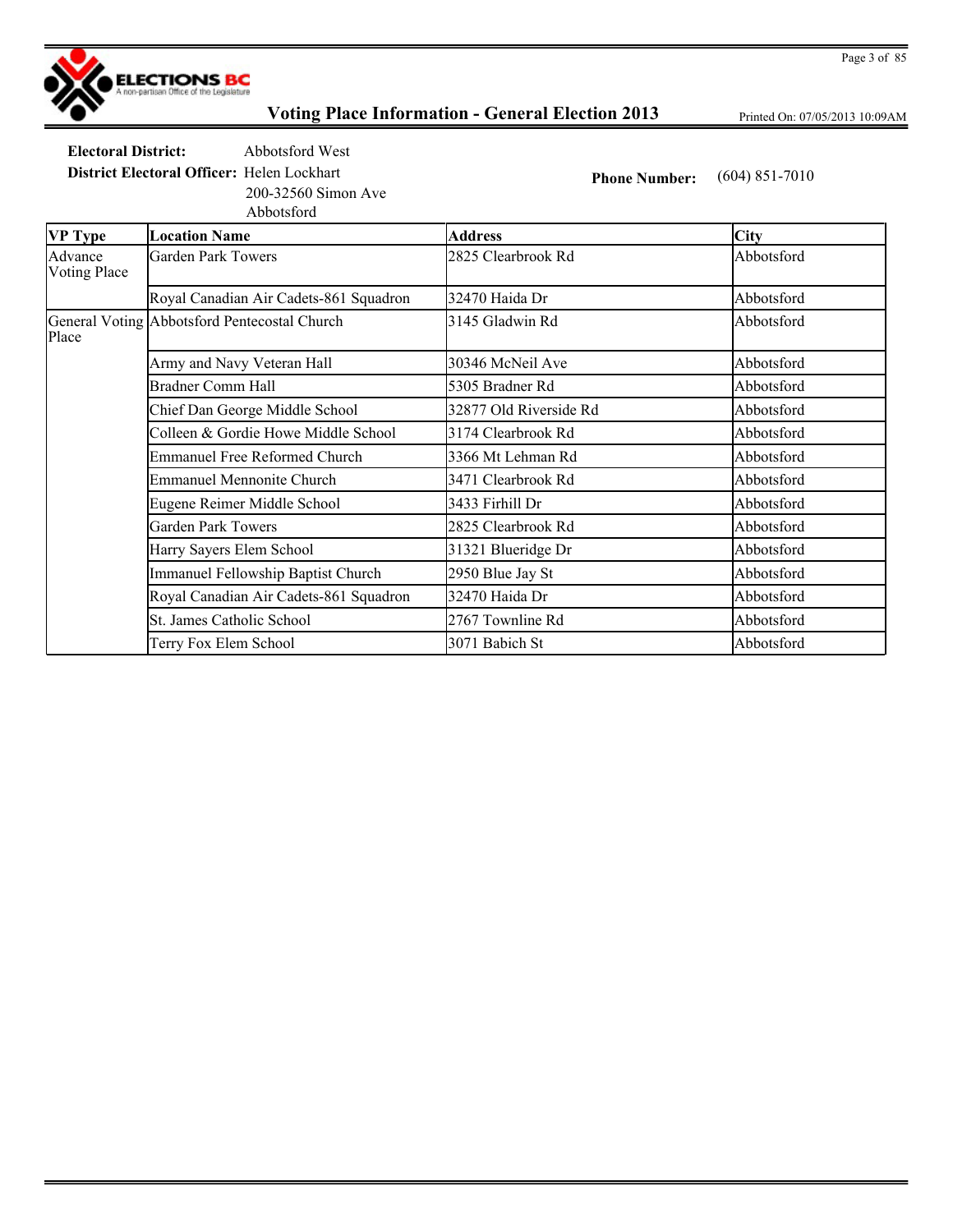

Printed On: 07/05/2013 10:09AM

**Electoral District:** Alberni-Pacific Rim

Port Alberni

4778 Johnston Rd

**District Electoral Officer:** Ann Chandler **Phone Number:** (250) 720-2438

| <b>VP</b> Type                 | <b>Location Name</b>                   | <b>Address</b>        | <b>City</b>      |
|--------------------------------|----------------------------------------|-----------------------|------------------|
| Advance<br><b>Voting Place</b> | <b>Bradley Centre</b>                  | 975 Shearme Rd        | Coombs           |
|                                | Lighthouse Comm Centre                 | 240 Lions Way         | <b>Bowser</b>    |
|                                | Port Alberni Lawn Bowling              | 4255A Wallace St      | Port Alberni     |
|                                | Royal Canadian Legion                  | 331 Main St           | Tofino           |
|                                | <b>Ucluelet Comm Hall</b>              | 500 Matterson Dr      | Ucluelet         |
| Place                          | General Voting Ahousaht Admin Building | Ahousaht              | Ahousat          |
|                                | Alberni Athletic Hall                  | 3727 Roger St         | Port Alberni     |
|                                | <b>Bamfield Fire Hall</b>              | 352 Pachena Rd        | Bamfield         |
|                                | <b>Beaver Creek Fire Hall</b>          | 6038A Beaver Creek Rd | Port Alberni     |
|                                | <b>Bradley Centre</b>                  | 975 Shearme Rd        | Coombs           |
|                                | Cherry Creek Hall                      | 3720 Moore Rd         | Port Alberni     |
|                                | Coombs Comm Hall                       | 2595 Alberni Hwy      | Coombs           |
|                                | Ditidaht Comm Hall                     | 658 Malachan Ir 11 Rd | Nitnat           |
|                                | Echo Centre                            | 4255 Wallace St       | Port Alberni     |
|                                | Hot Springs Cove Band Bldg             | Hot Springs Cove      | Hot Springs Cove |
|                                | Kildonan Post Office/Store             | Kildonan              | Ucluelet         |
|                                | Lighthouse Comm Centre                 | 240 Lions Way         | <b>Bowser</b>    |
|                                | Meares Island Cultural Centre          | 320 Opitsaht          | Tofino           |
|                                | Port Alberni Friendship Centre         | 3555 4th Ave          | Port Alberni     |
|                                | Sproat Lake Fire Hall                  | 7651 Pacific Rim Hwy  | Sproat Lake      |
|                                | Tofino Comm Hall                       | 351 Arnet Rd          | Tofino           |
|                                | Ucluelet Comm Hall                     | 500 Matterson Dr      | Ucluelet         |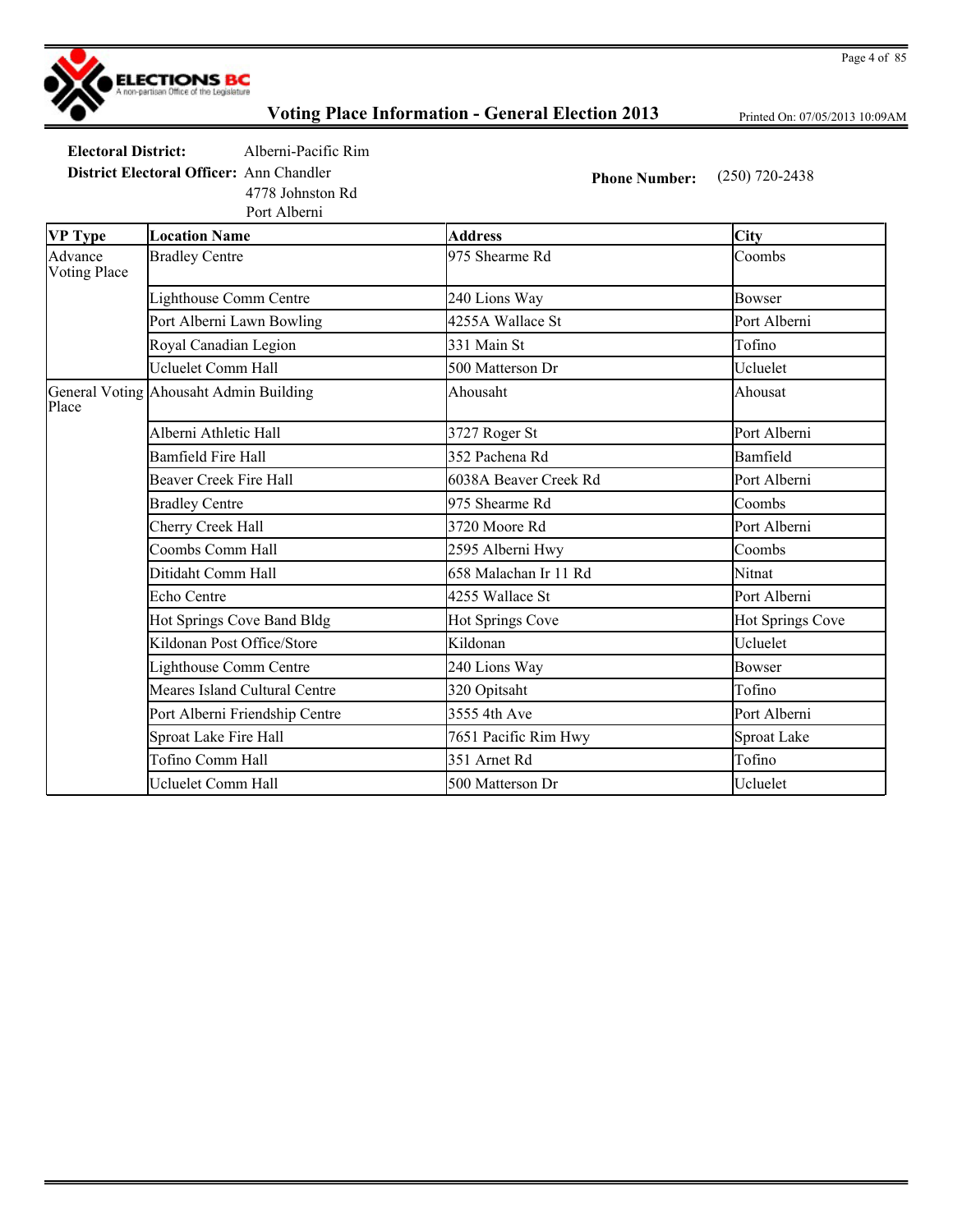

Printed On: 07/05/2013 10:09AM

**Electoral District:** Boundary-Similkameen **District Electoral Officer:** Peter Beckett **Phone Number:** (250) 495-1260

8322 Main St

|                                | Osoyoos                             |                             |                    |
|--------------------------------|-------------------------------------|-----------------------------|--------------------|
| <b>VP</b> Type                 | <b>Location Name</b>                | <b>Address</b>              | City               |
| Advance<br><b>Voting Place</b> | <b>Grand Forks Sr Hall</b>          | 565 71 Ave                  | <b>Grand Forks</b> |
|                                | Okanagan Falls Sr Centre            | 1128 Willow St              | Okanagan Falls     |
|                                | <b>Oliver Comm Centre</b>           | 6359 Park Dr                | Oliver             |
|                                | Rock Creek & Boundary Fair Pavilion | 3880 Kettle Valley South Rd | <b>Rock Creek</b>  |
|                                | Sonora Comm Centre                  | 8505 68th Ave               | Osoyoos            |
|                                | Victory Hall                        | 427 7th Ave                 | Keremeos           |
| Place                          | General Voting Beaverdell Comm Hall | 5841 33 Hwy                 | Beaverdell         |
|                                | Big White Comm School               | 400 Happy Valley Rd         | Kelowna            |
|                                | Cawston Comm Centre                 | 2119 Main St                | Cawston            |
|                                | Christina Lake Comm Centre          | 90 Park Rd                  | Christina Lake     |
|                                | Gospel Chapel                       | 7048 Donaldson Dr           | <b>Grand Forks</b> |
|                                | <b>Grand Forks Art Gallery</b>      | 524 Central Ave             | <b>Grand Forks</b> |
|                                | Grand Forks Sr Hall                 | 565 71 Ave                  | <b>Grand Forks</b> |
|                                | Inkameep Comm Hall                  | 6046 Sandpoint Dr           | Oliver             |
|                                | Kaleden Comm Centre                 | 320 Lakehill Rd             | Kaleden            |
|                                | <b>McArthur Centre</b>              | 346 S Copper Ave            | Greenwood          |
|                                | Midway Comm Centre                  | 692 Seventh Ave             | Midway             |
|                                | Okanagan Falls Sr Centre            | 1128 Willow St              | Okanagan Falls     |
|                                | <b>Oliver Comm Centre</b>           | 6359 Park Dr                | Oliver             |
|                                | Rock Creek & Boundary Fair Pavilion | 3880 Kettle Valley South Rd | <b>Rock Creek</b>  |
|                                | <b>Snazaist Discovery Centre</b>    | 161 Snazaist Rd             | Hedley             |
|                                | Sonora Comm Centre                  | 8505 68th Ave               | Osoyoos            |
|                                | Victory Hall                        | 427 7th Ave                 | Keremeos           |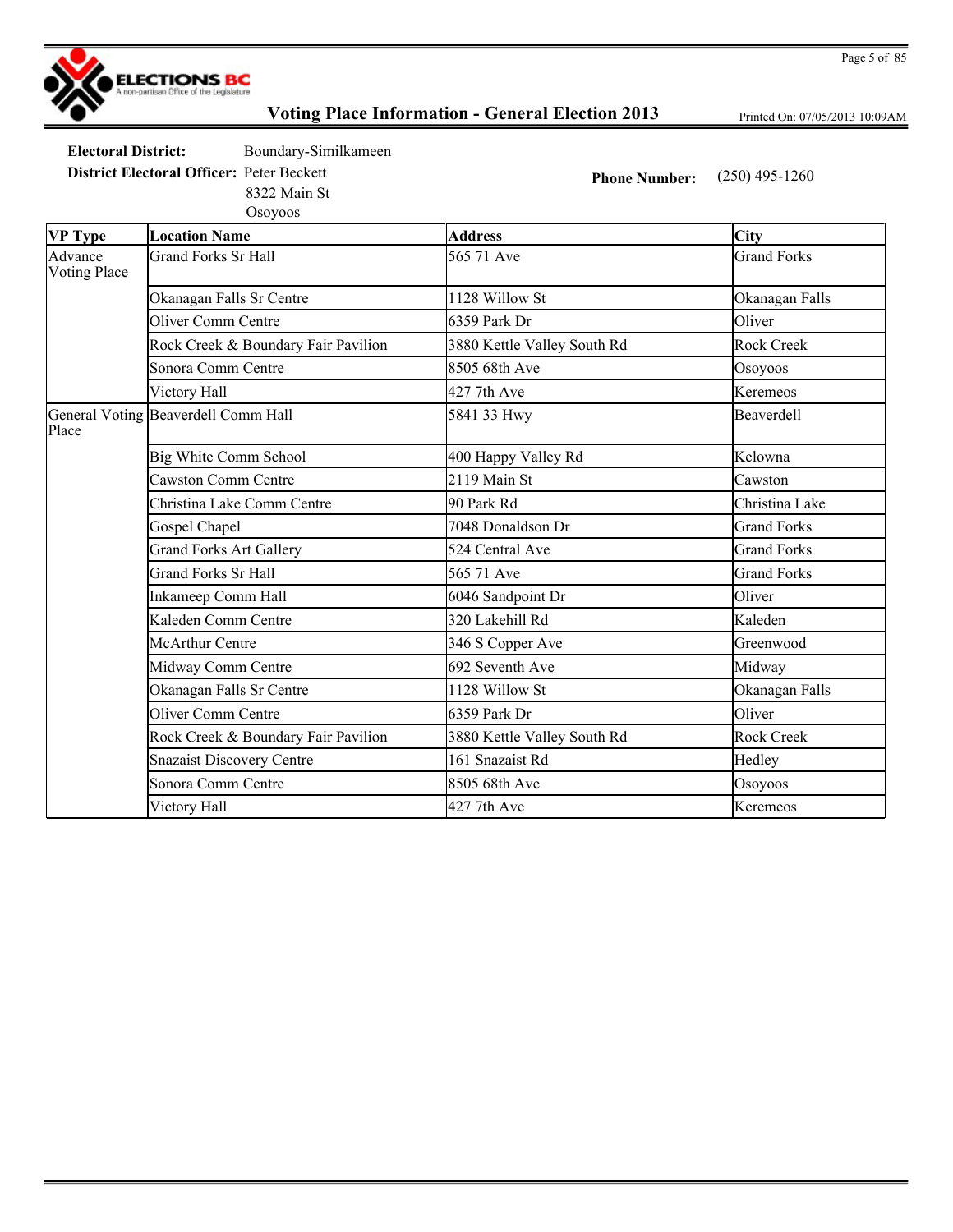

Printed On: 07/05/2013 10:09AM

**Electoral District:** Burnaby-Deer Lake

**District Electoral Officer:** Vivian Price **Phone Number:** (604) 775-0545 112-5021 Kingsway

Burnaby

**VP Type Location Name Address City** Advance Voting Place Deer Lake United Church 5135 Sperling Ave Burnaby Legion 83 - Poppy Residences 5291 Grimmer St Burnaby Wesburn Park Comm Centre 1781 Parkwood Ave Burnaby General Voting Bob Prittie Library Place 6100 Willingdon Ave Burnaby Bonsor Park Rec Centre 6550 Bonsor Ave Burnaby Brantford Elem School 6512 Brantford Ave Burnaby Buckingham Elem School **6066** Buckingham Ave Burnaby Cascade Heights Elem School **4343** Smith Ave **Burnaby** Burnaby Chaffey-Burke Elem School **4404 Sardis St** Burnaby Foursquare Gospel Church 1999 and 4061 Kingsway 1999 and Burnaby Inman Elem School **3963 Brandon St** Burnaby Lakeview Elem School 7777 Mayfield St Burnaby Legion 83 - Poppy Residences 5291 Grimmer St 5291 Burnaby Marlborough Elem School - East 6060A Marlborough Ave Burnaby Marlborough Elem School - West 6060B Marlborough Ave Burnaby Maywood Elem School **1567** Imperial St Burnaby Morley Elem School 7355 Morley St Burnaby Moscrop Sec School **4433 Moscrop St** Burnaby South Burnaby Lawn Bowling Club 4000 Kingsway and Burnaby Burnaby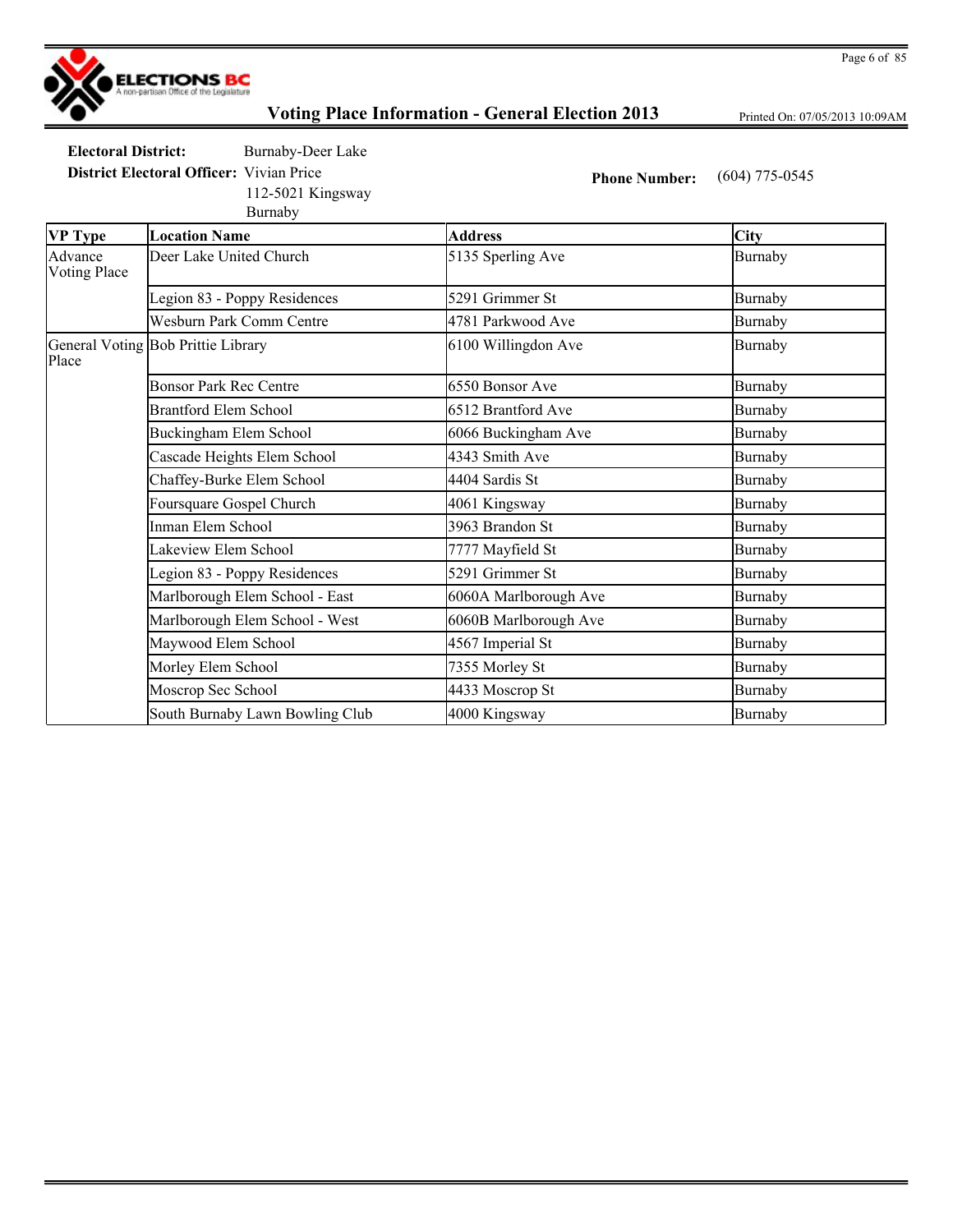

Printed On: 07/05/2013 10:09AM

**Electoral District:** Burnaby-Edmonds

5526 Dorset St

**District Electoral Officer:** Debra Vaglio **Phone Number:** (604) 660-2501

|                                | Burnaby                           |                     |                |
|--------------------------------|-----------------------------------|---------------------|----------------|
| <b>VP Type</b>                 | <b>Location Name</b>              | <b>Address</b>      | <b>City</b>    |
| Advance<br><b>Voting Place</b> | Burnaby South Sec School          | 5455 Rumble St      | Burnaby        |
|                                | Edmonds 55+ Comm Centre           | 7282 Kingsway       | <b>Burnaby</b> |
| Place                          | General Voting Alan Emmott Centre | 6650 Southoaks Cres | Burnaby        |
|                                | <b>Burnaby South Sec School</b>   | 5455 Rumble St      | Burnaby        |
|                                | <b>Byrne Creek Sec School</b>     | 7777 18th St        | Burnaby        |
|                                | Clinton Elem School               | 5858 Clinton St     | Burnaby        |
|                                | Edmonds 55+ Comm Centre           | 7282 Kingsway       | Burnaby        |
|                                | Edmonds Comm School               | 7651 18th Ave       | Burnaby        |
|                                | Glenwood Elem School              | 5787 Marine Dr      | Burnaby        |
|                                | Gordon Presbyterian Church        | 7457 Edmonds St     | Burnaby        |
|                                | Nelson Elem School                | 4850 Irmin St       | Burnaby        |
|                                | South Slope Elem School           | 4446 Watling St     | <b>Burnaby</b> |
|                                | St. Alban Anglican Church         | 7717 19th Ave       | Burnaby        |
|                                | <b>Stride Ave Comm School</b>     | 7014 Stride Ave     | <b>Burnaby</b> |
|                                | <b>Suncrest Elem School</b>       | 3883 Rumble St      | Burnaby        |
|                                | Taylor Park Elem School           | 7590 Mission Ave    | Burnaby        |
|                                | Twelfth Ave Elem School           | 7622 12th Ave       | <b>Burnaby</b> |
|                                | Westminster Bible Chapel          | 7540 6th St         | Burnaby        |
|                                | Windsor Elem School               | 6166 Imperial St    | Burnaby        |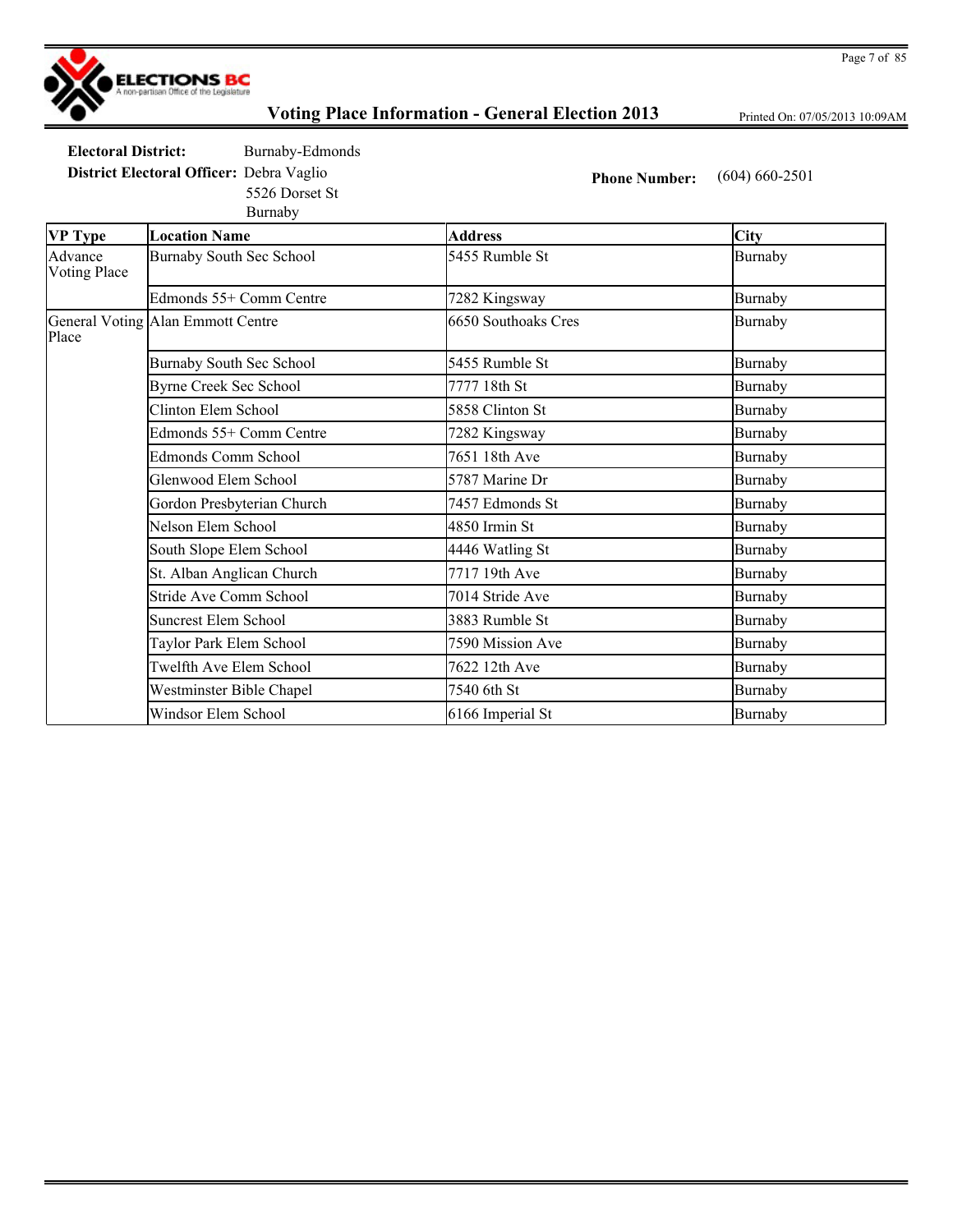

Printed On: 07/05/2013 10:09AM

**Electoral District:** Burnaby-Lougheed

**District Electoral Officer:** Rizwana Jiwa **Phone Number:** (604) 664-0250 257-9855 Austin Rd

|                         | Burnaby                                  |                             |                |
|-------------------------|------------------------------------------|-----------------------------|----------------|
| <b>VP Type</b>          | <b>Location Name</b>                     | <b>Address</b>              | City           |
| Advance<br>Voting Place | <b>Ellesmere United Church</b>           | 160 8960 University High St | Burnaby        |
|                         | <b>Salvation Army Temple</b>             | 7195 Cariboo Rd             | Burnaby        |
|                         | St. Stephen The Martyr - Anglican Church | 9887 Cameron St             | <b>Burnaby</b> |
|                         | Swedish Canadian Manor                   | 1812 Duthie Ave             | <b>Burnaby</b> |
| Place                   | General Voting 115 Place Co-op Tower 1   | 9380 Cardston Crt           | Burnaby        |
|                         | Armstrong Elem School                    | 8757 Armstrong Ave          | <b>Burnaby</b> |
|                         | Burnaby Mountain Sec School              | 8800 Eastlake Dr            | <b>Burnaby</b> |
|                         | Cameron Elem School                      | 9540 Erickson Dr            | Burnaby        |
|                         | Cariboo Hill Sec School                  | 8580 16th Ave               | <b>Burnaby</b> |
|                         | Christian Fellowship Church              | 7200 Cariboo Rd             | Burnaby        |
|                         | Forest Grove Elem School                 | 8525 Forest Grove Dr        | <b>Burnaby</b> |
|                         | Lochdale Comm School                     | 6990 Aubrey St              | <b>Burnaby</b> |
|                         | Lyndhurst Elem School                    | 9847 Lyndhurst St           | Burnaby        |
|                         | Montecito Elem School                    | 2176 Duthie Ave             | Burnaby        |
|                         | New Life Comm Church                     | 8765 Government St          | <b>Burnaby</b> |
|                         | SFU-Level 3000 SE Corner-AC              | 8888 University Dr          | Burnaby        |
|                         | Seaforth Elem School                     | 7881 Government Rd          | Burnaby        |
|                         | <b>Second Street Elem School</b>         | 7502 2nd St                 | <b>Burnaby</b> |
|                         | Sperling Elem School                     | 2200 Sperling Ave           | <b>Burnaby</b> |
|                         | St. Stephen The Martyr - Anglican Church | 9887 Cameron St             | Burnaby        |
|                         | <b>Stoney Creek Elem School</b>          | 2740 Beaverbrook Cres       | Burnaby        |
|                         | Swedish Canadian Manor                   | 1812 Duthie Ave             | <b>Burnaby</b> |
|                         | University Highlands Elem School         | 9388 Tower Rd               | <b>Burnaby</b> |
|                         | Westridge Elem School                    | 510 Duncan Ave              | <b>Burnaby</b> |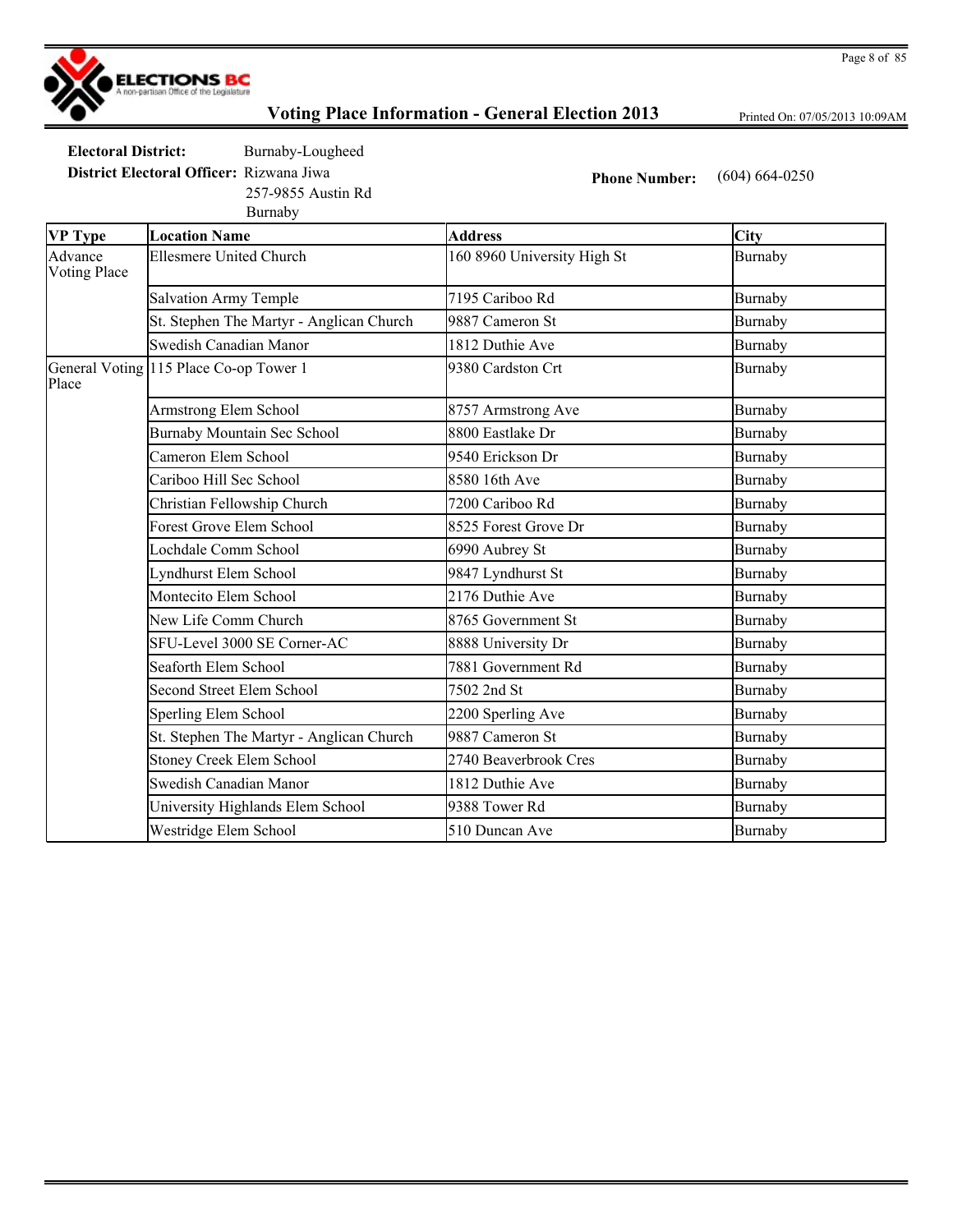

Printed On: 07/05/2013 10:09AM

**Electoral District:** Burnaby North **District Electoral Officer:** Valerie Sum **Phone Number:** (604) 660-3312

218-3787 Canada Way

Burnaby

| <b>VP Type</b>                 | <b>Location Name</b>                  | <b>Address</b>      | City           |
|--------------------------------|---------------------------------------|---------------------|----------------|
| Advance<br><b>Voting Place</b> | Capitol Hill Comm Hall                | 361 Howard Ave      | <b>Burnaby</b> |
|                                | Vancouver Korean Gospel Church        | 3905 Norland Ave    | <b>Burnaby</b> |
| Place                          | General Voting Alpha Sec School       | 4600 Parker St      | Burnaby        |
|                                | Aubrey Elem School                    | 1075 Stratford Ave  | Burnaby        |
|                                | Brentwood Park Elem School            | 1455 Delta Ave      | Burnaby        |
|                                | Burnaby Central Sec School            | 4939 Canada Way     | Burnaby        |
|                                | <b>Burnaby North Sec School</b>       | 751 Hammarskjold Dr | Burnaby        |
|                                | Capitol Hill Comm Hall                | 361 Howard Ave      | Burnaby        |
|                                | <b>Confederation Park Elem School</b> | 4715 Pandora St     | Burnaby        |
|                                | Gilmore Comm School                   | 50 Gilmore Ave      | <b>Burnaby</b> |
|                                | Kitchener Elem School                 | 1351 Gilmore Ave    | <b>Burnaby</b> |
|                                | Overlynn Mansion                      | 401 N Esmond Ave    | <b>Burnaby</b> |
|                                | Parkcrest Elem School                 | 6055 Halifax St     | Burnaby        |
|                                | Rosser Elem School                    | 4375 Pandora St     | <b>Burnaby</b> |
|                                | <b>Schou Education Centre</b>         | 4041 Canada Way     | Burnaby        |
|                                | Vancouver Korean Gospel Church        | 3905 Norland Ave    | Burnaby        |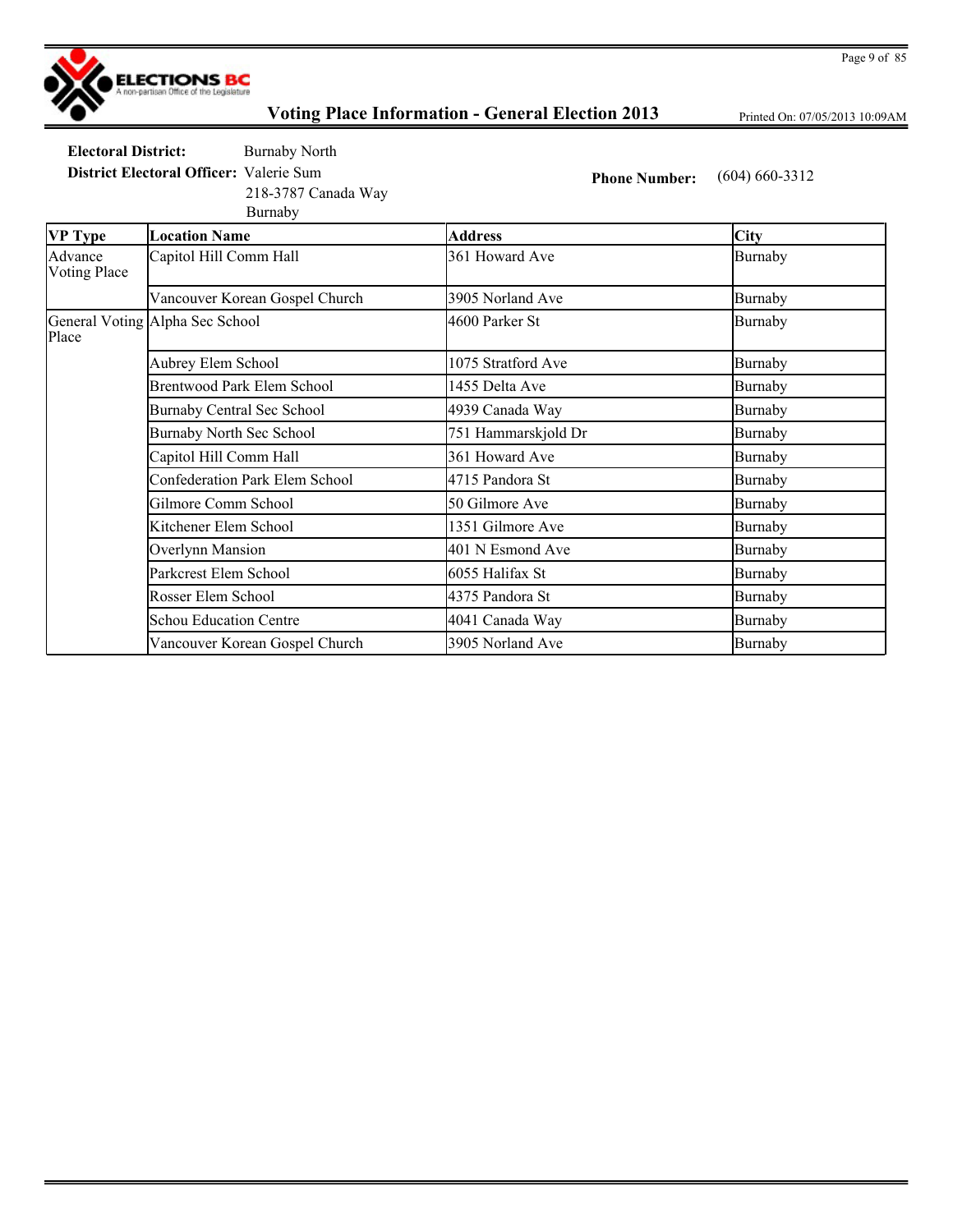

Printed On: 07/05/2013 10:09AM

Page 10 of 85

**Electoral District:** Cariboo-Chilcotin

Williams Lake 197C 4th Ave S

**District Electoral Officer:** Lorne Landry **Phone Number:** (250) 305-3812

| <b>VP Type</b>                 | <b>Location Name</b>                | <b>Address</b>            | City                |
|--------------------------------|-------------------------------------|---------------------------|---------------------|
| Advance<br><b>Voting Place</b> | Cariboo Memorial Complex            | 525 Proctor St            | Williams Lake       |
|                                | Creekside Sr Activity Centre        | 501 Cedar Ave             | 100 Mile House      |
| Place                          | General Voting 100 Mile Elem School | 145 Birch Ave             | 100 Mile House      |
|                                | 108 Mile Ranch Comm Hall            | 4924 Telqua Dr            | 108 Mile Ranch      |
|                                | Alexis Creek Comm Hall              | 2620 Stum Lake Rd         | Alexis Creek        |
|                                | <b>Anaham Band School</b>           | 1000 Anaham Reserve Rd    | <b>Alexis Creek</b> |
|                                | Anahim Lake Courthouse              | 22541 20 Hwy              | Anahim Lake         |
|                                | <b>Bonner Residence</b>             | Fletcher Lake Rd          | <b>Big Creek</b>    |
|                                | Canim Lake Band Office              | 45 Canim Hendrix Lake Rd  | Canim Lake          |
|                                | Canim Lake Store                    | 7296 Canim Lake South Rd  | Canim Lake          |
|                                | Cariboo Memorial Complex            | 525 Proctor St            | Williams Lake       |
|                                | Cataline Elem School                | 1175 Blair St             | Williams Lake       |
|                                | Chilcotin Road Elem School          | 709 Lyne Rd               | Williams Lake       |
|                                | Chimney-Felker Lake Fire Hall       | 2622 Chimney Lake Rd      | Williams Lake       |
|                                | Creekside Sr Activity Centre        | 501 Cedar Ave             | 100 Mile House      |
|                                | Deka Lake Fire Hall                 | 7449 Burgess Rd           | <b>Bridge Lake</b>  |
|                                | Dog Creek Comm Hall                 | 15 Upper Dog Creek Rd     | Dog Creek           |
|                                | <b>Forest Grove Comm Hall</b>       | 4489 Eagle Creek Rd       | <b>Forest Grove</b> |
|                                | Glendale Elem School                | 4100 MacKenzie Ave N      | Williams Lake       |
|                                | <b>Interlakes Comm Hall</b>         | 7592 24 Hwy               | <b>Bridge Lake</b>  |
|                                | Kwaleen Elem School                 | 1729 South Lakeside Dr    | Williams Lake       |
|                                | Lac La Hache Sr Centre              | 4822 Clarke Ave           | Lac la Hache        |
|                                | Lee Residence                       | 6550 20 Hwy               | Hanceville          |
|                                | Lone Butte Comm Hall                | 5910 24 Hwy               | Lone Butte          |
|                                | Marie Sharpe Elem School            | 260 Cameron St            | Williams Lake       |
|                                | Mountview Elem School               | 1222 Dog Creek Rd         | Williams Lake       |
|                                | Naghtanequed Elem School            | 8450 Nemaiah Valley Rd    | Nemaiah Valley      |
|                                | St. Andrews United Church           | 1000 Huckvale Pl          | Williams Lake       |
|                                | Sxoxmic School                      | 1001 Esket Dr             | Alkali Lake         |
|                                | Tatla Lake School                   | 6780 20 Hwy               | Tatla Lake          |
|                                | Toosey Band Office                  | 2790 20 Hwy               | <b>Riske Creek</b>  |
|                                | Tsi Del Del School                  | 20 Hwy                    | Chilanko Forks      |
|                                | Watch Lake Comm Hall                | 6355 Little Green Lake Rd | 70 Mile House       |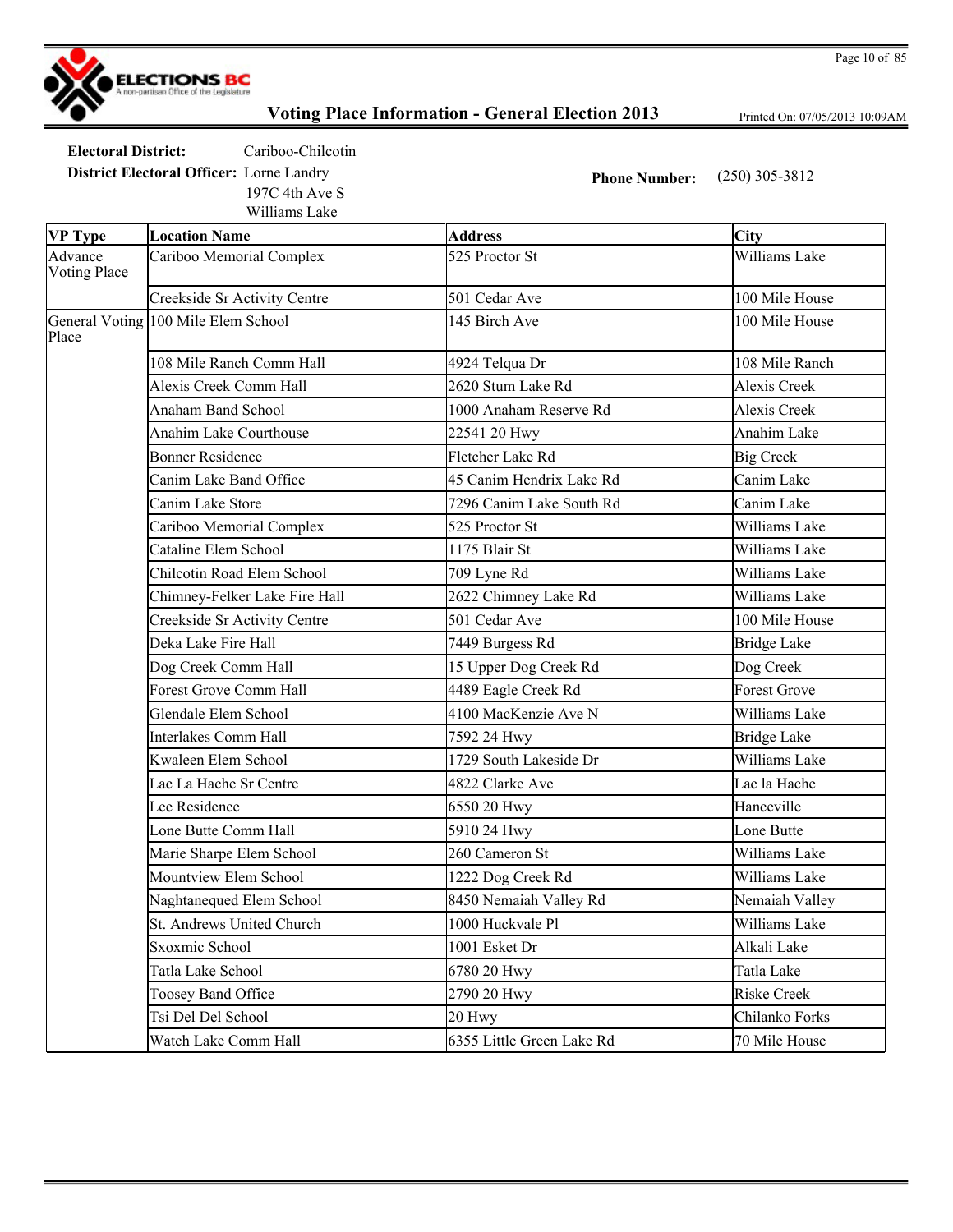

Printed On: 07/05/2013 10:09AM

**Electoral District:** Cariboo North **District Electoral Officer:** Wayne Rodier **Phone Number:** (250) 992-9120 Quesnel 2-423 Elliott St

| <b>VP Type</b>                 | <b>Location Name</b>                    | <b>Address</b>            | City                |
|--------------------------------|-----------------------------------------|---------------------------|---------------------|
| Advance<br><b>Voting Place</b> | Overlander Hotel & Convention Centre    | 1118 Lakeview Cres        | Williams Lake       |
|                                | <b>Ouesnel &amp; District Sr Centre</b> | 461 Carson Ave            | Quesnel             |
| Place                          | General Voting 150 Mile Fire Hall       | 3038 Pigeon Rd            | 150 Mile House      |
|                                | <b>Baker Creek Comm Hall</b>            | 1207 Tibbles Rd           | <b>Baker Creek</b>  |
|                                | <b>Barlow Creek Comm Hall</b>           | 3801 Trembley Rd          | Ouesnel             |
|                                | Big Lake Comm Hall                      | 4056 Lakeview Rd          | <b>Big Lake</b>     |
|                                | Bouchie Lake Comm Hall                  | 1975 Sentinel Rd          | <b>Bouchie Lake</b> |
|                                | Correlieu Sec School                    | 850 Anderson Dr           | Quesnel             |
|                                | Dragon Lake Elem School                 | 2655 Quesnel-Hydraulic Rd | Quesnel             |
|                                | Horsefly Comm Hall                      | 5772 Horsefly Lake Rd     | Horsefly            |
|                                | Kersley Comm Hall                       | 4829 Edwards Rd           | Kersley             |
|                                | Likely Comm Hall                        | 6281 Rosette Lake Rd      | Likely              |
|                                | Maple Park Shopping Centre              | 2222 Maple Dr             | Quesnel             |
|                                | McLeese Lake Comm Hall                  | 6178 Forglen Rd           | McLeese Lake        |
|                                | Miocene Comm Hall                       | 3615 Horsefly Rd          | Miocene             |
|                                | Narcosli Creek Elem School              | 5976 West Fraser Rd       | Narcosli Creek      |
|                                | Nazko Valley Comm Centre                | 9560 Nazko Rd             | Nazko               |
|                                | Overlander Hotel & Convention Centre    | 1118 Lakeview Cres        | Williams Lake       |
|                                | Parkland Rec Commission                 | 5018 Bjornson Rd          | Ten Mile Lake       |
|                                | Quesnel & District Sr Centre            | 461 Carson Ave            | Quesnel             |
|                                | Red Bluff Hall                          | 1286 Lust Rd              | Quesnel             |
|                                | Trinity Lutheran Church                 | 375 Hartley St            | Ouesnel             |
|                                | Wells Comm Hall                         | 4269 Sanders Ave          | Wells               |
|                                | West Park Mall                          | 9 155 Malcolm Dr          | Quesnel             |
|                                | Wildwood Elem School                    | 4252 Wildwood Rd          | Williams Lake       |
|                                | Williams Lake Indian Band               | 2672 Indian Dr            | Sugarcane           |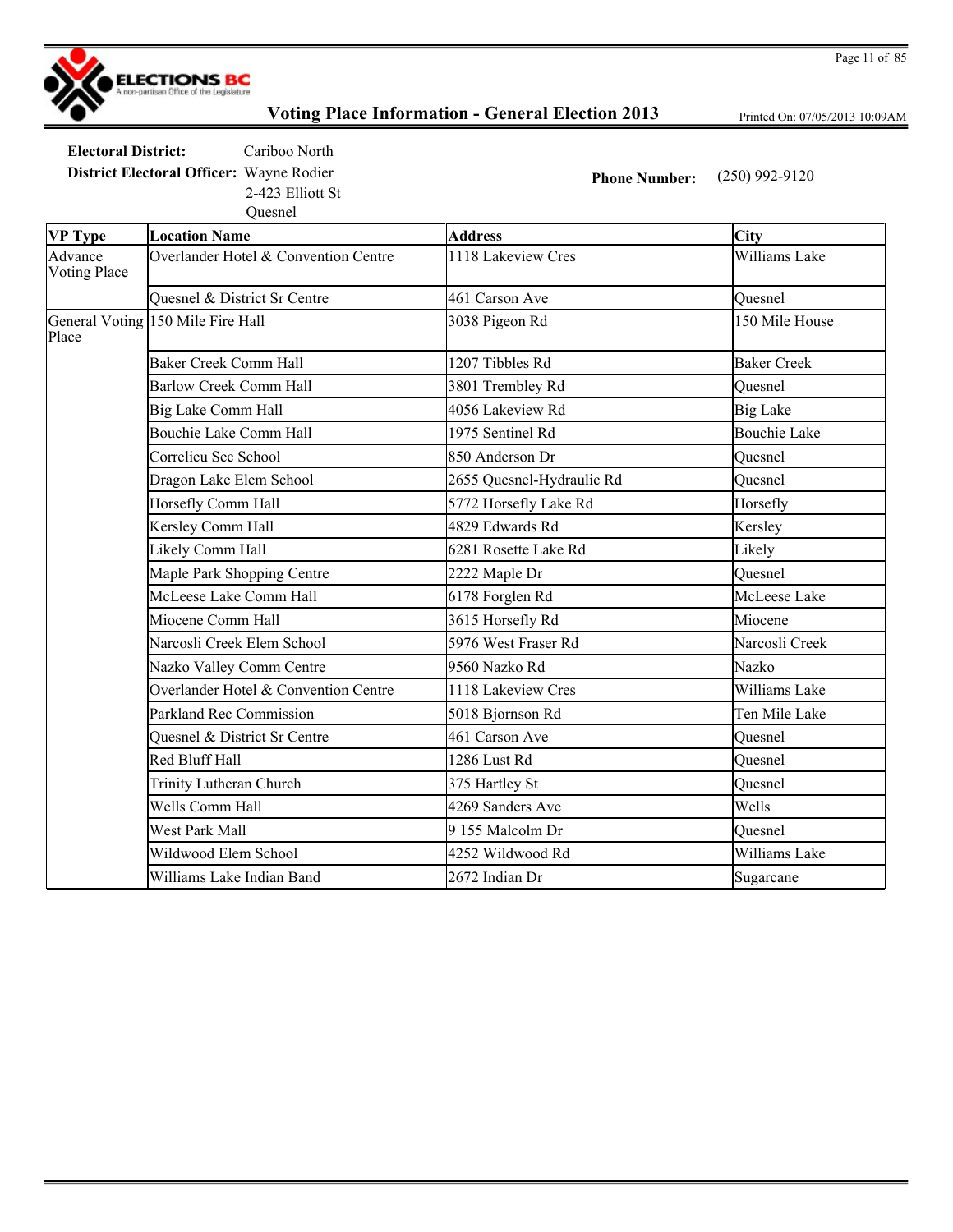

Printed On: 07/05/2013 10:09AM

**Electoral District:** Chilliwack **District Electoral Officer:** Val Nessel **Phone Number:** (604) 795-8600 203-46167 Yale Rd

|                                | Chilliwack                               |                         |             |
|--------------------------------|------------------------------------------|-------------------------|-------------|
| <b>VP Type</b>                 | <b>Location Name</b>                     | <b>Address</b>          | <b>City</b> |
| Advance<br><b>Voting Place</b> | Evergreen Hall - Cheam Room              | 9291 Corbould St        | Chilliwack  |
| Place                          | General Voting A.D. Rundle Middle School | 45660 Hocking Ave       | Chilliwack  |
|                                | <b>Bernard Elem School</b>               | 45465 Bernard Ave       | Chilliwack  |
|                                | Broadway Mennonite Brethren Church       | 46611 Maple Ave         | Chilliwack  |
|                                | Chilliwack Alliance Church               | 8700 Young Rd           | Chilliwack  |
|                                | Chilliwack Lions Comm Hall               | 47130 Hope River Rd     | Chilliwack  |
|                                | Evans Elem School                        | 7600 Evans Rd           | Chilliwack  |
|                                | Evergreen Hall - Cheam Room              | 9291 Corbould St        | Chilliwack  |
|                                | F.G. Leary Elem School                   | 9320 Walden St          | Chilliwack  |
|                                | Greendale Elem School                    | 6621 Sumas Prairie Rd   | Chilliwack  |
|                                | Little Mountain Elem School              | 9900 Carleton St        | Chilliwack  |
|                                | McCammon Elem School                     | 9601 Hamilton St        | Chilliwack  |
|                                | Salvation Army Chilliwack Comm Church    | 46420 Brooks Ave        | Chilliwack  |
|                                | Sardis Elem School                       | 45775 Manuel Rd         | Chilliwack  |
|                                | Sardis Sec School                        | 45460 Stevenson Rd      | Chilliwack  |
|                                | Strathcona Elem School                   | 46375 Strathcona Rd     | Chilliwack  |
|                                | Yarrow Mennonite Brethren Church         | 41995 Yarrow Central Rd | Chilliwack  |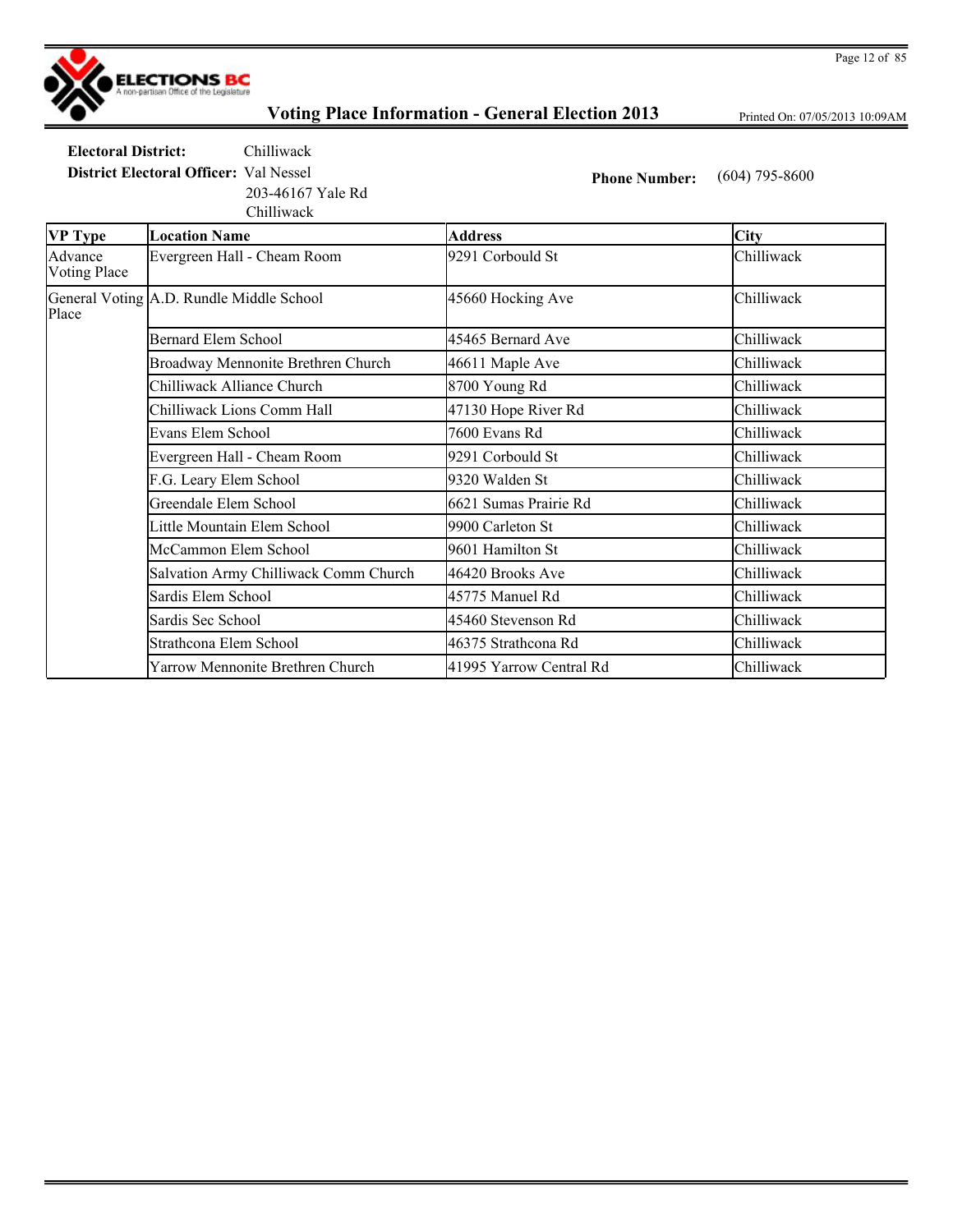

Printed On: 07/05/2013 10:09AM

**Electoral District:** Chilliwack-Hope **District Electoral Officer:** Bev Kennedy **Phone Number:** (604) 824-8379

Chilliwack 301-44500 South Sumas Rd

| <b>VP Type</b>          | <b>Location Name</b>                          | <b>Address</b>              | <b>City</b>          |
|-------------------------|-----------------------------------------------|-----------------------------|----------------------|
| Advance<br>Voting Place | Agassiz Agricultural Assn Hall                | 6800 Pioneer Ave            | Kent                 |
|                         | Canyon Lanes Bowling Alley                    | 47585 Trans-Canada Hwy      | <b>Boston Bar</b>    |
|                         | Royal Canadian Legion 228                     | 344 Fort St                 | Hope                 |
|                         | Tzeachten Comm Hall                           | 45855 Promontory Rd         | Chilliwack           |
| Place                   | General Voting Agassiz Agricultural Assn Hall | 6800 Pioneer Ave            | Kent                 |
|                         | Canyon Lanes Bowling Alley                    | 47585 Trans-Canada Hwy      | <b>Boston Bar</b>    |
|                         | Chilliwack Fish & Game Assn Hall              | 48685 Chilliwack Lake Rd    | Chilliwack           |
|                         | Cultus Lake Comm School                       | 71 Sunnyside Blvd           | Cultus Lake          |
|                         | East Chilliwack Elem School                   | 49190 Chilliwack Central Rd | Chilliwack           |
|                         | Harrison Hot Springs Memorial Hall            | 290 Esplanade Ave           | Harrison Hot Springs |
|                         | Harrison Mills Comm Hall                      | 1995 School Rd              | Kent                 |
|                         | Head of the Lake School                       | 28 In-Shuck-Ch Fsr          | Skookumchuck         |
|                         | Mt. Slesse Middle School                      | 5871 Tyson Rd               | Chilliwack           |
|                         | Promontory Heights Comm School                | 46200 Stoneview Dr          | Chilliwack           |
|                         | Rosedale Traditional Comm School              | 50850 Yale Rd               | Chilliwack           |
|                         | Royal Canadian Legion 228                     | 344 Fort St                 | Hope                 |
|                         | Ryder Lake Farmers & Womens Inst Hall         | 49265 Elk View Rd           | Chilliwack           |
|                         | <b>Silver Creek Elem School</b>               | 63832 School Rd             | Hope                 |
|                         | Tzeachten Comm Hall                           | 45855 Promontory Rd         | Chilliwack           |
|                         | Watson Elem School                            | 45305 Watson Rd             | Chilliwack           |
|                         | Yale Comm Centre                              | 65050 Albert St             | Yale                 |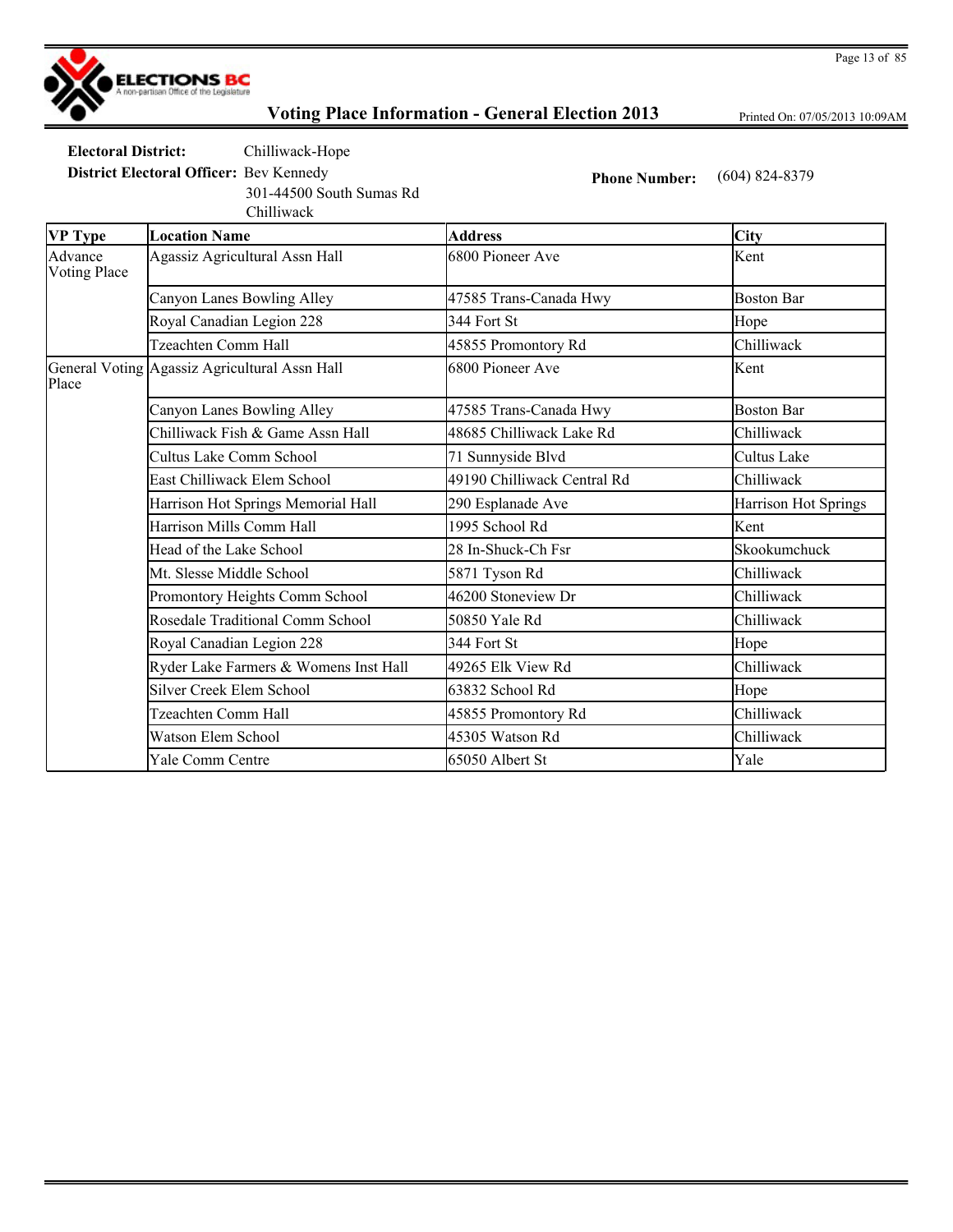

Printed On: 07/05/2013 10:09AM

| Electoral District:                              | Columbia River-Revelstoke |
|--------------------------------------------------|---------------------------|
| <b>District Electoral Officer:</b> Brenda Bernat |                           |
|                                                  | 423 9th Ave N             |
|                                                  | Golden                    |

**Phone Number:** (250) 344-3400

| <b>VP Type</b>                 | <b>Location Name</b>                  | <b>Address</b>          | <b>City</b>                 |
|--------------------------------|---------------------------------------|-------------------------|-----------------------------|
| Advance<br><b>Voting Place</b> | <b>Invermere Comm Hall</b>            | 709 10th St             | Invermere                   |
|                                | Kimberley Centennial Centre           | 100 4th Ave             | Kimberley                   |
|                                | Mt. 7 Rec Plex                        | 1310 9th St S           | Golden                      |
|                                | Revelstoke Comm Centre                | 600 Campbell Ave        | Revelstoke                  |
| Place                          | General Voting Brisco Comm Hall       | 2808 95 Hwy             | <b>Brisco</b>               |
|                                | Canal Flats Civic Centre              | 8911 Dunn St            | <b>Canal Flats</b>          |
|                                | <b>Edgewater Legion Hall</b>          | 4858 Cordillera Ave     | Edgewater                   |
|                                | <b>Fairmont Hot Springs Resort</b>    | 5225 Fairmont Resort Rd | <b>Fairmont Hot Springs</b> |
|                                | <b>Field Comm Centre</b>              | 315 Stephen Ave         | Field                       |
|                                | <b>Fort Steele Visitor Centre</b>     | 9851 93/95 Hwy          | Fort Steele                 |
|                                | <b>Invermere Comm Hall</b>            | 709 10th St             | Invermere                   |
|                                | Kimberley Centennial Centre           | 100 4th Ave             | Kimberley                   |
|                                | Mt. 7 Rec Plex                        | 1310 9th St S           | Golden                      |
|                                | Nicholson Fire Hall                   | 801 95 Hwy              | Nicholson                   |
|                                | Parson's Kids Club                    | 3437 Parson Frontage Rd | Parson                      |
|                                | Radium Senior's Hall                  | 4863 Stanley St         | Radium Hot Springs          |
|                                | <b>Resker Hall</b>                    | 660 306th St            | Kimberley                   |
|                                | Revelstoke Comm Centre                | 600 Campbell Ave        | Revelstoke                  |
|                                | Springbrook Motel Resort & Campground | 4527 93/95 Hwy          | Skookumchuck                |
|                                | Wasa Comm Hall                        | School House Rd         | Wasa                        |
|                                | Windermere Comm Hall                  | 4726 North St           | Windermere                  |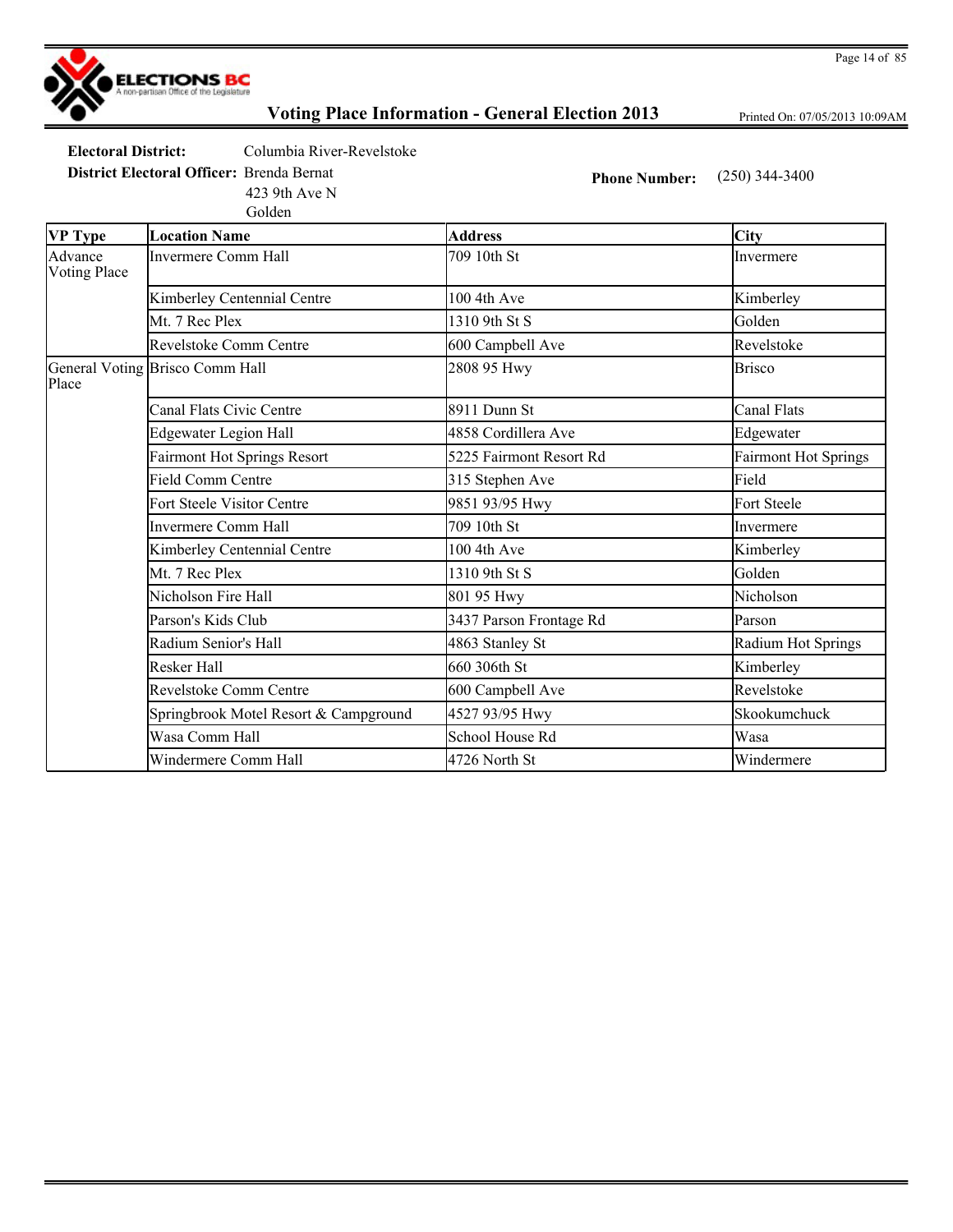

Printed On: 07/05/2013 10:09AM

**Electoral District:** Comox Valley **District Electoral Officer:** Hildy Richardson **Phone Number:** (250) 703-2400 150 Mansfield Dr

Courtenay

**VP Type Location Name Address City** Advance Voting Place Comox Comm Centre 1855 Noel Ave Comox Cumberland O.A.P. Hall 2674 Dunsmuir Ave Cumberland Florence Filberg Centre 1992 and 411 Anderton Ave Courtenay General Voting Airport Elem School Place 1475 Salmonberry Dr Comox Arden Elem School 3040 Lake Trail Rd Courtenay Aspen Park Elem School 2250 Bolt Ave Comox Black Creek Rec Hall 2001 Black Creek Rd Black Creek Brooklyn Elem School 1290 Guthrie Rd Comox Comox Comm Centre 1855 Noel Ave Comox Courtenay Elem School 1540 McPhee Ave Courtenay Cumberland O.A.P. Hall 2674 Dunsmuir Ave Cumberland D'Esterre House 1801 Beaufort Ave Comox Denman Seniors Hall 1111 Northwest Rd Denman Island Fanny Bay Comm Hall **Fanny Bay Comm Hall** 7793 Island Hwy S Fanny Bay Florence Filberg Centre 111 Anderton Ave Courtenay Hornby Island Comm School 2100 Sollans Rd Hornby Island Huband Park Elem School 5120 Mottishaw Rd Courtenay Lake Trail Sec School 805 Willemar Ave Courtenay Lewis Rec Centre 1989 Old Island Hwy Courtenay Mark R. Isfeld Sec School 1551 Lerwick Rd Courtenay N.I.D.E.S - Tsolum School 2505 Smith Rd Courtenay Queneesh Elem School 2345 Mission Rd Courtenay Royston Comm Hall **3902 Island Hwy S** Royston Union Bay Comm Hall **5401 Island Hwy S** Union Bay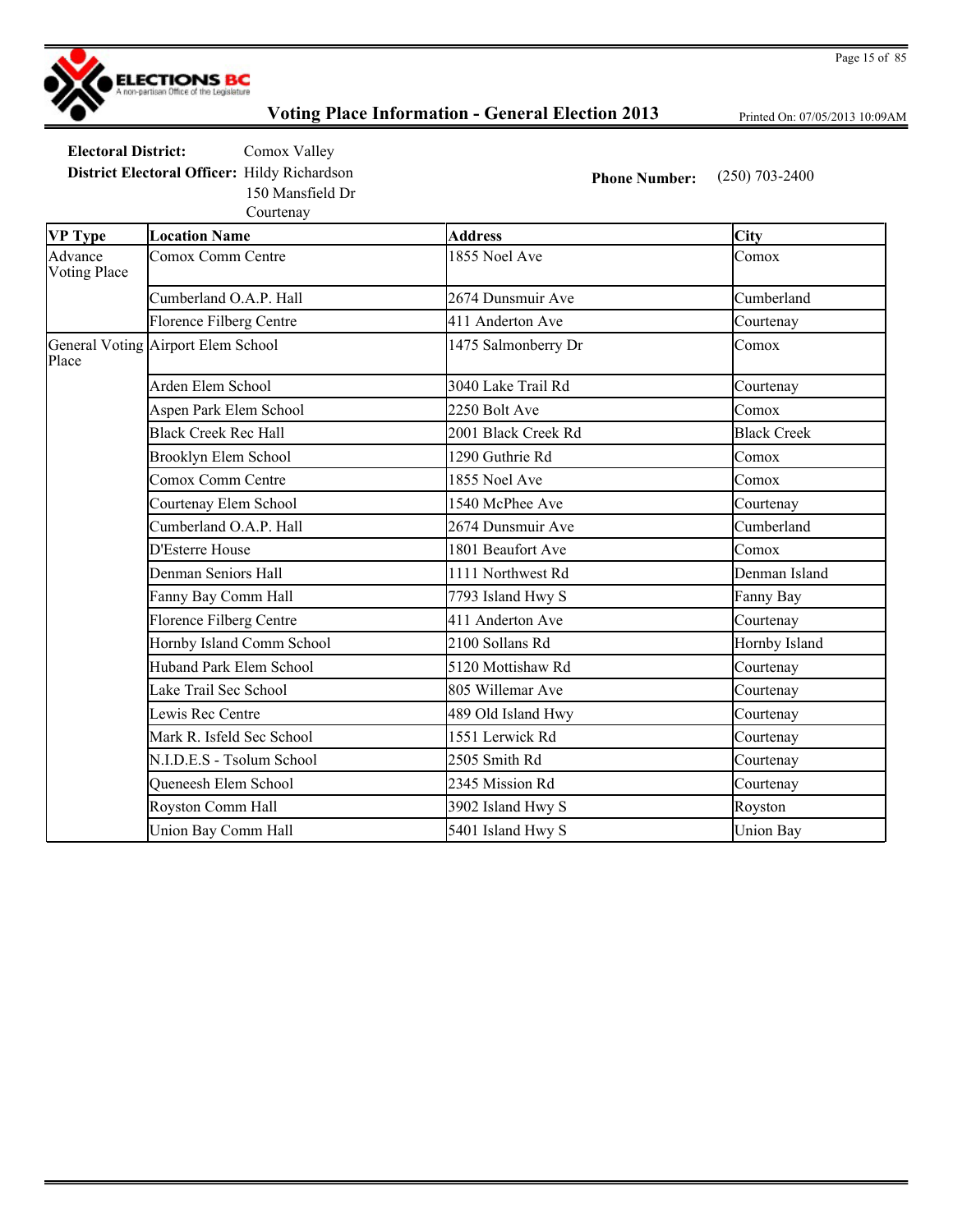

Printed On: 07/05/2013 10:09AM

**Electoral District:** Coquitlam-Burke Mountain

**District Electoral Officer:** Bill Wong **Phone Number:** (604) 927-4459

2027-1163 Pinetree Way

|                                | Coquitlam                              |                        |                |
|--------------------------------|----------------------------------------|------------------------|----------------|
| VP Type                        | <b>Location Name</b>                   | <b>Address</b>         | <b>City</b>    |
| Advance<br><b>Voting Place</b> | Eagle Ridge Bible Fellowship           | 1160 Lansdowne Dr      | Coquitlam      |
|                                | Evergreen Cultural Centre              | 1205 Pinetree Way      | Coquitlam      |
|                                | Henderson Place                        | 2027 1163 Pinetree Way | Coquitlam      |
| Place                          | General Voting Bramblewood Elem School | 2875 Panorama Dr       | Coquitlam      |
|                                | Coquitlam River Elem School            | 4250 Shaughnessy St    | Port Coquitlam |
|                                | Eagle Ridge Bible Fellowship           | 1160 Lansdowne Dr      | Coquitlam      |
|                                | Eagle Ridge Elem School                | 1215 Falcon Dr         | Coquitlam      |
|                                | Evergreen Cultural Centre              | 1205 Pinetree Way      | Coquitlam      |
|                                | Glen Elem School                       | 3064 Glen Dr           | Coquitlam      |
|                                | Hampton Park Elem School               | 1760 Paddock Dr        | Coquitlam      |
|                                | Leigh Elem School                      | 1230 Soball St         | Coquitlam      |
|                                | Nestor Elem School                     | 1266 Nestor St         | Coquitlam      |
|                                | Panorama Heights Elem School           | 1455 Johnson St        | Coquitlam      |
|                                | Parkwood Manor Retirement Home         | 1142 Dufferin St       | Coquitlam      |
|                                | Pinetree Way Elem School               | 1420 Pinetree Way      | Coquitlam      |
|                                | Scott Creek Middle School              | 1240 Lansdowne Dr      | Coquitlam      |
|                                | Summit Middle School                   | 1450 Parkway Blvd      | Coquitlam      |
|                                | Walton Elem School                     | 2960 Walton Ave        | Coquitlam      |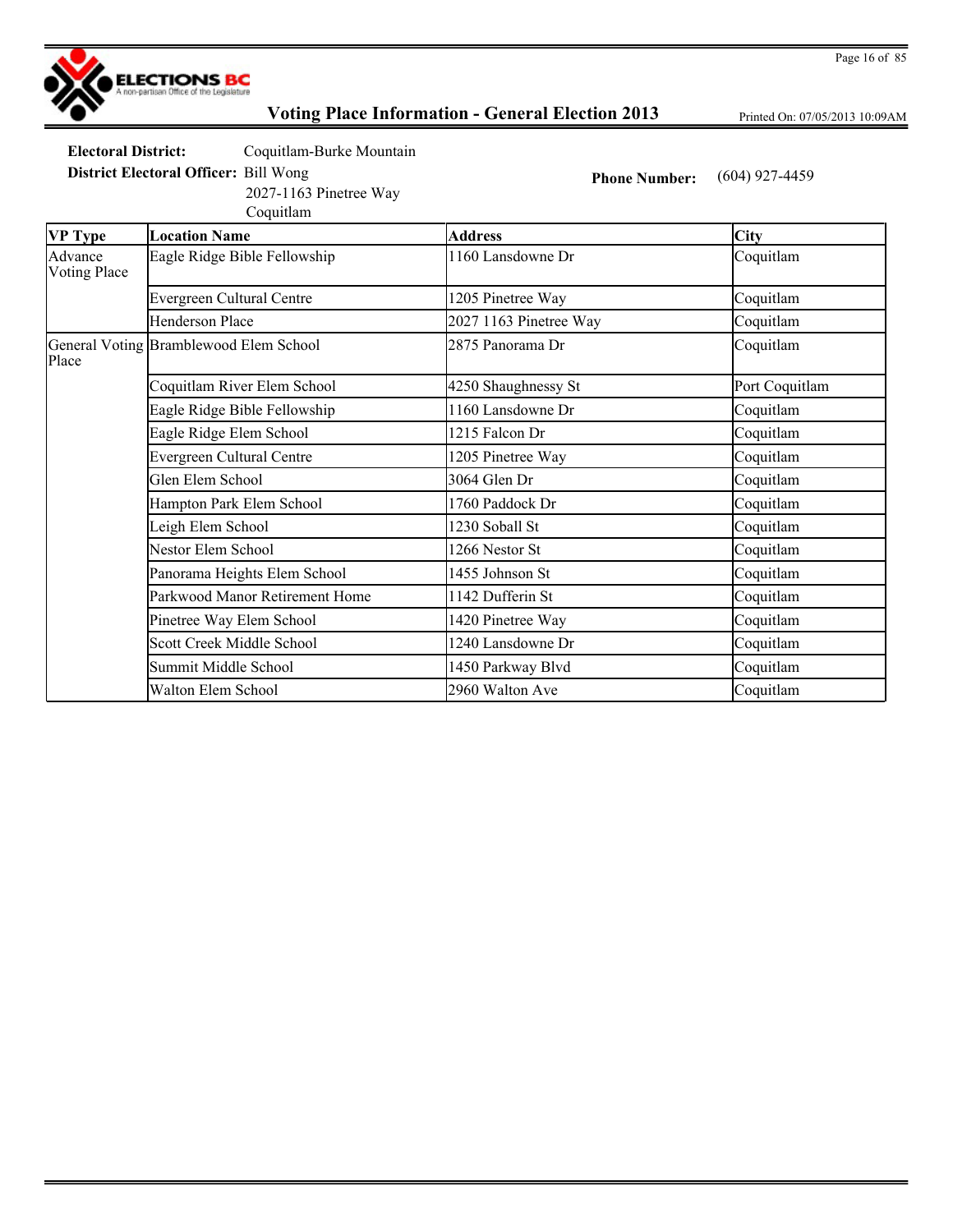

Printed On: 07/05/2013 10:09AM

**Electoral District:** Coquitlam-Maillardville

101-250 Schoolhouse St

Coquitlam

**District Electoral Officer:** Bob Johnston **Phone Number:** (604) 520-2941

| <b>VP Type</b>                 | <b>Location Name</b>                   | <b>Address</b>        | City      |
|--------------------------------|----------------------------------------|-----------------------|-----------|
| Advance<br><b>Voting Place</b> | Blue Mountain Baptist Church           | 450 Blue Mountain St  | Coquitlam |
|                                | Coquitlam Alliance Church              | 2601 Spuraway Ave     | Coquitlam |
| Place                          | General Voting Alderson Elem School    | 825 Gauthier Ave      | Coquitlam |
|                                | All Saints Catholic Church             | 821 Fairfax St        | Coquitlam |
|                                | Baker Drive Elem School                | 885 Baker Dr          | Coquitlam |
|                                | Best Western Coquitlam Inn             | 319 North Rd          | Coquitlam |
|                                | Blue Mountain Baptist Church           | 450 Blue Mountain St  | Coquitlam |
|                                | Cape Horn Elem School                  | 155 Finnigan St       | Coquitlam |
|                                | Como Lake United Church                | 535 Marmont St        | Coquitlam |
|                                | Coquitlam Alliance Church              | 2601 Spuraway Ave     | Coquitlam |
|                                | Friendship Baptist Church              | 2950 Dewdney Trunk Rd | Coquitlam |
|                                | Good Shepherd Lutheran Church          | 1504 Sprice Ave       | Coquitlam |
|                                | <b>Hillcrest Middle School</b>         | 2161 Regan Ave        | Coquitlam |
|                                | Maillard Middle School                 | 1300 Rochester Ave    | Coquitlam |
|                                | Meadowbrook Elem School                | 900 Sharpe St         | Coquitlam |
|                                | Millside School                        | 1432 Brunette Ave     | Coquitlam |
|                                | Mundy Park Christian Fellowship Church | 2600 Austin Ave       | Coquitlam |
|                                | Mundy Road Elem School                 | 2200 Austin Ave       | Coquitlam |
|                                | Place Maillardville Comm Centre        | 1200 Cartier Ave      | Coquitlam |
|                                | Riverview Park Elem School             | 700 Clearwater Way    | Coquitlam |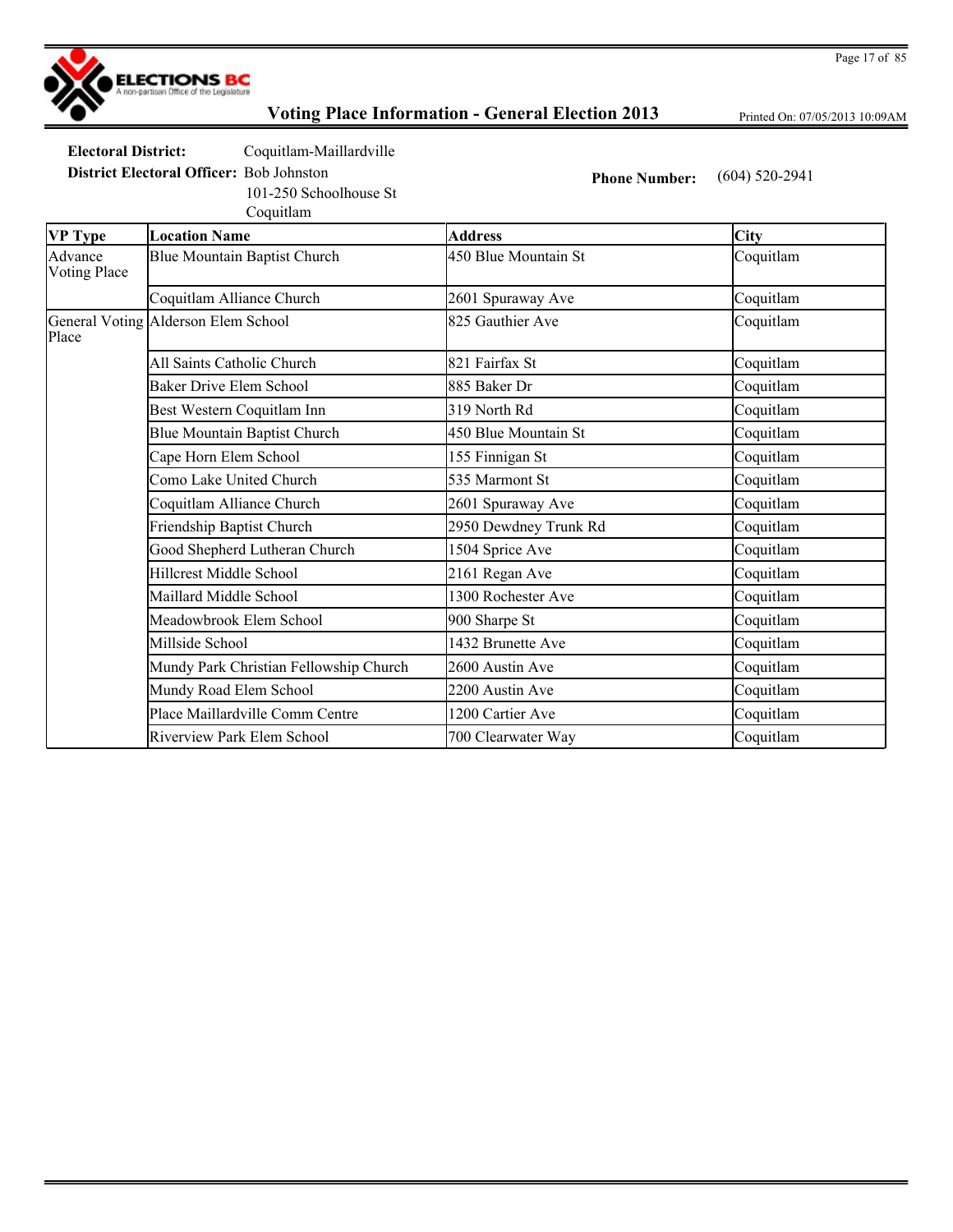

Printed On: 07/05/2013 10:09AM

**Electoral District:** Cowichan Valley **District Electoral Officer:** Karen Bennett-O'Brien **Phone Number:** (250) 715-2734

North Cowichan 5878 York Rd

| $\sum_{i=1}^n$ $\sum_{i=1}^n$ $\sum_{i=1}^n$ $\sum_{i=1}^n$ |
|-------------------------------------------------------------|
|                                                             |
|                                                             |

| <b>VP</b> Type                 | <b>Location Name</b>                | <b>Address</b>                  | <b>City</b>    |
|--------------------------------|-------------------------------------|---------------------------------|----------------|
| Advance<br><b>Voting Place</b> | Cobble Hill Farmers' Institute Hall | 3550 Watson Ave                 | Cobble Hill    |
|                                | <b>Island Savings Centre</b>        | 2687 James St                   | North Cowichan |
|                                | Lake Cowichan Centennial Hall       | 309 South Shore Rd              | Lake Cowichan  |
| Place                          | General Voting Arbutus Ridge Club   | 600 Fairways Pl                 | Cobble Hill    |
|                                | Bench Elem School                   | 1501 Cowichan Bay Rd            | Cowichan Bay   |
|                                | Cobble Hill Farmers' Institute Hall | 3550 Watson Ave                 | Cobble Hill    |
|                                | Cowichan Tribes Gym                 | 5574 River Rd                   | Duncan         |
|                                | Discovery Elem School               | 2204 McKean Rd                  | Shawnigan Lake |
|                                | Duncan Eagles Hall                  | 2965 Boys Rd                    | Duncan         |
|                                | Honeymoon Bay Hall                  | 10066 South Shore Rd            | Honeymoon Bay  |
|                                | <b>Island Savings Centre</b>        | 2687 James St                   | North Cowichan |
|                                | Kerry Park Rec Centre               | 1035 Shawnigan Lake-Mill Bay Rd | Mill Bay       |
|                                | Lake Cowichan Centennial Hall       | 309 South Shore Rd              | Lake Cowichan  |
|                                | Maple Bay Elem School               | 1500 Donnay Dr                  | North Cowichan |
|                                | Mount Prevost Middle School         | 6177 Somenos Rd                 | North Cowichan |
|                                | Quamichan Middle School             | 2515 Beverly St                 | North Cowichan |
|                                | Queen of Angels School              | 2085 Maple Bay Rd               | North Cowichan |
|                                | Shawnigan Lake Comm Centre          | 2804 Shawnigan Lake Rd          | Shawnigan Lake |
|                                | Vimy Comm Hall                      | 3968 Gibbins Rd                 | North Cowichan |
|                                | Youbou Comm Hall                    | 8550 Hemlock St                 | Youbou         |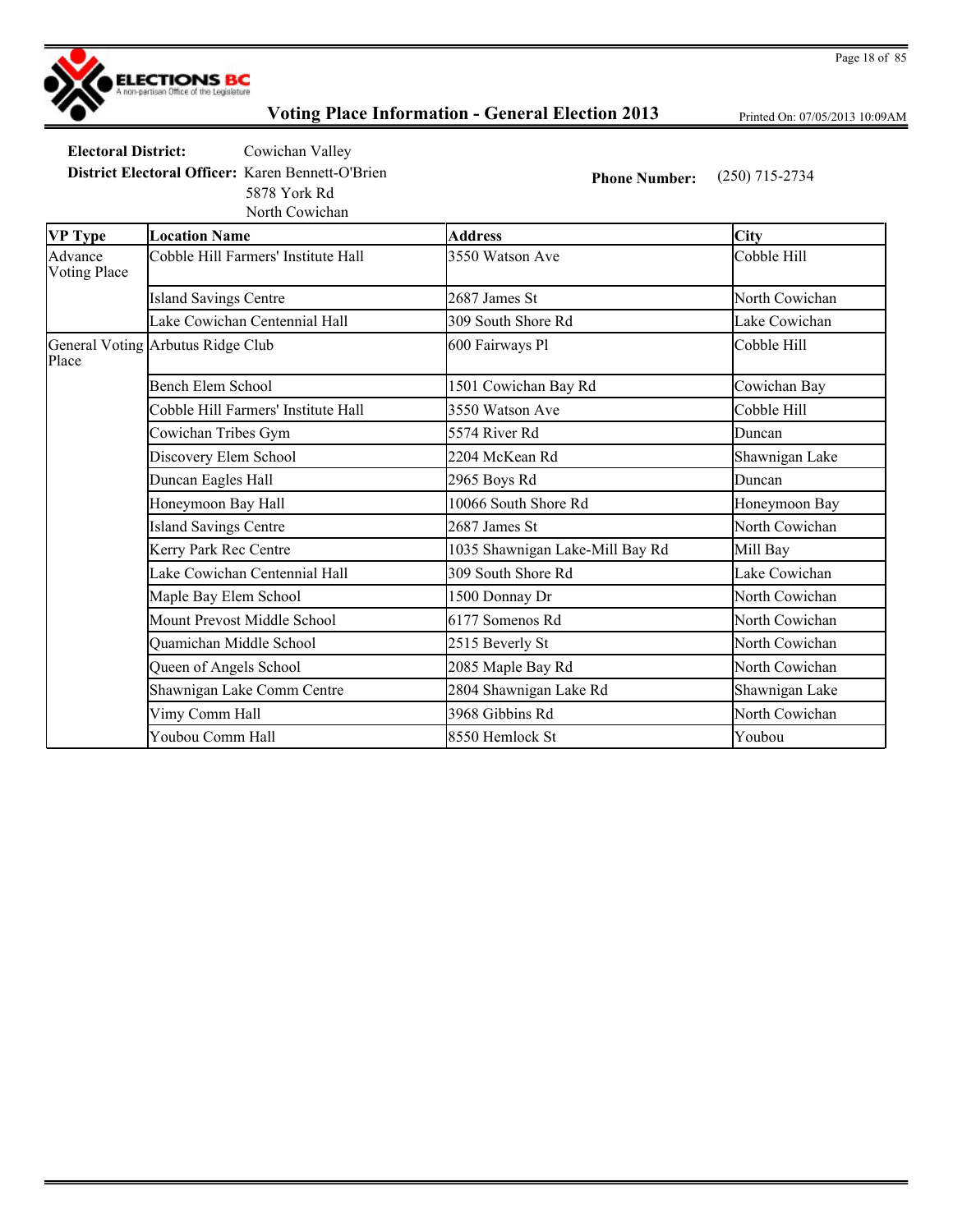

Printed On: 07/05/2013 10:09AM

**Electoral District:** Delta North **District Electoral Officer:** Rod McRae **Phone Number:** (604) 586-5418 Delta 9337 120 St

| <b>VP Type</b>                 | <b>Location Name</b>                  | <b>Address</b>    | <b>City</b> |
|--------------------------------|---------------------------------------|-------------------|-------------|
| Advance<br><b>Voting Place</b> | North Delta Evangelical Free Church   | 11300 84 Ave      | Delta       |
| Place                          | General Voting Annieville Elem School | 9240 112 St       | Delta       |
|                                | Brooke Elem School                    | 8718 Delwood Dr   | Delta       |
|                                | <b>Burnsview Sec School</b>           | 7658 112 St       | Delta       |
|                                | Delview Sec School                    | 9111 116 St       | Delta       |
|                                | Heath Elem School                     | 11364 72 Ave      | Delta       |
|                                | Hellings Elem School                  | 11655 86 Ave      | Delta       |
|                                | Jarvis Elem School                    | 7670 118 St       | Delta       |
|                                | Pinewood Elem School                  | 11777 Pinewood Dr | Delta       |
|                                | Richardson Elem School                | 11339 83 Ave      | Delta       |
|                                | Sands Sec School                      | 10840 82 Ave      | Delta       |
|                                | Seaquam Sec School                    | 11584 Lyon Rd     | Delta       |
|                                | Sunshine Hills Elem School            | 11285 Bond Blvd   | Delta       |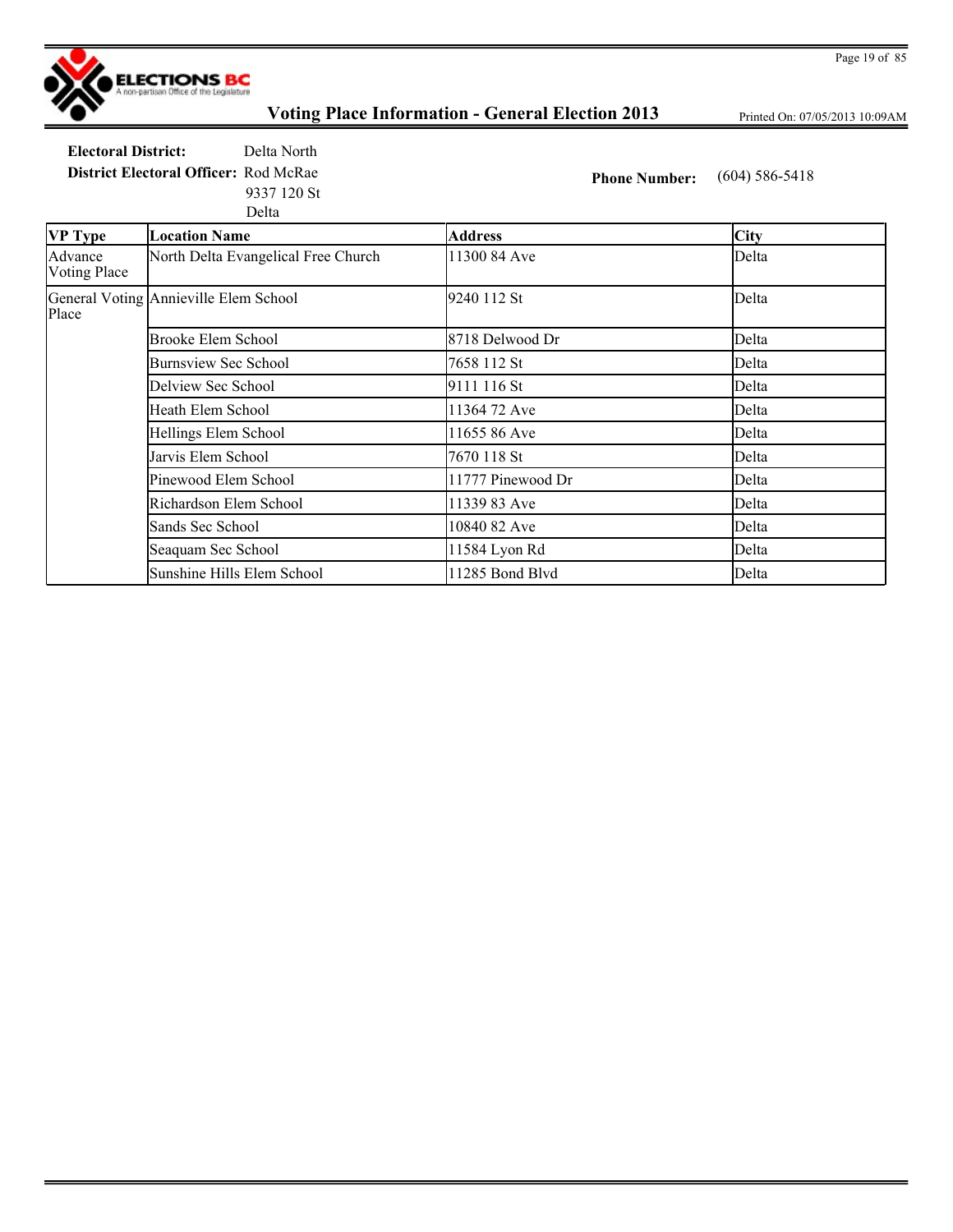

Printed On: 07/05/2013 10:09AM

**Electoral District:** Delta South **District Electoral Officer:** Pat Turner **Phone Number:** (604) 940-7903 4917 Delta St

Delta

| <b>VP Type</b>                 | <b>Location Name</b>                   | <b>Address</b>       | <b>City</b> |
|--------------------------------|----------------------------------------|----------------------|-------------|
| Advance<br><b>Voting Place</b> | Delta Pioneer Library                  | 4683 51 St           | Delta       |
|                                | Tsawwassen Alliance Church             | 4951 12 Ave          | Delta       |
| Place                          | General Voting Beach Grove Elem School | 5955 17A Ave         | Delta       |
|                                | Cliff Drive Elem School                | 5025 12 Ave          | Delta       |
|                                | <b>Delta Manor Education Centre</b>    | 4750 57 St           | Delta       |
|                                | Delta Pioneer Library                  | 4683 51 St           | Delta       |
|                                | Delta Town & Country Inn               | 6005 17 Hwy          | Delta       |
|                                | Ecole du Bois-Jolie                    | 785 49 St            | Delta       |
|                                | English Bluff Elem School              | 402 English Bluff Rd | Delta       |
|                                | Hawthorne Elem School                  | 5160 Central Ave     | Delta       |
|                                | Holly Elem School                      | 4630 62 St           | Delta       |
|                                | Independent Order of Odd Fellows Hall  | 5425 Ladner Trunk Rd | Delta       |
|                                | KinVillage                             | 5410 10 Ave          | Delta       |
|                                | Ladner Christian Fellowship Church     | 5545 Ladner Trunk Rd | Delta       |
|                                | Ladner Elem School                     | 5016 44 Ave          | Delta       |
|                                | Neilson Grove Elem School              | 5500 Admiral Blvd    | Delta       |
|                                | Pebble Hill Elem School                | 246 52A St           | Delta       |
|                                | Port Guichon Elem School               | 4381 46A St          | Delta       |
|                                | South Delta Rec Centre                 | 1720 56 St           | Delta       |
|                                | South Park Elem School                 | 735 Gilchrist Dr     | Delta       |
|                                | St. David's Anglican Church            | 1115 51A St          | Delta       |
|                                | <b>TGIS</b> International School       | 6570 1A Ave          | Delta       |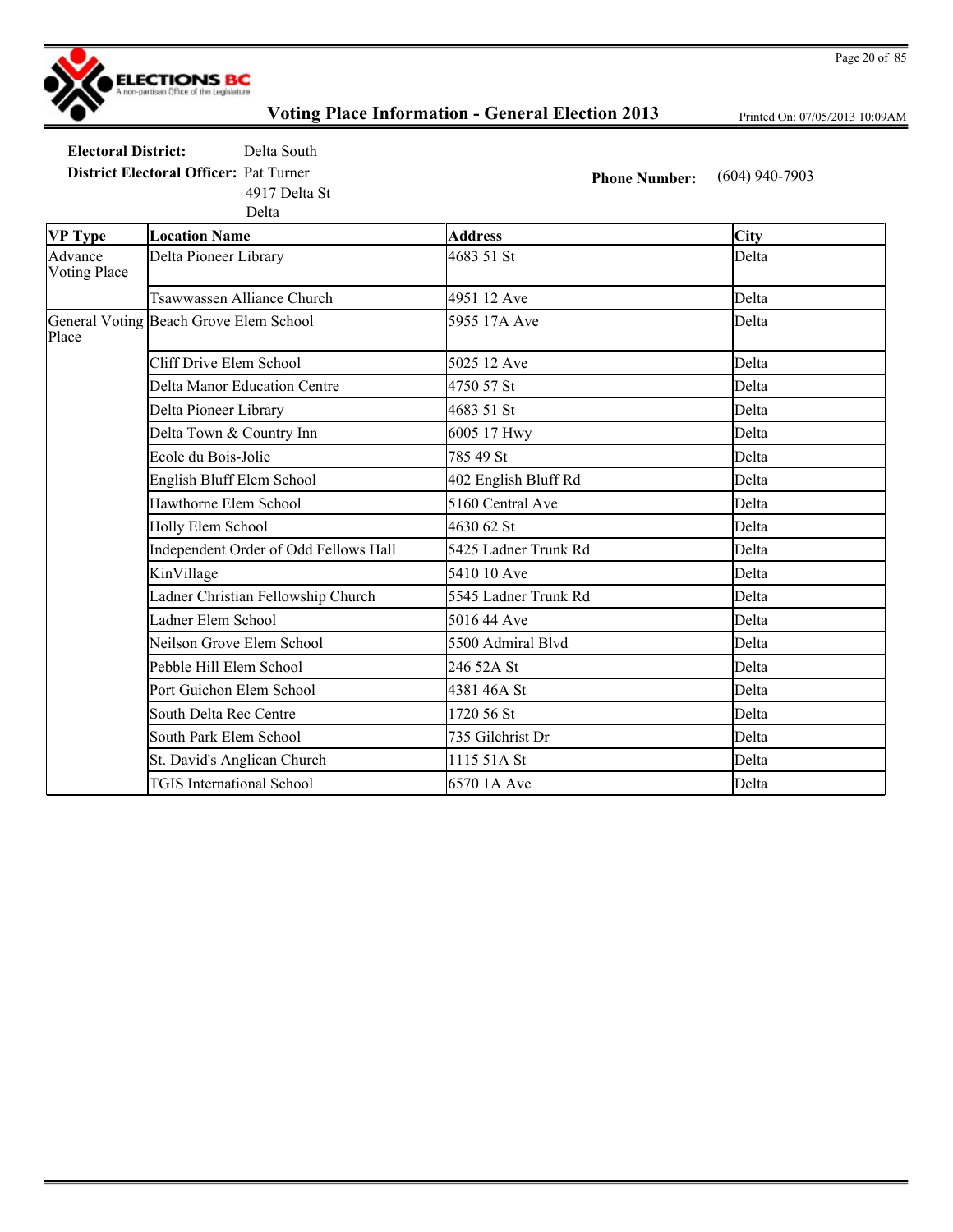

Printed On: 07/05/2013 10:09AM

**Electoral District:** Esquimalt-Royal Roads

Esquimalt

1195 Esquimalt Rd

**District Electoral Officer:** Ken Schaalje **Phone Number:** (250) 952-7833

| <b>VP</b> Type                 | <b>Location Name</b>                      | <b>Address</b>    | <b>City</b> |
|--------------------------------|-------------------------------------------|-------------------|-------------|
| Advance<br><b>Voting Place</b> | Colwood Pentecostal Church                | 2250 Sooke Rd     | Colwood     |
|                                | <b>Esquimalt Rec Centre</b>               | 527 Fraser St     | Esquimalt   |
| Place                          | General Voting Colwood Pentecostal Church | 2250 Sooke Rd     | Colwood     |
|                                | DaVinci Centre                            | 195 Bay St        | Victoria    |
|                                | Eagle View Elem School                    | 97 Talcott Rd     | View Royal  |
|                                | <b>Esquimalt Rec Centre</b>               | 527 Fraser St     | Esquimalt   |
|                                | <b>Esquimalt Sr Comm School</b>           | 847 Colville Rd   | Esquimalt   |
|                                | <b>Esquimalt United Church</b>            | 500 Admirals Rd   | Esquimalt   |
|                                | Sangster Elem School                      | 3325 Metchosin Rd | Colwood     |
|                                | Shoreline Middle Comm School              | 2750 Shoreline Dr | View Royal  |
|                                | View Royal Elem School                    | 218 Helmcken Rd   | View Royal  |
|                                | West Shore Parks & Rec                    | 1767 Island Hwy   | Colwood     |
|                                | Wishart Elem School                       | 3310 Wishart Rd   | Colwood     |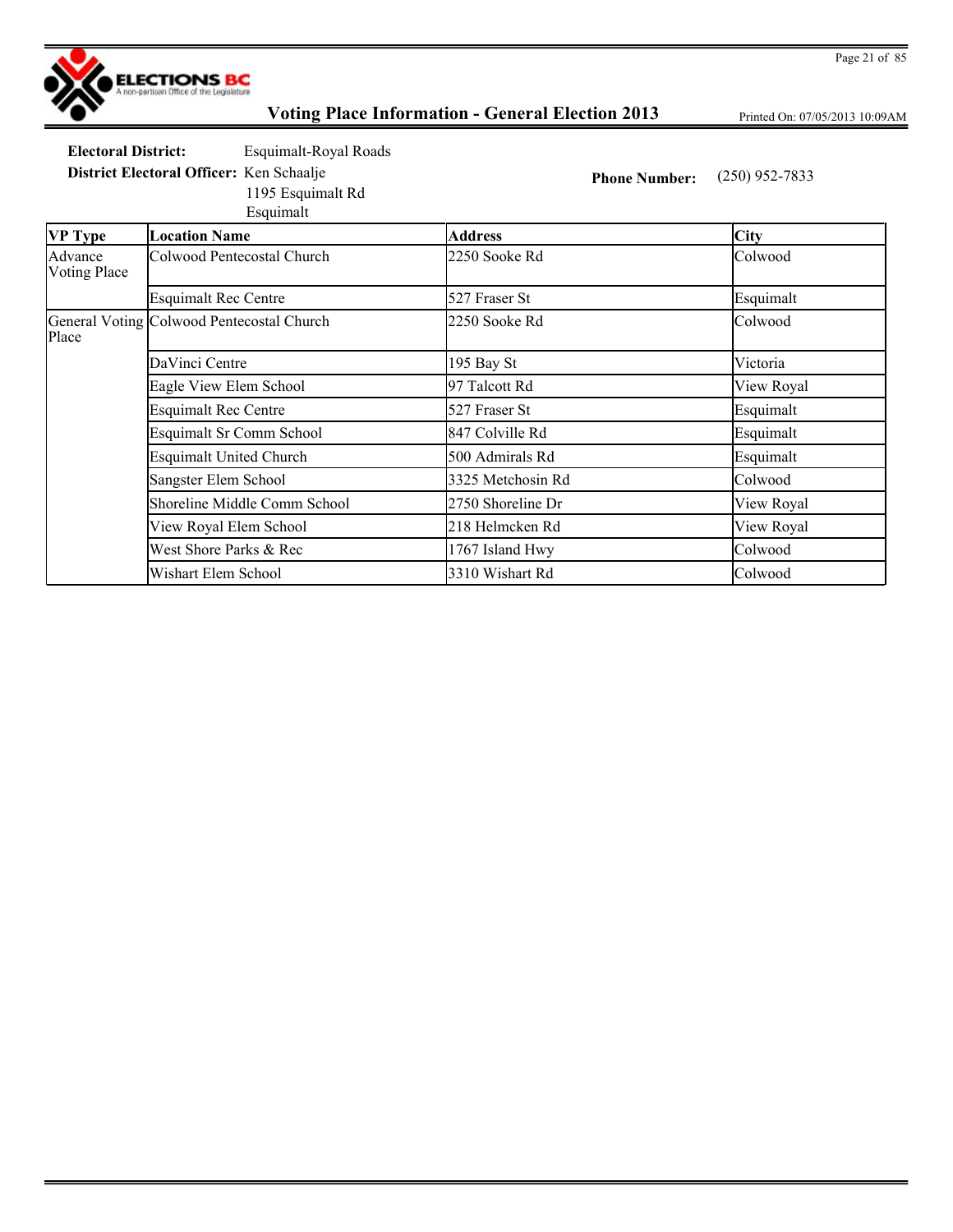

Printed On: 07/05/2013 10:09AM

**Electoral District:** Fort Langley-Aldergrove

1-26004 Fraser Hwy

**District Electoral Officer:** Barrie Silliker **Phone Number:** (604) 607-6208

|                                | Langley                              |                      |         |
|--------------------------------|--------------------------------------|----------------------|---------|
| <b>VP Type</b>                 | <b>Location Name</b>                 | <b>Address</b>       | City    |
| Advance<br><b>Voting Place</b> | Mountainview Alliance Church         | 7640 200 St          | Langley |
|                                | Royal Canadian Legion 265            | 26607 Fraser Hwy     | Langley |
| Place                          | General Voting Aldergrove Sec School | 26850 29 Ave         | Langley |
|                                | Alex Hope Elem School                | 21150 85 Ave         | Langley |
|                                | <b>Bethel Mennonite Church</b>       | 24687 56 Ave         | Langley |
|                                | <b>Betty Gilbert Middle School</b>   | 26845 27 Ave         | Langley |
|                                | Coghlan Fundamental Elem School      | 4452 256 St          | Langley |
|                                | D.W. Poppy Sec School                | 23752 52 Ave         | Langley |
|                                | Dorothy Peacock Elem School          | 20292 91A Ave        | Langley |
|                                | Fort Langley Elem School             | 8877 Bartlett St     | Langley |
|                                | Gordon Greenwood Elem School         | 9175 206 St          | Langley |
|                                | James Kennedy Elem School            | 9060 212 St          | Langley |
|                                | Langley Fine Arts School             | 9096 Trattle St      | Langley |
|                                | Lynn Fripps Elem School              | 21020 83 Ave         | Langley |
|                                | North Langley Comm Church            | 21015 96 Ave         | Langley |
|                                | North Otter Elem School              | 5370 248 St          | Langley |
|                                | Parkside Centennial Elem School      | 3300 270 St          | Langley |
|                                | Peterson Road Elem School            | 23422 47 Ave         | Langley |
|                                | R.E. Mountain Sec School             | 7755 202A St         | Langley |
|                                | Royal Canadian Legion 265            | 26607 Fraser Hwy     | Langley |
|                                | <b>Shortreed Elem School</b>         | 27330 28 Ave         | Langley |
|                                | Topham Elem School                   | 21555 91 Ave         | Langley |
|                                | <b>Walnut Grove Sec School</b>       | 8919 Walnut Grove Dr | Langley |
|                                | West Langley Elem School             | 9403 212 St          | Langley |
|                                | Willoughby Elem School               | 20766 80 Ave         | Langley |
|                                | Wix-Brown Elem School                | 23851 24 Ave         | Langley |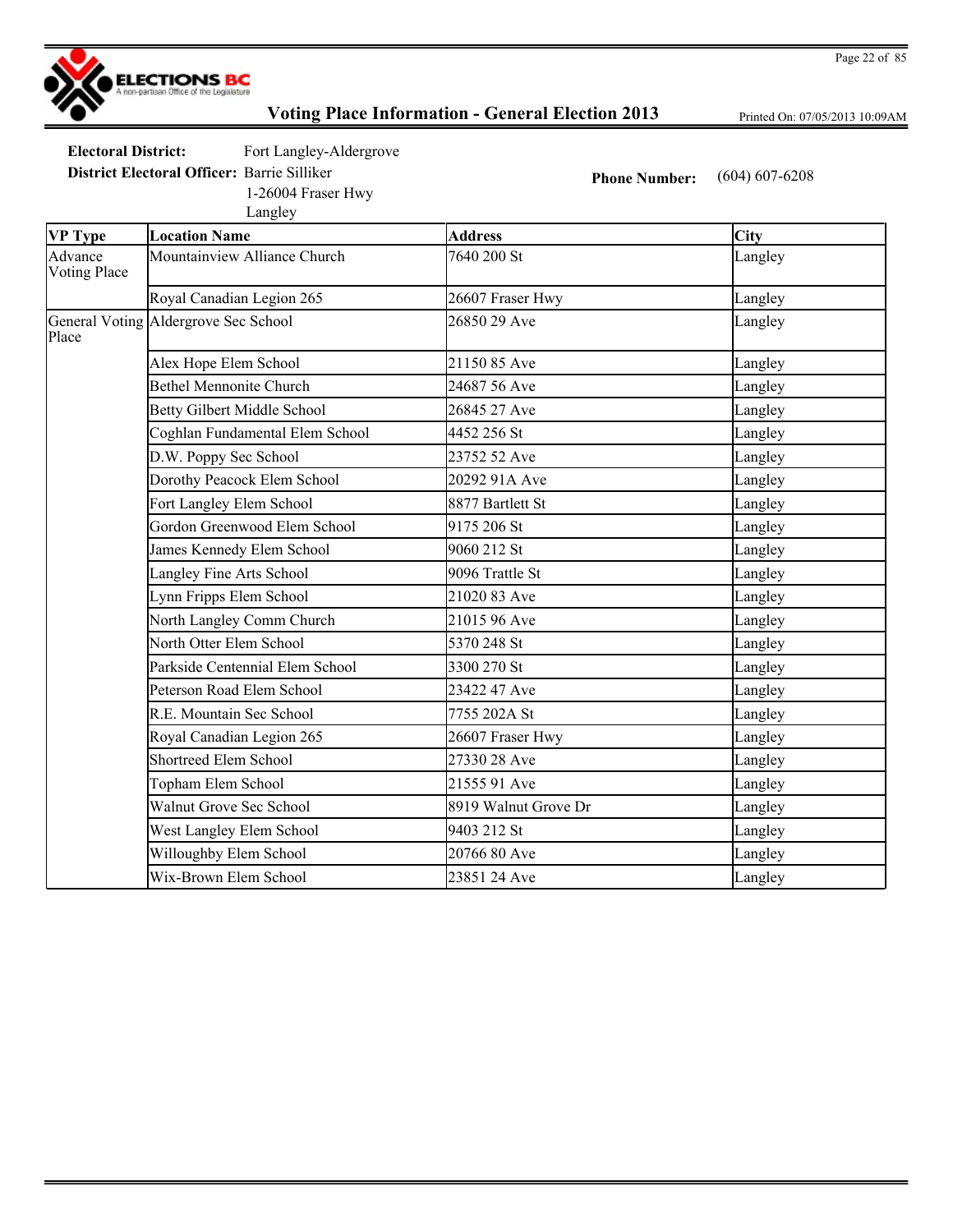

Printed On: 07/05/2013 10:09AM

**Electoral District:** Fraser-Nicola **District Electoral Officer:** Allan Steffens **Phone Number:** (250) 378-1403 Merritt 1976 Voght St

| <b>VP Type</b>          | <b>Location Name</b>                   | <b>Address</b>               | <b>City</b>    |
|-------------------------|----------------------------------------|------------------------------|----------------|
| Advance<br>Voting Place | <b>Ashcroft Comm Hall</b>              | 409 Bancroft St              | Ashcroft       |
|                         | Cache Creek Comm Hall                  | 1270 Stage Rd                | Cache Creek    |
|                         | Lillooet & District Rec Centre         | 930 Main St                  | Lillooet       |
|                         | Logan Lake Pentecostal Assembly        | 237 Jasper Dr                | Logan Lake     |
|                         | Merritt Civic Centre                   | 1950 Mamette Ave             | Merritt        |
|                         | Royal Canadian Legion 56               | 172 Bridge St                | Princeton      |
| Place                   | General Voting 70 Mile House Comm Hall | 2585 N Bonaparte Rd          | 70 Mile House  |
|                         | <b>Ashcroft Comm Hall</b>              | 409 Bancroft St              | Ashcroft       |
|                         | Cache Creek Comm Hall                  | 1270 Stage Rd                | Cache Creek    |
|                         | <b>Clinton Memorial Hall</b>           | 306 Le Bourdais Ave          | Clinton        |
|                         | Coldwater Comm Hall                    | 109 400th St                 | Merritt        |
|                         | Coldwell Residence                     | 10780 Jesmond Rd             | Clinton        |
|                         | Eastgate Fire Hall                     | 140 Airstrip Rd              | Eastgate       |
|                         | <b>Edward Billy Memorial Hall</b>      | 4 Meadow Lake Rd             | Dog Creek      |
|                         | <b>Elders Complex</b>                  | 600 Sk'il Mountain Rd        | Shalalth       |
|                         | Gold Bridge Comm Centre                | Gun Lake Rd                  | Gold Bridge    |
|                         | Hayes Creek Fire Hall                  | 3950 Princeton-summerland Rd | Princeton      |
|                         | Lac Le Jeune Resort Lodge              | 5665 Lac Le Jeune Rd         | Lac Le Jeune   |
|                         | Lillooet & District Rec Centre         | 930 Main St                  | Lillooet       |
|                         | Logan Lake Pentecostal Assembly        | 237 Jasper Dr                | Logan Lake     |
|                         | <b>Lomond Residence</b>                | 1559 Steelhead Rd            | Walhachin      |
|                         | Loon Lake Comm Hall                    | 1705 Loon Lake Rd            | Cache Creek    |
|                         | Lower Nicola Band Hall                 | 85 8 Hwy                     | Lower Nicola   |
|                         | Lower Nicola Comm Hall                 | 2383 Aberdeen Rd             | Lower Nicola   |
|                         | Lytton First Nation Memorial Hall      | 918 Main St                  | Lytton         |
|                         | Merritt Civic Centre                   | 1950 Mamette Ave             | Merritt        |
|                         | Old Headstart Bldg                     | 2221 Village Rd              | Douglas Lake   |
|                         | Our Lady of Lourdes Catholic Church    | 5A Hwy                       | Quilchena      |
|                         | Royal Canadian Legion 56               | 172 Bridge St                | Princeton      |
|                         | Shackan Comm Hall                      | 4943 Potatoeillshie Rd       | Canford        |
|                         | Shumway Lake Rowing Club               | 5A Hwy                       | Kamloops       |
|                         | <b>Skeetchestn Rec Centre</b>          | 330 Main Dr                  | Savona         |
|                         | Spences Bridge Elem School             | 4800 School St               | Spences Bridge |
|                         | Tulameen Comm Centre                   | 2595 Otter Ave               | Tulameen       |
|                         | West Fraser Comm Hall                  | 2090 Peters Rd               | Lytton         |
|                         | Xaxli'p Admin Office                   | 1433 Fountain Valley Rd      | Fountain       |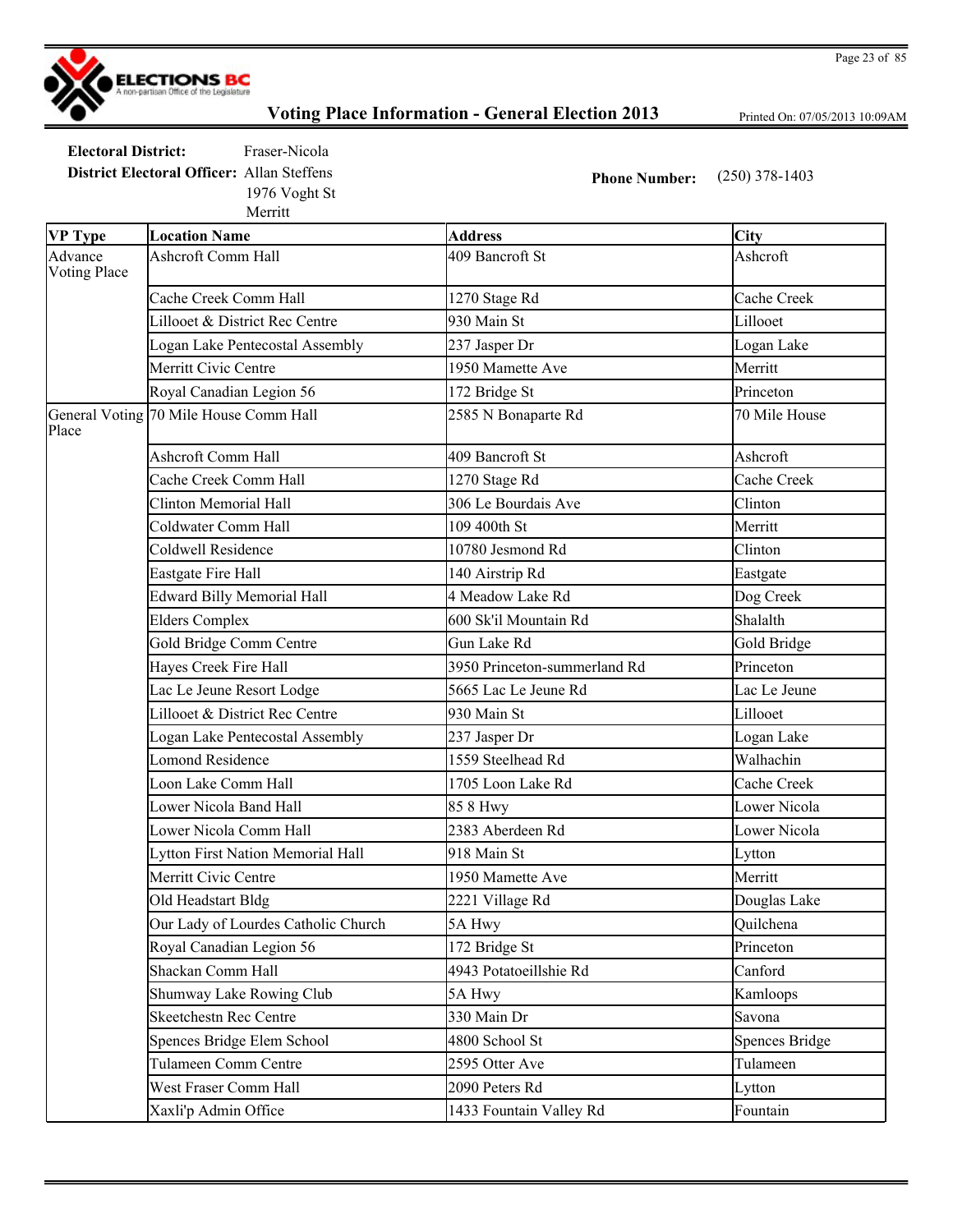

Printed On: 07/05/2013 10:09AM

**Electoral District:** Juan de Fuca **District Electoral Officer:** Val Kowalko **Phone Number:** (250) 391-2820

108-1016 McCallum Rd

|                                | Langford                                |                          |              |
|--------------------------------|-----------------------------------------|--------------------------|--------------|
| <b>VP Type</b>                 | <b>Location Name</b>                    | <b>Address</b>           | <b>City</b>  |
| Advance<br><b>Voting Place</b> | <b>Four Point Sheraton</b>              | 829 McCallum Rd          | Langford     |
|                                | Gordon United Church                    | 935 Goldstream Ave       | Langford     |
|                                | Metchosin Comm Hall                     | 4401 William Head Rd     | Metchosin    |
|                                | <b>SEAPARC Leisure Centre</b>           | 2168 Phillips Rd         | Sooke        |
|                                | Sooke Comm Hall                         | 2037 Shields Rd          | Sooke        |
| Place                          | General Voting Crystal View Elem School | 2662 Silverstone Way     | Langford     |
|                                | District of Highlands W. Fire Hall      | 1564 Millstream Rd       | Highlands    |
|                                | East Sooke Fire Hall                    | 1397 Copper Mine Rd      | Sooke        |
|                                | Forge Church                            | 2612 Sooke Rd            | Langford     |
|                                | Gordon United Church                    | 935 Goldstream Ave       | Langford     |
|                                | Lakewood Elem School                    | 2363 Setchfield Ave      | Langford     |
|                                | <b>Luxton Comm Hall</b>                 | 1040 Marwood Ave         | Langford     |
|                                | Metchosin Comm Hall                     | 4401 William Head Rd     | Metchosin    |
|                                | Millstream Elem School                  | 626 Hoylake Ave          | Langford     |
|                                | <b>Otter Point Fire Hall</b>            | 3727 Otter Point Rd      | Sooke        |
|                                | Port Renfrew Elem School                | 6633 Deering Rd          | Port Renfrew |
|                                | Royal Canadian Legion 91                | 761 Station Ave          | Langford     |
|                                | <b>SEAPARC Leisure Centre</b>           | 2168 Phillips Rd         | Sooke        |
|                                | Shirley Comm Hall                       | 2795 Sheringham Point Rd | Sooke        |
|                                | Sooke Comm Hall                         | 2037 Shields Rd          | Sooke        |
|                                | Willway Elem School                     | 2939 Mt Wells Dr         | Langford     |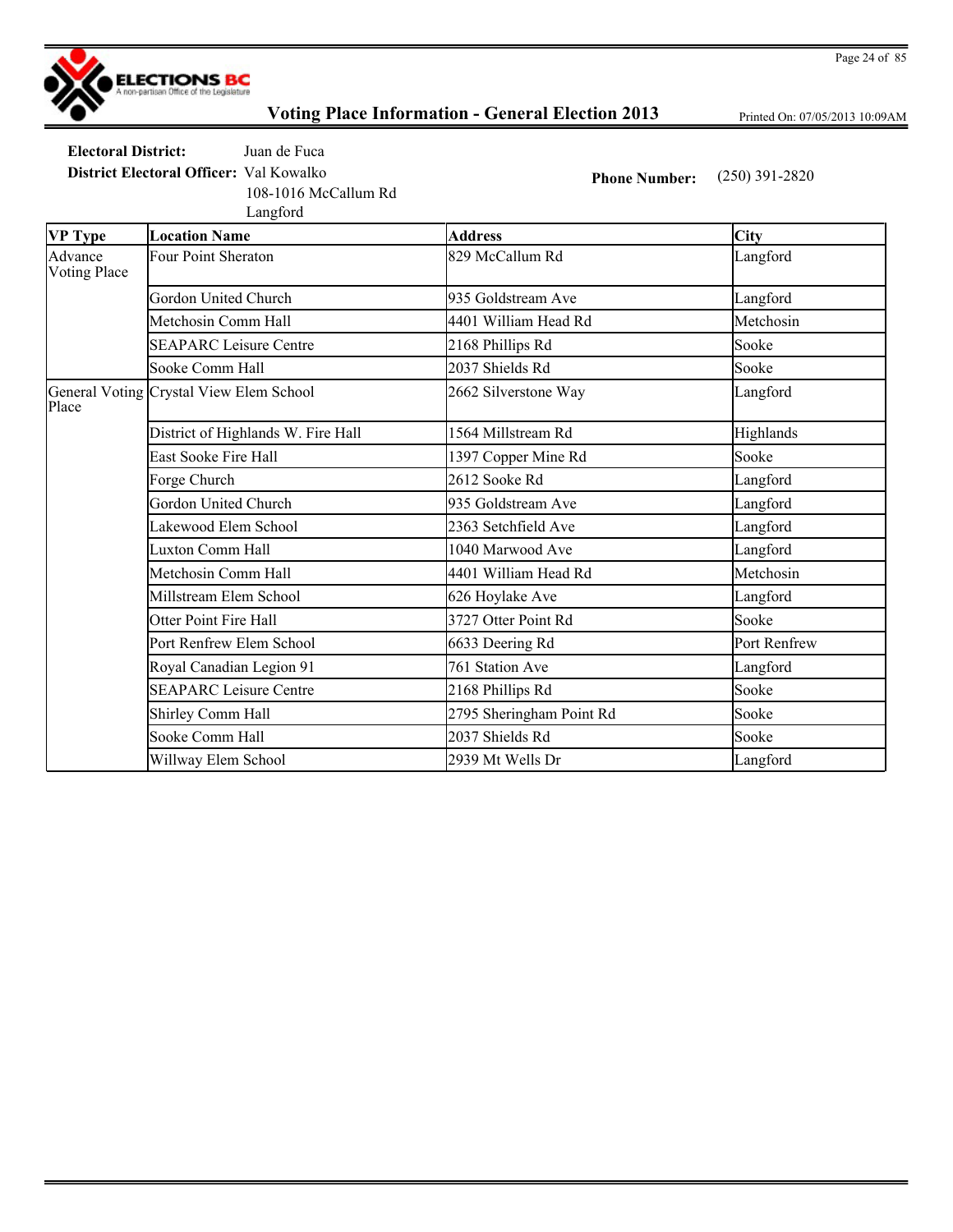

Printed On: 07/05/2013 10:09AM

| <b>Electoral District:</b>                      | Kamloops-North Thompson |                      |                  |
|-------------------------------------------------|-------------------------|----------------------|------------------|
| <b>District Electoral Officer:</b> Sharon Lyons |                         | <b>Phone Number:</b> | $(250)$ 554-5905 |
|                                                 | 20-789 Fortune Dr       |                      |                  |

Kamloops

| <b>Barriere Lions Club</b><br>350 Borthwick Ave<br><b>Barriere</b><br>Centre for Seniors Information<br>9A 1800 Tranquille Rd<br>Kamloops<br>730 Cottonwood Ave<br>North Shore Comm Centre<br>Kamloops<br>Royal Canadian Legion 259<br>3 257 Glen Rd<br>Clearwater<br>General Voting A.E. Perry Elem School<br>Place<br>1380 Sherbrooke Ave<br>Kamloops<br><b>Arthur Hatton Elem School</b><br>315 Chestnut Ave<br>Kamloops<br>Arthur Stevenson Elem School<br>2890 Bank Rd<br>Kamloops<br>Avola School House<br>Avola<br>Avola Village Rd<br><b>Barriere Lions Club</b><br>350 Borthwick Ave<br>Barriere<br><b>Bert Edward Elem School</b><br>711 Windsor Ave<br>Kamloops<br>Blackpool Comm Hall<br>Clearwater<br>Old North Thompson Hwy<br><b>Blue River Elem School</b><br>5917 3rd Ave<br><b>Blue River</b><br>Centre for Seniors Information<br>9A 1800 Tranquille Rd<br>Kamloops<br>Darfield<br>Darfield Comm Hall<br>5 Hwy<br>David Thompson Elem School<br>1051 Pine Springs Rd<br>Kamloops<br>Dee's General Store<br>1537 Birch Island-lost Creek Rd<br>Clearwater<br>4087 Dixon Creek Rd<br><b>Barriere</b><br>Gartner Residence<br>Heffley Creek Elem School<br>500 Marriott Rd<br>Kamloops<br>John Tod Elem School<br>435 McGowan Ave<br>Kamloops<br>950 Southill St<br>Kamloops<br>Kay Bingham Elem School<br>Little Fort Comm Hall<br>Little Fort<br><b>Institute St</b><br>McLure Comm Centre<br>McLure Ferry Rd<br>McLure<br>Moccasin Centre<br>200 355 Yellowhead Hwy<br>Kamloops<br>North Shore Comm Centre<br>730 Cottonwood Ave<br>Kamloops<br>North Thompson Indian Band Hall<br>500 Dunn Lake Rd<br><b>Barriere</b><br>Parkcrest Elem School<br>2170 Parkcrest Ave<br>Kamloops<br>500 McDonald Ave<br>Kamloops<br>Parkview Activity Centre<br>Pinantan Lake<br>Pinantan Elem School<br>3205 Holbrook Rd<br>306 Puett Ranch Rd<br>Rayleigh Gym<br>Kamloops<br>Royal Canadian Legion 259<br>Clearwater<br>3 257 Glen Rd<br>Seymour Residence<br>5075 Heffley-Louis Creek Rd<br>Kamloops<br>Sun Peaks-Burfield Lodge<br>1280 Alpine Rd<br>Sun Peaks<br><b>Tilley Residence</b><br>9744 Meadow Rd<br>Tranquille Valley<br>Van Sickle Residence<br><b>Barriere</b><br>676 Agate Bay Rd<br>82 Vavenby Bridge Rd<br>Vavenby<br>Vavenby Comm Hall<br>Westmount Elem School<br>745 Walkem Rd<br>Kamloops<br>Westsyde Elem School<br>3550 Westsyde Rd<br>Kamloops<br>Whispering Pines Indian Band Office<br>615 Whispering Pines Dr<br>McLure | <b>VP Type</b>          | <b>Location Name</b> | <b>Address</b> | City |
|-----------------------------------------------------------------------------------------------------------------------------------------------------------------------------------------------------------------------------------------------------------------------------------------------------------------------------------------------------------------------------------------------------------------------------------------------------------------------------------------------------------------------------------------------------------------------------------------------------------------------------------------------------------------------------------------------------------------------------------------------------------------------------------------------------------------------------------------------------------------------------------------------------------------------------------------------------------------------------------------------------------------------------------------------------------------------------------------------------------------------------------------------------------------------------------------------------------------------------------------------------------------------------------------------------------------------------------------------------------------------------------------------------------------------------------------------------------------------------------------------------------------------------------------------------------------------------------------------------------------------------------------------------------------------------------------------------------------------------------------------------------------------------------------------------------------------------------------------------------------------------------------------------------------------------------------------------------------------------------------------------------------------------------------------------------------------------------------------------------------------------------------------------------------------------------------------------------------------------------------------------------------------------------------------------------------------------------------------------------------------------------------------------------------------------------------------------------|-------------------------|----------------------|----------------|------|
|                                                                                                                                                                                                                                                                                                                                                                                                                                                                                                                                                                                                                                                                                                                                                                                                                                                                                                                                                                                                                                                                                                                                                                                                                                                                                                                                                                                                                                                                                                                                                                                                                                                                                                                                                                                                                                                                                                                                                                                                                                                                                                                                                                                                                                                                                                                                                                                                                                                           | Advance<br>Voting Place |                      |                |      |
|                                                                                                                                                                                                                                                                                                                                                                                                                                                                                                                                                                                                                                                                                                                                                                                                                                                                                                                                                                                                                                                                                                                                                                                                                                                                                                                                                                                                                                                                                                                                                                                                                                                                                                                                                                                                                                                                                                                                                                                                                                                                                                                                                                                                                                                                                                                                                                                                                                                           |                         |                      |                |      |
|                                                                                                                                                                                                                                                                                                                                                                                                                                                                                                                                                                                                                                                                                                                                                                                                                                                                                                                                                                                                                                                                                                                                                                                                                                                                                                                                                                                                                                                                                                                                                                                                                                                                                                                                                                                                                                                                                                                                                                                                                                                                                                                                                                                                                                                                                                                                                                                                                                                           |                         |                      |                |      |
|                                                                                                                                                                                                                                                                                                                                                                                                                                                                                                                                                                                                                                                                                                                                                                                                                                                                                                                                                                                                                                                                                                                                                                                                                                                                                                                                                                                                                                                                                                                                                                                                                                                                                                                                                                                                                                                                                                                                                                                                                                                                                                                                                                                                                                                                                                                                                                                                                                                           |                         |                      |                |      |
|                                                                                                                                                                                                                                                                                                                                                                                                                                                                                                                                                                                                                                                                                                                                                                                                                                                                                                                                                                                                                                                                                                                                                                                                                                                                                                                                                                                                                                                                                                                                                                                                                                                                                                                                                                                                                                                                                                                                                                                                                                                                                                                                                                                                                                                                                                                                                                                                                                                           |                         |                      |                |      |
|                                                                                                                                                                                                                                                                                                                                                                                                                                                                                                                                                                                                                                                                                                                                                                                                                                                                                                                                                                                                                                                                                                                                                                                                                                                                                                                                                                                                                                                                                                                                                                                                                                                                                                                                                                                                                                                                                                                                                                                                                                                                                                                                                                                                                                                                                                                                                                                                                                                           |                         |                      |                |      |
|                                                                                                                                                                                                                                                                                                                                                                                                                                                                                                                                                                                                                                                                                                                                                                                                                                                                                                                                                                                                                                                                                                                                                                                                                                                                                                                                                                                                                                                                                                                                                                                                                                                                                                                                                                                                                                                                                                                                                                                                                                                                                                                                                                                                                                                                                                                                                                                                                                                           |                         |                      |                |      |
|                                                                                                                                                                                                                                                                                                                                                                                                                                                                                                                                                                                                                                                                                                                                                                                                                                                                                                                                                                                                                                                                                                                                                                                                                                                                                                                                                                                                                                                                                                                                                                                                                                                                                                                                                                                                                                                                                                                                                                                                                                                                                                                                                                                                                                                                                                                                                                                                                                                           |                         |                      |                |      |
|                                                                                                                                                                                                                                                                                                                                                                                                                                                                                                                                                                                                                                                                                                                                                                                                                                                                                                                                                                                                                                                                                                                                                                                                                                                                                                                                                                                                                                                                                                                                                                                                                                                                                                                                                                                                                                                                                                                                                                                                                                                                                                                                                                                                                                                                                                                                                                                                                                                           |                         |                      |                |      |
|                                                                                                                                                                                                                                                                                                                                                                                                                                                                                                                                                                                                                                                                                                                                                                                                                                                                                                                                                                                                                                                                                                                                                                                                                                                                                                                                                                                                                                                                                                                                                                                                                                                                                                                                                                                                                                                                                                                                                                                                                                                                                                                                                                                                                                                                                                                                                                                                                                                           |                         |                      |                |      |
|                                                                                                                                                                                                                                                                                                                                                                                                                                                                                                                                                                                                                                                                                                                                                                                                                                                                                                                                                                                                                                                                                                                                                                                                                                                                                                                                                                                                                                                                                                                                                                                                                                                                                                                                                                                                                                                                                                                                                                                                                                                                                                                                                                                                                                                                                                                                                                                                                                                           |                         |                      |                |      |
|                                                                                                                                                                                                                                                                                                                                                                                                                                                                                                                                                                                                                                                                                                                                                                                                                                                                                                                                                                                                                                                                                                                                                                                                                                                                                                                                                                                                                                                                                                                                                                                                                                                                                                                                                                                                                                                                                                                                                                                                                                                                                                                                                                                                                                                                                                                                                                                                                                                           |                         |                      |                |      |
|                                                                                                                                                                                                                                                                                                                                                                                                                                                                                                                                                                                                                                                                                                                                                                                                                                                                                                                                                                                                                                                                                                                                                                                                                                                                                                                                                                                                                                                                                                                                                                                                                                                                                                                                                                                                                                                                                                                                                                                                                                                                                                                                                                                                                                                                                                                                                                                                                                                           |                         |                      |                |      |
|                                                                                                                                                                                                                                                                                                                                                                                                                                                                                                                                                                                                                                                                                                                                                                                                                                                                                                                                                                                                                                                                                                                                                                                                                                                                                                                                                                                                                                                                                                                                                                                                                                                                                                                                                                                                                                                                                                                                                                                                                                                                                                                                                                                                                                                                                                                                                                                                                                                           |                         |                      |                |      |
|                                                                                                                                                                                                                                                                                                                                                                                                                                                                                                                                                                                                                                                                                                                                                                                                                                                                                                                                                                                                                                                                                                                                                                                                                                                                                                                                                                                                                                                                                                                                                                                                                                                                                                                                                                                                                                                                                                                                                                                                                                                                                                                                                                                                                                                                                                                                                                                                                                                           |                         |                      |                |      |
|                                                                                                                                                                                                                                                                                                                                                                                                                                                                                                                                                                                                                                                                                                                                                                                                                                                                                                                                                                                                                                                                                                                                                                                                                                                                                                                                                                                                                                                                                                                                                                                                                                                                                                                                                                                                                                                                                                                                                                                                                                                                                                                                                                                                                                                                                                                                                                                                                                                           |                         |                      |                |      |
|                                                                                                                                                                                                                                                                                                                                                                                                                                                                                                                                                                                                                                                                                                                                                                                                                                                                                                                                                                                                                                                                                                                                                                                                                                                                                                                                                                                                                                                                                                                                                                                                                                                                                                                                                                                                                                                                                                                                                                                                                                                                                                                                                                                                                                                                                                                                                                                                                                                           |                         |                      |                |      |
|                                                                                                                                                                                                                                                                                                                                                                                                                                                                                                                                                                                                                                                                                                                                                                                                                                                                                                                                                                                                                                                                                                                                                                                                                                                                                                                                                                                                                                                                                                                                                                                                                                                                                                                                                                                                                                                                                                                                                                                                                                                                                                                                                                                                                                                                                                                                                                                                                                                           |                         |                      |                |      |
|                                                                                                                                                                                                                                                                                                                                                                                                                                                                                                                                                                                                                                                                                                                                                                                                                                                                                                                                                                                                                                                                                                                                                                                                                                                                                                                                                                                                                                                                                                                                                                                                                                                                                                                                                                                                                                                                                                                                                                                                                                                                                                                                                                                                                                                                                                                                                                                                                                                           |                         |                      |                |      |
|                                                                                                                                                                                                                                                                                                                                                                                                                                                                                                                                                                                                                                                                                                                                                                                                                                                                                                                                                                                                                                                                                                                                                                                                                                                                                                                                                                                                                                                                                                                                                                                                                                                                                                                                                                                                                                                                                                                                                                                                                                                                                                                                                                                                                                                                                                                                                                                                                                                           |                         |                      |                |      |
|                                                                                                                                                                                                                                                                                                                                                                                                                                                                                                                                                                                                                                                                                                                                                                                                                                                                                                                                                                                                                                                                                                                                                                                                                                                                                                                                                                                                                                                                                                                                                                                                                                                                                                                                                                                                                                                                                                                                                                                                                                                                                                                                                                                                                                                                                                                                                                                                                                                           |                         |                      |                |      |
|                                                                                                                                                                                                                                                                                                                                                                                                                                                                                                                                                                                                                                                                                                                                                                                                                                                                                                                                                                                                                                                                                                                                                                                                                                                                                                                                                                                                                                                                                                                                                                                                                                                                                                                                                                                                                                                                                                                                                                                                                                                                                                                                                                                                                                                                                                                                                                                                                                                           |                         |                      |                |      |
|                                                                                                                                                                                                                                                                                                                                                                                                                                                                                                                                                                                                                                                                                                                                                                                                                                                                                                                                                                                                                                                                                                                                                                                                                                                                                                                                                                                                                                                                                                                                                                                                                                                                                                                                                                                                                                                                                                                                                                                                                                                                                                                                                                                                                                                                                                                                                                                                                                                           |                         |                      |                |      |
|                                                                                                                                                                                                                                                                                                                                                                                                                                                                                                                                                                                                                                                                                                                                                                                                                                                                                                                                                                                                                                                                                                                                                                                                                                                                                                                                                                                                                                                                                                                                                                                                                                                                                                                                                                                                                                                                                                                                                                                                                                                                                                                                                                                                                                                                                                                                                                                                                                                           |                         |                      |                |      |
|                                                                                                                                                                                                                                                                                                                                                                                                                                                                                                                                                                                                                                                                                                                                                                                                                                                                                                                                                                                                                                                                                                                                                                                                                                                                                                                                                                                                                                                                                                                                                                                                                                                                                                                                                                                                                                                                                                                                                                                                                                                                                                                                                                                                                                                                                                                                                                                                                                                           |                         |                      |                |      |
|                                                                                                                                                                                                                                                                                                                                                                                                                                                                                                                                                                                                                                                                                                                                                                                                                                                                                                                                                                                                                                                                                                                                                                                                                                                                                                                                                                                                                                                                                                                                                                                                                                                                                                                                                                                                                                                                                                                                                                                                                                                                                                                                                                                                                                                                                                                                                                                                                                                           |                         |                      |                |      |
|                                                                                                                                                                                                                                                                                                                                                                                                                                                                                                                                                                                                                                                                                                                                                                                                                                                                                                                                                                                                                                                                                                                                                                                                                                                                                                                                                                                                                                                                                                                                                                                                                                                                                                                                                                                                                                                                                                                                                                                                                                                                                                                                                                                                                                                                                                                                                                                                                                                           |                         |                      |                |      |
|                                                                                                                                                                                                                                                                                                                                                                                                                                                                                                                                                                                                                                                                                                                                                                                                                                                                                                                                                                                                                                                                                                                                                                                                                                                                                                                                                                                                                                                                                                                                                                                                                                                                                                                                                                                                                                                                                                                                                                                                                                                                                                                                                                                                                                                                                                                                                                                                                                                           |                         |                      |                |      |
|                                                                                                                                                                                                                                                                                                                                                                                                                                                                                                                                                                                                                                                                                                                                                                                                                                                                                                                                                                                                                                                                                                                                                                                                                                                                                                                                                                                                                                                                                                                                                                                                                                                                                                                                                                                                                                                                                                                                                                                                                                                                                                                                                                                                                                                                                                                                                                                                                                                           |                         |                      |                |      |
|                                                                                                                                                                                                                                                                                                                                                                                                                                                                                                                                                                                                                                                                                                                                                                                                                                                                                                                                                                                                                                                                                                                                                                                                                                                                                                                                                                                                                                                                                                                                                                                                                                                                                                                                                                                                                                                                                                                                                                                                                                                                                                                                                                                                                                                                                                                                                                                                                                                           |                         |                      |                |      |
|                                                                                                                                                                                                                                                                                                                                                                                                                                                                                                                                                                                                                                                                                                                                                                                                                                                                                                                                                                                                                                                                                                                                                                                                                                                                                                                                                                                                                                                                                                                                                                                                                                                                                                                                                                                                                                                                                                                                                                                                                                                                                                                                                                                                                                                                                                                                                                                                                                                           |                         |                      |                |      |
|                                                                                                                                                                                                                                                                                                                                                                                                                                                                                                                                                                                                                                                                                                                                                                                                                                                                                                                                                                                                                                                                                                                                                                                                                                                                                                                                                                                                                                                                                                                                                                                                                                                                                                                                                                                                                                                                                                                                                                                                                                                                                                                                                                                                                                                                                                                                                                                                                                                           |                         |                      |                |      |
|                                                                                                                                                                                                                                                                                                                                                                                                                                                                                                                                                                                                                                                                                                                                                                                                                                                                                                                                                                                                                                                                                                                                                                                                                                                                                                                                                                                                                                                                                                                                                                                                                                                                                                                                                                                                                                                                                                                                                                                                                                                                                                                                                                                                                                                                                                                                                                                                                                                           |                         |                      |                |      |
|                                                                                                                                                                                                                                                                                                                                                                                                                                                                                                                                                                                                                                                                                                                                                                                                                                                                                                                                                                                                                                                                                                                                                                                                                                                                                                                                                                                                                                                                                                                                                                                                                                                                                                                                                                                                                                                                                                                                                                                                                                                                                                                                                                                                                                                                                                                                                                                                                                                           |                         |                      |                |      |
|                                                                                                                                                                                                                                                                                                                                                                                                                                                                                                                                                                                                                                                                                                                                                                                                                                                                                                                                                                                                                                                                                                                                                                                                                                                                                                                                                                                                                                                                                                                                                                                                                                                                                                                                                                                                                                                                                                                                                                                                                                                                                                                                                                                                                                                                                                                                                                                                                                                           |                         |                      |                |      |
|                                                                                                                                                                                                                                                                                                                                                                                                                                                                                                                                                                                                                                                                                                                                                                                                                                                                                                                                                                                                                                                                                                                                                                                                                                                                                                                                                                                                                                                                                                                                                                                                                                                                                                                                                                                                                                                                                                                                                                                                                                                                                                                                                                                                                                                                                                                                                                                                                                                           |                         |                      |                |      |
|                                                                                                                                                                                                                                                                                                                                                                                                                                                                                                                                                                                                                                                                                                                                                                                                                                                                                                                                                                                                                                                                                                                                                                                                                                                                                                                                                                                                                                                                                                                                                                                                                                                                                                                                                                                                                                                                                                                                                                                                                                                                                                                                                                                                                                                                                                                                                                                                                                                           |                         |                      |                |      |
|                                                                                                                                                                                                                                                                                                                                                                                                                                                                                                                                                                                                                                                                                                                                                                                                                                                                                                                                                                                                                                                                                                                                                                                                                                                                                                                                                                                                                                                                                                                                                                                                                                                                                                                                                                                                                                                                                                                                                                                                                                                                                                                                                                                                                                                                                                                                                                                                                                                           |                         |                      |                |      |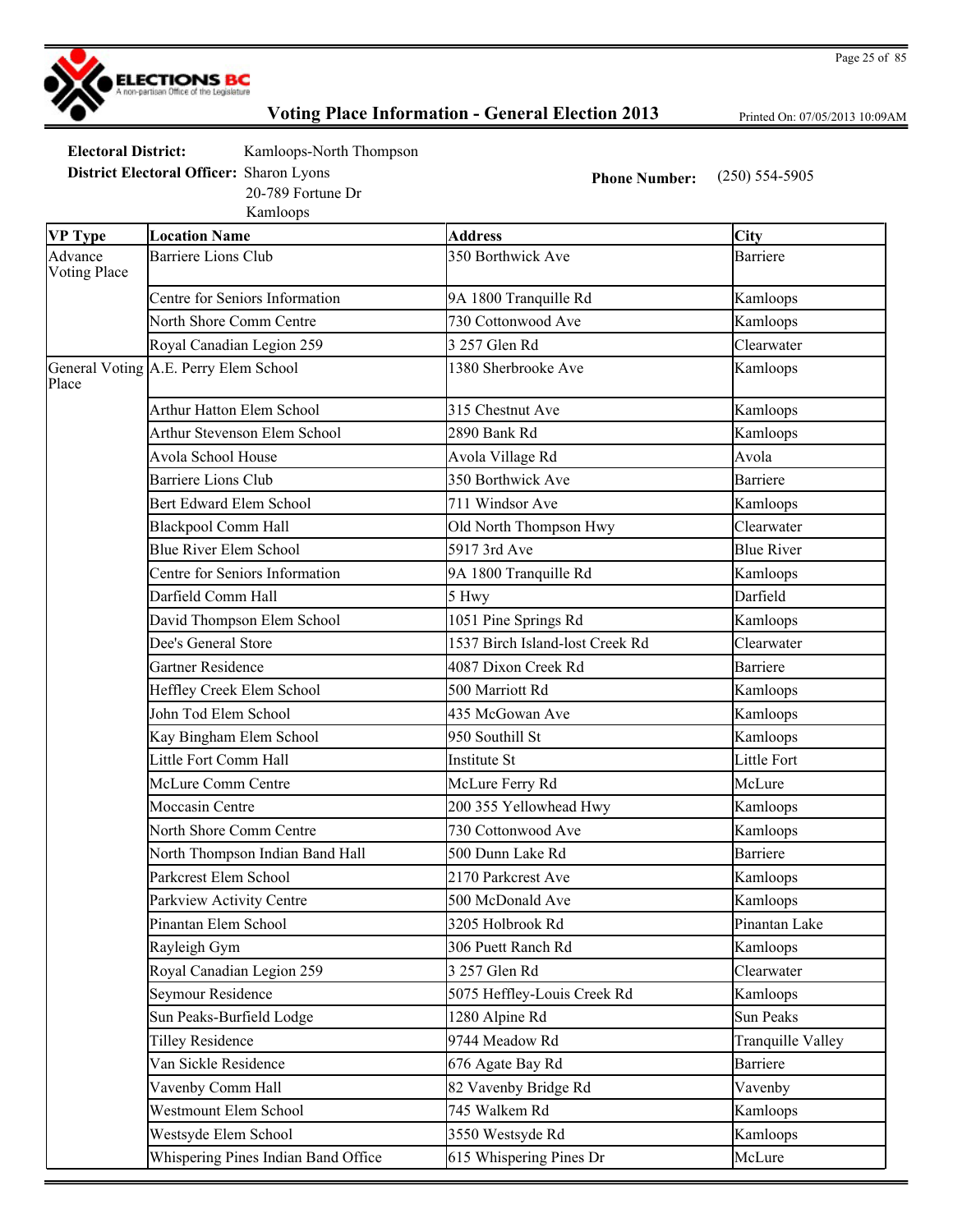

Printed On: 07/05/2013 10:09AM

**Electoral District:** Kamloops-South Thompson

Kamloops 102-1967 E Trans-Canada Hwy

**District Electoral Officer:** Doug Gibson **Phone Number:** (250) 314-6013

| <b>VP Type</b>                 | <b>Location Name</b>              | <b>Address</b>        | City      |
|--------------------------------|-----------------------------------|-----------------------|-----------|
| Advance<br><b>Voting Place</b> | Chase Comm Hall                   | 547 Shuswap Ave       | Chase     |
|                                | Savona Seniors House              | 6605 Savona Access Rd | Savona    |
|                                | St. Paul's Cathedral              | 360 Nicola St         | Kamloops  |
|                                | Valleyview Comm Hall              | 2250 Park Dr          | Kamloops  |
| General Voting @ KOOL<br>Place |                                   | 1770 Springview Pl    | Kamloops  |
|                                | Aberdeen Elem School              | 2191 Van Horne Dr     | Kamloops  |
|                                | <b>B.C.</b> Wildlife Park         | 9077 Dallas Dr        | Kamloops  |
|                                | Beattie School of the Arts-McGill | 492 McGill Rd         | Kamloops  |
|                                | Chase Comm Hall                   | 547 Shuswap Ave       | Chase     |
|                                | Dallas Elem School                | 296 Harper Rd         | Kamloops  |
|                                | Dufferin Elem School              | 1880 Hillside Dr      | Kamloops  |
|                                | Juniper Ridge Elem School         | 2540 Quappelle Blvd   | Kamloops  |
|                                | Lloyd George Elem School          | 830 Pine St           | Kamloops  |
|                                | Marion Schilling Elem School      | 2200 Park Dr          | Kamloops  |
|                                | McGowan Park Elem School          | 2080 Tremerton Dr     | Kamloops  |
|                                | Pacific Way Elem School           | 2330 Pacific Way      | Kamloops  |
|                                | <b>Pritchard Comm Hall</b>        | 1714 Duck Range Rd    | Pritchard |
|                                | Rivershore Golf Club              | 330 Rivershore Dr     | Kamloops  |
|                                | Robert L. Clemitson Elem School   | 5990 Todd Rd          | Kamloops  |
|                                | South Sa'Hali Elem School         | 1585 Summit Dr        | Kamloops  |
|                                | St. Hilda's Anglican Church       | 6633 Ernest St        | Savona    |
|                                | St. Paul's Cathedral              | 360 Nicola St         | Kamloops  |
|                                | <b>Stuart Wood Elem School</b>    | 245 St Paul St        | Kamloops  |
|                                | Valleyview Comm Hall              | 2250 Park Dr          | Kamloops  |
|                                | <b>Westwold Elem School</b>       | 5408 97 Hwy           | Westwold  |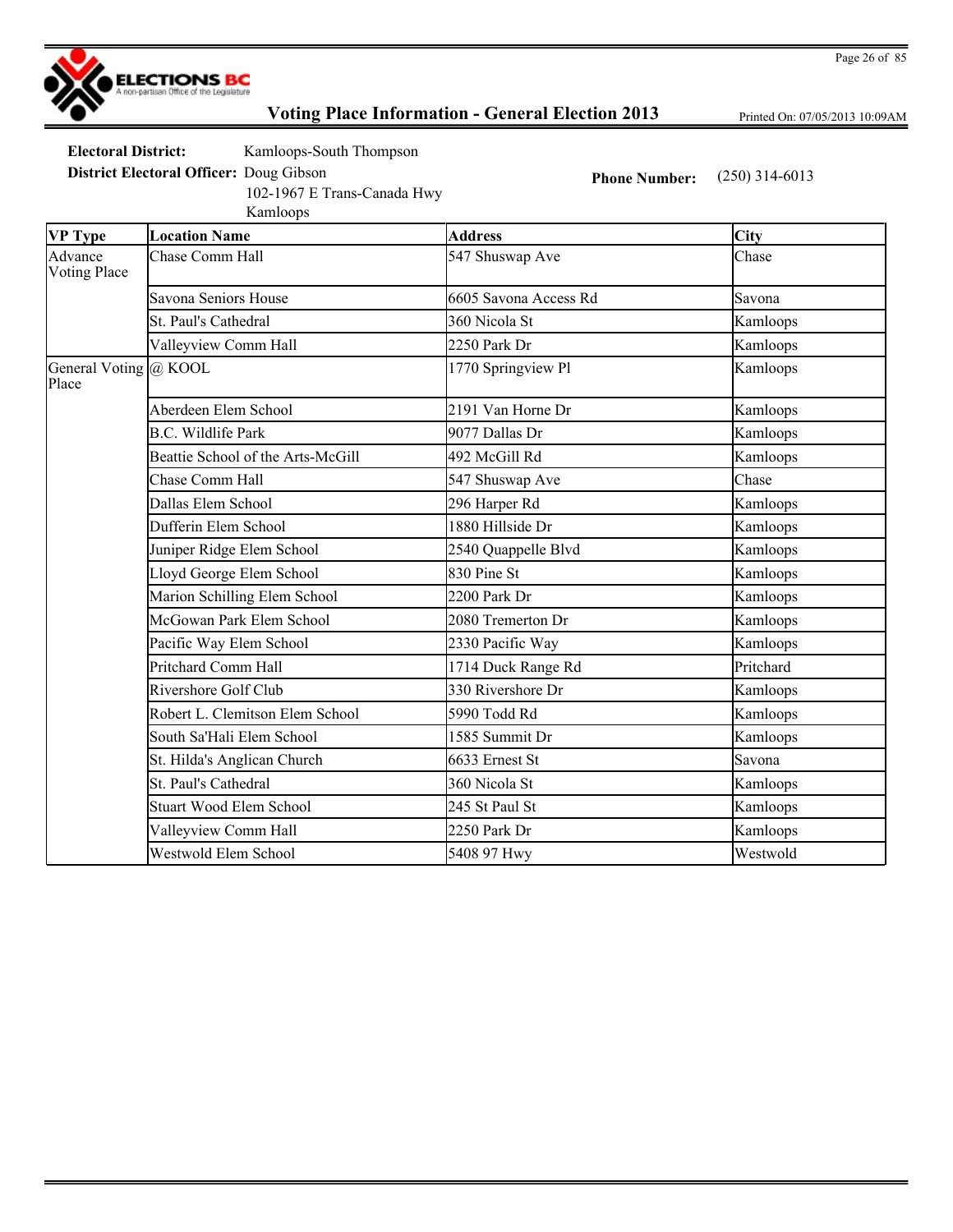

Printed On: 07/05/2013 10:09AM

**Electoral District:** Kelowna-Lake Country

2092 Enterprise Way

**District Electoral Officer:** Dennis Duggan **Phone Number:** (250) 980-1807

|                         | Kelowna                          |                           |              |
|-------------------------|----------------------------------|---------------------------|--------------|
| <b>VP Type</b>          | <b>Location Name</b>             | <b>Address</b>            | <b>City</b>  |
| Advance<br>Voting Place | Kelowna International Airport    | 5533 Airport Way          | Kelowna      |
|                         | <b>Rutland United Church</b>     | 1370 Rutland Rd N         | Kelowna      |
|                         | St. David's Presbyterian Church  | 271 Snowsell St           | Kelowna      |
|                         | Winfield Memorial Hall           | 3270 Berry Rd             | Lake Country |
| Place                   | General Voting Best Western Plus | 2402 97 Hwy N             | Kelowna      |
|                         | Dr. Knox Middle School           | 121 Drysdale Blvd         | Kelowna      |
|                         | Ellison Elem School              | 3735 Parkdale Rd          | Kelowna      |
|                         | Lake Country Comm Complex        | 10241 Bottom Wood Lake Rd | Lake Country |
|                         | Oyama Comm Hall                  | 15710 Oyama Rd            | Lake Country |
|                         | <b>Rutland Centennial Hall</b>   | 180 Rutland Rd N          | Kelowna      |
|                         | <b>Rutland Middle School</b>     | 715 Rutland Rd N          | Kelowna      |
|                         | <b>Rutland United Church</b>     | 1370 Rutland Rd N         | Kelowna      |
|                         | St. David's Presbyterian Church  | 271 Snowsell St           | Kelowna      |
|                         | Watson Road Elem School          | 475 Yates Rd              | Kelowna      |
|                         | Winfield Memorial Hall           | 3270 Berry Rd             | Lake Country |
|                         | Winfield United Church           | 3751 Woodsdale Rd         | Lake Country |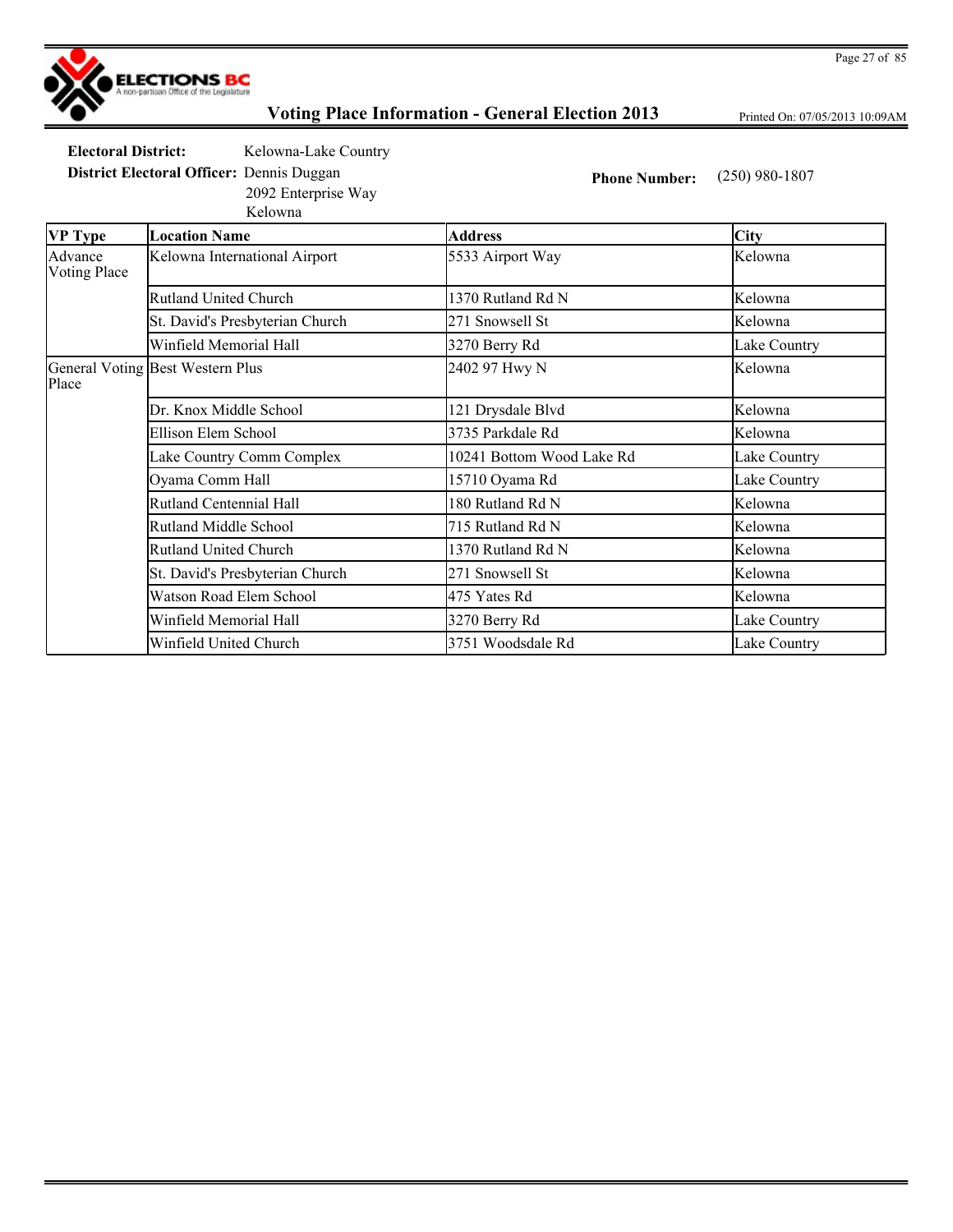

Printed On: 07/05/2013 10:09AM

**Electoral District:** Kelowna-Mission **District Electoral Officer:** Alan Stonehouse **Phone Number:** (250) 980-1800 2041 Harvey Ave

Kelowna

| ixuu wiig               |                                           |                      |             |
|-------------------------|-------------------------------------------|----------------------|-------------|
| <b>VP Type</b>          | <b>Location Name</b>                      | <b>Address</b>       | <b>City</b> |
| Advance<br>Voting Place | <b>Evangel Church</b>                     | 3261 Gordon Dr       | Kelowna     |
|                         | Mission Creek Alliance Church             | 2091 Springfield Rd  | Kelowna     |
|                         | Willow Park Church                        | 439 33 Hwy W         | Kelowna     |
| Place                   | General Voting Black Mountain Elem School | 1650 Gallagher Rd    | Kelowna     |
|                         | C <sub>3</sub> Church                     | 2410 Ethel St        | Kelowna     |
|                         | Christ Evangelical Lutheran Church        | 2091 Gordon Dr       | Kelowna     |
|                         | Chute Lake Elem School                    | 5240 Lark St         | Kelowna     |
|                         | Dorothea Walker Elem School               | 4346 Gordon Dr       | Kelowna     |
|                         | East Kelowna Comm Hall                    | 2704 East Kelowna Rd | Kelowna     |
|                         | Evangel Church                            | 3261 Gordon Dr       | Kelowna     |
|                         | First Lutheran Church and School          | 4091 Lakeshore Rd    | Kelowna     |
|                         | Mission Creek Alliance Church             | 2091 Springfield Rd  | Kelowna     |
|                         | Okanagan Adventist Academy                | 1035 Hollywood Rd S  | Kelowna     |
|                         | Raymer Elem School                        | 657 Raymer Ave       | Kelowna     |
|                         | Rutland Seventh Day Adventist Church      | 130 Gerstmar Rd      | Kelowna     |
|                         | South Kelowna Elem School                 | 4176 Spiers Rd       | Kelowna     |
|                         | St. Andrew's Anglican Church              | 4619 Lakeshore Rd    | Kelowna     |
|                         | <b>Willow Park Church</b>                 | 439 33 Hwy W         | Kelowna     |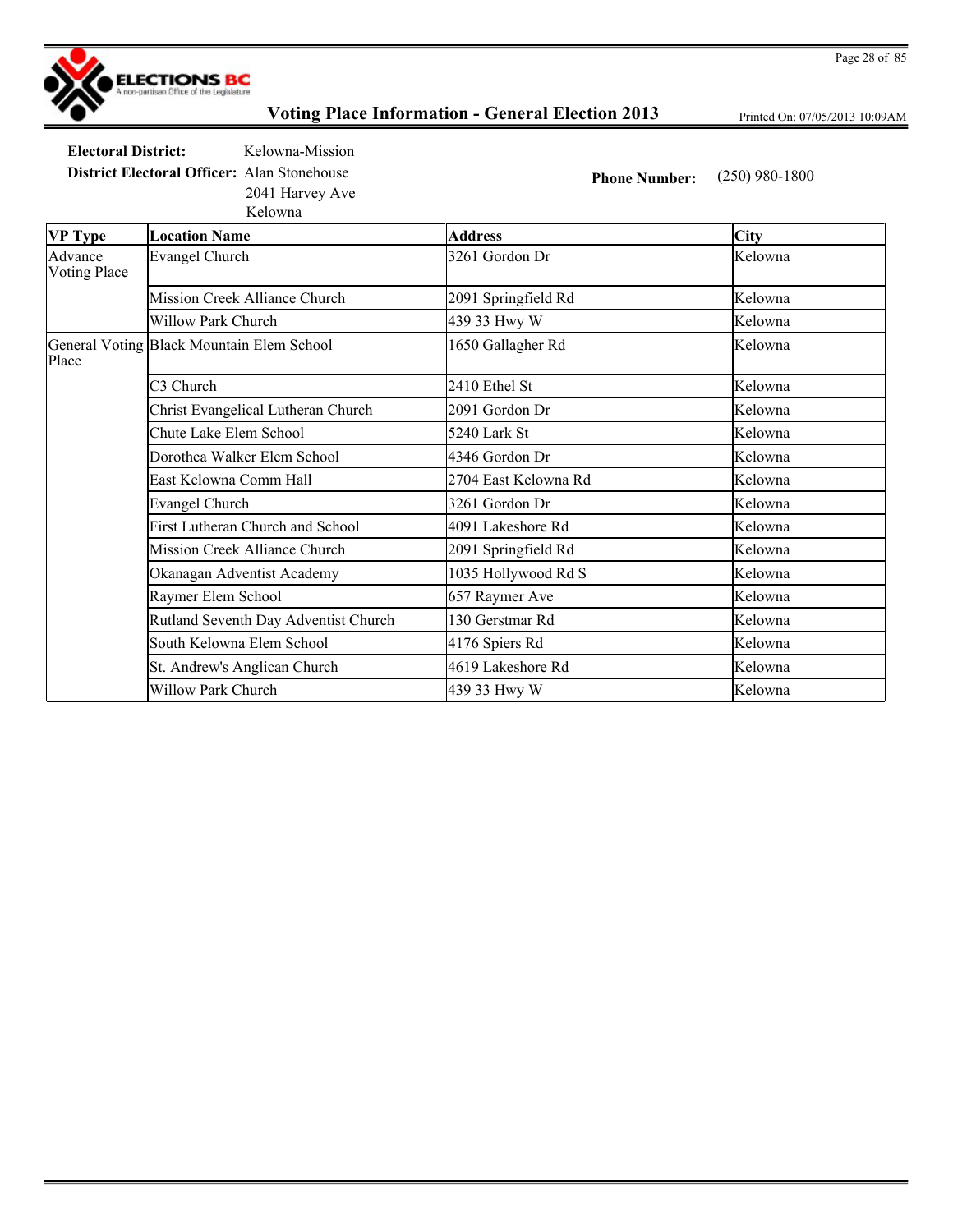

Printed On: 07/05/2013 10:09AM

**Electoral District:** Kootenay East **District Electoral Officer:** Donna Cummins **Phone Number:** (250) 417-6006

240-1113 Baker St

|                                | Cranbrook                            |                              |                    |
|--------------------------------|--------------------------------------|------------------------------|--------------------|
| <b>VP</b> Type                 | <b>Location Name</b>                 | <b>Address</b>               | <b>City</b>        |
| Advance<br><b>Voting Place</b> | <b>Elkford Comm Conf Centre</b>      | 750 Fording Dr               | Elkford            |
|                                | Fernie Family Centre                 | 521 4th Ave                  | Fernie             |
|                                | Fraternal Order of the Eagles Hall   | 715 Kootenay St N            | Cranbrook          |
|                                | Sand Creek Senior's Centre           | 7205 Rosen Lake Rd           | Jaffray            |
|                                | Sparwood Rec Centre                  | 367 Pine Ave                 | Sparwood           |
| Place                          | General Voting Baynes Lake Comm Club | 468 Jaffray-Baynes Lake Rd   | <b>Baynes Lake</b> |
|                                | College of the Rockies - Gym         | 2700 College Way             | Cranbrook          |
|                                | <b>Elkford Comm Conf Centre</b>      | 750 Fording Dr               | Elkford            |
|                                | Elko Comm Hall                       | 5445 Bate Ave                | Elko               |
|                                | Fernie Comm Centre                   | 901 6th Ave                  | Fernie             |
|                                | Fraternal Order of the Eagles Hall   | 715 Kootenay St N            | Cranbrook          |
|                                | <b>Grasmere Pioneer Hall</b>         | 5880 Grasmere-Dorr Rd        | Grasmere           |
|                                | <b>Hosmer Comm Centre</b>            | 7431 6th Ave                 | Hosmer             |
|                                | Jaffray Village Hall                 | 7375 Jaffray Village Loop Rd | Jaffray            |
|                                | Moyie Comm Hall                      | 9322 Tavistock Rd            | Moyie              |
|                                | Prestige Rocky Mtn Resort            | 209 Van Horne St S           | Cranbrook          |
|                                | Sparwood Rec Centre                  | 367 Pine Ave                 | Sparwood           |
|                                | St. Mary's Band Hall                 | 7470 Mission Rd              | St. Eugene Mission |
|                                | Steeples View Rec Assn               | 6211 Cartwright St           | Wardner            |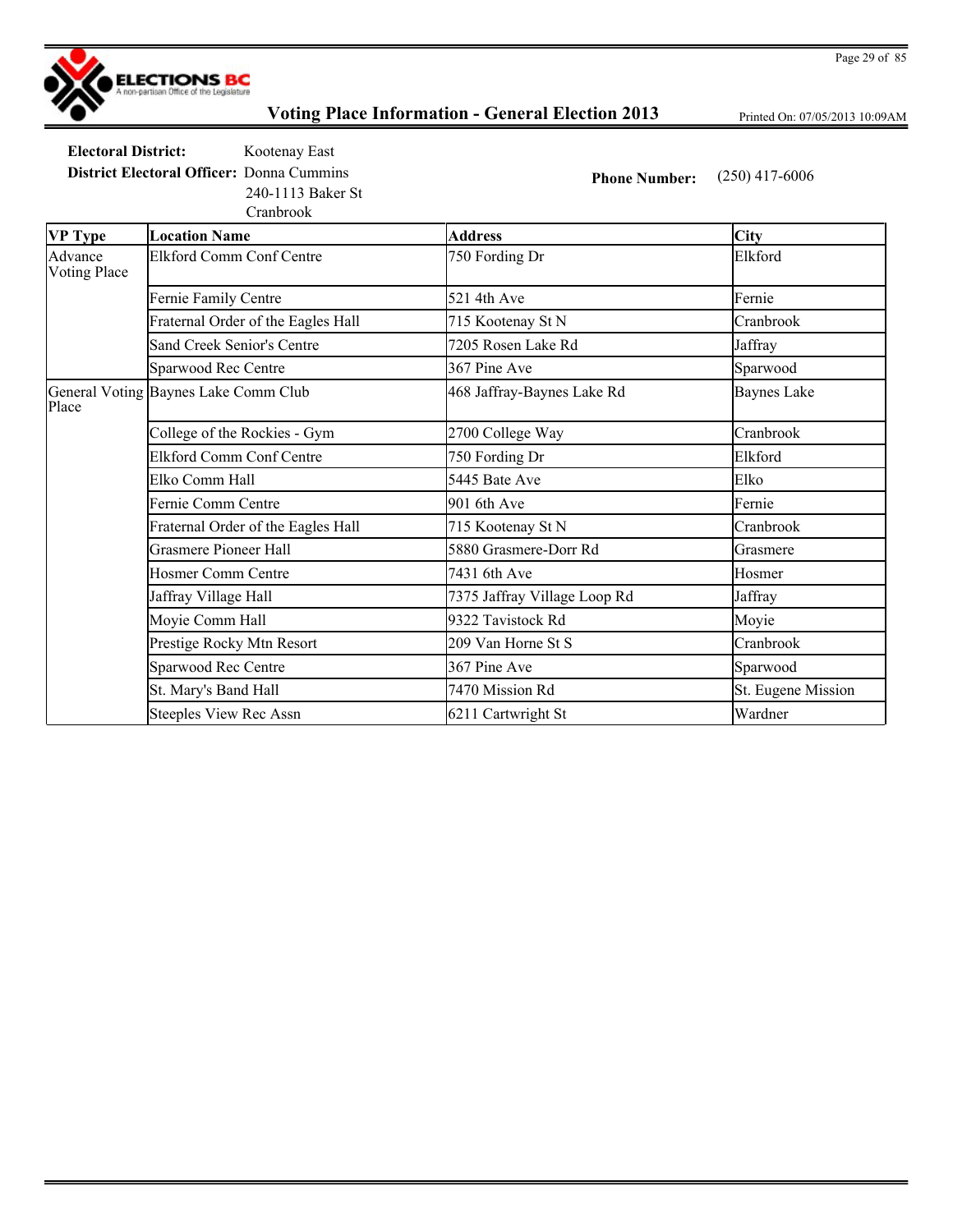

Printed On: 07/05/2013 10:09AM

Page 30 of 85

**Electoral District:** Kootenay West

**District Electoral Officer:** Don Vinish **Phone Number:** (250) 364-6108 1398 McQuarrie St

|                                | Trail                                |                    |                        |
|--------------------------------|--------------------------------------|--------------------|------------------------|
| <b>VP Type</b>                 | <b>Location Name</b>                 | <b>Address</b>     | City                   |
| Advance<br><b>Voting Place</b> | Royal Canadian Legion - Nakusp       | 98 4th Ave NW      | Nakusp                 |
|                                | Royal Canadian Legion 170            | 248 Columbia Ave   | Castlegar              |
|                                | Waneta Plaza Mall                    | 124 8100 3B Hwy    | Trail                  |
| Place                          | General Voting Blueberry Comm School | 200 Centre Ave     | Castlegar              |
|                                | <b>Bosun Hall</b>                    | 710 Bellevue St    | New Denver             |
|                                | <b>Burton Comm Hall</b>              | 125 Burton Main Rd | <b>Burton</b>          |
|                                | Castlegar & District Comm Complex    | 2101 6th Ave       | Castlegar              |
|                                | <b>Crescent Valley Comm Hall</b>     | 1385 6 Hwy         | <b>Crescent Valley</b> |
|                                | Fauquier Comm Hall                   | 115 Oak St         | Fauquier               |
|                                | <b>Fruitvale Memorial Centre</b>     | 1968 Main St       | Fruitvale              |
|                                | Genelle Comm Hall                    | 1205 2nd St        | Genelle                |
|                                | <b>Glenmerry Elem School</b>         | 3660 Carnation Dr  | Trail                  |
|                                | Montrose Comm Hall                   | 490 9th Ave        | Montrose               |
|                                | Nakusp Sports Centre                 | 200 8th Ave NW     | Nakusp                 |
|                                | Oasis Comm Hall                      | 47 Hanna Dr        | Oasis                  |
|                                | Pass Creek Comm Hall                 | 1989 Pass Creek Rd | Pass Creek             |
|                                | Robson Comm Hall                     | 3071 Waldie Ave    | Robson                 |
|                                | Royal Canadian Legion 14             | 2081 Washington St | Rossland               |
|                                | Royal Canadian Legion 170            | 248 Columbia Ave   | Castlegar              |
|                                | Royal Canadian Legion 203            | 234 Granby Dr      | Edgewood               |
|                                | <b>Silverton Memorial Hall</b>       | 203 Lake Ave       | Silverton              |
|                                | Slocan Park Comm Hall                | 3036 6 Hwy         | Slocan Park            |
|                                | Tarrys Comm Hall                     | 2103 3A Hwy        | Tarrys                 |
|                                | <b>Trail Memorial Centre</b>         | 1051 Victoria St   | Trail                  |
|                                | Trail Middle School                  | 2001 Third Ave     | Trail                  |
|                                | Trout Lake Comm Hall                 | 544 Westside Rd    | <b>Trout Lake</b>      |
|                                | W.E. Graham Comm School              | 915 Harold St      | Slocan                 |
|                                | Warfield Comm Hall                   | 900 3B/22 Hwy      | Warfield               |
|                                | Winlaw Comm Hall                     | 5897 6 Hwy         | Winlaw                 |
|                                |                                      |                    |                        |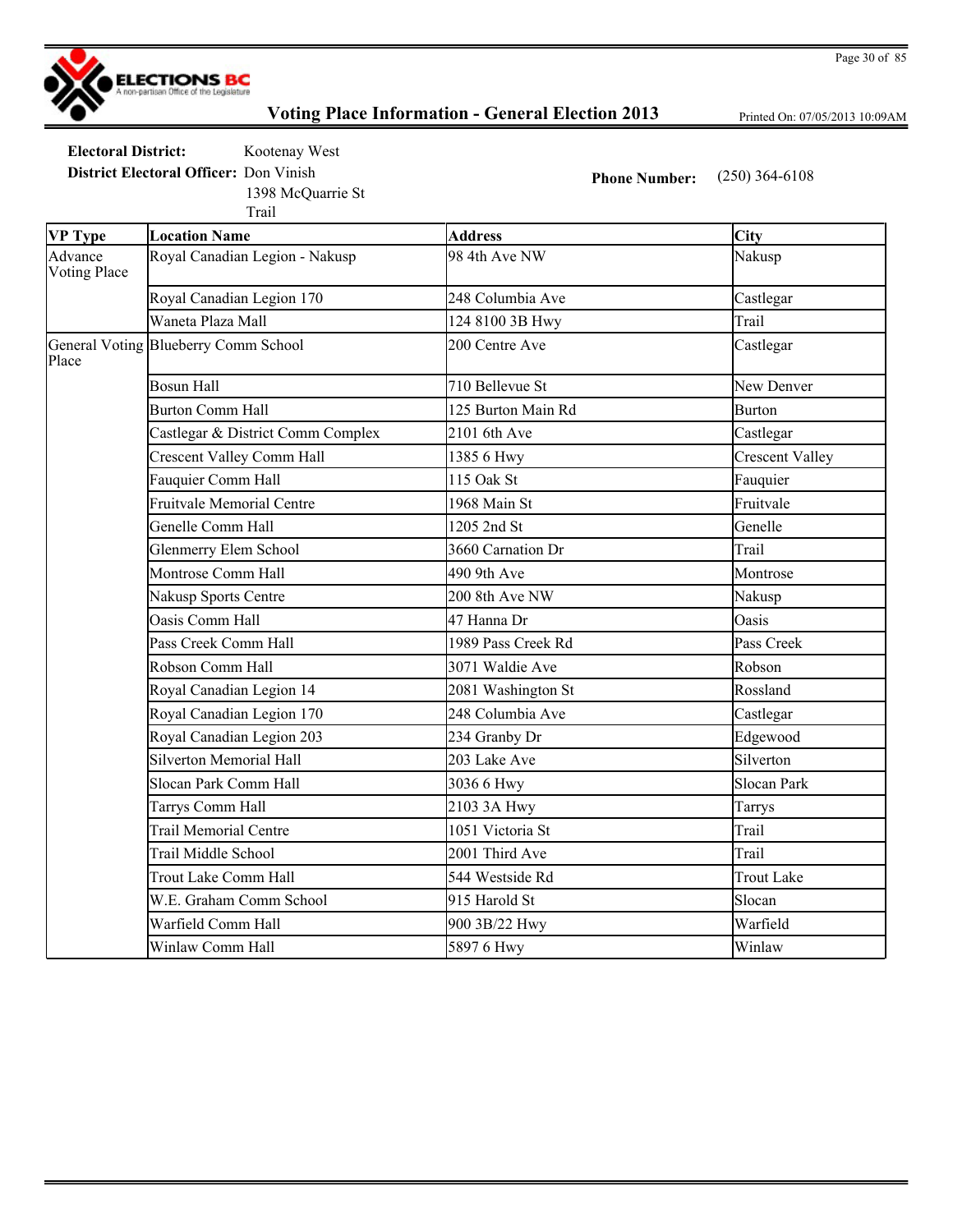

Printed On: 07/05/2013 10:09AM

**Electoral District:** Langley

201A-20621 Logan Ave

**District Electoral Officer:** Dianne Gillis **Phone Number:** (604) 532-4923

Langley City

| <b>VP Type</b>                 | <b>Location Name</b>                   | <b>Address</b>      | <b>City</b>  |
|--------------------------------|----------------------------------------|---------------------|--------------|
| Advance<br><b>Voting Place</b> | George Preston Rec Centre              | 20699 42 Ave        | Langley      |
|                                | Langley United Church                  | 5673 200 St         | Langley City |
| Place                          | General Voting Alice Brown Elem School | 20011 44 Ave        | Langley City |
|                                | <b>Belmont Elem School</b>             | 20390 40 Ave        | Langley      |
|                                | Blacklock Elem School                  | 5100 206 St         | Langley City |
|                                | Brookswood Sec School                  | 20902 37A Ave       | Langley      |
|                                | Douglas Rec Centre                     | 20550 Douglas Cres  | Langley City |
|                                | Glenwood Elem School                   | 20785 24 Ave        | Langley      |
|                                | H.D. Stafford Middle School            | 20441 Grade Cres    | Langley City |
|                                | James Anderson Learning Centre         | 20381 66 Ave        | Langley      |
|                                | James Hill Elem School                 | 22144 Old Yale Rd   | Langley      |
|                                | Langley Fundamental Elem School        | 21789 50 Ave        | Langley      |
|                                | Langley Meadows Comm School            | 2244 Willoughby Way | Langley      |
|                                | Langley Sec School                     | 21405 56 Ave        | Langley      |
|                                | Langley United Church                  | 5673 200 St         | Langley City |
|                                | Nicomekl Comm School                   | 20050 53 Ave        | Langley City |
|                                | Noel Booth Elem School                 | 20202 35 Ave        | Langley      |
|                                | R.C. Garnett Elem School               | 7096 201 St         | Langley      |
|                                | <b>Uplands Elem School</b>             | 4471 207A St        | Langley City |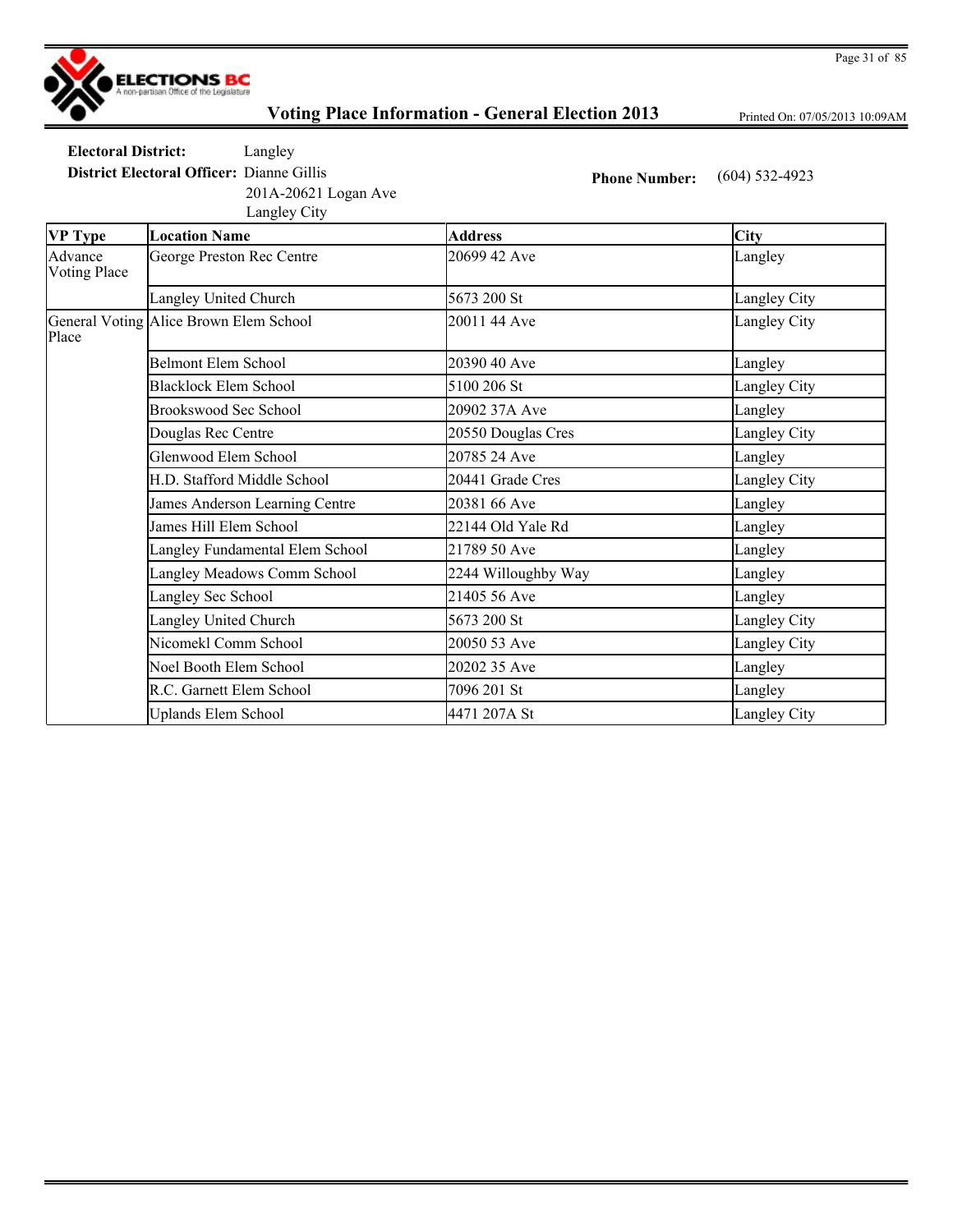

Printed On: 07/05/2013 10:09AM

**Electoral District:** Maple Ridge-Mission

22787 Dewdney Trunk Rd

Maple Ridge

**District Electoral Officer:** Terry Mitchell **Phone Number:** (604) 466-7400

| <b>VP</b> Type                 | <b>Location Name</b>              | <b>Address</b>         | <b>City</b> |
|--------------------------------|-----------------------------------|------------------------|-------------|
| Advance<br><b>Voting Place</b> | <b>Ridge Meadows Sr Society</b>   | 12150 224 St           | Maple Ridge |
|                                | St. Paul's Presbyterian Church    | 8469 Cedar St          | Mission     |
| Place                          | General Voting Albion Elem School | 10031 240 St           | Maple Ridge |
|                                | Alexander Robinson Elem School    | 11849 238B St          | Maple Ridge |
|                                | Blue Mountain Elem School         | 12153 248 St           | Maple Ridge |
|                                | Cherry Hill Elem School           | 32557 Best Ave         | Mission     |
|                                | Ferndale Elem School              | 33940 Dlugosh Ave      | Mission     |
|                                | Golden Ears Elem School           | 23124 118 Ave          | Maple Ridge |
|                                | Harry Hooge Elem School           | 12280 230 St           | Maple Ridge |
|                                | Kanaka Creek Elem School          | 11120 234A St          | Maple Ridge |
|                                | Mission Fire Rescue / Hall 2      | 30514 Dewdney Trunk Rd | Mission     |
|                                | <b>Ridge Meadows Sr Society</b>   | 12150 224 St           | Maple Ridge |
|                                | Silverdale Elem School            | 29715 Donatelli Ave    | Mission     |
|                                | West Heights Elem School          | 32065 Van Velzen Ave   | Mission     |
|                                | <b>Whonnock Lake Centre</b>       | 27871 113 Ave          | Maple Ridge |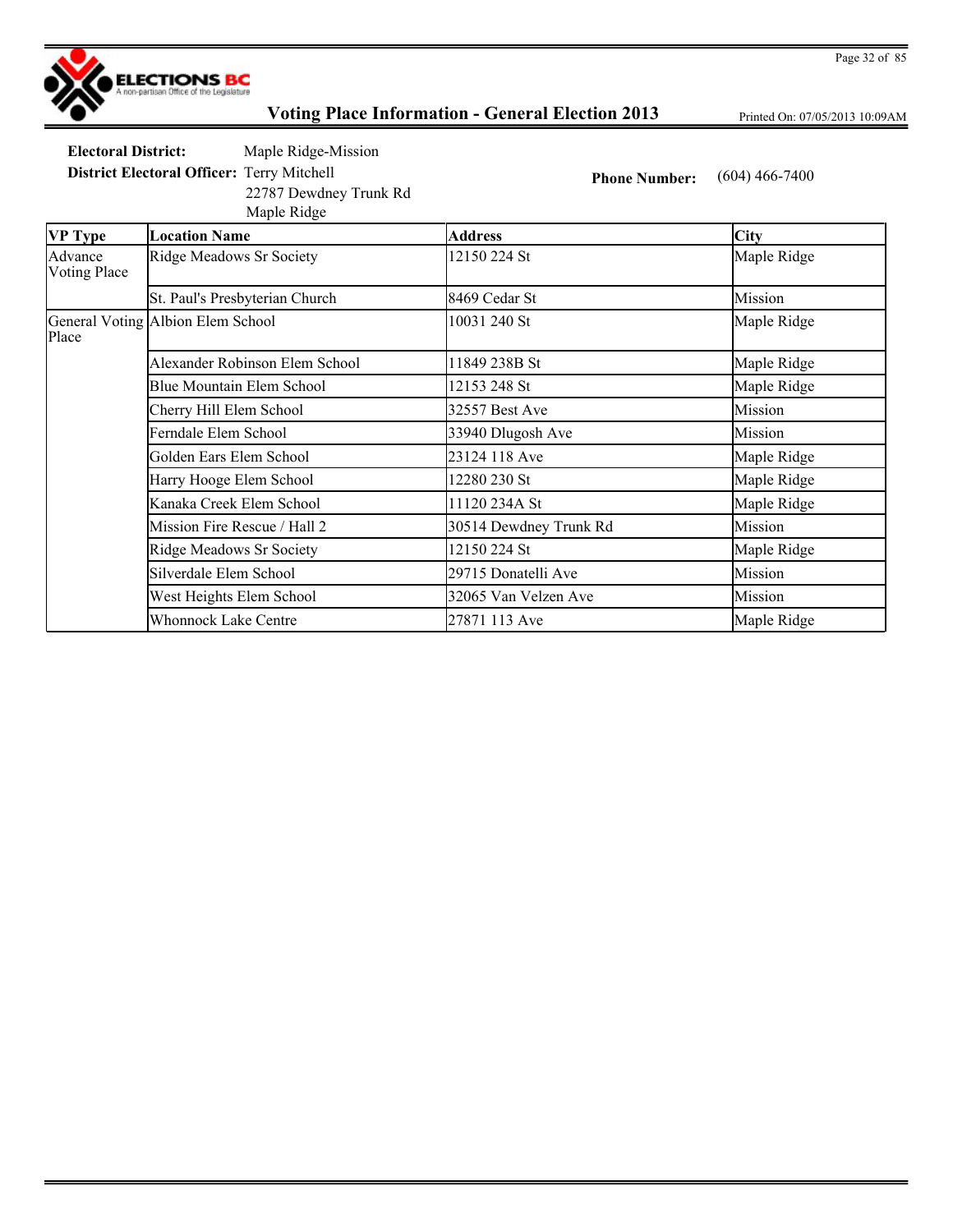

Printed On: 07/05/2013 10:09AM

**Electoral District:** Maple Ridge-Pitt Meadows **District Electoral Officer:** Lucille Gibeault **Phone Number:** (604) 466-7486

Maple Ridge 11920 207 St

| <b>VP Type</b>                 | <b>Location Name</b>                | <b>Address</b>         | <b>City</b>         |
|--------------------------------|-------------------------------------|------------------------|---------------------|
| Advance<br><b>Voting Place</b> | Golden Ears United Church           | 22165 Dewdney Trunk Rd | Maple Ridge         |
|                                | Maple Ridge Alliance Church         | 20399 Dewdney Trunk Rd | Maple Ridge         |
| Place                          | General Voting Alouette Elem School | 22155 Isaac Cres       | Maple Ridge         |
|                                | Burnett Fellowship Baptist Church   | 20639 123 Ave          | Maple Ridge         |
|                                | Davie Jones Elem School             | 12030 Blakely Rd       | <b>Pitt Meadows</b> |
|                                | Eagles Hall                         | 23461 132 Ave          | Maple Ridge         |
|                                | Golden Ears United Church           | 22165 Dewdney Trunk Rd | Maple Ridge         |
|                                | Hammond Elem School                 | 11520 203 St           | Maple Ridge         |
|                                | Highland Park Elem School           | 18961 Advent Rd        | <b>Pitt Meadows</b> |
|                                | Maple Ridge Alliance Church         | 20399 Dewdney Trunk Rd | Maple Ridge         |
|                                | Maple Ridge Baptist Church          | 22155 Lougheed Hwy     | Maple Ridge         |
|                                | Maple Ridge Elem School             | 20820 River Rd         | Maple Ridge         |
|                                | Pitt Meadows Heritage Hall          | 12460 Harris Rd        | <b>Pitt Meadows</b> |
|                                | St. John the Divine Anglican Church | 21299 River Rd         | Maple Ridge         |
|                                | St. Paul's Lutheran Church          | 12145 Laity St         | Maple Ridge         |
|                                | Yennadon Elem School                | 23347 128 Ave          | Maple Ridge         |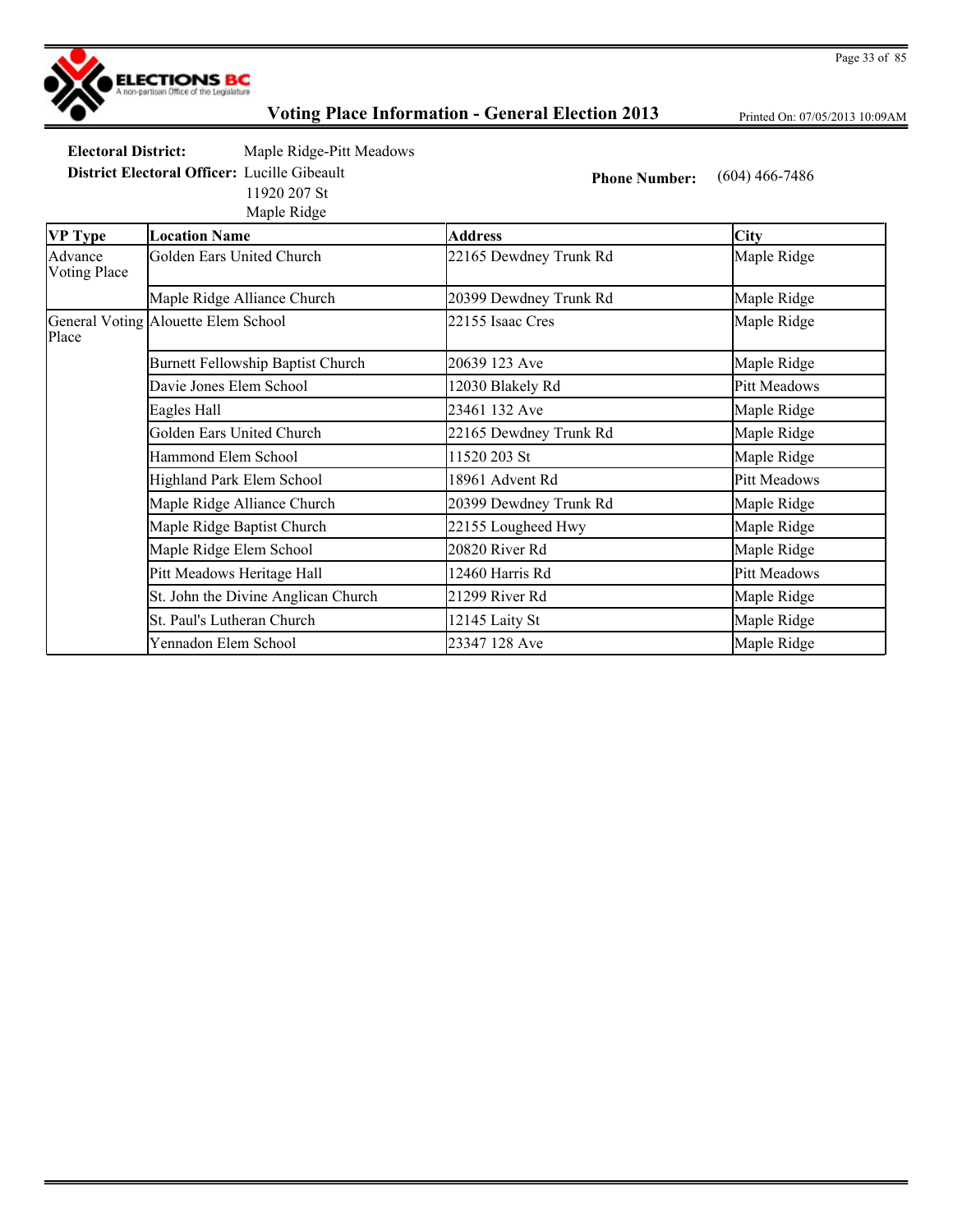

**VP Type Location Name** 

Advance Voting Place

# **Voting Place Information - General Election 2013**

Printed On: 07/05/2013 10:09AM

**Electoral District:** Nanaimo **District Electoral Officer:** Shirley Lance **Phone Number:** (250) 760-0407 3090 Barons Rd

Nanaimo

| <b>Location Name</b>      | <b>Address</b>          | <b>City</b> |
|---------------------------|-------------------------|-------------|
| Royal Canadian Legion 256 | 1630 East Wellington Rd | Nanaimo     |
| Alliance Church           | 1609 Meredith Rd        | Nanaimo     |
| Behan Park Rec Centre     | 2300 Bowen Rd           | Nanaimo     |

| Place | General Voting Alliance Church  | 1609 Meredith Rd        | Nanaimo |
|-------|---------------------------------|-------------------------|---------|
|       | Beban Park Rec Centre           | 2300 Bowen Rd           | Nanaimo |
|       | Bowen Park Auditorium           | 500 Bowen Rd            | Nanaimo |
|       | Departure Bay Activity Centre   | 1415 Wingrove St        | Nanaimo |
|       | Departure Bay Baptist Church    | 3510 Departure Bay Rd   | Nanaimo |
|       | <b>Evangelistic Tabernacle</b>  | 1300 Princess Royal Ave | Nanaimo |
|       | Nanaimo Aquatic Centre          | 741 3rd St              | Nanaimo |
|       | Nanaimo Full Gospel Assembly    | 4900 Hammond Bay Rd     | Nanaimo |
|       | Nanaimo Yacht Club              | 400 Newcastle Ave       | Nanaimo |
|       | Protection Island Fire Hall     | 26 Pirates Lane         | Nanaimo |
|       | Royal Canadian Legion 256       | 1630 East Wellington Rd | Nanaimo |
|       | Rutherford Elem School          | 5840 Hammond Bay Rd     | Nanaimo |
|       | St. Andrews United Church       | 311 Fitzwilliam St      | Nanaimo |
|       | St. Peter's Catholic Church     | 301 Machleary St        | Nanaimo |
|       | <b>Uplands Park Elem School</b> | 3821 Stronach Dr        | Nanaimo |
|       | Wellington Hall                 | 3922 Corunna Ave        | Nanaimo |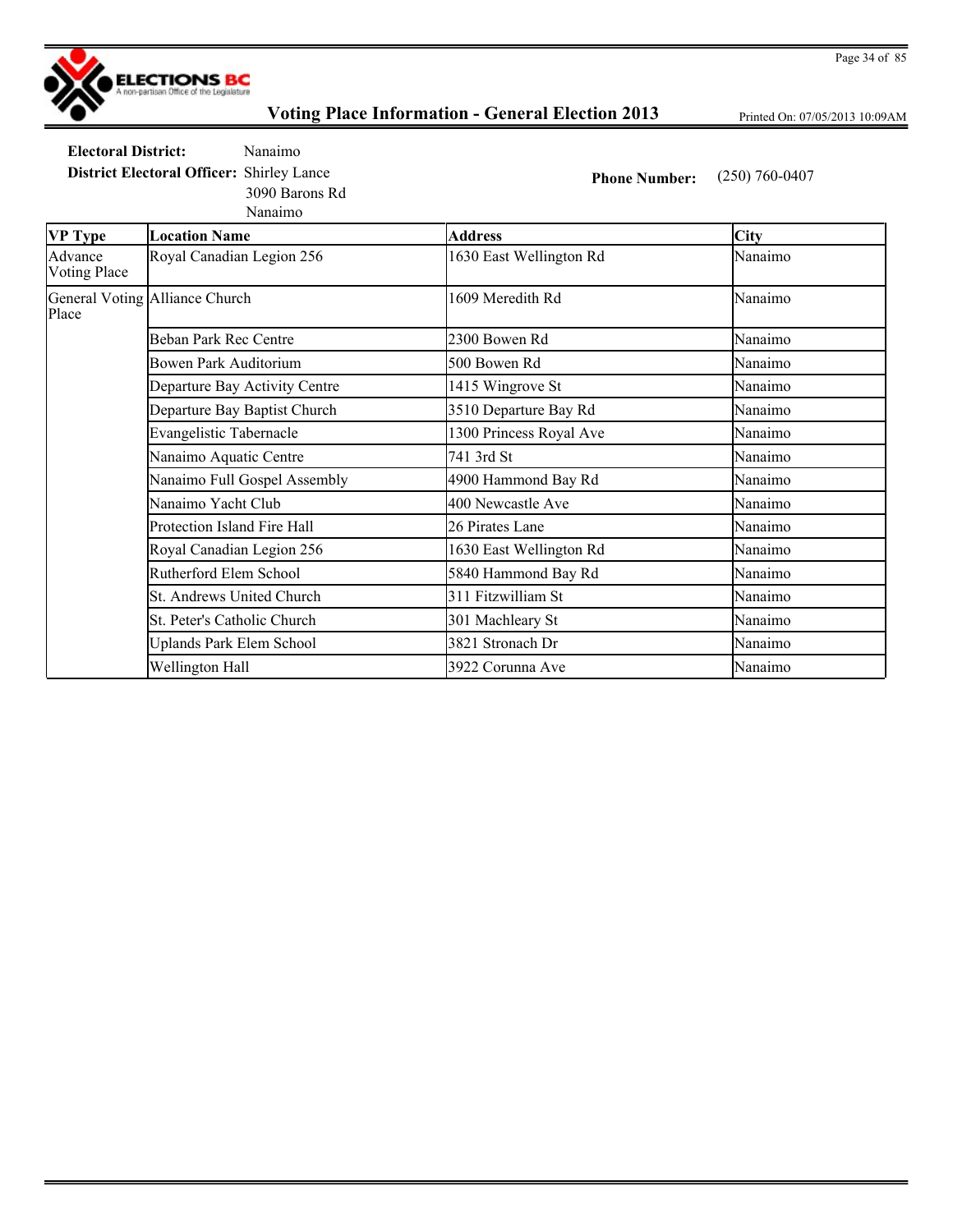

Printed On: 07/05/2013 10:09AM

**Electoral District:** Nanaimo-North Cowichan

1-11 Buller St

Ladysmith

**District Electoral Officer:** Pat Parkin **Phone Number:** (250) 245-6600

**VP Type Location Name Address City** Advance Voting Place Ladysmith Fire Hall 340 6th Ave Ladysmith Royal Canadian Legion 191 9775 Chemainus Rd North Cowichan Salvation Army 505 8th St Nanaimo General Voting Bayview Elem School 140 View St Nanaimo Place Chase River Elem School 1503 Cranberry Ave Nanaimo Cinnabar Valley Elem School 1800 Richardson Rd Nanaimo Cowichan Fairgrounds 7380 Trans-Canada Hwy North Cowichan Cranberry Comm Hall **1555** Morden Rd South Wellington Crofton Comm Centre 8104 Musgrave St North Cowichan Davis Road Elem School **1444 Parkhill Terr** 1444 Parkhill Terr Ladysmith Gabriola Island Comm Centre 2200 South Rd Gabriola Island Georgia Avenue Elem School 625 Georgia Ave Nanaimo Ladysmith Intermediate School 317 French St Ladysmith Nanaimo Christian School 198 Holland Rd Nanaimo North Cedar Intermediate School 2215 Gould Rd W South Wellington North Oyster Elem School 13470 Cedar Rd Ladysmith Penelakut Band Office 11330 Clam Bay Rd N Kuper Island Royal Canadian Legion 191 **9775 Chemainus Rd** North Cowichan S'tzuminus First Nation Comm Centre 3949 Shell Beach Rd Ladysmith Thetis Island Community Centre 292 North Cove Rd Thetis Island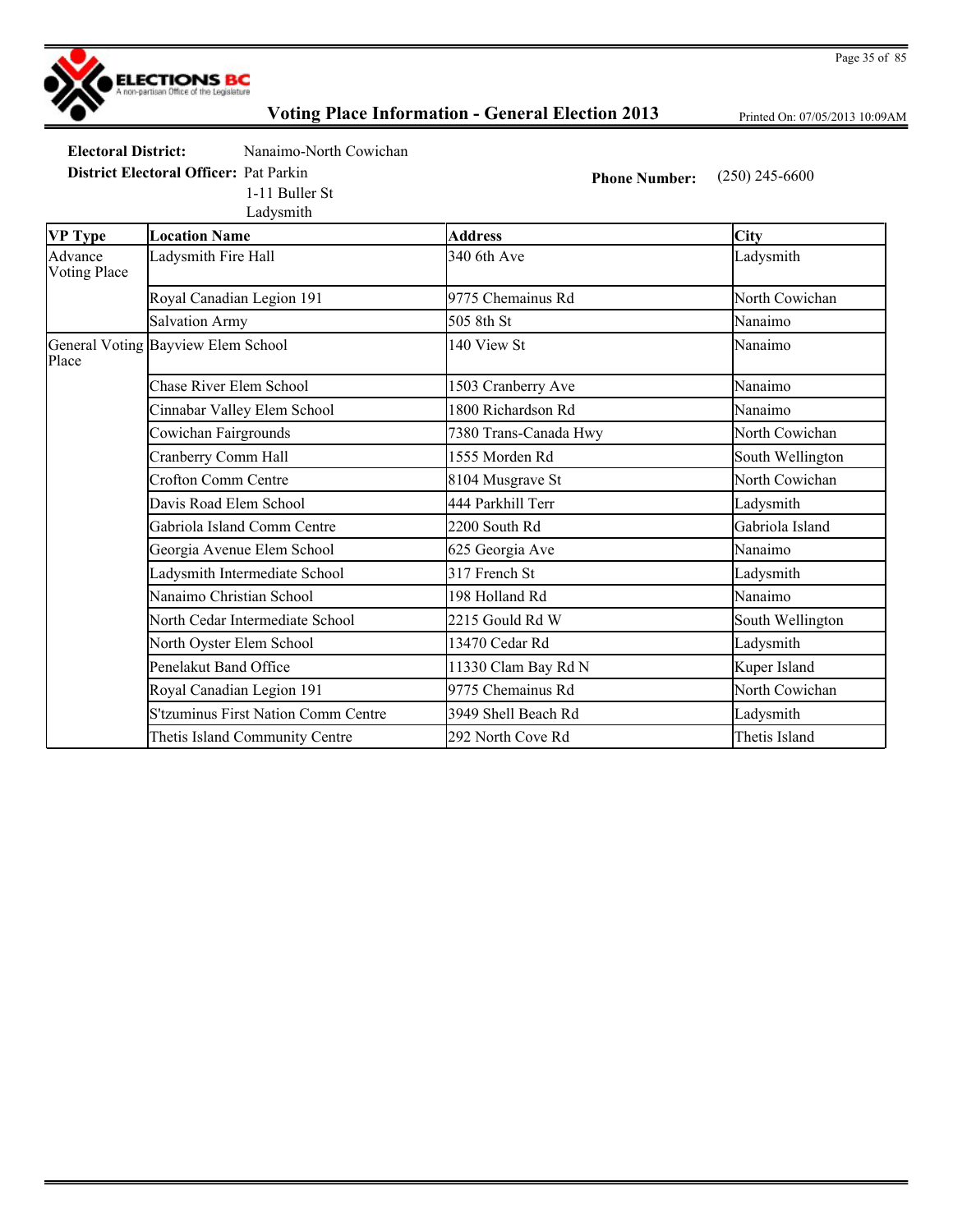

Printed On: 07/05/2013 10:09AM

**Electoral District:** Nechako Lakes **District Electoral Officer:** Linda Smerychynski **Phone Number:** (250) 567-6834

Vanderhoof 192 Stewart St W

| <b>VP Type</b>                 | <b>Location Name</b>                  | <b>Address</b>          | <b>City</b>          |
|--------------------------------|---------------------------------------|-------------------------|----------------------|
| Advance<br><b>Voting Place</b> | Houston Sr Activity Centre            | 3250 W 14th St          | Houston              |
|                                | Immaculate Catholic Church            | 248 3rd Ave             | <b>Burns Lake</b>    |
|                                | Music Makers Hall                     | 241 2nd Ave W           | Fort St. James       |
|                                | Royal Canadian Legion 274             | 165 Chowsunket St       | <b>Fraser Lake</b>   |
|                                | Vanderhoof Fire Hall                  | 2230 Nechako Ave        | Vanderhoof           |
| Place                          | General Voting Cluculz Lake Comm Hall | 3385 Lund Rd            | Mapes                |
|                                | David Hoy Elem School                 | 772 Birch St W          | Fort St. James       |
|                                | Decker Lake Elem School               | 6710 16 Hwy W           | <b>Burns Lake</b>    |
|                                | Endako Comm Hall                      | 3689 Main St            | Endako               |
|                                | Eugene Joseph Elem School             | Tachie Rd               | Tachie               |
|                                | Fort Babine Health Clinic             | Fort Babine Rd          | Fort Babine          |
|                                | Fort Fraser Comm Hall                 | 470 Corporation St      | Fort Fraser          |
|                                | Francois Lake Comm Hall               | Francois Lake Rd E      | Francois Lake        |
|                                | <b>Germansen Landing Store</b>        | Omineca Mining Rd       | Germansen Landing    |
|                                | Granisle Sr Comm Centre               | 19 Chapman St           | Granisle             |
|                                | <b>Grassy Plains Hall</b>             | 37267 Keefes Landing Rd | <b>Grassy Plains</b> |
|                                | <b>Hindmarch Residence</b>            | 19618 Sturgeon Point Rd | Vanderhoof           |
|                                | Houston Comm Hall                     | 2302 Butler Ave         | Houston              |
|                                | Kwah Hall                             | 285 Kwah Rd E           | Fort St. James       |
|                                | <b>Lakes District Sec School</b>      | 653 16 Hwy              | <b>Burns Lake</b>    |
|                                | Mapes Elem School                     | 14907 Mapes Rd          | Mapes                |
|                                | Nadleh Whut'en Health Centre          | Nautley Rd              | <b>Fraser Lake</b>   |
|                                | Nechako Senior Citizen Hall           | 219 Victoria St E       | Vanderhoof           |
|                                | Nithi Resort                          | 103 Nithi Lodge Rd      | Fraser Lake          |
|                                | Rose Lake Hall                        | 16 Hwy                  | Topley               |
|                                | Royal Canadian Legion 274             | 165 Chowsunket St       | Fraser Lake          |
|                                | Saik'uz First Nation                  | 135 Joseph St           | Vanderhoof           |
|                                | Sinkutview Elem School                | 3348 Sinkut View Rd     | Vanderhoof           |
|                                | Southbank Fire Hall                   | Southbank               | Southbank            |
|                                | Takla Landing Band Office             | 18 Hudson Bay Cres      | Takla Landing        |
|                                | Topley Comm Hall                      | 11591 Chester St        | Topley               |
|                                | Trout Creek Comm Hall                 | Colleymount Rd          | Houston              |
|                                | Wistaria Hall                         | 36674 Ootsa-Nadina Rd   | Ootsa Lake           |
|                                | Wolf Ridge Store/Post Office          | Manson Creek            | Manson Creek         |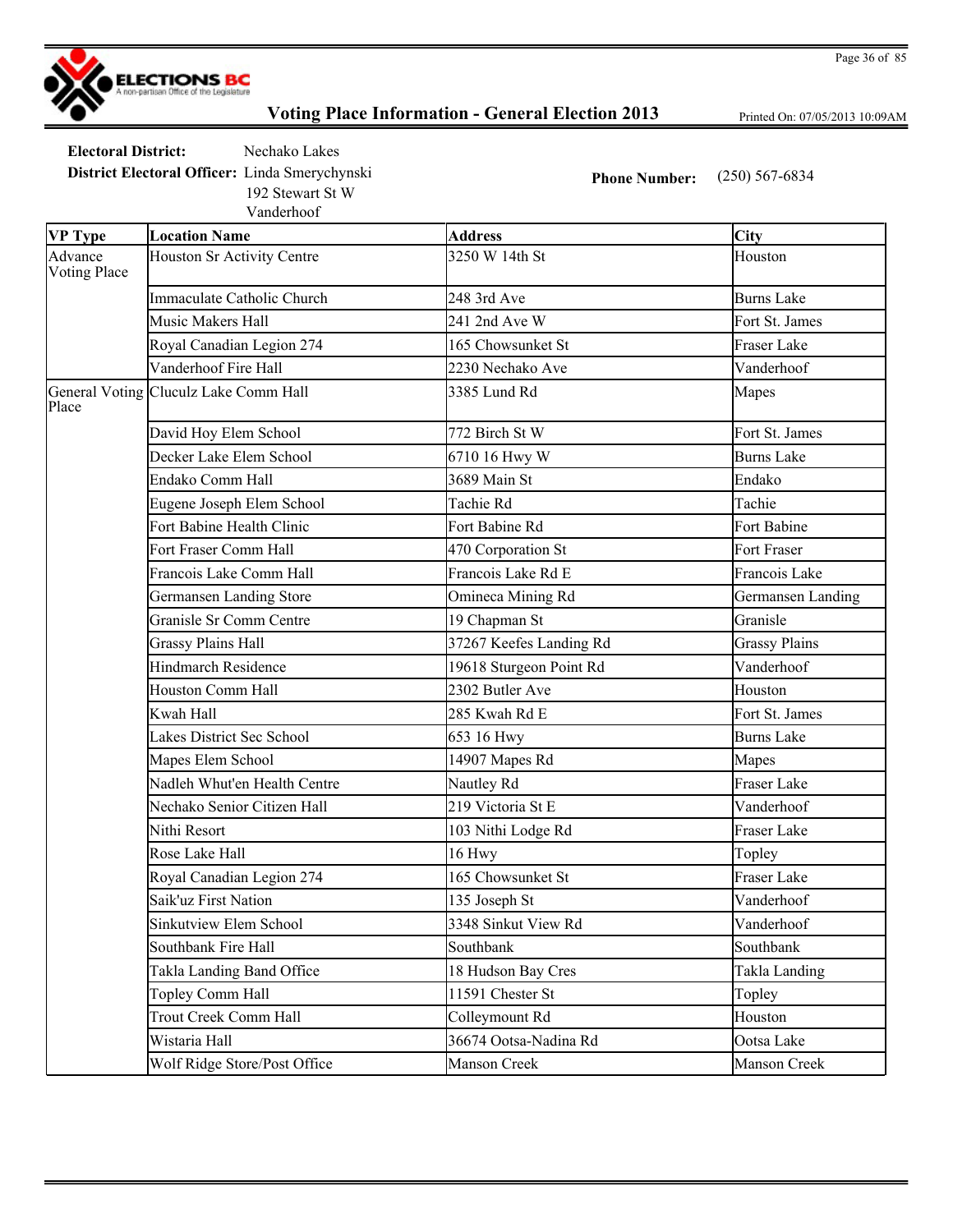

Printed On: 07/05/2013 10:09AM

**Electoral District:** Nelson-Creston **District Electoral Officer:** Rob Switzer **Phone Number:** (250) 354-5858 310 Ward St

Nelson

| <b>VP Type</b>                 | <b>Location Name</b>                     | <b>Address</b>        | City           |
|--------------------------------|------------------------------------------|-----------------------|----------------|
| Advance<br><b>Voting Place</b> | Best Western Baker St Inn                | 153 Baker St          | Nelson         |
|                                | Crawford Bay Comm Hall                   | 16230 Wadds Rd        | Crawford Bay   |
|                                | <b>Holy Cross Hall</b>                   | 128 16th Ave N        | Creston        |
|                                | Kaslo Royal Canadian Legion 74           | 403 5th St            | Kaslo          |
|                                | Salmo Valley Youth & Comm Centre         | 206 7th St            | Salmo          |
| Place                          | General Voting Balfour Seniors Comm Hall | 534 Charles St        | <b>Balfour</b> |
|                                | <b>Beasley Fire Hall</b>                 | 5095 3A And 6 Hwy     | Beasley        |
|                                | <b>Blewett Elem School</b>               | 2665 Blewett Rd       | Blewett        |
|                                | <b>Boswell Memorial Hall</b>             | 12374 Boswell Rd      | Boswell        |
|                                | Canyon-Lister Elem School                | 4575 Canyon-Lister Rd | Canyon         |
|                                | Central Elem School                      | 811 Stanley St        | Nelson         |
|                                | Crawford Bay Comm Hall                   | 16230 Wadds Rd        | Crawford Bay   |
|                                | Creston & District Comm Complex          | 312 19th Ave N        | Creston        |
|                                | Ecole des Sentiers-Aplins                | 2780 3A Hwy           | Nelson         |
|                                | Erickson Elem School                     | 3523 3 Hwy            | Erickson       |
|                                | Harrop & District Comm Centre            | 6066 McConnell Rd     | Harrop         |
|                                | Hume Elem School                         | 310 Nelson Ave        | Nelson         |
|                                | Kaslo Royal Canadian Legion 74           | 403 5th St            | Kaslo          |
|                                | Lardeau Valley Comm Hall                 | 13429 31 Hwy          | Marblehead     |
|                                | Lower Kootenay Band Complex              | 830 Simon Rd          | Creston        |
|                                | Redfish Elem School                      | 265 Bryan Rd          | <b>Balfour</b> |
|                                | <b>Riondel Comm Centre</b>               | 1511 Eastman Ave      | Riondel        |
|                                | Rosemont Elem School                     | 1605 Crease Ave       | Nelson         |
|                                | Salmo Valley Youth & Comm Centre         | 206 7th St            | Salmo          |
|                                | West Creston Hall                        | 1350 West Creston Rd  | Creston        |
|                                | Wynndel Memorial Hall                    | 5127 Wynndel Rd       | Wynndel        |
|                                | Yahk Kingsgate Comm Centre               | 8790 Railway Ave      | Yahk           |
|                                | Ymir Comm Hall                           | 7208 1st Ave          | Ymir           |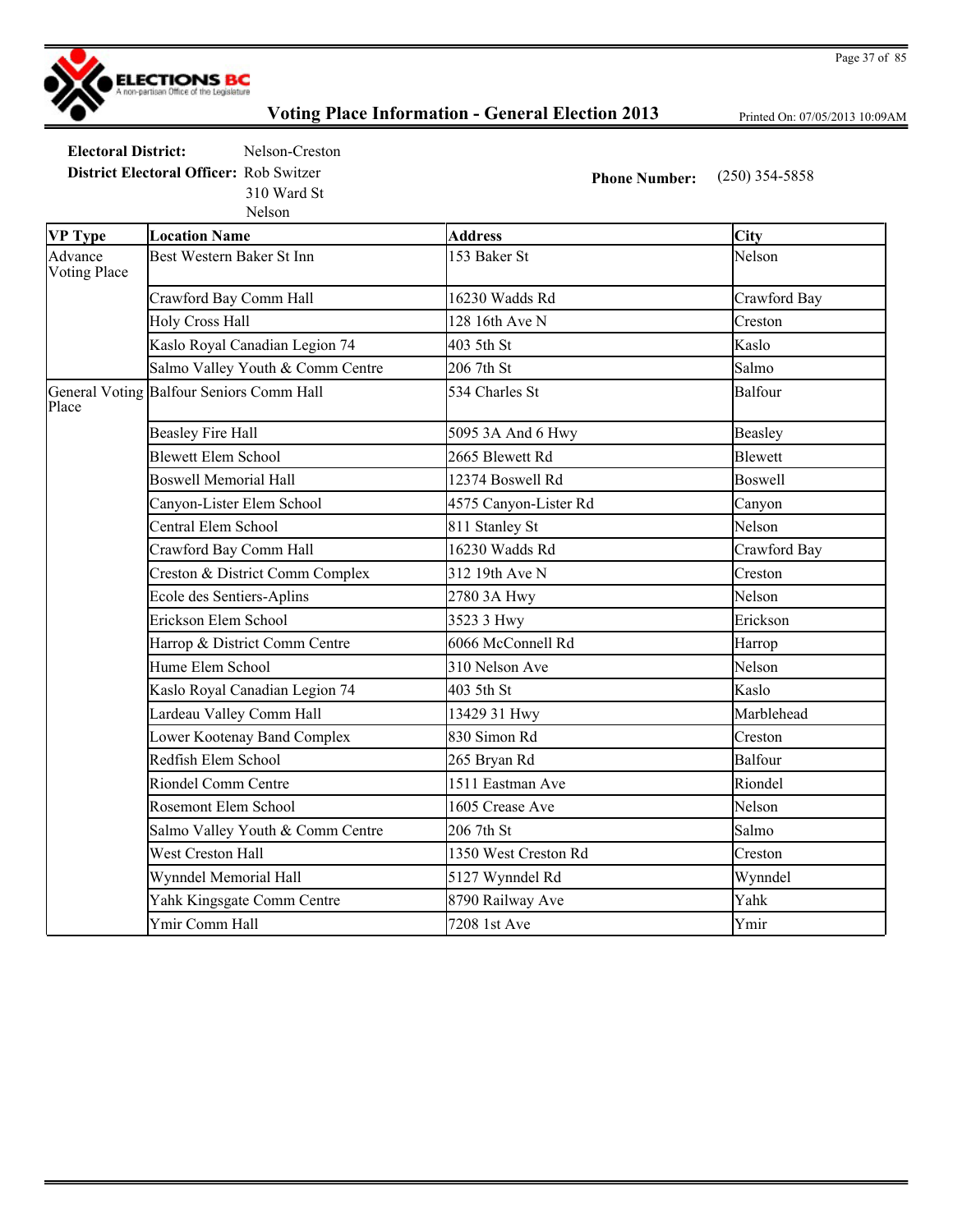

Printed On: 07/05/2013 10:09AM

**Electoral District:** New Westminster **District Electoral Officer:** Vicki Bradbury **Phone Number:** (604) 660-4027 228-610 Sixth St

New Westminster

| <b>VP Type</b>                 | <b>Location Name</b>                   | <b>Address</b>    | City            |
|--------------------------------|----------------------------------------|-------------------|-----------------|
| Advance<br><b>Voting Place</b> | New Westminster Lawn Bowling Club      | 710 Eighth St     | New Westminster |
|                                | Queensborough Middle School            | 833 Salter St     | New Westminster |
|                                | Sapperton Pensioners Hall              | 318 Keary St      | New Westminster |
| Place                          | General Voting Century House           | 620 Eighth St     | New Westminster |
|                                | Connaught Heights Elem School          | 2201 London St    | New Westminster |
|                                | First Free Methodist Church Hall       | 320 Eighth St     | New Westminster |
|                                | First Presbyterian Church              | 335 Seventh St    | New Westminster |
|                                | Glenbrook Middle School                | 701 Park Cres     | New Westminster |
|                                | <b>Glenbrook Park Amenities Centre</b> | 76 Jamieson Crt   | New Westminster |
|                                | Holy Trinity Memorial Hall             | 514 Carnarvon St  | New Westminster |
|                                | Inn at the Quay                        | 900 Quayside Dr   | New Westminster |
|                                | John Robson Elem School                | 120 Eighth St     | New Westminster |
|                                | Kiwanis Care Centre                    | 35 Clute St       | New Westminster |
|                                | Massey Theatre                         | 735 Eighth Ave    | New Westminster |
|                                | Mt. Zion Lutheran Church               | 930 Cumberland St | New Westminster |
|                                | New Westminster Public Library         | 716 Sixth Ave     | New Westminster |
|                                | Queensborough Middle School            | 833 Salter St     | New Westminster |
|                                | Riverbend Housing Coop                 | 1050 Quayside Dr  | New Westminster |
|                                | Royal Westminster Regiment Armoury     | 530 Queens Ave    | New Westminster |
|                                | Sapperton Pensioners Hall              | 318 Keary St      | New Westminster |
|                                | St. Aidan's Presbyterian Church        | 1320 Seventh Ave  | New Westminster |
|                                | St. Barnabas Church Hall               | 1010 Fifth Ave    | New Westminster |
|                                | Unity in Action Church                 | 1630 Edinburgh St | New Westminster |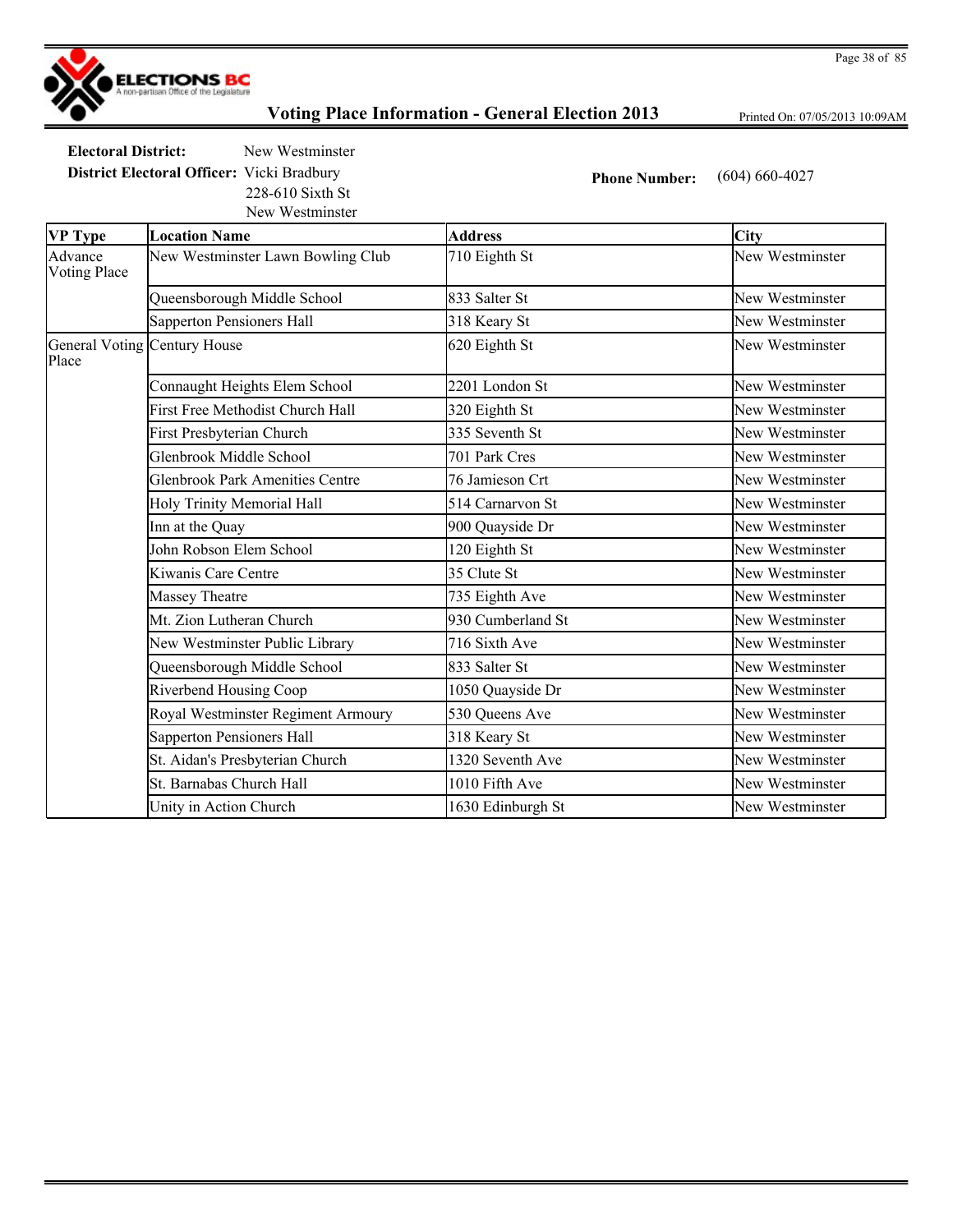

Printed On: 07/05/2013 10:09AM

Page 39 of 85

**Electoral District:** North Coast **District Electoral Officer:** Brian Roberts **Phone Number:** (250) 624-7507 200-500 2nd Ave W

| Prince Rupert                  |                                        |                      |                        |
|--------------------------------|----------------------------------------|----------------------|------------------------|
| <b>VP Type</b>                 | <b>Location Name</b>                   | <b>Address</b>       | City                   |
| Advance<br><b>Voting Place</b> | Bella Coola Service B.C.               | 636 Cliff St         | Bella Coola            |
|                                | E.A. Ross Room Comm Hall               | 134 Bay St           | <b>Oueen Charlotte</b> |
|                                | G.E. Darby United Church               | 220 Wabalisla St     | Waglisla               |
|                                | Howard Phillips Comm Hall              | 1590 Cook St         | Masset                 |
|                                | <b>NOC District Electoral Office</b>   | 200 500 2nd Ave W    | Prince Rupert          |
| Place                          | General Voting Bella Coola Elem School | 808 Mackay St        | <b>Bella Coola</b>     |
|                                | <b>Bergman Residence</b>               | 949 School House Rd  | Oona River             |
|                                | Cap Multi-purpose Bldg                 | 2 Duncan L St        | Prince Rupert          |
|                                | Dodge Cove School House                | Dodge Cove Rd        | Digby Island           |
|                                | E.A. Ross Room Comm Hall               | 134 Bay St           | <b>Oueen Charlotte</b> |
|                                | G.E. Darby United Church               | 220 Wabalisla St     | Waglisla               |
|                                | Hagensborg Royal Canadian Legion       | 1855 20 Hwy          | Hagensborg             |
|                                | Hartley Bay Band Office                | 445 Hayimiisaxaa Way | <b>Hartley Bay</b>     |
|                                | House of Wolves                        | 86 Klemtu Rd         | Klemtu                 |
|                                | Howard Phillips Comm Hall              | 1590 Cook St         | Masset                 |
|                                | Jim Ciccone Civic Centre               | 1000 McBride St      | Prince Rupert          |
|                                | Kitkatla Economic Development Bldg     | 57 Ocean Dr          | Kitkatla               |
|                                | Lax Kw'alaams Fire Dept Hall           | 51 Church St         | Lax Kw'alaams          |
|                                | Ocean Falls Courthouse Conf Room       | Marine Dr            | Ocean Falls            |
|                                | Old Massett Village Council Office     | 348 Eagle Ave        | Masset                 |
|                                | Port Clements Comm Hall                | 120 Bayview Dr       | Port Clements          |
|                                | Port Edward Comm Centre                | 770 Pacific Ave      | Port Edward            |
|                                | Sandspit Comm Hall                     | 411 Beach Rd         | Sandspit               |
|                                | <b>Shearwater Sports Lounge</b>        | 1 Shearwater Rd      | Waglisla               |
|                                | Skidegate Comm Hall                    | 102 Front St         | Skidegate              |
|                                | Tlell Fire Hall                        | 36542 16 Hwy         | Tlell                  |
|                                | Wuikinuxv Village Admin Office         | 700 Oweekeno Village | <b>Rivers Inlet</b>    |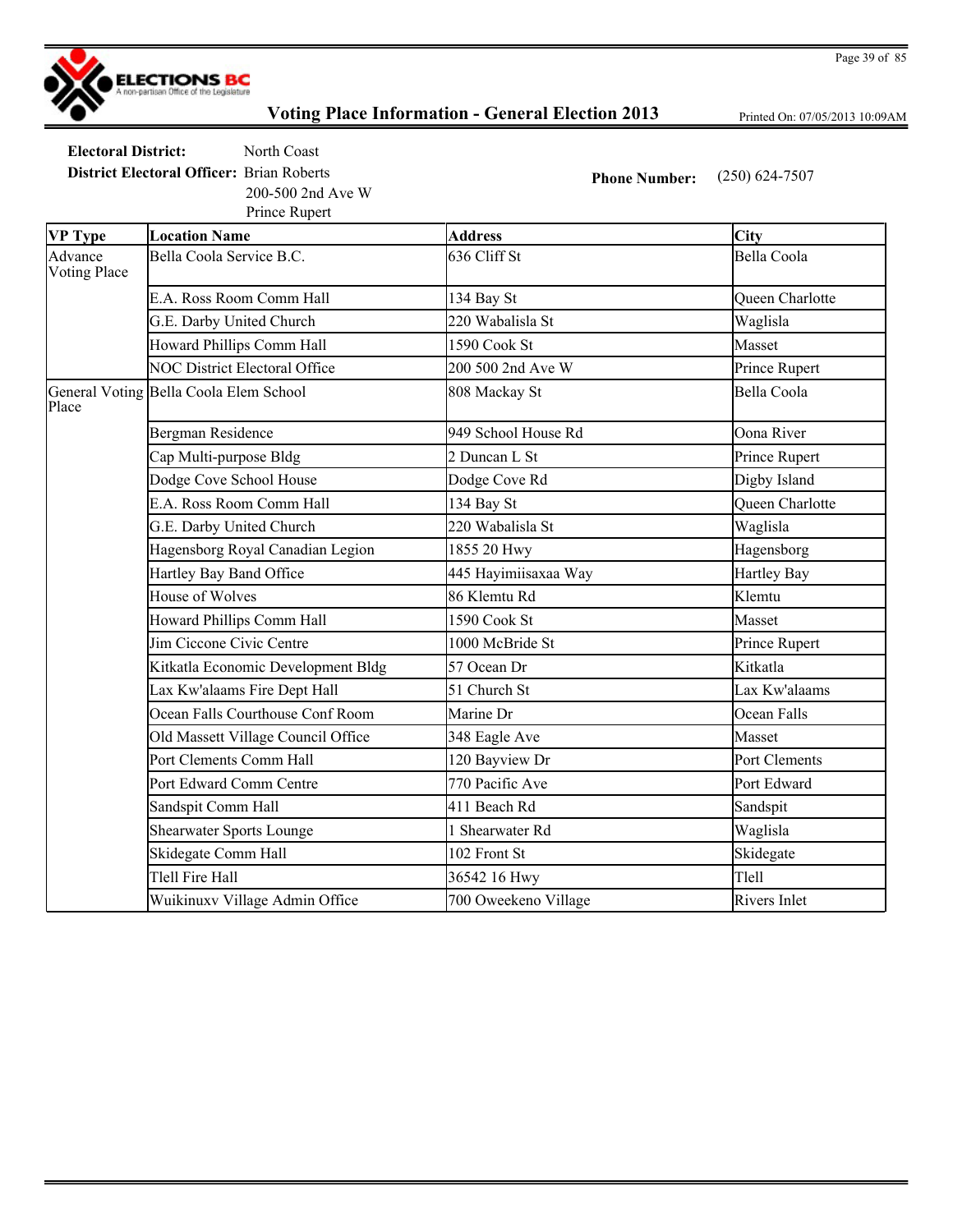

Printed On: 07/05/2013 10:09AM

**Electoral District:** North Island **District Electoral Officer:** Kevin Weighill **Phone Number:** (250) 287-5112

Campbell River 1414 Ironwood St

| <b>VP Type</b>                 | <b>Location Name</b>                            | <b>Address</b>      | City              |
|--------------------------------|-------------------------------------------------|---------------------|-------------------|
| Advance<br><b>Voting Place</b> | Campbell River Comm Centre                      | 401 11th Ave        | Campbell River    |
|                                | Gerry Morgan Memorial Centre                    | 350 Muchalat Dr     | <b>Gold River</b> |
|                                | Hardy Bay Seniors Centre                        | 9150 Granville St   | Port Hardy        |
|                                | Port McNeill Comm Hall                          | 1473 Broughton Blvd | Port McNeill      |
| Place                          | General Voting Admin Bldg Gwa'Sala'-Nakwaxda'xw | 154 Tsulquate IR Rd | Port Hardy        |
|                                | Avalon Advent Jr Academy                        | 4640 Byng Rd        | Port Hardy        |
|                                | <b>Blind Channel Store</b>                      | W Thurlow Island    | Thurlow           |
|                                | Campbell River Comm Centre                      | 401 11th Ave        | Campbell River    |
|                                | Campbell River Sportsplex                       | 1800 S Alder St     | Campbell River    |
|                                | Chatham Channel Lodge                           | Minstrel Island     | Minstrel Island   |
|                                | Coal Harbour Activity Centre                    | 371 Albert Hole Rd  | Coal Harbour      |
|                                | Cortes Island Elem Jr School                    | 950 Beasley Rd      | Mansons Landing   |
|                                | Eagles Branch 3097 - Fearing Hall               | 1999 14th Ave       | Campbell River    |
|                                | Gerry Morgan Memorial Centre                    | 350 Muchalat Dr     | <b>Gold River</b> |
|                                | Holberg Comm Hall                               | 1 Main St           | Holberg           |
|                                | Kyuquot Band Office - Health Clinic             | 240 Kyuquot IR Rd   | Kyuquot           |
|                                | Ocean Grove Elem School                         | 3773 McLelan Rd     | Campbell River    |
|                                | Oyster River Elem School                        | 2250 Terrain Rd     | Campbell River    |
|                                | Pierre's at Echo Bay                            | Gilford Island      | Echo Bay          |
|                                | Port Alice Comm Hall                            | 951 Marine Dr       | Port Alice        |
|                                | Port Hardy Civic Centre                         | 7450 Columbia St    | Port Hardy        |
|                                | Quadra Island Comm Centre                       | 970 West Rd         | Quadra Island     |
|                                | Quatsino Elem School                            | Quatsino Rd         | Quatsino          |
|                                | Royal Canadian Legion 198                       | 79 Maple Rd         | Alert Bay         |
|                                | Sandowne Elem School                            | 699 Sandowne Dr     | Campbell River    |
|                                | Sayward Heritage Hall                           | 1257 Sayward Rd     | Sayward           |
|                                | Sointula Rec Hall                               | 110 13th Ave        | Sointula          |
|                                | St. Peter's Anglican Church Hall                | 228 S Dogwood St    | Campbell River    |
|                                | <b>Sunset Elem School</b>                       | 2433 Mountview Cres | Port McNeill      |
|                                | Tahsis Rec Centre                               | 285 Alpine View Rd  | Tahsis            |
|                                | The Bunkhouse                                   | 5 Read Island Rd    | Read Island       |
|                                | The Thunderbird Hall                            | 1400 WeiWaikum Rd   | Campbell River    |
|                                | <b>Tsawataineuk Band Office</b>                 | 21 Gwa-yee Village  | Kingcome Inlet    |
|                                | Winter Harbour Comm Bldg                        | Winter Harbour Rd   | Winter Harbour    |
|                                | <b>Woss Lake Rec Hall</b>                       | 4502 MacRae Dr      | Woss              |
|                                | Zeballos Comm Centre                            | 161 Maquinna Ave    | Zeballos          |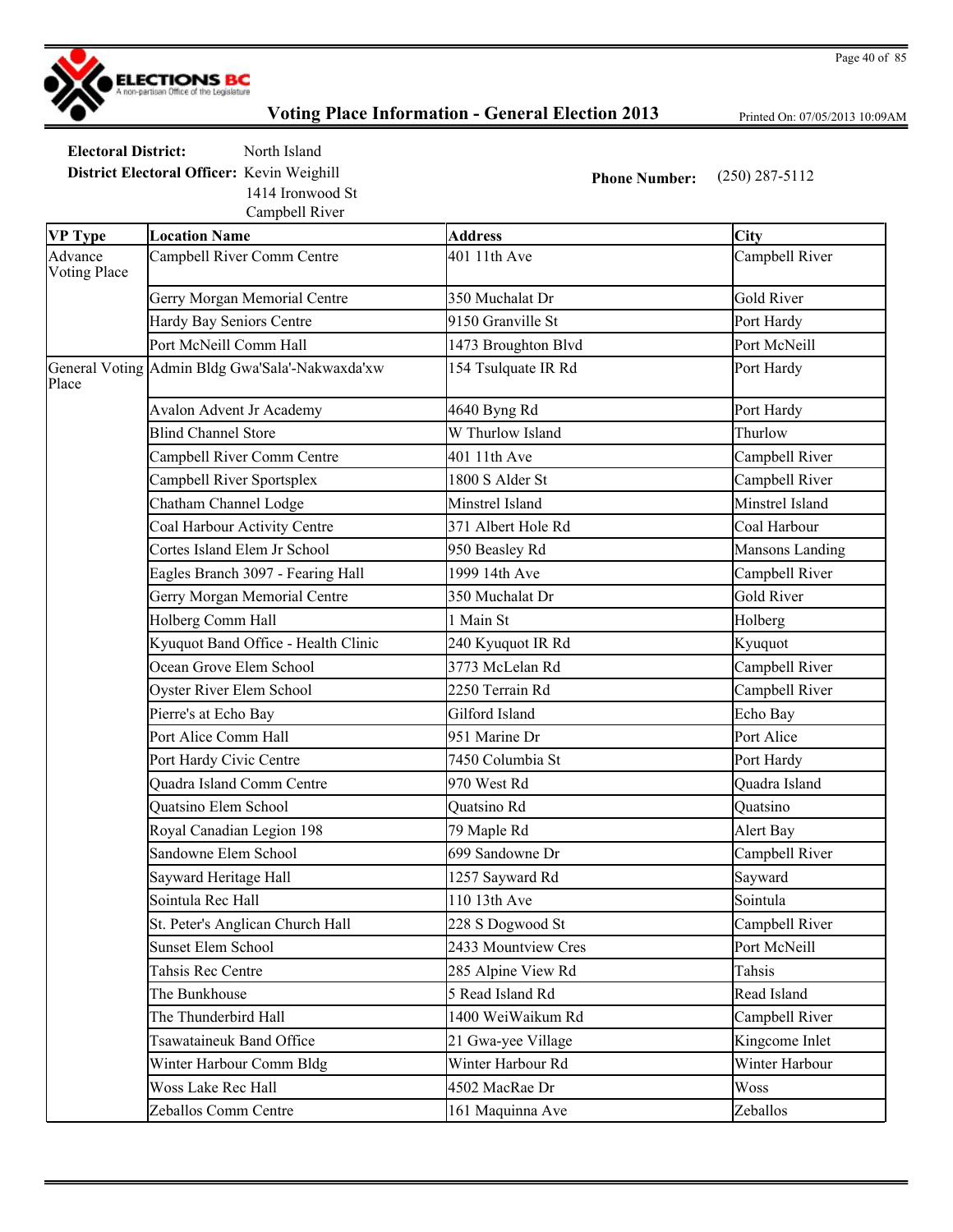

Printed On: 07/05/2013 10:09AM

Page 41 of 85

**Electoral District:** North Vancouver-Lonsdale

**District Electoral Officer:** Tom Kirk **Phone Number:** (604) 981-0166

104-267 W Esplanade

|                                | North Vancouver                                        |                      |                 |
|--------------------------------|--------------------------------------------------------|----------------------|-----------------|
| <b>VP Type</b>                 | <b>Location Name</b>                                   | <b>Address</b>       | City            |
| Advance<br><b>Voting Place</b> | Holy Trinity Catholic Church                           | 2725 Lonsdale Ave    | North Vancouver |
|                                | North Shore Neighbourhood House                        | 225 E 2nd St         | North Vancouver |
|                                | St. John the Evangelist Anglican Church                | 220 W 8th St         | North Vancouver |
| Place                          | General Voting Ann MacDonald Studio-Presentation House | 333 Chesterfield Ave | North Vancouver |
|                                | Brooksbank Elem School                                 | 980 E 13th St        | North Vancouver |
|                                | Carson Graham Sec School                               | 2145 Jones Ave       | North Vancouver |
|                                | Chief Joe Mathias Centre                               | 100 Capilano Rd      | West Vancouver  |
|                                | Eastview Elem School                                   | 1801 Mountain Hwy    | North Vancouver |
|                                | Harry Jerome Comm Rec Centre                           | 123 E 23rd St        | North Vancouver |
|                                | Holy Trinity Catholic Church                           | 2725 Lonsdale Ave    | North Vancouver |
|                                | John Braithwaite Comm Centre                           | 145 W 1st St         | North Vancouver |
|                                | Kiwanis Towers                                         | 170 W 2nd St         | North Vancouver |
|                                | Larson Elem School                                     | 2605 Larson Rd       | North Vancouver |
|                                | Lucas Centre for Cont Educ                             | 2132 Hamilton Ave    | North Vancouver |
|                                | Norgate Comm Elem School                               | 1295 Sowden St       | North Vancouver |
|                                | North Shore Neighbourhood House                        | 225 E 2nd St         | North Vancouver |

Queen Mary Elem School at Cloverley Site 440 Hendry Ave North Vancouver Ridgeway Elem School **420 E** 8th St North Vancouver Royal Canadian Legion 118 123 W 15th St North Vancouver Seylynn Comm Rec Centre 625 Mountain Hwy North Vancouver St. Agnes Anglican Church 530 E 12th St North Vancouver St. Andrew's United Church 1044 St Georges Ave North Vancouver St. John the Evangelist Anglican Church 220 W 8th St North Vancouver St. Thomas Aquinas High School 541 W Keith Rd North Vancouver Sutherland Sec School 1860 Sutherland Ave North Vancouver Westview Elem School 641 W 17th St North Vancouver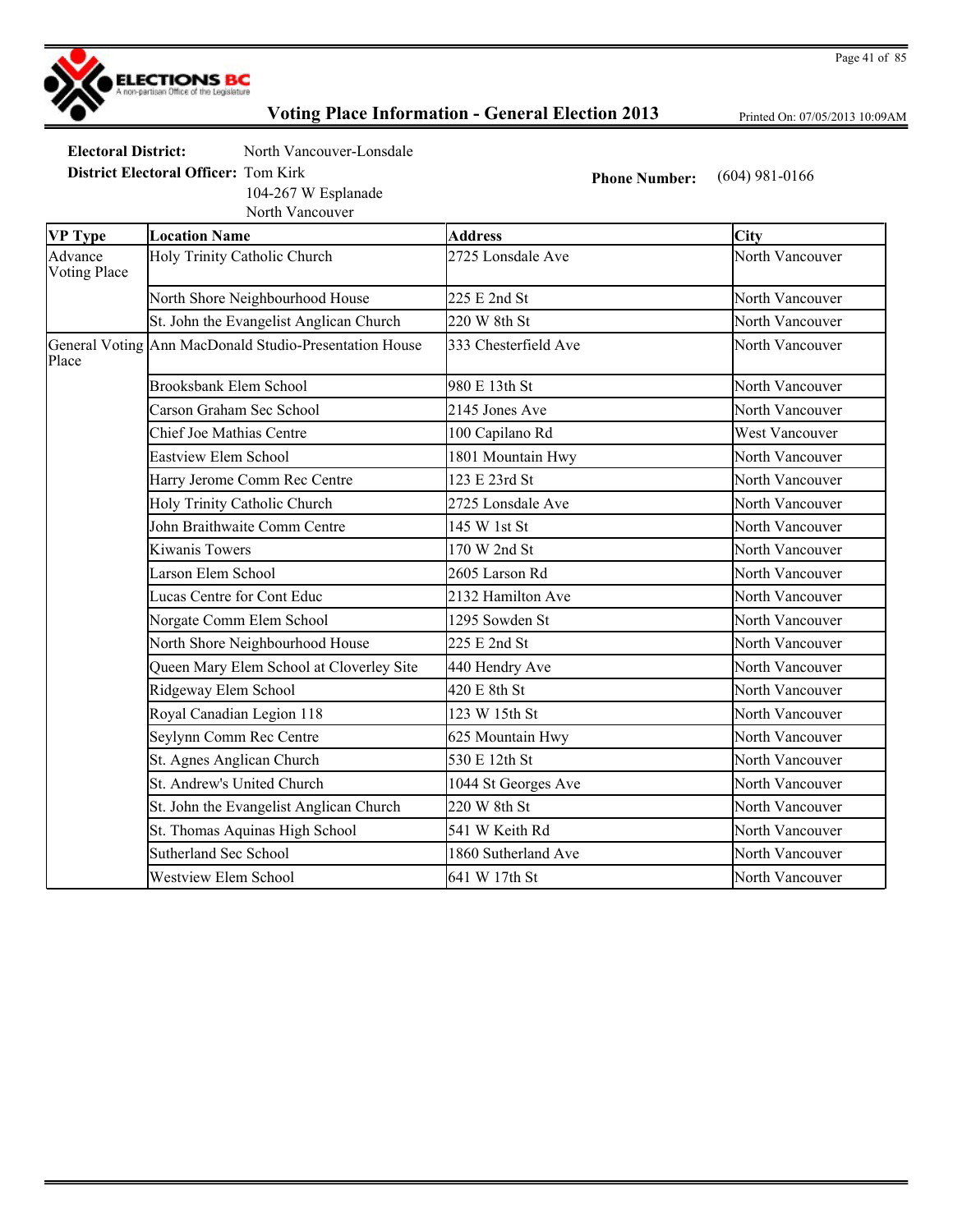

Printed On: 07/05/2013 10:09AM

**Electoral District:** North Vancouver-Seymour

**District Electoral Officer:** Peter Owens **Phone Number:** (604) 903-4480 126-1133 Mt Seymour Rd

North Vancouver

| <b>VP Type</b>                 | <b>Location Name</b>              | <b>Address</b>        | <b>City</b>     |
|--------------------------------|-----------------------------------|-----------------------|-----------------|
| Advance<br><b>Voting Place</b> | Karen Magnussen Comm Rec Centre   | 2300 Kirkstone Rd     | North Vancouver |
|                                | North Lonsdale United Church      | 3380 Lonsdale Ave     | North Vancouver |
|                                | Parkgate Comm Centre              | 3625 Banff Crt        | North Vancouver |
| Place                          | General Voting Argyle Sec School  | 1131 Frederick Rd     | North Vancouver |
|                                | Blueridge Elem School             | 2650 Bronte Dr        | North Vancouver |
|                                | Boundary Elem School              | 750 E 26th St         | North Vancouver |
|                                | Carisbrooke Elem School           | 510 E Carisbrooke Rd  | North Vancouver |
|                                | Cove Cliff Elem School            | 1818 Banbury Rd       | North Vancouver |
|                                | Holiday Inn Hotel                 | 700 Old Lillooet Rd   | North Vancouver |
|                                | Kenneth Gordon Maplewood School   | 420 Seymour River Pl  | North Vancouver |
|                                | Kiwanis Lynn Manor                | 2555 Whiteley Crt     | North Vancouver |
|                                | Lynn Valley Rec Centre            | 3590 Mountain Hwy     | North Vancouver |
|                                | Mt. Seymour United Church         | 1200 Parkgate Ave     | North Vancouver |
|                                | North Lonsdale United Church      | 3380 Lonsdale Ave     | North Vancouver |
|                                | Parkgate Comm Centre              | 3625 Banff Crt        | North Vancouver |
|                                | Ron Andrews Rec Centre            | 931 Lytton St         | North Vancouver |
|                                | Ross Road Elem School             | 2875 Bushnell Pl      | North Vancouver |
|                                | Seycove Sec School                | 1204 Caledonia Ave    | North Vancouver |
|                                | Tsleil-Waututh Nation Comm Centre | 3010 Sleil-Waututh Rd | North Vancouver |
|                                | Upper Lynn Elem School            | 1540 Coleman St       | North Vancouver |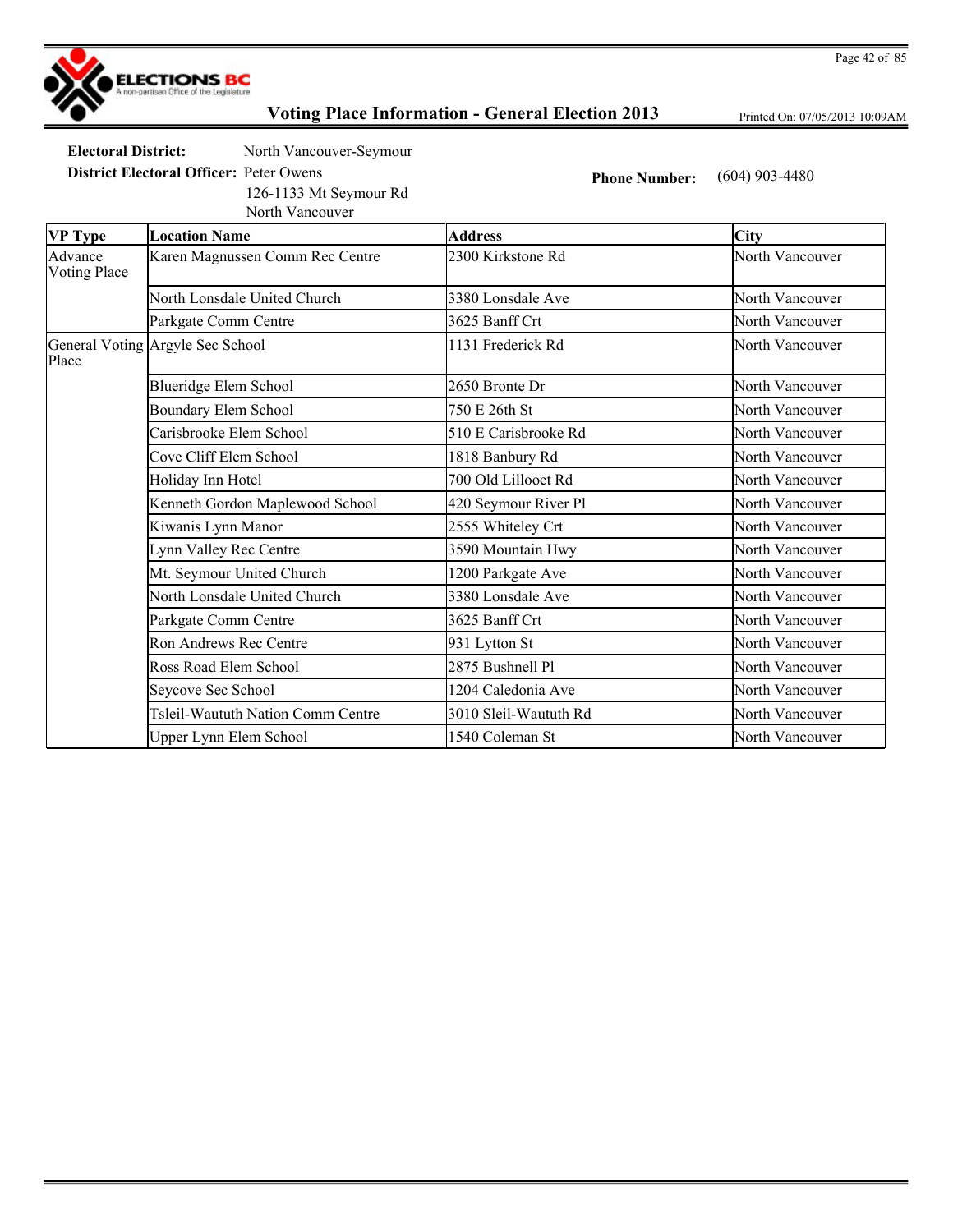

Printed On: 07/05/2013 10:09AM

**Electoral District:** Oak Bay-Gordon Head

2780 Richmond Rd

**District Electoral Officer:** Joanne Scott **Phone Number:** (250) 952-7819

Saanich **VP Type Location Name Address City** Advance Voting Place Cadboro Bay United Church 2625 Arbutus Rd Saanich Emmanuel Baptist Church 2121 Cedar Hill Cross Rd Oak Bay Glenlyon Norfolk School 1701 Beach Dr **Oak Bay** General Voting Arbutus Middle School 2306 Edgelow St Saanich Place Cadboro Bay United Church 2625 Arbutus Rd Saanich Church of St. Aidan's 3703 St Aidans St Saanich Emmanuel Baptist Church 2121 Cedar Hill Cross Rd Oak Bay Glenlyon Norfolk School 1701 Beach Dr **Oak Bay** Gordon Head Middle School 1671 Kenmore Rd Saanich Hillcrest Elem School 4421 Greentree Terr Saanich Knox Presbyterian Church 2964 Richmond Rd Saanich Maria Montessori Academy 1841 Fairburn Dr Saanich Monterey Middle School 851 Monterey Ave Oak Bay Oak Bay Sec School 2151 Cranmore Rd Oak Bay Torquay Elem School **1413** Torquay Dr Saanich Victoria Pacific Rim Alliance Church 1792 Townley St Saanich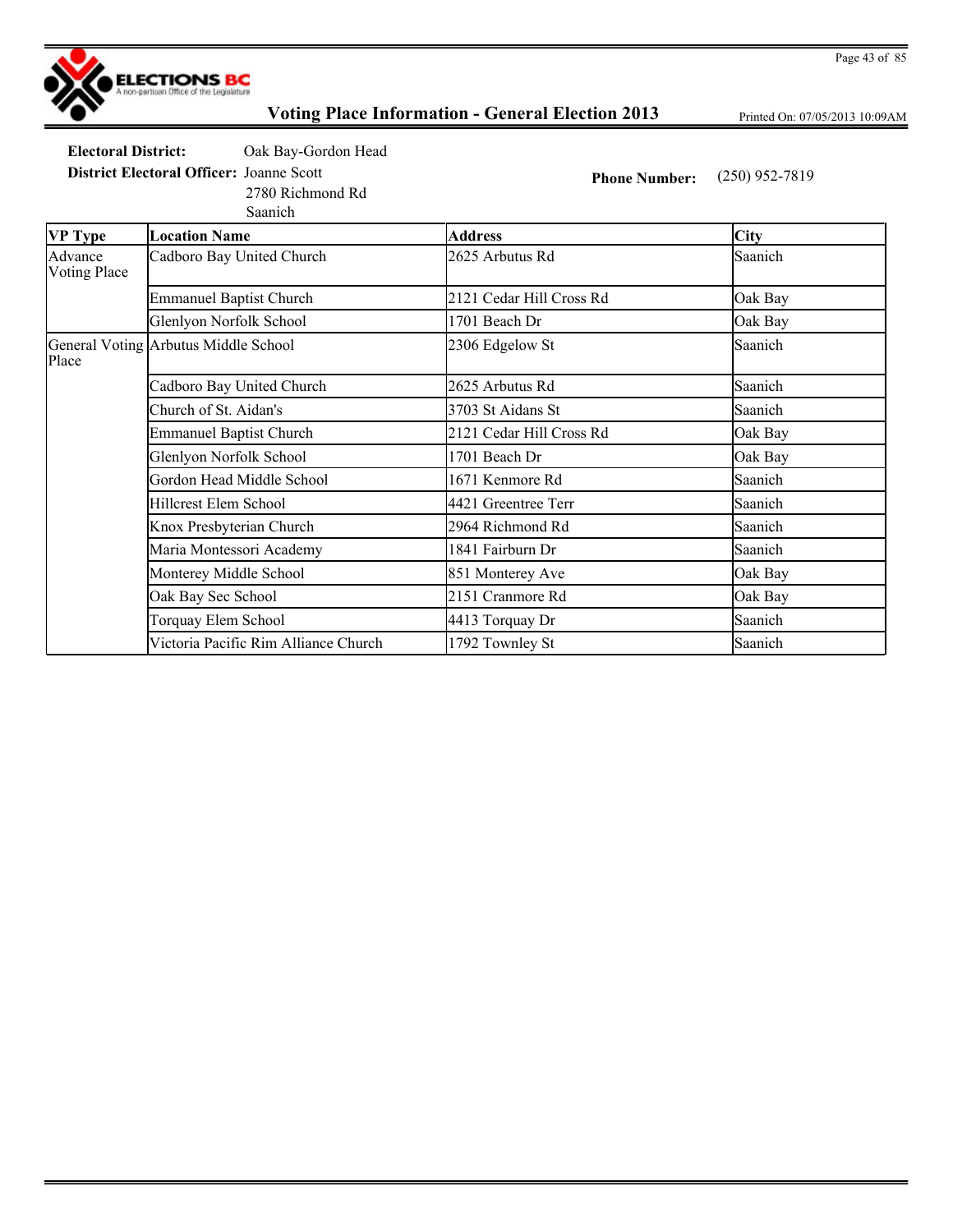

Printed On: 07/05/2013 10:09AM

**Electoral District:** Parksville-Qualicum **District Electoral Officer:** Patrick Maguire **Phone Number:** (250) 951-3080

220-198 Island Hwy E

|                         | Parksville                                 |                       |                 |
|-------------------------|--------------------------------------------|-----------------------|-----------------|
| <b>VP</b> Type          | <b>Location Name</b>                       | <b>Address</b>        | <b>City</b>     |
| Advance<br>Voting Place | Christian Fellowship Centre                | 825 Village Way       | Qualicum Beach  |
|                         | McGirr Elem School                         | 6199 McGirr Rd        | Nanaimo         |
|                         | Parksville Fellowship Baptist Church       | 550 Pym St N          | Parksville      |
| Place                   | General Voting Christian Fellowship Centre | 825 Village Way       | Qualicum Beach  |
|                         | Costin Hall                                | 7232 Lantzville Rd    | Lantzville      |
|                         | Lasqueti Comm Centre                       | 206 Main Rd           | Lasqueti Island |
|                         | McGirr Elem School                         | 6199 McGirr Rd        | Nanaimo         |
|                         | Nanaimo Ecumenical Centre                  | 6234 Spartan Rd       | Nanaimo         |
|                         | Nanoose Place                              | 2925 Northwest Bay Rd | Nanoose Bay     |
|                         | Parksville Comm & Conf Centre              | 132 Jensen Ave E      | Parksville      |
|                         | Parksville Fellowship Baptist Church       | 550 Pym St N          | Parksville      |
|                         | Qualicum Beach Civic Centre                | 747 Jones St          | Qualicum Beach  |
|                         | Randerson Ridge Elem School                | 6021 Nelson Rd        | Nanaimo         |
|                         | St. Columba Presbyterian Church            | 921 Wembley Rd        | Parksville      |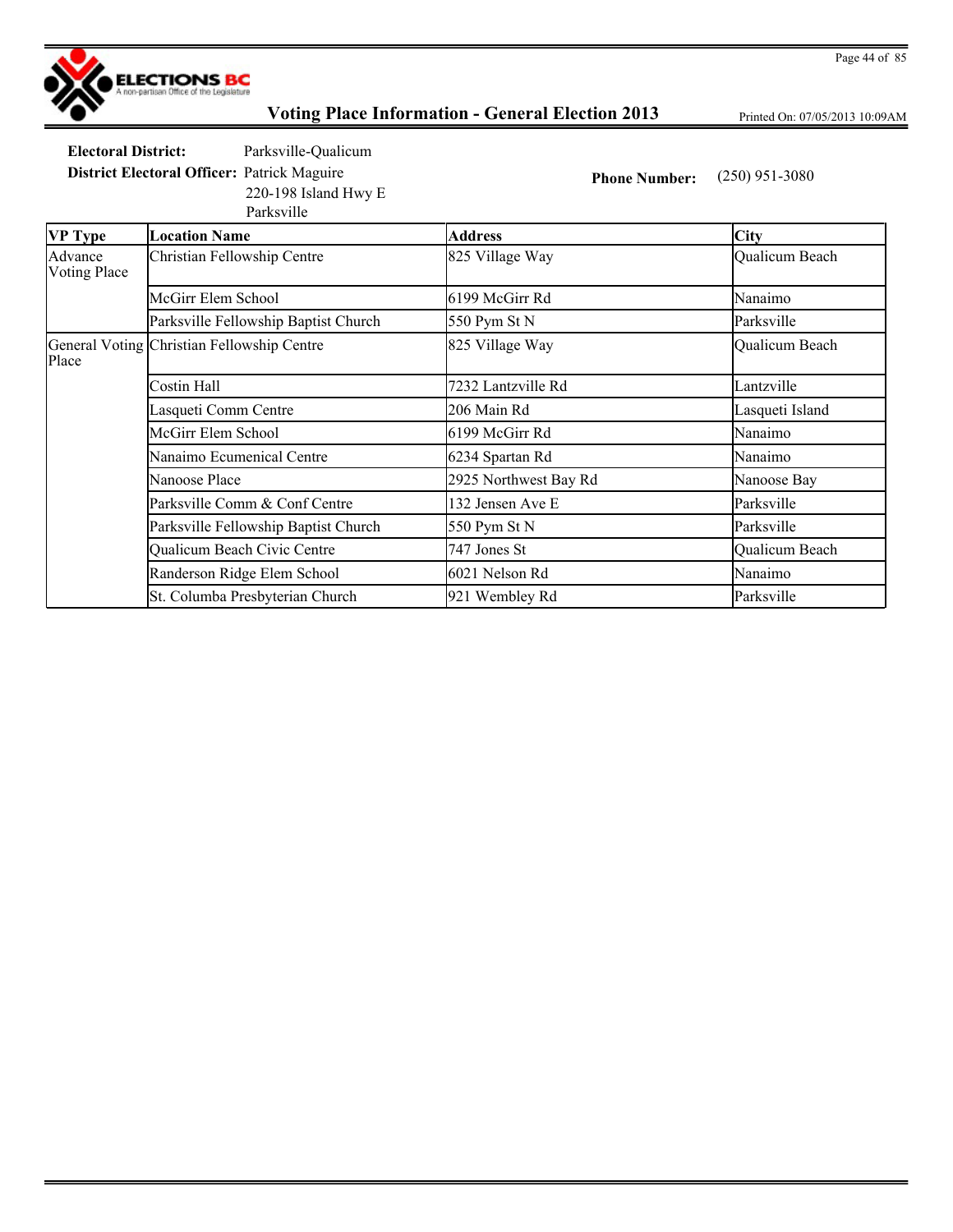

Printed On: 07/05/2013 10:10AM

Page 45 of 85

**Electoral District:** Peace River North **District Electoral Officer:** Bill Lindsay **Phone Number:** (250) 263-0120

Fort St. John 9011 100 Ave

| <b>VP</b> Type                 | <b>Location Name</b>                 | <b>Address</b>           | City               |
|--------------------------------|--------------------------------------|--------------------------|--------------------|
| Advance<br><b>Voting Place</b> | Northern Rockies Rec Centre          | 5500 Alaska Hwy          | Fort Nelson        |
|                                | Pearkes Centre                       | 10801 Dudley Dr          | Hudson's Hope      |
|                                | Pomeroy Sports Centre                | 9324 96 St               | Fort St. John      |
|                                | Taylor Comm Hall                     | 9896 W Cherry Ave        | Taylor             |
| Place                          | General Voting Baldonnel Elem School | 5836 Baldonnel Rd        | Baldonnel          |
|                                | <b>Buick Comm Hall</b>               | 15288 Rodeo Rd           | <b>Buick</b>       |
|                                | Cecil Lake Comm Hall                 | 4864 Cecil Lake Rd       | Cecil Lake         |
|                                | Charlie Lake Comm Hall               | 12717 Charlie L Hall Ave | Charlie Lake       |
|                                | Fort St. John Seniors Hall           | 10908 100 St             | Fort St. John      |
|                                | Hudson's Hope Comm Hall              | 10310 Kyllo St           | Hudson's Hope      |
|                                | Liard Hotsprings Lodge               | 497 Alaska Hwy           | <b>Liard River</b> |
|                                | Montney Rec Hall                     | 12401 256 Rd             | Montney            |
|                                | Northern Rockies Rec Centre          | 5500 Alaska Hwy          | Fort Nelson        |
|                                | Pomeroy Hotel                        | 11308 Alaska Rd N        | Fort St. John      |
|                                | Pomeroy Sports Centre                | 9324 96 St               | Fort St. John      |
|                                | Prespatou Elem/Sec School            | 22113 Triad Rd           | Prespatou          |
|                                | Prophet River Comm Multiplex         | MILE 233 Alaska Hwy      | Prophet River      |
|                                | Rose Prairie Curling Rink            | 7077 260 Rd              | Rose Prairie       |
|                                | <b>Sasquatch Crossing</b>            | <b>MILE 147 97 Hwy</b>   | Pink Mountain      |
|                                | Taylor Comm Hall                     | 9896 W Cherry Ave        | Taylor             |
|                                | <b>Toad River Comm Hall</b>          | 422 Alaska Hwy           | <b>Toad River</b>  |
|                                | Wonowon Elem School                  | MILE 101 Alaska Hwy      | Wonowon            |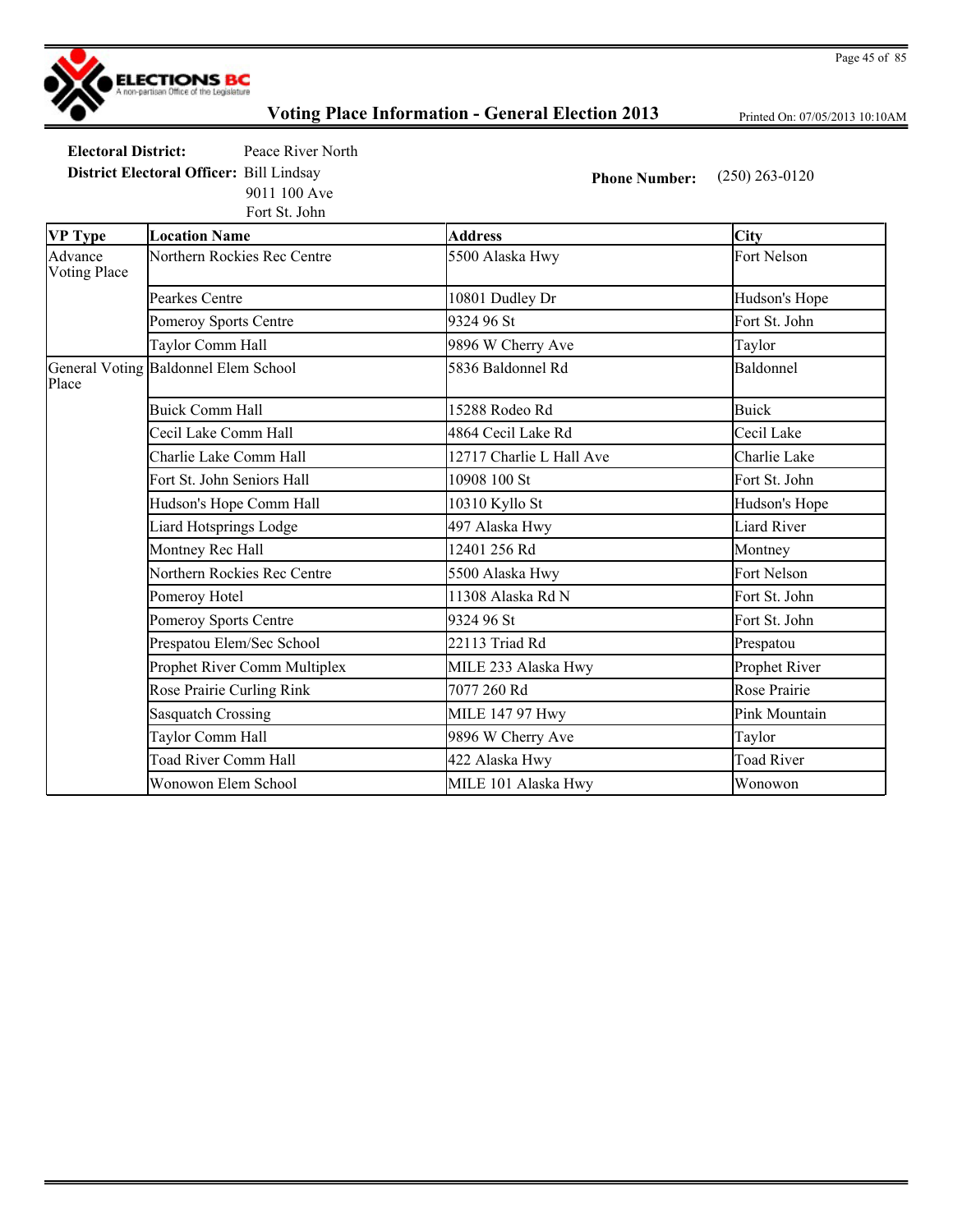

Printed On: 07/05/2013 10:10AM

**Electoral District:** Peace River South

Dawson Creek 10512 13 St

**District Electoral Officer:** Anne Clayton **Phone Number:** (250) 784-1308

| <b>VP Type</b>                 | <b>Location Name</b>                 | <b>Address</b>         | <b>City</b>   |
|--------------------------------|--------------------------------------|------------------------|---------------|
| Advance<br><b>Voting Place</b> | Chetwynd Fellowship Baptist Church   | 4817 53rd St NW        | Chetwynd      |
|                                | <b>O'Brien Facility</b>              | 10512 13 St            | Dawson Creek  |
|                                | Tumbler Ridge Comm Centre            | 340 Front St           | Tumbler Ridge |
| Place                          | General Voting Bessborough Comm Hall | 6888 243 Rd            | Bessborough   |
|                                | Chetwynd Fellowship Baptist Church   | 4817 53rd St NW        | Chetwynd      |
|                                | Cutbank Comm Hall                    | 13514 52 Hwy           | Arras         |
|                                | Devereaux Elem School                | 4584 208 Rd            | Arras         |
|                                | Farmington Comm Hall                 | 4794 Parkland Rd       | Farmington    |
|                                | Jackfish Lake Comm Hall              | 1515 Old Jackfish Rd   | Jackfish Lake |
|                                | Kelly Lake Comm Centre               | 107 Kelly Lake Rd      | Kelly Lake    |
|                                | Kilkerran Comm Hall                  | 3194 214 Rd            | Kilkerran     |
|                                | Kiwanis Performing Arts Centre       | 1100 95 Ave            | Dawson Creek  |
|                                | McLeod Comm Hall                     | 8025 265 Rd            | Groundbirch   |
|                                | Moberly Lake Elem School             | 6531 Lakeshore Dr      | Moberly Lake  |
|                                | <b>O'Brien Facility</b>              | 10512 13 St            | Dawson Creek  |
|                                | Pouce Coupe Legion Hall              | 5009 47th Ave          | Pouce Coupe   |
|                                | Rolla Comm Hall                      | 5173 407th St          | Rolla         |
|                                | Tate Creek Elem School               | 15439 Old Edmonton Hwy | Tomslake      |
|                                | Tumbler Ridge Comm Centre            | 340 Front St           | Tumbler Ridge |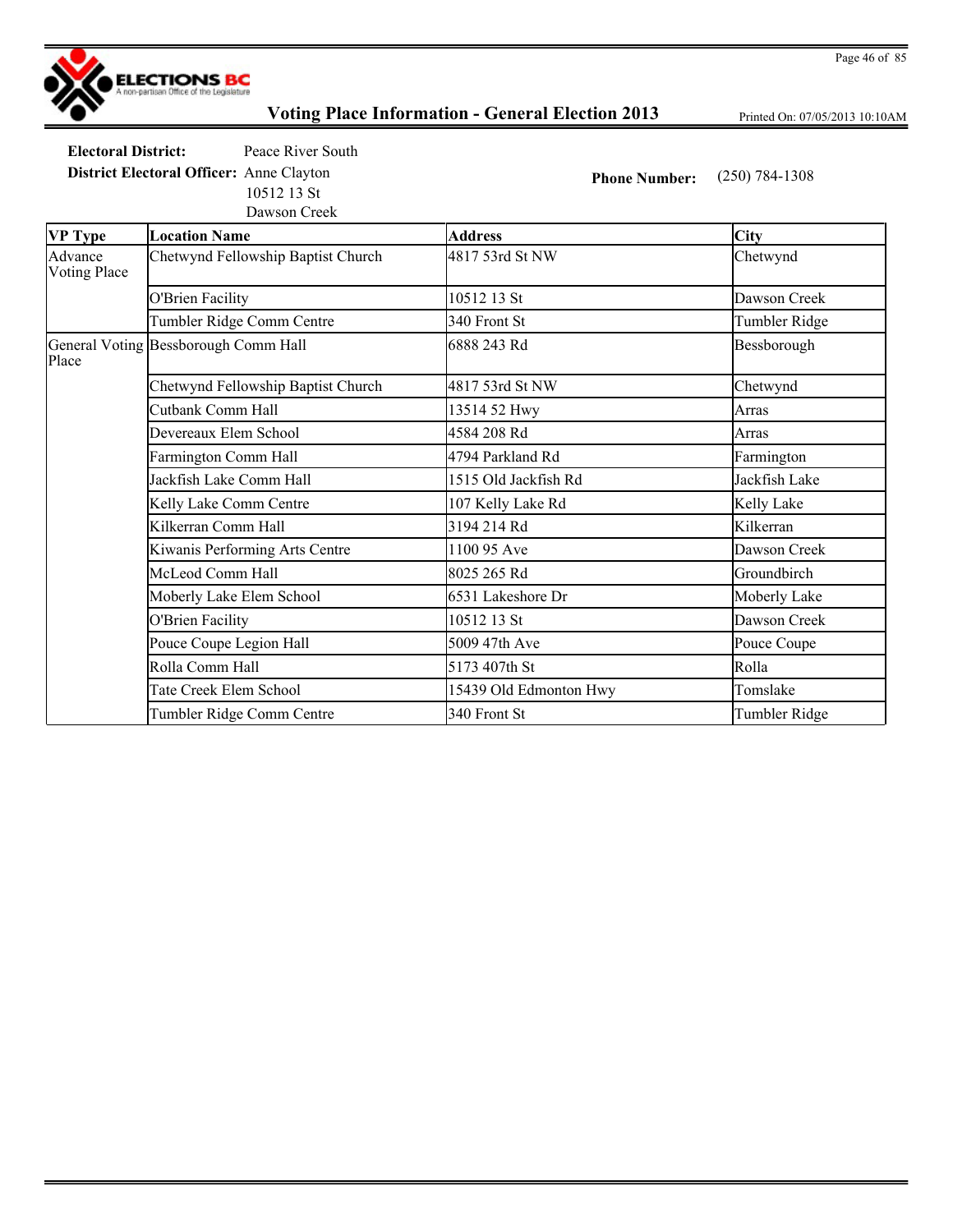

Printed On: 07/05/2013 10:10AM

**Electoral District:** Penticton **District Electoral Officer:** Netta Manning **Phone Number:** (250) 487-4442

101-246 Martin St

Penticton

| <b>VP</b> Type                 | <b>Location Name</b>                | <b>Address</b>        | <b>City</b> |
|--------------------------------|-------------------------------------|-----------------------|-------------|
| Advance<br><b>Voting Place</b> | <b>Peachland Comm Centre</b>        | 4450 6th St           | Peachland   |
|                                | <b>Penticton Seniors Centre</b>     | 2965 S Main St        | Penticton   |
|                                | Penticton Trade & Convention Centre | 273 Power St          | Penticton   |
|                                | <b>Summerland United Church</b>     | 13204 Henry Ave       | Summerland  |
| Place                          | General Voting Columbia Elem School | 1437 Allison St       | Penticton   |
|                                | Harold Simpson Memorial Youth Ctr   | 9111 Peach Orchard Rd | Summerland  |
|                                | Lutheran Church                     | 1370 Church St        | Penticton   |
|                                | Naramata Centre                     | 455 Ellis Ave         | Naramata    |
|                                | <b>PDSCL Housing Services</b>       | 439 Winnipeg St       | Penticton   |
|                                | <b>Peachland Comm Centre</b>        | 4450 6th St           | Peachland   |
|                                | <b>Penticton Seniors Centre</b>     | 2965 S Main St        | Penticton   |
|                                | Penticton Trade & Convention Centre | 273 Power St          | Penticton   |
|                                | Seventh Day Adventist Church        | 297 W Warren Ave      | Penticton   |
|                                | <b>Summerland Seniors Centre</b>    | 9710 Brown St         | Summerland  |
|                                | <b>Summerland United Church</b>     | 13204 Henry Ave       | Summerland  |
|                                | <b>Trout Creek Elem School</b>      | 5811 Nixon Rd         | Summerland  |
|                                | <b>Uplands Elem School</b>          | 145 Middle Bench Rd S | Penticton   |
|                                | West Bench Elem School              | 1604 West Bench Dr    | Penticton   |
|                                | Wiltse Elem School                  | 640 Wiltse Blvd       | Penticton   |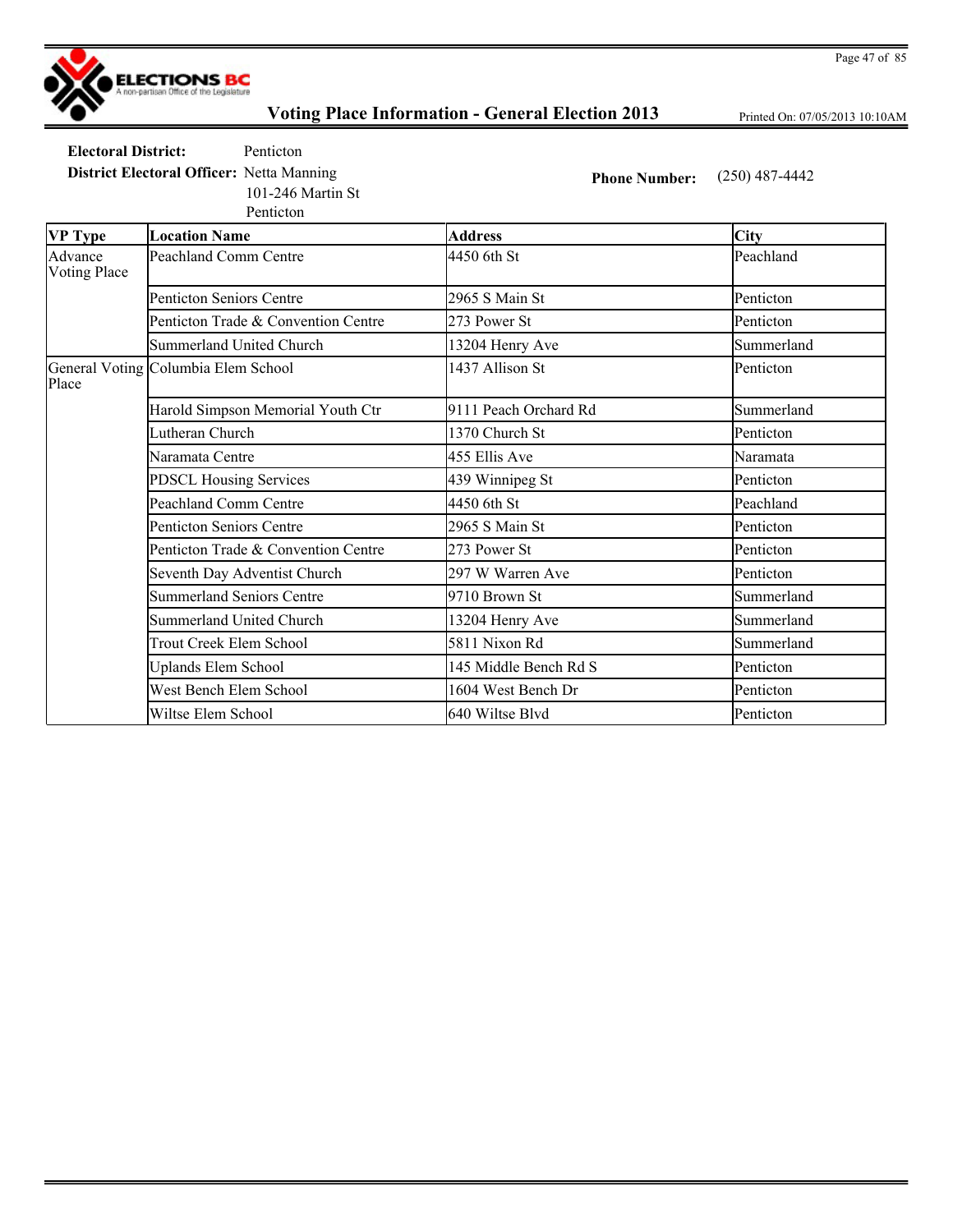

Printed On: 07/05/2013 10:10AM

**Electoral District:** Port Coquitlam

Port Coquitlam 6215-2850 Shaughnessy St

**District Electoral Officer:** Al Olson **Phone Number:** (604) 927-4467

| <b>VP</b> Type                 | <b>Location Name</b>                | <b>Address</b>        | <b>City</b>    |
|--------------------------------|-------------------------------------|-----------------------|----------------|
| Advance<br><b>Voting Place</b> | Hope Lutheran Christian School      | 3151 York St          | Port Coquitlam |
|                                | Royal Canadian Legion 133           | 2675 Shaughnessy St   | Port Coquitlam |
| Place                          | General Voting BC Christian Academy | 1019 Fernwood Ave     | Port Coquitlam |
|                                | <b>Birchland Elem School</b>        | 1331 Fraser Ave       | Port Coquitlam |
|                                | Blakeburn Elem School               | 1040 Riverside Dr     | Port Coquitlam |
|                                | Castle Park Elem School             | 1144 Confederation Dr | Port Coquitlam |
|                                | Cedar Drive Elem School             | 3150 Cedar Dr         | Port Coquitlam |
|                                | Central Comm Elem School            | 2260 Central Ave      | Port Coquitlam |
|                                | Citadel Middle School               | 1265 Citadel Dr       | Port Coquitlam |
|                                | Elks Club of Port Coquitlam         | 2272 Leigh Sq         | Port Coquitlam |
|                                | Hazel Trembath Elem School          | 1278 Confederation Dr | Port Coquitlam |
|                                | Irvine Elem School                  | 3862 Wellington St    | Port Coquitlam |
|                                | James Park Elem School              | 1761 Westminster Ave  | Port Coquitlam |
|                                | Kilmer Elem School                  | 1575 Knappen St       | Port Coquitlam |
|                                | Kwayhquitlam Middle School          | 3280 Flint St         | Port Coquitlam |
|                                | Mary Hill Elem School               | 1890 Humber Cres      | Port Coquitlam |
|                                | Minnekhada Middle School            | 1390 Laurier Ave      | Port Coquitlam |
|                                | Riverside Sec School                | 2215 Reeve St         | Port Coquitlam |
|                                | Westwood Elem School                | 3610 Hastings St      | Port Coquitlam |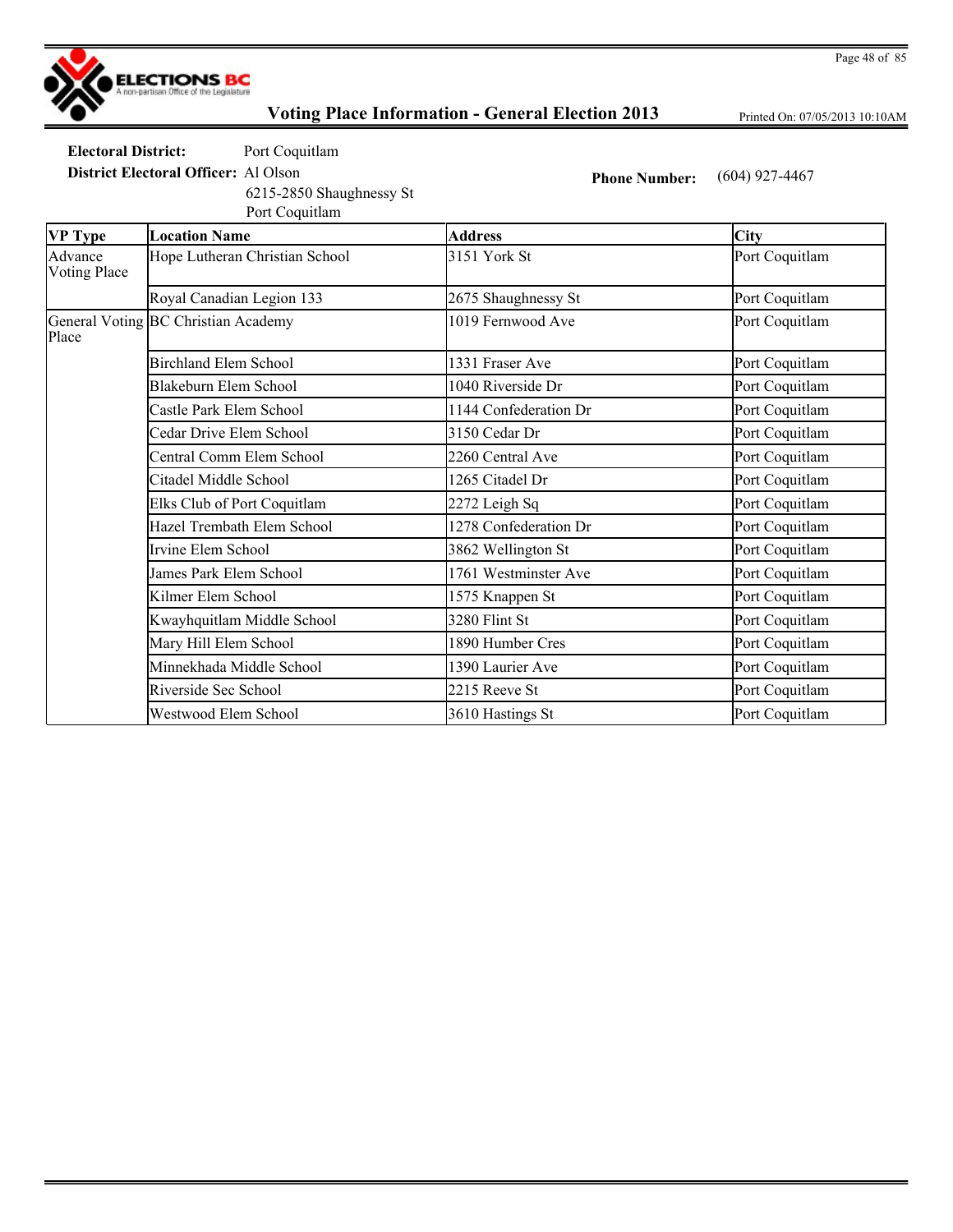

Printed On: 07/05/2013 10:10AM

Page 49 of 85

**Electoral District:** Port Moody-Coquitlam **District Electoral Officer:** Julie Brassington **Phone Number:** (604) 933-2090

Port Moody 2322 St Johns St

| <b>VP</b> Type                 | <b>Location Name</b>              | <b>Address</b>      | <b>City</b> |
|--------------------------------|-----------------------------------|---------------------|-------------|
| Advance<br><b>Voting Place</b> | Coquitlam Presbyterian Church     | 948 Como Lake Ave   | Coquitlam   |
|                                | Port Moody Rec Complex            | 300 Ioco Rd         | Port Moody  |
| Place                          | General Voting Anmore Elem School | 30 Elementary Rd    | Anmore      |
|                                | Aspenwood Elem School             | 2001 Panorama Dr    | Port Moody  |
|                                | <b>Belcarra Municipal Hall</b>    | 4084 Bedwell Bay Rd | Belcarra    |
|                                | Ecole Glenayre Elem School        | 495 Glencoe Dr      | Port Moody  |
|                                | Ecole Porter Street Elem School   | 728 Porter St       | Coquitlam   |
|                                | Harbour View Elem School          | 960 Lillian St      | Coquitlam   |
|                                | Heritage Mountain Elem School     | 125 Ravine Dr       | Port Moody  |
|                                | Kyle Rec Centre                   | 125 Kyle St         | Port Moody  |
|                                | Mediated Learning Academy         | 550 Thompson Ave    | Coquitlam   |
|                                | Miller Park Comm School           | 800 Egmont Ave      | Coquitlam   |
|                                | Moody Middle School               | 3115 St Johns St    | Port Moody  |
|                                | Mountain View Elem School         | 740 Smith Ave       | Coquitlam   |
|                                | Old Orchard Hall                  | 644 Bentley Rd      | Port Moody  |
|                                | Port Moody Rec Complex            | 300 Ioco Rd         | Port Moody  |
|                                | Roy Stibbs Elem School            | 600 Fairview St     | Coquitlam   |
|                                | Seaview Comm School               | 1215 Cecile Dr      | Port Moody  |
|                                | The Amenity Room at Suter Brook   | 100 Capilano Rd     | Port Moody  |
|                                | The Canoe Club                    | 501 Klahanie Dr     | Port Moody  |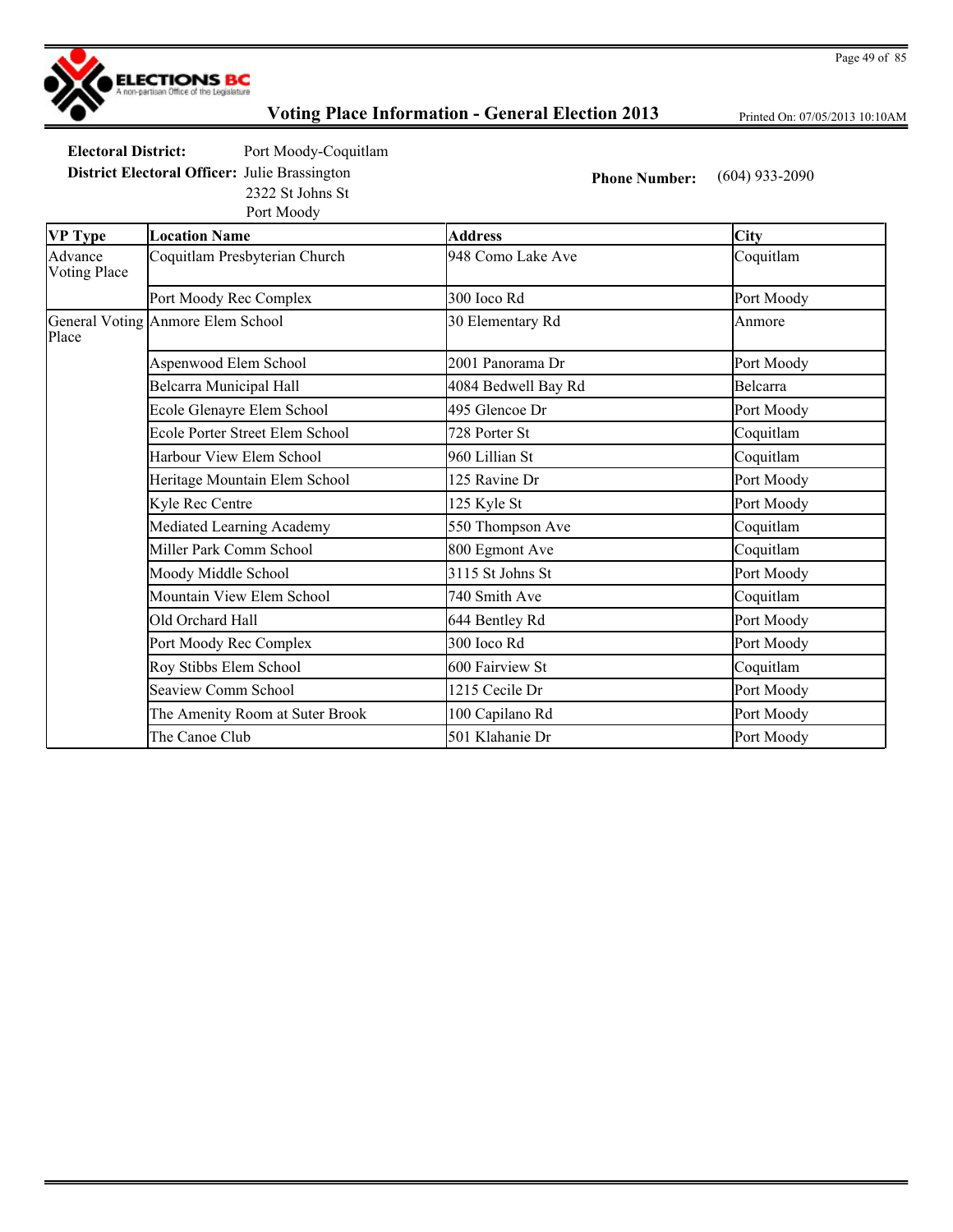

Printed On: 07/05/2013 10:10AM

Page 50 of 85

**Electoral District:** Powell River-Sunshine Coast

**District Electoral Officer:** Deb Lesuk **Phone Number:** (604) 485-0601

Powell River 4476A Marine Ave

| <b>VP</b> Type          | <b>Location Name</b>               | <b>Address</b>           | City                 |
|-------------------------|------------------------------------|--------------------------|----------------------|
| Advance<br>Voting Place | Kinsmen Hall                       | 516 Gower Point Rd       | Gibsons              |
|                         | Royal Canadian Legion 140          | 5591 Wharf Rd            | Sechelt              |
|                         | Town Centre Mall                   | 18 7100 Alberni St       | Powell River         |
| Place                   | General Voting Cooper's Green Hall | 5500 Fisherman Rd        | Halfmoon Bay         |
|                         | Ecole Cote du Soleil               | 4368 Michigan Ave        | Powell River         |
|                         | <b>Egmont Comm Hall</b>            | 6801 Bathgate Rd         | Egmont               |
|                         | Frank West Hall                    | 1224 Chaster Rd          | Gibsons              |
|                         | Gambier Island Comm Hall           | 721 Andys Bay Rd         | Gambier Island       |
|                         | Gibsons Comm Hall                  | 700 Park Rd              | Gibsons              |
|                         | Holy Family Roman Catholic Church  | 5700 Nickerson Rd        | Sechelt              |
|                         | Italian Hall                       | 5866 Lund St             | <b>Powell River</b>  |
|                         | Kinsmen Hall                       | 516 Gower Point Rd       | Gibsons              |
|                         | Lang Bay Comm Hall                 | 11090 Sunshine Coast Hwy | Powell River         |
|                         | Langdale Elem School               | 1551 Johnson Rd          | Langdale             |
|                         | Lund Comm Hall                     | 9654 Larson Rd           | Lund                 |
|                         | Pender Harbour Comm Hall           | 12901 Madeira Park Rd    | Madeira Park         |
|                         | Powell River Rec Complex           | 5001 Joyce Ave           | Powell River         |
|                         | <b>Powell River Seniors Centre</b> | 6792 Cranberry St        | <b>Powell River</b>  |
|                         | Roberts Creek Hall                 | 1309 Roberts Creek Rd    | <b>Roberts Creek</b> |
|                         | Royal Canadian Legion 109          | 747 Gibsons Way          | Gibsons              |
|                         | Royal Canadian Legion 140          | 5591 Wharf Rd            | Sechelt              |
|                         | St. Hilda's Anglican Church Hall   | 5838 Barnacle St         | Sechelt              |
|                         | Texada Island Elem School          | 106B Waterman Ave        | Texada Island        |
|                         | <b>Westview Baptist Church</b>     | 3676 Joyce Ave           | <b>Powell River</b>  |
|                         | Wilson Creek Comm Hall             | 5123 Davis Bay Rd        | Sechelt              |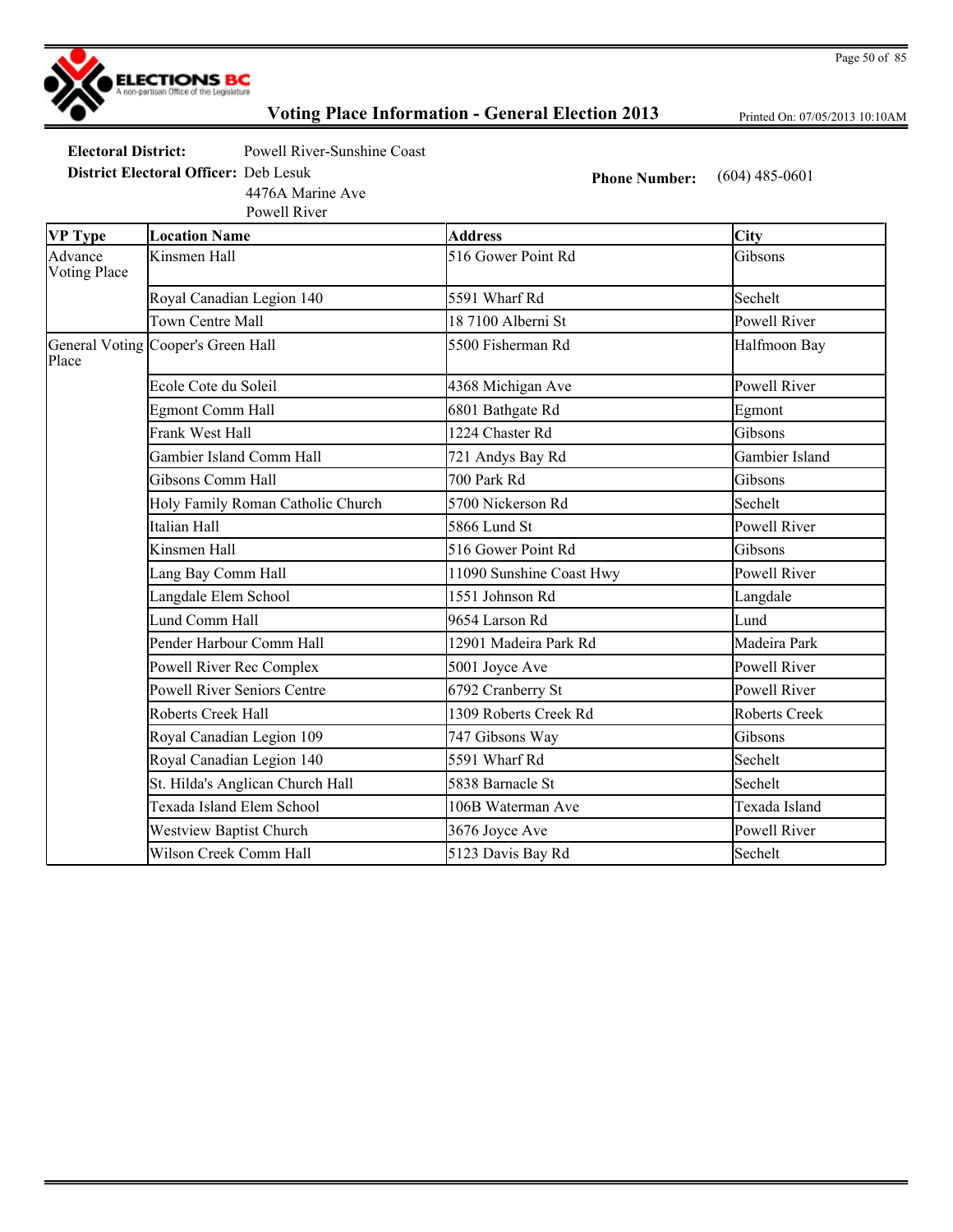

Printed On: 07/05/2013 10:10AM

| Electoral District:                            | Prince George-Mackenzie |
|------------------------------------------------|-------------------------|
| <b>District Electoral Officer: Harry Hufty</b> |                         |
|                                                | 1511 Lyon St S          |

**Phone Number:** (250) 645-3950

|                                | Prince George                       |                                |                  |
|--------------------------------|-------------------------------------|--------------------------------|------------------|
| <b>VP Type</b>                 | <b>Location Name</b>                | <b>Address</b>                 | City             |
| Advance<br><b>Voting Place</b> | Christ Our Saviour Church Hall      | 4514 Austin Rd W               | Prince George    |
|                                | Mackenzie Rec Centre                | 400 Skeena Dr                  | Mackenzie        |
|                                | Our Saviour's Lutheran Church       | 3590 Dufferin Ave              | Prince George    |
|                                | Zion Lutheran Church                | 180 S Tabor Blvd               | Prince George    |
| Place                          | General Voting Bear Lake Commission | 353 Grizzly Ave                | <b>Bear Lake</b> |
|                                | <b>Beaverly Elem School</b>         | 9777 Western Rd                | Prince George    |
|                                | Centre for Learning Alternatives    | 3400 Westwood Dr               | Prince George    |
|                                | D.P. Todd Sec School                | 4444 Hill Ave                  | Prince George    |
|                                | Edgewood Elem School                | 4440 Craig Dr                  | Prince George    |
|                                | Foothills Elem School               | 4375 Eaglenest Cres            | Prince George    |
|                                | Hart Comm Centre                    | 4900 Austin Rd W               | Prince George    |
|                                | Hart Highlands Elem School          | 2233 Sussex Lane               | Prince George    |
|                                | Mackenzie Sec School                | 500 Skeena Dr                  | Mackenzie        |
|                                | McLeod Lake Indian Band             | 62 Sekani Dr                   | McLeod Lake      |
|                                | Miworth Comm Hall                   | 13510 Flint Rd                 | Prince George    |
|                                | Ness Lake Comm Hall                 | 9770 Lakeside Dr               | <b>Reid Lake</b> |
|                                | Nukko Lake Comm Hall                | 23485 Chief Lake Rd            | Nukko Lake       |
|                                | Pinewood Elem School                | 4140 Campbell Ave              | Prince George    |
|                                | Prince George Assn for Comm Living  | 950 Kerry St                   | Prince George    |
|                                | <b>Ouinson Elem School</b>          | 251 S Ogilvie St               | Prince George    |
|                                | Reid Lake Comm Hall                 | 23505 Isle Pierre-reid Lake Rd | <b>Reid Lake</b> |
|                                | Salmon Valley Comm Hall             | 17735 Trout Rd                 | Salmon Valley    |
|                                | Summit Lake Comm Hall               | 1280 Adams Rd                  | Summit Lake      |
|                                | Westwood Elem School                | 2633 Vanier Dr                 | Prince George    |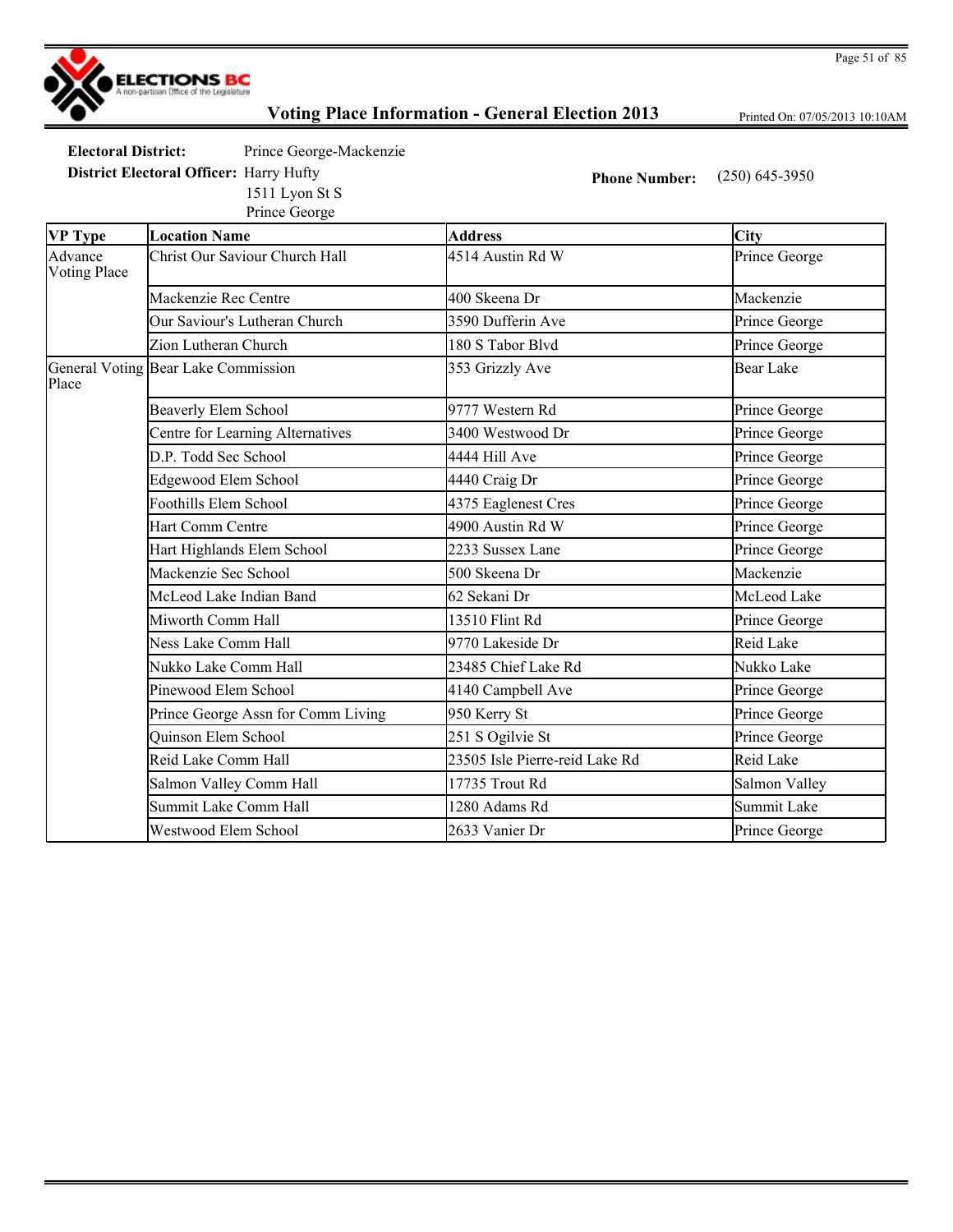

Printed On: 07/05/2013 10:10AM

**Electoral District:** Prince George-Valemount

**District Electoral Officer:** Tony Cable **Phone Number:** (250) 645-3957

Prince George 171-1600 15th Ave

| <b>VP</b> Type                 | <b>Location Name</b>                 | <b>Address</b>        | City                  |
|--------------------------------|--------------------------------------|-----------------------|-----------------------|
| Advance<br><b>Voting Place</b> | <b>Elder Citizens Rec Centre</b>     | 1692 10th Ave         | Prince George         |
|                                | Elks Hall                            | 172 Holdway St        | McBride               |
|                                | Golden Years Lodge                   | 1300 Main St          | Valemount             |
| Place                          | General Voting Blackburn Comm Centre | 2451 Blackburn Rd S   | Prince George         |
|                                | <b>Buckhorn Elem School</b>          | 5190 Buckhorn Lake Rd | <b>Buckhorn</b>       |
|                                | Columbus Comm Centre                 | 7201 Domano Blvd      | Prince George         |
|                                | <b>Crescent Spur Lodge</b>           | 9114 Prospect Rd      | <b>Crescent Spur</b>  |
|                                | Dome Creek Comm Centre               | 13766 Dome Creek Rd   | Dome Creek            |
|                                | Dunster Comm Hall                    | 7085 Read Rd          | Dunster               |
|                                | Eagles Hall                          | 6742 Dagg Rd          | Prince George         |
|                                | Elks Hall                            | 172 Holdway St        | McBride               |
|                                | Ferndale Tabor Fire Dept             | 16315 Giscome Rd      | Ferndale              |
|                                | <b>First Baptist Church</b>          | 483 Gillett St        | Prince George         |
|                                | Gladstone Elem School                | 7005 Gladstone Dr     | Prince George         |
|                                | Harwin Elem School                   | 1193 Harper St        | Prince George         |
|                                | Hixon Elem School                    | 378 Lockyer Rd        | Hixon                 |
|                                | Pineview Elem School                 | 8515 Old Cariboo Hwy  | Prince George         |
|                                | Prince George Civic Centre           | 808 Civic Plaza       | Prince George         |
|                                | Prince George Family Worship Centre  | 3400 Hart Hwy         | Prince George         |
|                                | Prince George Sec School             | 2901 Griffiths Ave    | Prince George         |
|                                | Ron Brent Elem School                | 1401 17th Ave         | Prince George         |
|                                | Sinclair Mills Comm Hall             | 37832 Upper Fraser Rd | <b>Sinclair Mills</b> |
|                                | Southridge Elem School               | 7300 Southridge Ave   | Prince George         |
|                                | Valemount Comm Hall                  | 101 Gorse St          | Valemount             |
|                                | Van Bien Elem School                 | 311 Wilson Cres       | Prince George         |
|                                | Vanway Elem School                   | 4509 16 Hwy           | Prince George         |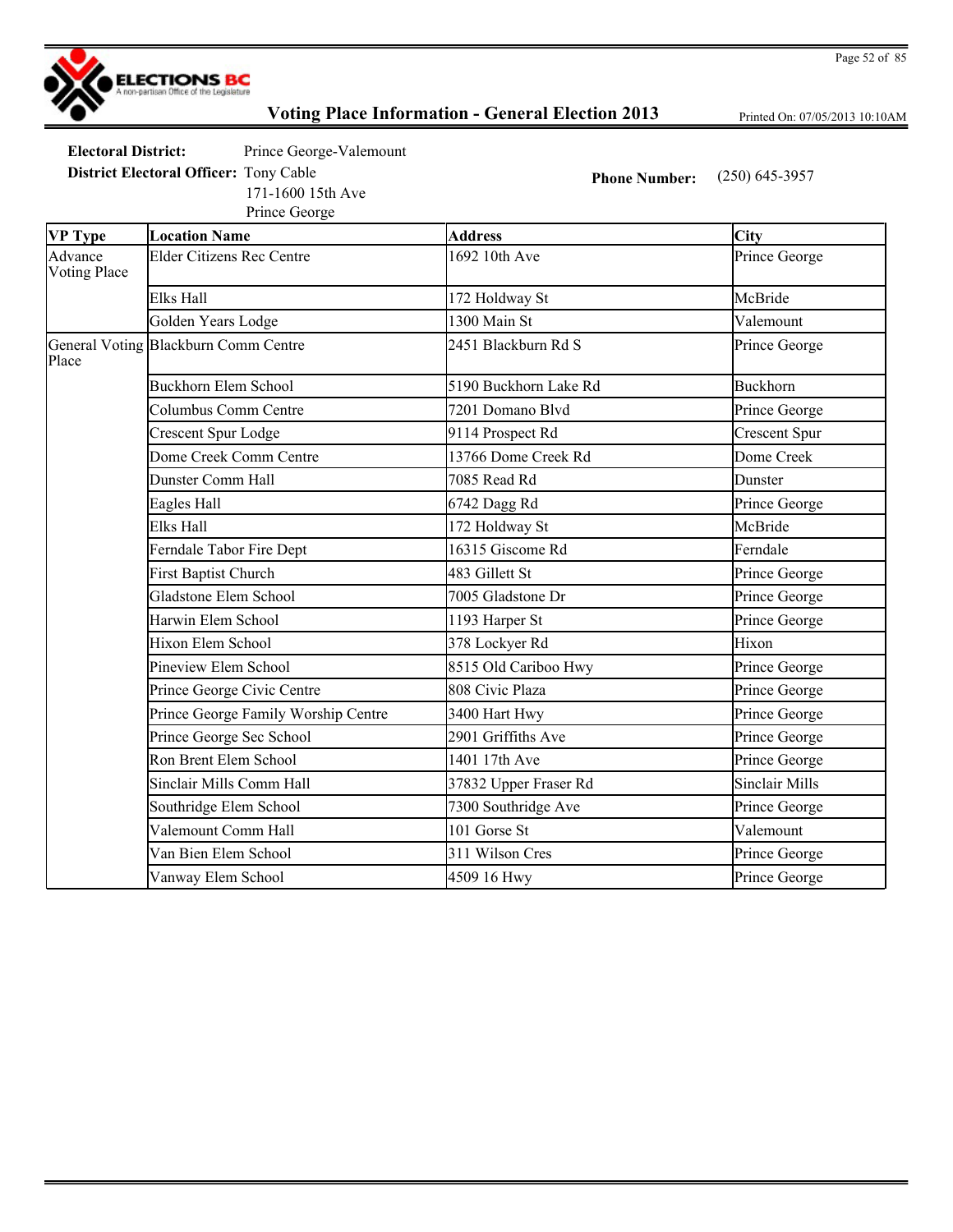

Printed On: 07/05/2013 10:10AM

**Electoral District:** Richmond Centre **District Electoral Officer:** Erik Andersen **Phone Number:** (604) 775-0333

Richmond 100-5631 No 3 Rd

| <b>VP Type</b>                 | <b>Location Name</b>                   | <b>Address</b>         | <b>City</b> |
|--------------------------------|----------------------------------------|------------------------|-------------|
| Advance<br><b>Voting Place</b> | <b>Brighouse United Church</b>         | 8151 Bennett Rd        | Richmond    |
|                                | <b>Richmond Curling Club</b>           | 5540 Hollybridge Way   | Richmond    |
|                                | Trinity Lutheran Church                | 7100 Granville Ave     | Richmond    |
| Place                          | General Voting Brighouse United Church | 8151 Bennett Rd        | Richmond    |
|                                | Canadian Martyrs Catholic Church       | 5771 Granville Ave     | Richmond    |
|                                | Donald McKay Elem School               | 7360 Lombard Rd        | Richmond    |
|                                | General Currie Elem School             | 8220 General Currie Rd | Richmond    |
|                                | James Thompson Elem School             | 6211 Forsyth Cres      | Richmond    |
|                                | <b>Kwantlen University College</b>     | 8771 Lansdowne Rd      | Richmond    |
|                                | Minoru Place Activity Centre           | 7660 Minoru Gate       | Richmond    |
|                                | Quilchena Elem School                  | 3760 Moresby Dr        | Richmond    |
|                                | <b>Richmond Curling Club</b>           | 5540 Hollybridge Way   | Richmond    |
|                                | Richmond Sec School                    | 7171 Minoru Blvd       | Richmond    |
|                                | Richmond United Church                 | 8711 Cambie Rd         | Richmond    |
|                                | Samuel Brighouse Elem School           | 6800 Azure Rd          | Richmond    |
|                                | Sea Island Elem School                 | 1891 Wellington Cres   | Richmond    |
|                                | Spul'u'kwuks Elem School               | 5999 Blanshard Dr      | Richmond    |
|                                | St. Alban Anglican Church              | 7260 St Albans Rd      | Richmond    |
|                                | Thompson Comm Centre                   | 5151 Granville Ave     | Richmond    |
|                                | Trinity Lutheran Church                | 7100 Granville Ave     | Richmond    |
|                                | William Cook Elem School               | 8600 Cook Rd           | Richmond    |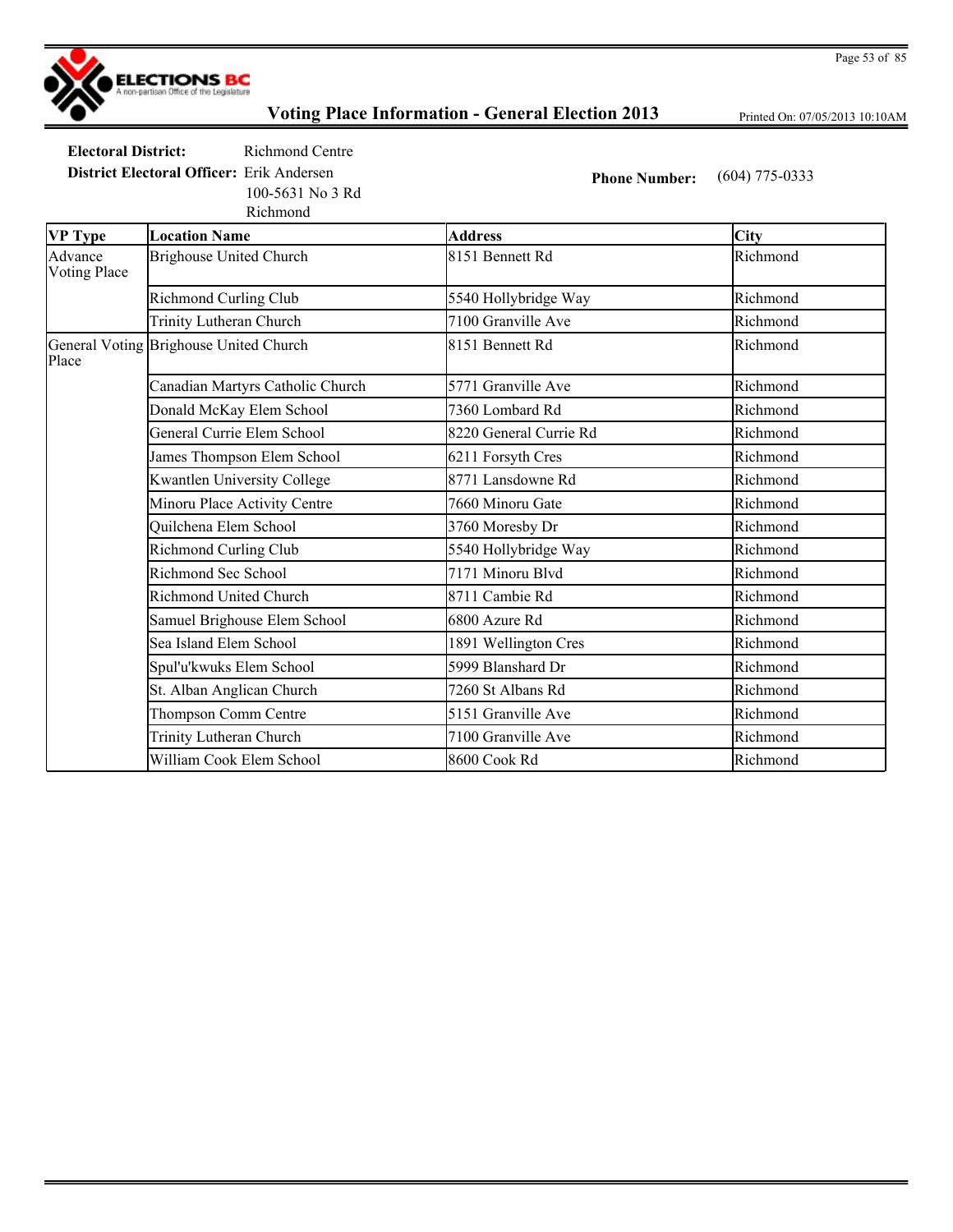

Printed On: 07/05/2013 10:10AM

**Electoral District:** Richmond East **District Electoral Officer:** Colin Ayers **Phone Number:** (604) 713-0347 13020 Delf Pl

|                                | Richmond                                |                       |             |
|--------------------------------|-----------------------------------------|-----------------------|-------------|
| <b>VP Type</b>                 | <b>Location Name</b>                    | <b>Address</b>        | <b>City</b> |
| Advance<br><b>Voting Place</b> | <b>Broadmoor Baptist Church</b>         | 8140 Saunders Rd      | Richmond    |
|                                | <b>Fraserview Mennonite Church</b>      | 11295 Mellis Dr       | Richmond    |
| Place                          | General Voting A.R. MacNeill Sec School | 6611 No 4 Rd          | Richmond    |
|                                | <b>Bethany Baptist Church</b>           | 22680 Westminster Hwy | Richmond    |
|                                | <b>Bethel Mennonite Church</b>          | 10200 No 5 Rd         | Richmond    |
|                                | <b>Broadmoor Baptist Church</b>         | 8140 Saunders Rd      | Richmond    |
|                                | Cambie Comm Centre                      | 12800 Cambie Rd       | Richmond    |
|                                | Daniel Woodward Elem School             | 10300 Seacote Rd      | Richmond    |
|                                | Hamilton Elem School                    | 5180 Smith Dr         | Richmond    |
|                                | Henry Anderson Elem School              | 9460 Alberta Rd       | Richmond    |
|                                | Howard De Beck Elem School              | 8600 Ash St           | Richmond    |
|                                | James Whiteside Elem School             | 9282 Williams Rd      | Richmond    |
|                                | Kathleen McNeely Elem School            | 12440 Woodhead Rd     | Richmond    |
|                                | Kingswood Elem School                   | 11511 King Rd         | Richmond    |
|                                | McNair Sec School                       | 9500 No 4 Rd          | Richmond    |
|                                | Peace Mennonite Church                  | 11571 Daniels Rd      | Richmond    |
|                                | R.C. Talmey Elem School                 | 9500 Kilby Dr         | Richmond    |
|                                | <b>Richmond Pentecostal Church</b>      | 9300 Westminster Hwy  | Richmond    |
|                                | Tait Elem School                        | 10071 Finlayson Dr    | Richmond    |
|                                | Thomas Kidd Elem School                 | 10851 Shell Rd        | Richmond    |
|                                | Tomsett Elem School                     | 9671 Odlin Rd         | Richmond    |
|                                | Walter Lee Elem School                  | 9491 Ash St           | Richmond    |
|                                | William Bridge Elem School              | 10400 Leonard Rd      | Richmond    |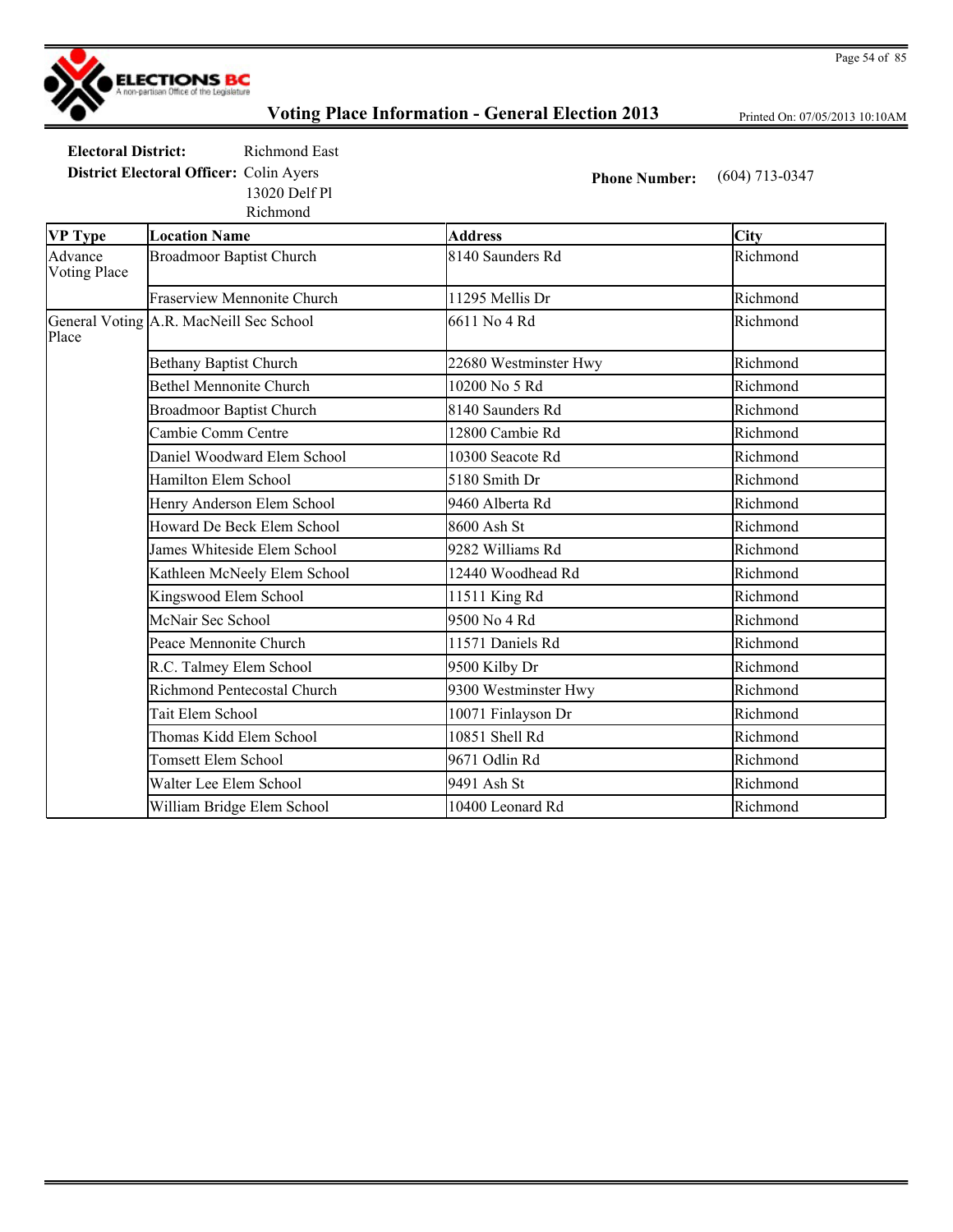

Printed On: 07/05/2013 10:10AM

**Electoral District:** Richmond-Steveston

110-6020 Steveston Hwy

**District Electoral Officer:** Jackie Asante **Phone Number:** (604) 664-2042

| <b>VP Type</b>          | <b>Location Name</b>                   | <b>Address</b>      | City     |
|-------------------------|----------------------------------------|---------------------|----------|
| Advance<br>Voting Place | Richmond Chinese Alliance Church       | 10100 No 1 Rd       | Richmond |
|                         | Salvation Army Richmond Comm Church    | 8280 Gilbert Rd     | Richmond |
|                         | South Arm United Church                | 11051 No 3 Rd       | Richmond |
| Place                   | General Voting A.B. Dixon Elem School  | 9331 Diamond Rd     | Richmond |
|                         | Alexander Kilgour Elem School          | 8580 Kilgour Pl     | Richmond |
|                         | <b>Blundell Elem School</b>            | 6480 Blundell Rd    | Richmond |
|                         | Christian Reformed Church-The Tapestry | 9280 No 2 Rd        | Richmond |
|                         | Ecole Tomekichi Homma Elem School      | 5100 Brunswick Dr   | Richmond |
|                         | Hugh Boyd Sec School                   | 9200 No 1 Rd        | Richmond |
|                         | J.T. Errington Elem School             | 9831 Herbert Rd     | Richmond |
|                         | James Gilmore Elem School              | 8380 Elsmore Rd     | Richmond |
|                         | John Diefenbaker Elem School           | 4511 Hermitage Dr   | Richmond |
|                         | Lord Byng Elem School                  | 3711 Georgia St     | Richmond |
|                         | Manoah Steves Elem School              | 10111 4th Ave       | Richmond |
|                         | R.C. Palmer Sec School                 | 8160 St Albans Rd   | Richmond |
|                         | R.M. Grauer Elem School                | 4440 Blundell Rd    | Richmond |
|                         | Richmond Christian Elem School         | 5240 Woodwards Rd   | Richmond |
|                         | <b>Steveston Buddhist Temple</b>       | 4360 Garry St       | Richmond |
|                         | <b>Steveston London Sec School</b>     | 6600 Williams Rd    | Richmond |
|                         | <b>Steveston United Church</b>         | 3720 Broadway St    | Richmond |
|                         | The Chinese Bunkhouse                  | 5180 Westwater Dr   | Richmond |
|                         | <b>Westwind Elem School</b>            | 11371 Kingfisher Dr | Richmond |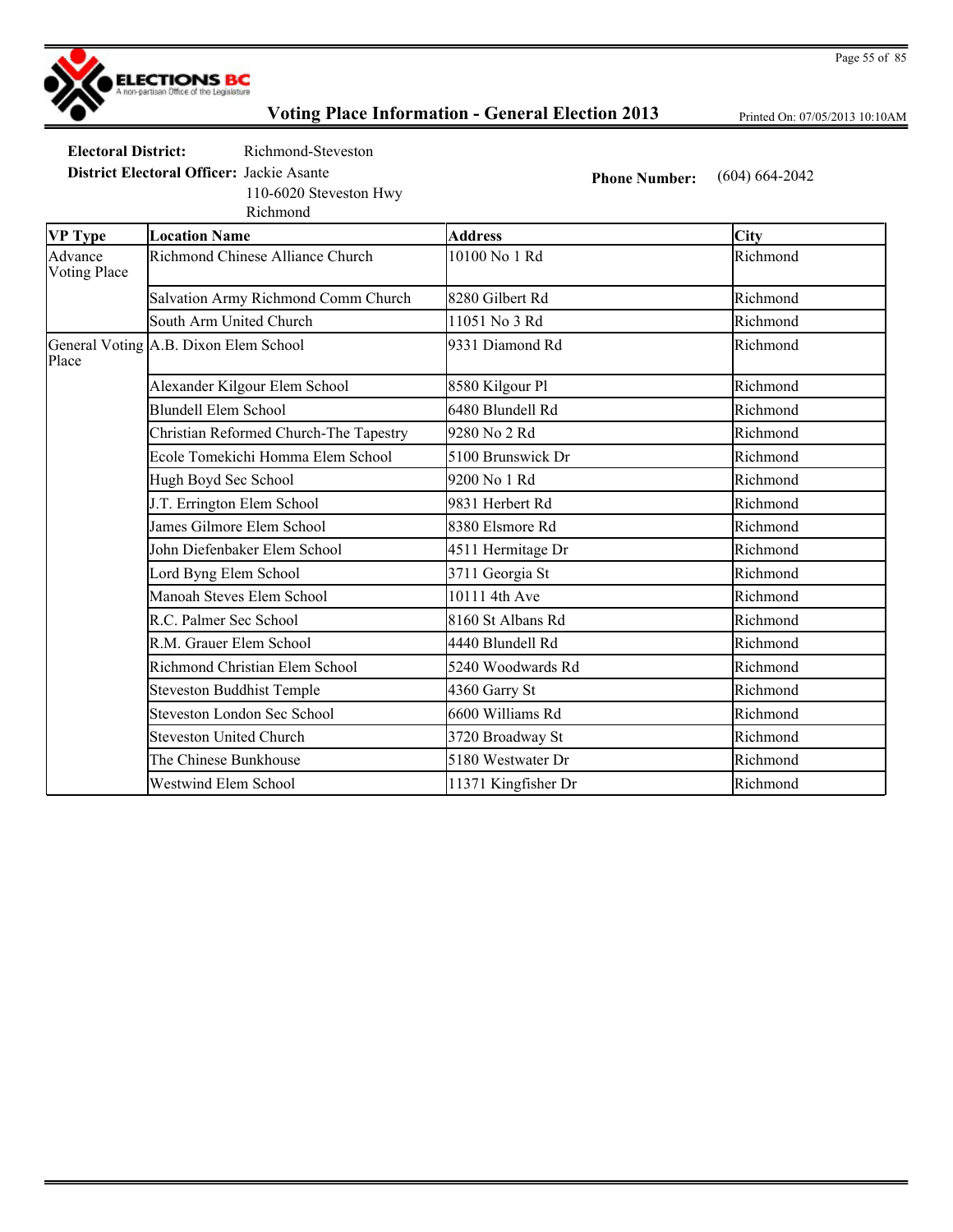

Printed On: 07/05/2013 10:10AM

**Electoral District:** Saanich North and the Islands

**District Electoral Officer:** John Plantinga **Phone Number:** (250) 952-4100 1528 Stellys Cross Rd

Central Saanich

| <b>VP</b> Type                 | <b>Location Name</b>                  | <b>Address</b>          | <b>City</b>         |
|--------------------------------|---------------------------------------|-------------------------|---------------------|
| Advance<br><b>Voting Place</b> | ArtSpring Art Centre                  | 100 Jackson Ave         | Salt Spring Island  |
|                                | Saanich Fairgrounds - Poplar Room     | 1528 Stellys Cross Rd   | Central Saanich     |
|                                | <b>Shoal Centre</b>                   | 10030 Resthaven Dr      | Sidney              |
| Place                          | General Voting Bayside Middle School  | 1101 Newton Pl          | Central Saanich     |
|                                | Brentwood Bay Elem School             | 7085 Wallace Dr         | Central Saanich     |
|                                | Capital City Yacht Club               | 10630 Blue Heron Rd     | North Saanich       |
|                                | Community Gospel Chapel               | 147 Vesuvius Bay Rd     | Salt Spring Island  |
|                                | Deep Cove Elem School                 | 10975 West Saanich Rd   | North Saanich       |
|                                | Fernwood Elem School                  | 150 Fernwood Rd         | Salt Spring Island  |
|                                | Friendship Comm Church                | 7820 Central Saanich Rd | Central Saanich     |
|                                | <b>Fulford Elem School</b>            | 203 South Ridge Dr      | Salt Spring Island  |
|                                | Galiano Lions Hall                    | 992 Burrill Rd          | Galiano Island      |
|                                | Gathering Strength Facilities         | 7728 Tetayut Rd         | Central Saanich     |
|                                | Gulf Island Sec School                | 232 Rainbow Rd          | Salt Spring Island  |
|                                | Highway Christian Fellowship Church   | 10364 McDonald Park Rd  | North Saanich       |
|                                | <b>Holy Trinity Church</b>            | 1319 Mills Rd           | North Saanich       |
|                                | Keating Elem School                   | 6843 Central Saanich Rd | Central Saanich     |
|                                | Mary Winspear Centre                  | 2243 Beacon Ave         | Sidney              |
|                                | Mayne Island Agricultural Hall        | 430 Fernhill Rd         | Mayne Island        |
|                                | Panorama Rec Centre                   | 1885 Forest Park Dr     | North Saanich       |
|                                | Pender Island Comm School             | 5714 Canal Rd           | North Pender Island |
|                                | Saanich Fairgrounds - Main Hall       | 1528 Stellys Cross Rd   | Central Saanich     |
|                                | Saanich Peninsula Presbyterian Church | 9296 East Saanich Rd    | North Saanich       |
|                                | Saanichton Bible Fellowship           | 2159 Mt Newton Cross Rd | Central Saanich     |
|                                | Saturna Island Rec Centre             | 104 Harris Rd           | Saturna Island      |
|                                | <b>Shoal Centre</b>                   | 10030 Resthaven Dr      | Sidney              |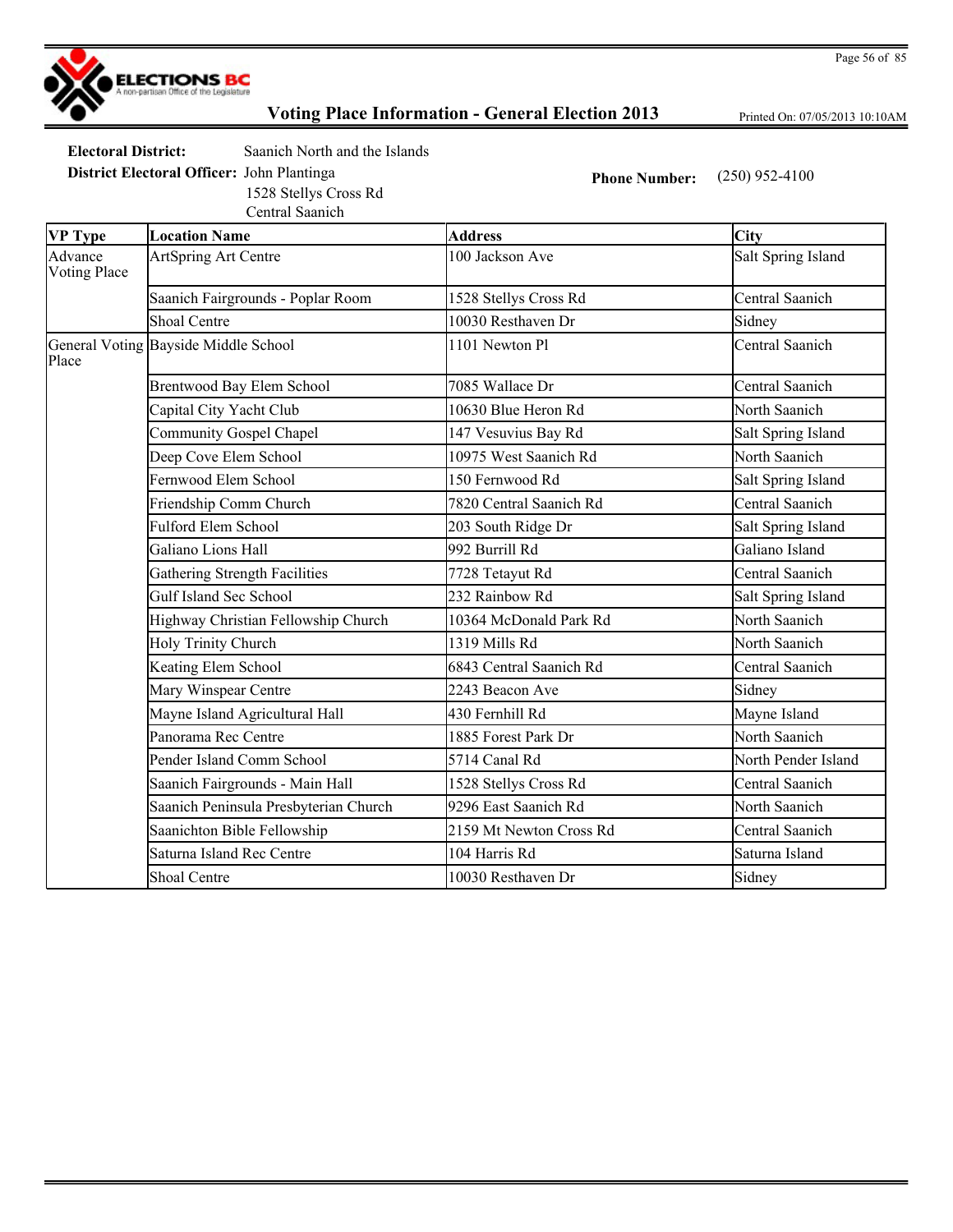

Printed On: 07/05/2013 10:10AM

**Electoral District:** Saanich South

220-4460 Chatterton Way

**District Electoral Officer:** Sharon Schaalje **Phone Number:** (250) 952-7826

| <b>VP</b> Type                 | <b>Location Name</b>                  | <b>Address</b>       | <b>City</b>     |
|--------------------------------|---------------------------------------|----------------------|-----------------|
| Advance<br><b>Voting Place</b> | <b>Salvation Army Citadel</b>         | 4030 Douglas St      | Saanich         |
| Place                          | General Voting Church of the Nazarene | 4277 Quadra St       | Saanich         |
|                                | <b>Claremont Sec School</b>           | 4980 Wesley Rd       | Saanich         |
|                                | Cordova Bay Elem School               | 5238 Cordova Bay Rd  | Saanich         |
|                                | Gateway Baptist Church                | 898 Royal Oak Ave    | Saanich         |
|                                | <b>Glanford Middle School</b>         | 4140 Glanford Ave    | Saanich         |
|                                | Lake Hill Elem School                 | 1031 Lucas Ave       | Saanich         |
|                                | Lochside Elem School                  | 1145 Royal Oak Dr    | Saanich         |
|                                | McKenzie Elem School                  | 4005 Raymond St N    | Saanich         |
|                                | Northridge Elem School                | 4190 Carey Rd        | Saanich         |
|                                | Prospect Lake Elem School             | 321 Prospect Lake Rd | Saanich         |
|                                | Royal Oak Middle School               | 751 Travino Lane     | Saanich         |
|                                | <b>Salvation Army Citadel</b>         | 4030 Douglas St      | Saanich         |
|                                | Spectrum Comm School                  | 957 Burnside Rd W    | Saanich         |
|                                | Strawberry Vale Elem School           | 4109 Rosedale Ave    | Saanich         |
|                                | Willis Point Comm Centre              | 6933 Willis Point Rd | Central Saanich |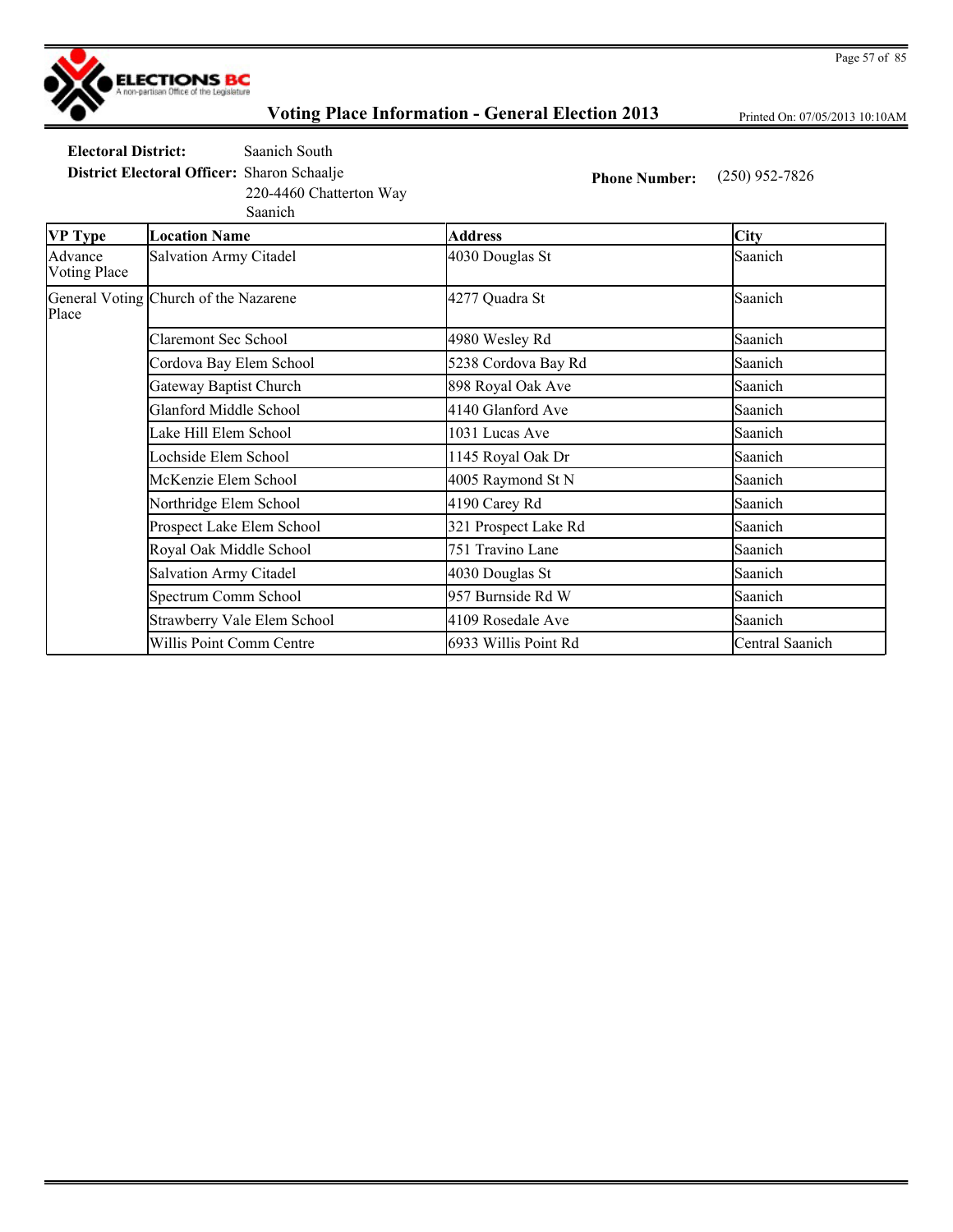

Printed On: 07/05/2013 10:10AM

**Electoral District:** Shuswap **District Electoral Officer:** Ian Watt **Phone Number:** (250) 833-7400 315 Ross St NE

Salmon Arm

| <b>VP Type</b>                 | <b>Location Name</b>                  | <b>Address</b>             | City                |
|--------------------------------|---------------------------------------|----------------------------|---------------------|
| Advance<br><b>Voting Place</b> | <b>Armstrong Centennial Hall</b>      | 3305 Pleasant Valley Rd    | Armstrong           |
|                                | Downtown Activity Centre              | 451 Shuswap St SW          | Salmon Arm          |
|                                | <b>Enderby Senior's Centre</b>        | 1101 George St             | Enderby             |
|                                | Our Lady of Fatima Catholic Hall      | 705 Cherry Ave             | Sicamous            |
|                                | Sorrento Memorial Hall                | 1148 Passchendaele Rd      | Sorrento            |
| Place                          | General Voting Desert Cove Rec Centre | 1 St N                     | Vernon              |
|                                | Eagle Bay Comm Hall                   | 4326 Eagle Bay Rd          | Eagle Bay           |
|                                | <b>Enderby Senior's Centre</b>        | 1101 George St             | Enderby             |
|                                | <b>Falkland Senior's Hall</b>         | 97 Hwy                     | Falkland            |
|                                | Gleneden Comm Hall                    | 4901 50 Ave NW             | Salmon Arm          |
|                                | <b>Grandview Bench Hall</b>           | 607 Grandview Bench Rd     | Salmon Arm          |
|                                | Grindrod Rec Hall                     | 6920 Young St              | Grindrod            |
|                                | <b>Hassen Memorial Hall</b>           | 3375 Pleasant Valley Rd    | Armstrong           |
|                                | Kingfisher Comm Hall                  | 3337 Enderby Mabel Lake Rd | Kingfisher          |
|                                | Lakeview Centre                       | 7703 Squilax-Anglemont Rd  | Anglemont           |
|                                | Malakwa Comm Hall                     | 4118 Community Hall Rd     | Malakwa             |
|                                | North Canoe Comm Hall                 | 7210 51 St NE              | Salmon Arm          |
|                                | North Shuswap Comm Hall               | 5447 Celista Park Rd       | Celista             |
|                                | Notch Hill Town Hall                  | 1639 Notch Hill Rd         | Notch Hill          |
|                                | Our Lady of Fatima Catholic Hall      | 705 Cherry Ave             | Sicamous            |
|                                | Ranchero-Deep Creek Fire Hall         | 9505 97B Hwy               | Salmon Arm          |
|                                | Riverside Comm Hall                   | 3784 Trinity Valley Rd     | <b>Ashton Creek</b> |
|                                | Scotch Creek-Lee Creek Fire Hall      | 3852 Squilax-Anglemont Rd  | <b>Scotch Creek</b> |
|                                | Seymour Arm Comm Hall                 | 1306 Seymour Arm Bay Rd    | Seymour Arm         |
|                                | <b>Shaw Centre</b>                    | 2600 10 Ave NE             | Salmon Arm          |
|                                | <b>Shuswap Lake Estates</b>           | 2405 Centennial Dr         | <b>Blind Bay</b>    |
|                                | <b>Silver Creek Comm Hall</b>         | 3048 Hornsberger Rd        | <b>Silver Creek</b> |
|                                | Sorrento Memorial Hall                | 1148 Passchendaele Rd      | Sorrento            |
|                                | Sunnybrae Senior's Centre             | 3595 Sunnybrae-Canoe Pt Rd | Sunnybrae           |
|                                | White Lake Rec Centre                 | 3617 Pari Rd               | White Lake          |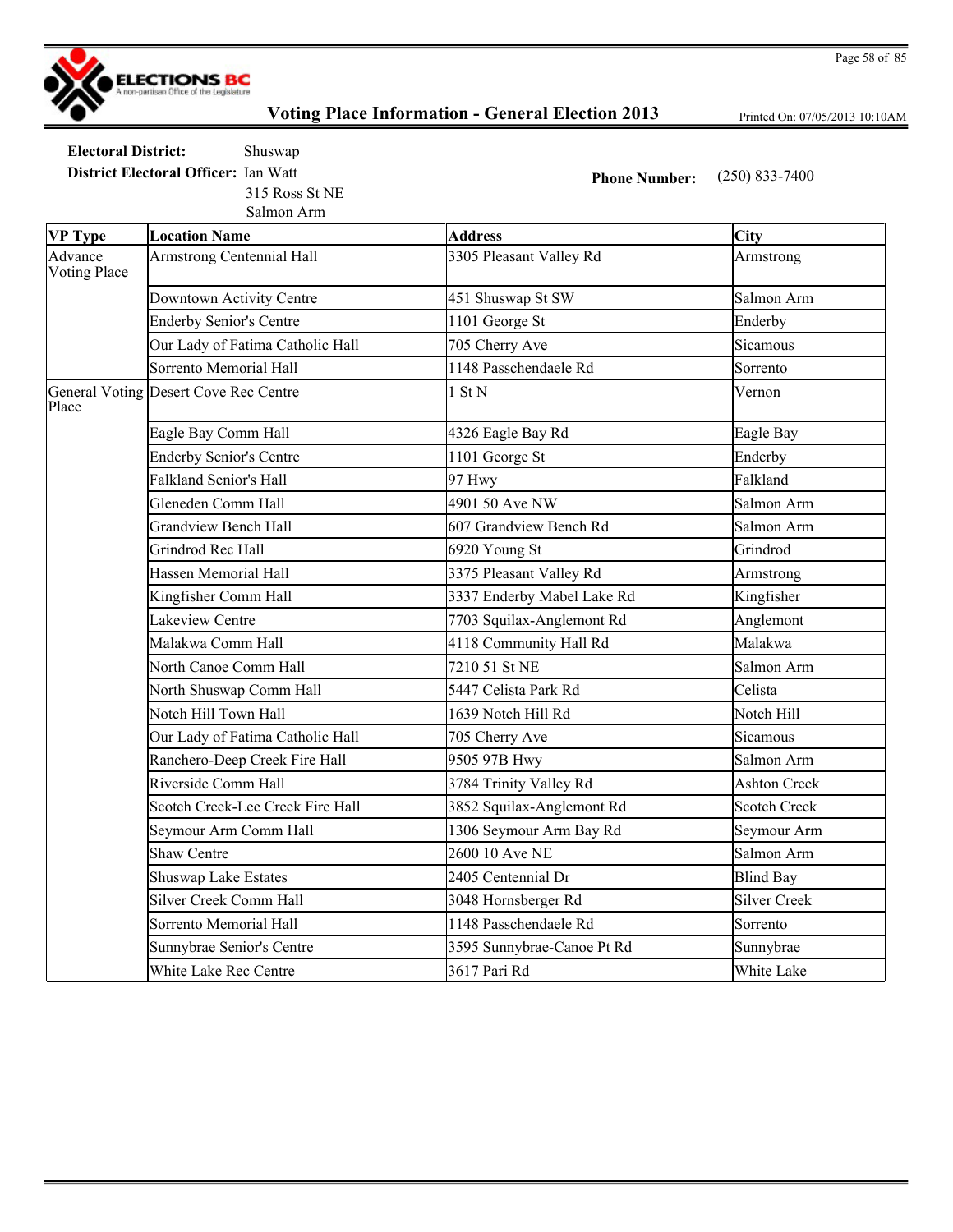

Printed On: 07/05/2013 10:10AM

Page 59 of 85

**Electoral District:** Skeena

534 Mountainview Sq

**District Electoral Officer:** Marjorie Phelps **Phone Number:** (250) 632-8510

Kitimat

| <b>VP Type</b>          | <b>Location Name</b>               | <b>Address</b>       | <b>City</b>      |
|-------------------------|------------------------------------|----------------------|------------------|
| Advance<br>Voting Place | Elks Hall                          | 2822 Tetrault St     | Terrace          |
|                         | New Aiyansh Arts & Cultural Ctr    | B 4518 Tait Ave      | New Aiyansh      |
|                         | Skeena District Electoral Office   | 534 Mountainview Sq  | Kitimat          |
| Place                   | General Voting Church Army Hall    | 1705 Graham St       | Gingolx          |
|                         | Elks Hall                          | 2822 Tetrault St     | Terrace          |
|                         | Gitwinksihlkw Village Admin Office | 3004 Ts OohlTsAp Ave | Gitwinksihlkw    |
|                         | Greenville Rec Centre              | 410 Church Ave       | Laxgalts'ap      |
|                         | Kitamaat Village Rec Centre        | 24 Kwakiutl Ave      | Kitamaat Village |
|                         | Kitselas Health & Admin Office     | 2225 Gitaus Rd       | Usk              |
|                         | Kitsumkalum Comm Centre            | 14295 16 Hwy         | Terrace          |
|                         | Mt. Elizabeth Sec School           | 1491 Kingfisher Ave  | Kitimat          |
|                         | Mt. Layton Hot Springs Resort      | 3739 37 Hwy          | Lakelse Lake     |
|                         | New Aiyansh Arts & Cultural Ctr    | B 4518 Tait Ave      | New Aiyansh      |
|                         | Northwest Comm College             | 5331 McConnell Ave   | Terrace          |
|                         | Riverlodge Rec Centre              | 654 W Columbia Ave   | Kitimat          |
|                         | Rosswood Comm Hall Assn            | 4145 Kalum Lake Rd   | Rosswood         |
|                         | Thornhill Sec School               | 3120 16/37 Hwy       | Thornhill        |
|                         | Veritas School                     | 4836 Straume Ave     | Terrace          |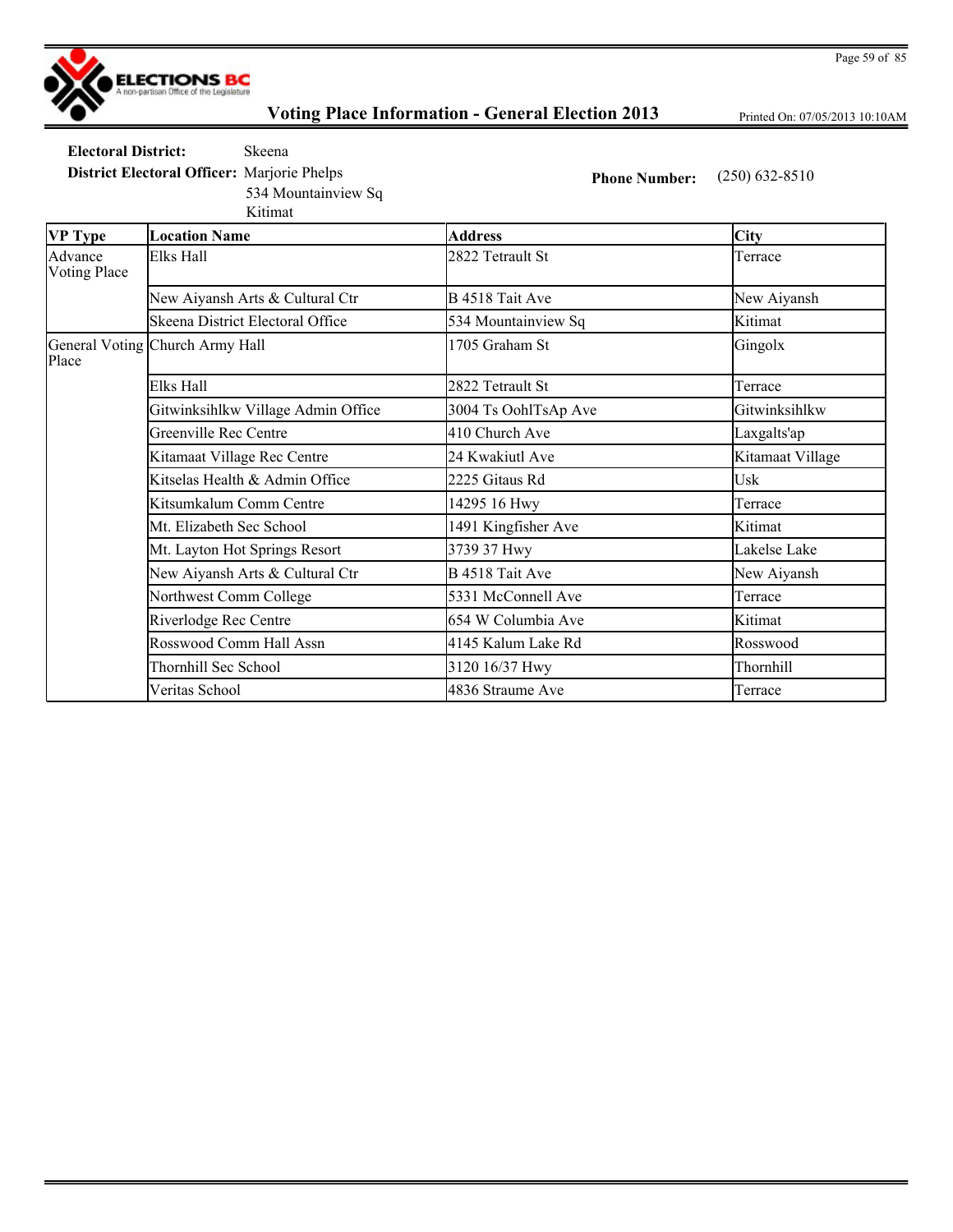

Printed On: 07/05/2013 10:10AM

**Electoral District:** Stikine

**District Electoral Officer:** Don McMillan **Phone Number:** (250) 877-4510 1-3767 2nd Ave

Smithers

| <b>VP Type</b>                 | <b>Location Name</b>                   | <b>Address</b>              | <b>City</b>        |
|--------------------------------|----------------------------------------|-----------------------------|--------------------|
| Advance<br><b>Voting Place</b> | New Hazelton Meeting Centre            | 3226 Bowser St              | New Hazelton       |
|                                | <b>Smithers Curling Club</b>           | 4216 3rd Ave                | <b>Smithers</b>    |
| Place                          | General Voting Atlin Rec Centre        | 4 St                        | Atlin              |
|                                | Dease Lake Community Club              | <b>B</b> 2102 1st Ave       | Dease Lake         |
|                                | Dease River Band Office                | 737 Hwy                     | Good Hope Lake     |
|                                | Denetia Elem School                    | <b>Lower Post Access Rd</b> | <b>Lower Post</b>  |
|                                | Gitanyow Independent School            | 110 4 Ave                   | Gitanyow           |
|                                | Gitksan Wet'suwet'en Education Society | 4125 River Rd               | Hazelton           |
|                                | Gitsegukla Health Building             | 165 Howe St                 | Gitsegukla 1       |
|                                | Gitwangak Comm Centre                  | 216 Kitwanga West Rd        | Kitwanga           |
|                                | Glenwood Comm Hall                     | 13804 Telkwa High Rd        | <b>Smithers</b>    |
|                                | <b>Iskut Band Office</b>               | 35 Iskut Village Rd         | Iskut              |
|                                | Kispiox Comm Hall                      | 1296 Lax Seel St            | Kispiox            |
|                                | Kispiox Valley Comm Centre             | 2489 Kispiox Valley Rd      | Kispiox            |
|                                | Kitwanga Curling Club                  | 24 Mill Rd                  | Kitwanga           |
|                                | Moricetown Multiplex                   | 205 Beaver Rd               | Moricetown         |
|                                | Mount Rocher Church                    | 2060 Broadway Ave           | South Hazelton     |
|                                | New Hazelton Meeting Centre            | 3226 Bowser St              | New Hazelton       |
|                                | Paul Lychak Evelyn Comm Hall           | 10162 Engman Rd             | Smithers           |
|                                | Round Lake Hall                        | 13706 Round Lake Rd         | Telkwa             |
|                                | Sik-E-Dakh Health Station              | 8500 Sik-E-Dakh Rd          | <b>Glen Vowell</b> |
|                                | St. Joseph's Elem School               | 4054 Broadway Ave           | Smithers           |
|                                | <b>Stewart Courthouse</b>              | 703 Brightwell St           | <b>Stewart</b>     |
|                                | Telegraph Creek Comm Hall              | 15 Sawtooth Rd              | Telegraph Creek    |
|                                | Telkwa Comm Hall                       | 1380 Birch St               | Telkwa             |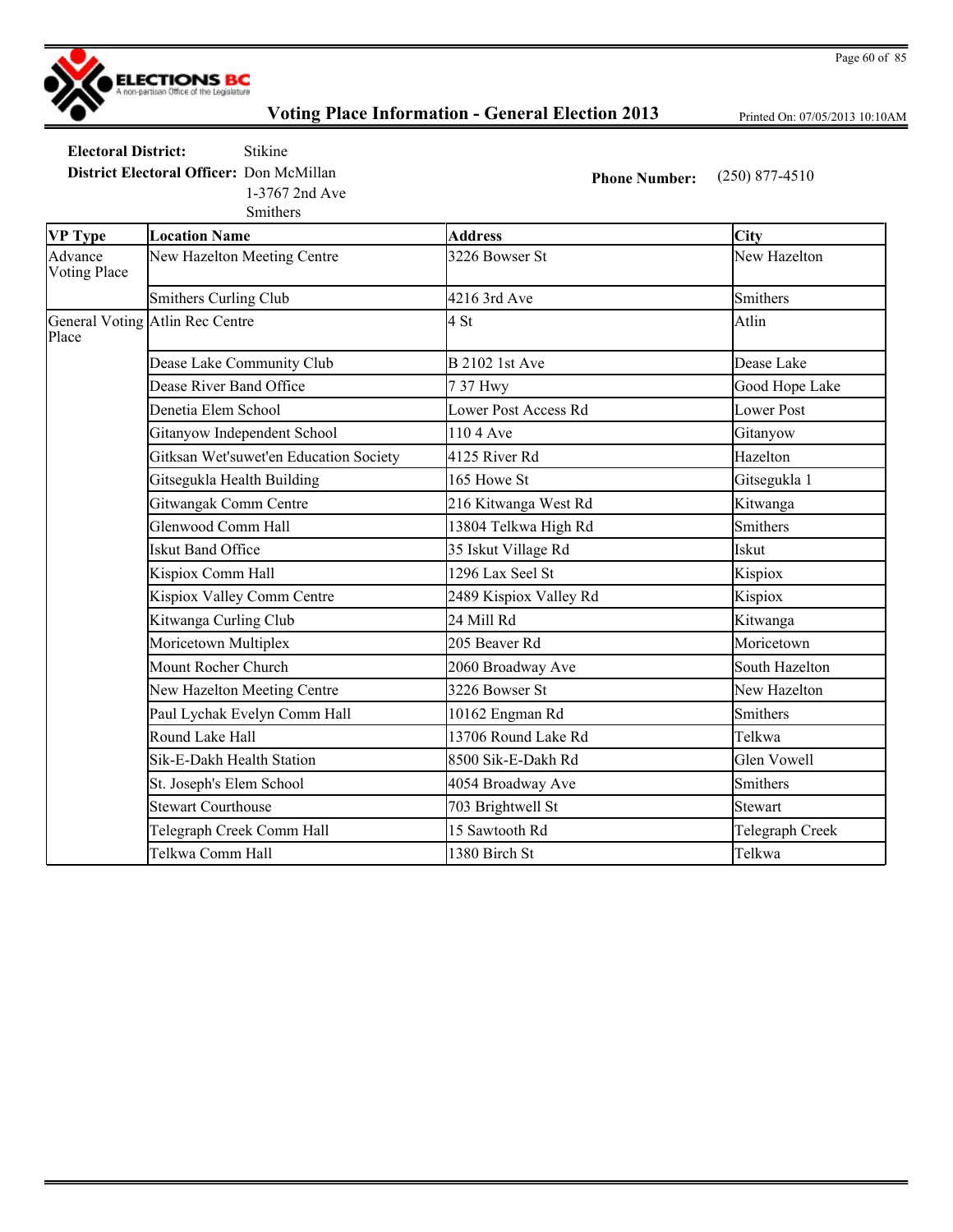

Printed On: 07/05/2013 10:10AM

**Electoral District:** Surrey-Cloverdale

Surrey 17674 58 Ave

**District Electoral Officer:** Carol Wyatt **Phone Number:** (604) 575-7587

| VP Type                        | <b>Location Name</b>                     | <b>Address</b>        | <b>City</b> |
|--------------------------------|------------------------------------------|-----------------------|-------------|
| Advance<br><b>Voting Place</b> | Clayton Comm Hall                        | 18513 70 Ave          | Surrey      |
|                                | Cloverdale Fairgrounds - Shannon Hall    | 6050A 176 St          | Surrey      |
|                                | Morgan Elem School                       | 3366 156A St          | Surrey      |
| Place                          | General Voting A.J. McLellan Elem School | 16545 61 Ave          | Surrey      |
|                                | Adams Road Elem School                   | 18228 68 Ave          | Surrey      |
|                                | Clayton Heights Sec School               | 7003 188 St           | Surrey      |
|                                | Cloverdale Canadian Reformed Church      | 17473 60 Ave          | Surrey      |
|                                | Don Christian Elem School                | 6256 184 St           | Surrey      |
|                                | <b>Emmanuel Covenant Church</b>          | 17029 16 Ave          | Surrey      |
|                                | Hazelgrove Elem School                   | 7057 191 St           | Surrey      |
|                                | <b>Hillcrest Elem School</b>             | 18599 65 Ave          | Surrey      |
|                                | Latimer Road Elem School                 | 19233 60 Ave          | Surrey      |
|                                | Lord Tweedsmuir Sec School               | 6151 180 St           | Surrey      |
|                                | Martha Currie Elem School                | 5811 184 St           | Surrey      |
|                                | Morgan Elem School                       | 3366 156A St          | Surrey      |
|                                | Pacific Heights Elem School              | 17148 26 Ave          | Surrey      |
|                                | Rosemary Heights Elem School             | 15516 36 Ave          | Surrey      |
|                                | Sonrise Church                           | 5588 188 St           | Surrey      |
|                                | Sunrise Ridge Elem School                | 18690 60 Ave          | Surrey      |
|                                | Surrey Centre Elem School                | 16670 Old McLellan Rd | Surrey      |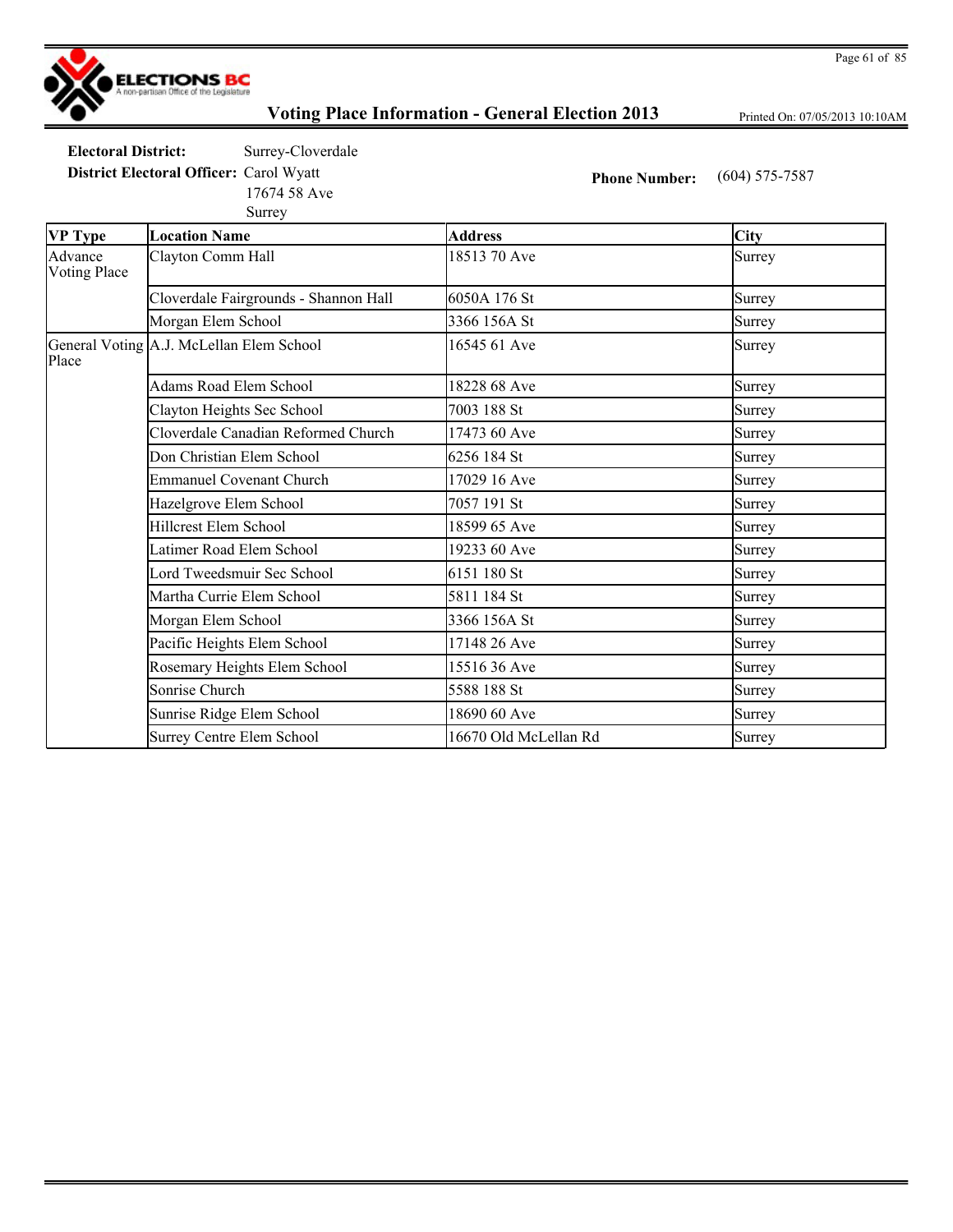

Printed On: 07/05/2013 10:10AM

**Electoral District:** Surrey-Fleetwood **District Electoral Officer:** Gerry Della Mattia **Phone Number:** (604) 502-5395

Surrey

508-15950 Fraser Hwy

| <b>VP</b> Type                 | <b>Location Name</b>                      | Address          | <b>City</b> |
|--------------------------------|-------------------------------------------|------------------|-------------|
| Advance<br><b>Voting Place</b> | Eaglequest Golf at Coyote Creek           | 7778 152 St      | Surrey      |
|                                | Oasis at Elim                             | 9067 160 St      | Surrey      |
| Place                          | General Voting Berkshire Park Elem School | 15372 94 Ave     | Surrey      |
|                                | <b>Bonaccord Elem School</b>              | 14986 98 Ave     | Surrey      |
|                                | Coyote Creek Elem School                  | 8131 156 St      | Surrey      |
|                                | <b>Enver Creek Sec School</b>             | 14505 84 Ave     | Surrey      |
|                                | Frost Road Elem School                    | 8606 162 St      | Surrey      |
|                                | Green Timbers Elem School                 | 8824 144 St      | Surrey      |
|                                | Janice Churchill Elem School              | 8226 146 St      | Surrey      |
|                                | Maple Green Elem School                   | 14898 Spenser Dr | Surrey      |
|                                | Walnut Road Elem School                   | 16152 82 Ave     | Surrey      |
|                                | William F. Davidson Elem School           | 15550 99A Ave    | Surrey      |
|                                | William Watson Elem School                | 16450 80 Ave     | Surrey      |
|                                | Woodland Park Elem School                 | 9025 158 St      | Surrey      |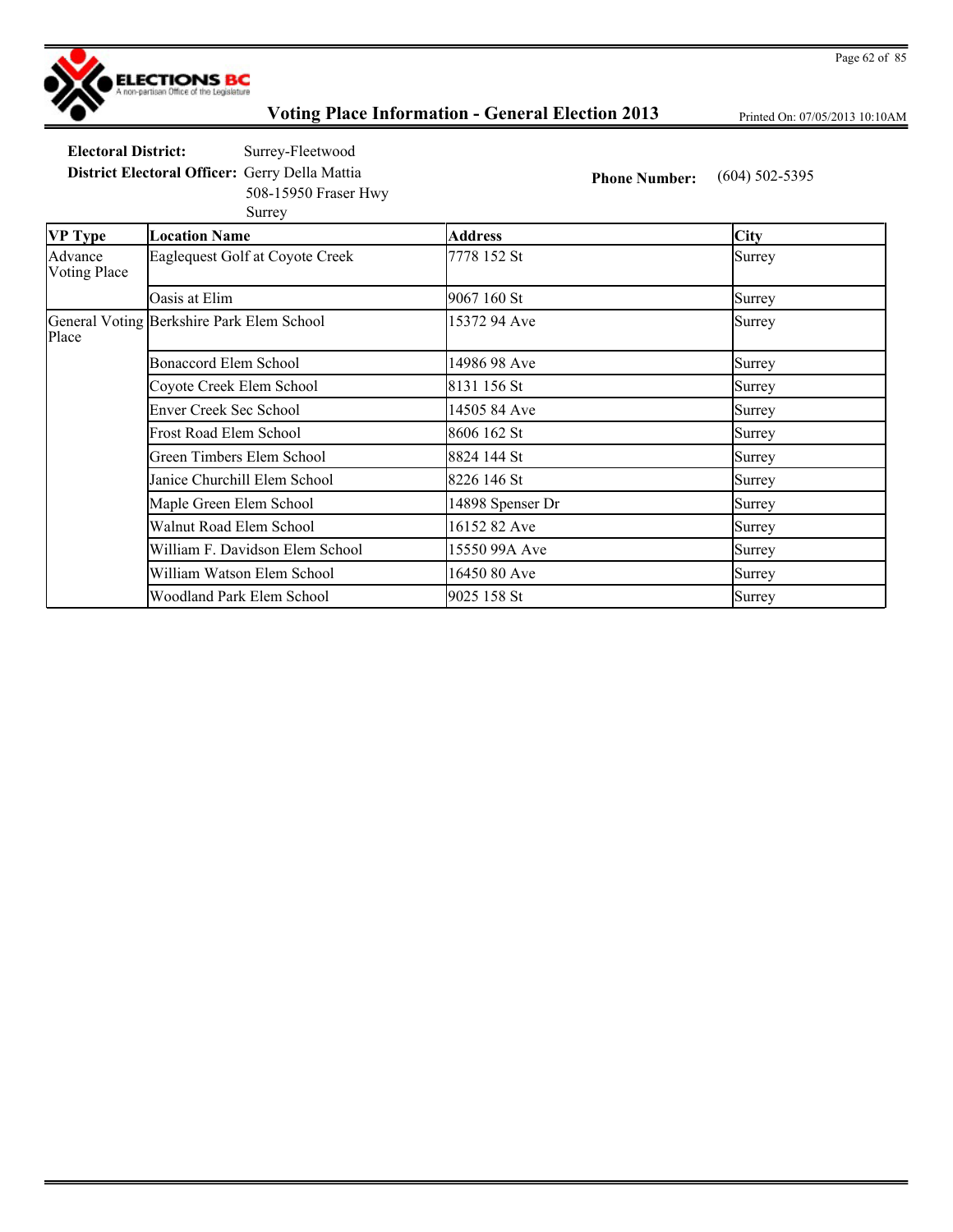

Printed On: 07/05/2013 10:10AM

**Electoral District:** Surrey-Green Timbers

103-9288 120 St

**District Electoral Officer:** Theresa Couture **Phone Number:** (604) 586-5526

| .      | . | __ |
|--------|---|----|
| Surrey |   |    |

| <b>VP Type</b>                 | <b>Location Name</b>                  | <b>Address</b>        | <b>City</b> |
|--------------------------------|---------------------------------------|-----------------------|-------------|
| Advance<br><b>Voting Place</b> | <b>Surrey Alliance Church</b>         | 13474 96 Ave          | Surrey      |
| Place                          | General Voting Betty Huff Elem School | 13055 Huntley Ave     | Surrey      |
|                                | Brookside Elem School                 | 8555 142A St          | Surrey      |
|                                | David Brankin Elem School             | 9160 128 St           | Surrey      |
|                                | Kennedy Trail Elem School             | 8305 122A St          | Surrey      |
|                                | L.A. Matheson Sec School              | 9484 122 St           | Surrey      |
|                                | Newton Elem School                    | 13359 81 Ave          | Surrey      |
|                                | Queen Elizabeth Sec School            | 9457 King George Blvd | Surrey      |
|                                | Senator Reid Elem School              | 9341 126 St           | Surrey      |
|                                | Simon Cunningham Elem School          | 9380 140 St           | Surrey      |
|                                | Strawberry Hill Elem School           | 7633 124 St           | Surrey      |
|                                | Westerman Elem School                 | 7626 122 St           | Surrey      |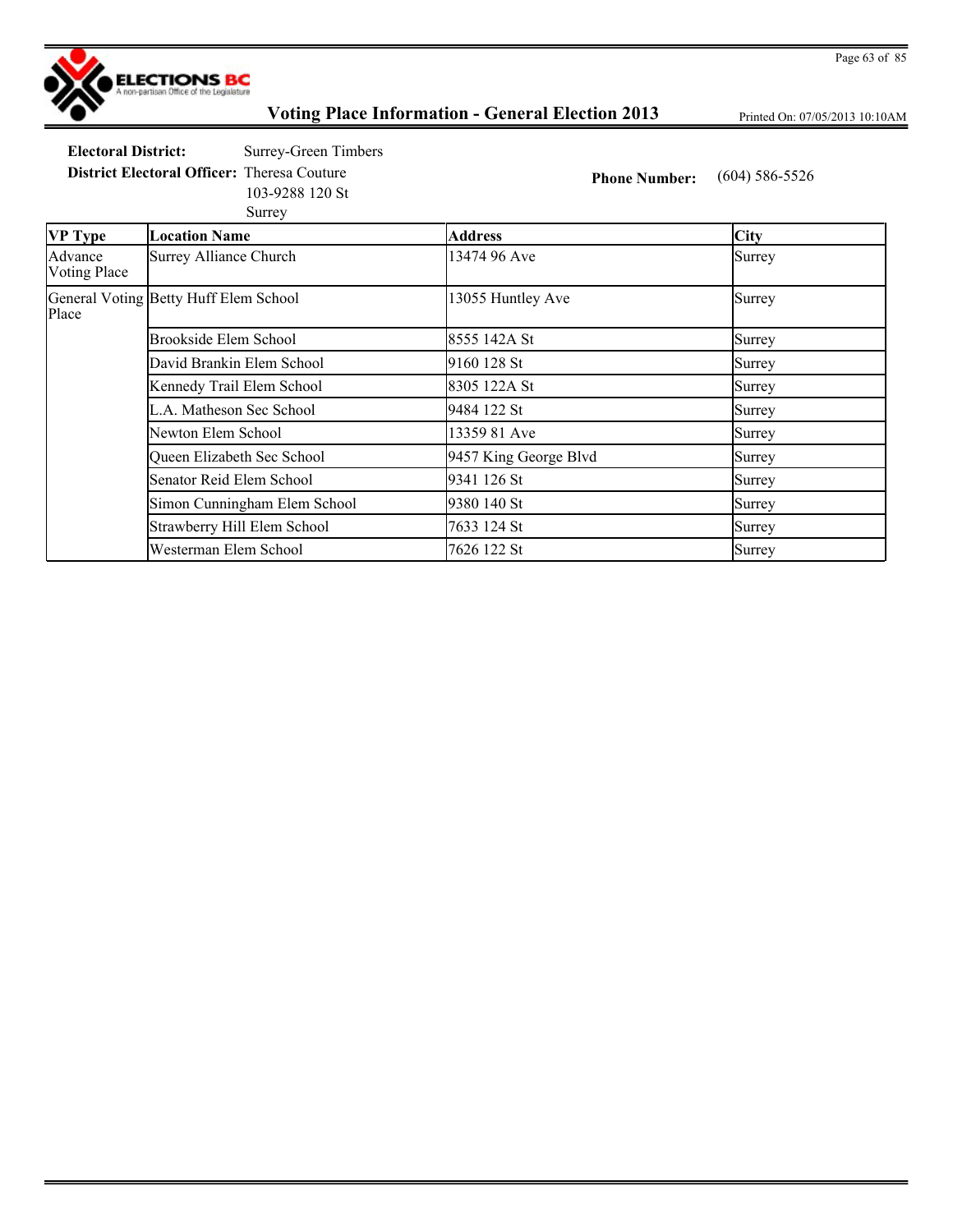

Printed On: 07/05/2013 10:10AM

**Electoral District:** Surrey-Newton **District Electoral Officer:** Baljit Grewal **Phone Number:** (604) 502-5300

Surrey 30-6830 King George Blvd

| <b>VP Type</b>          | <b>Location Name</b>                  | <b>Address</b> | <b>City</b> |
|-------------------------|---------------------------------------|----------------|-------------|
| Advance<br>Voting Place | Newton Fellowship Church              | 7328 144 St    | Surrey      |
|                         | Strawberry Hill Hall                  | 12152 75 Ave   | Surrey      |
| Place                   | General Voting Bear Creek Elem School | 13780 80 Ave   | Surrey      |
|                         | Beaver Creek Elem School              | 6505 123A St   | Surrey      |
|                         | Chimney Hill Elem School              | 14755 74 Ave   | Surrey      |
|                         | Cougar Creek Elem School              | 12236 70A Ave  | Surrey      |
|                         | Dr. F.D. Sinclair Elem School         | 7480 128 St    | Surrey      |
|                         | Frank Hurt Sec School                 | 13940 77 Ave   | Surrey      |
|                         | Henry Bose Elem School                | 6550 134 St    | Surrey      |
|                         | M.B. Sanford Elem School              | 7318 143 St    | Surrey      |
|                         | Martha Jane Norris Elem School        | 12928 66A Ave  | Surrey      |
|                         | Princess Margaret Sec School          | 12870 72 Ave   | Surrey      |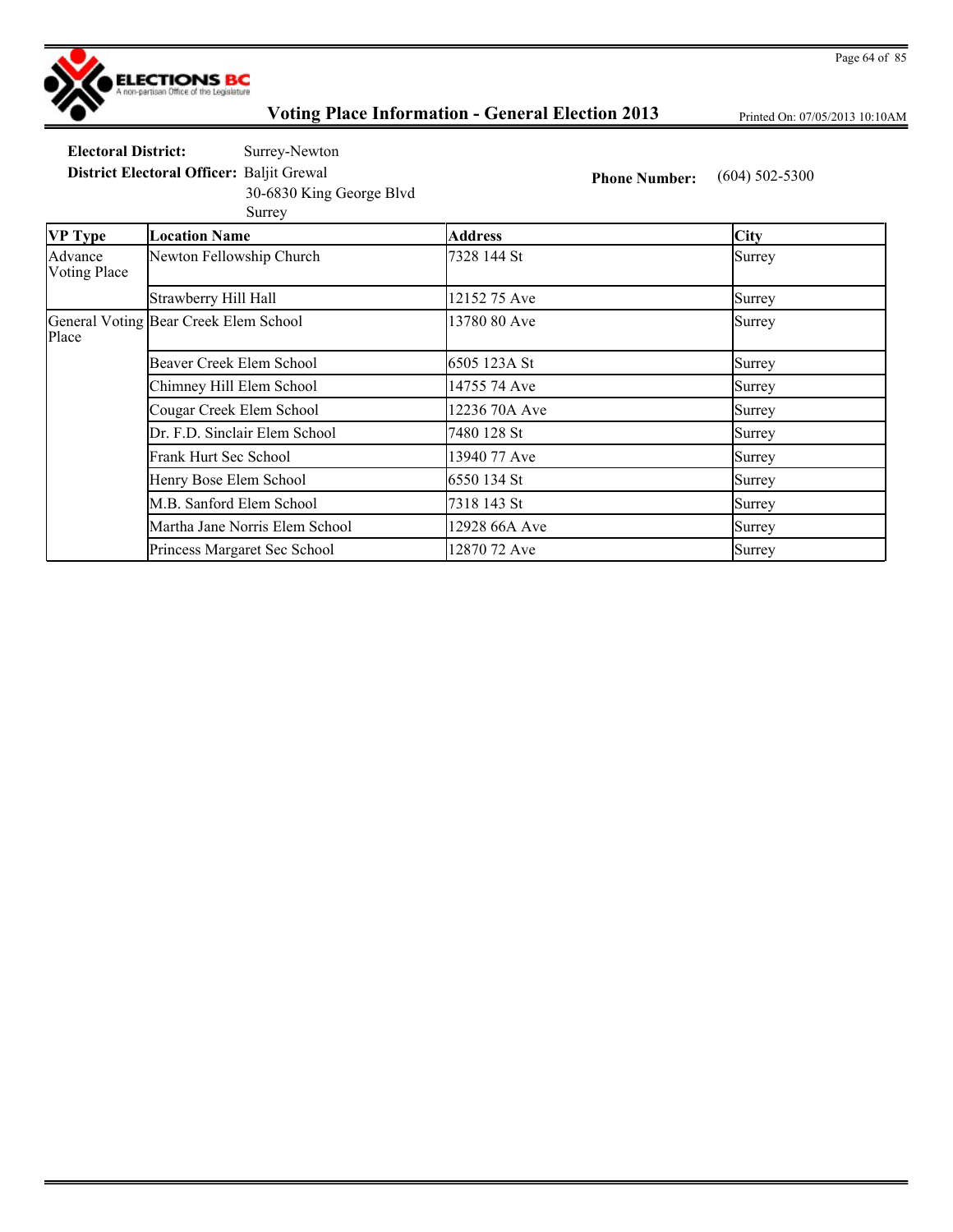

Printed On: 07/05/2013 10:10AM

**Electoral District:** Surrey-Panorama **District Electoral Officer:** Margaret Gregory **Phone Number:** (604) 576-3725 101-15149 56 Ave

|                                | Surrey                              |                       |             |
|--------------------------------|-------------------------------------|-----------------------|-------------|
| <b>VP</b> Type                 | <b>Location Name</b>                | <b>Address</b>        | <b>City</b> |
| Advance<br><b>Voting Place</b> | Hyland Elem School                  | 6677 140 St           | Surrey      |
|                                | Peace Portal Alliance Church        | 15128 27B Ave         | Surrey      |
| Place                          | General Voting Berea Baptist Church | 6062 132 St           | Surrey      |
|                                | Bethany Newton United Church        | 14853 60 Ave          | Surrey      |
|                                | Boundary Park Elem School           | 12332 Boundary Dr N   | Surrey      |
|                                | Cambridge Elem School               | 6115 150 St           | Surrey      |
|                                | <b>Chantrell Creek Elem School</b>  | 2575 137 St           | Surrey      |
|                                | Colebrook Elem School               | 5404 125A St          | Surrey      |
|                                | Crescent Park Elem School           | 2440 128 St           | Surrey      |
|                                | George Vanier Elem School           | 6985 142 St           | Surrey      |
|                                | Grace Point Comm Church             | 3487 King George Blvd | Surrey      |
|                                | Hyland Elem School                  | 6677 140 St           | Surrey      |
|                                | North Ridge Elem School             | 13460 62 Ave          | Surrey      |
|                                | Panorama Park Elem School           | 12878 62 Ave          | Surrey      |
|                                | Peace Portal Alliance Church        | 15128 27B Ave         | Surrey      |
|                                | Semiahmoo Trail Elem School         | 3040 145A St          | Surrey      |
|                                | Sullivan Elem School                | 6016 152 St           | Surrey      |
|                                | Sullivan Heights Sec School         | 6248 144 St           | Surrey      |
|                                | Woodward Hill Elem School           | 6082 142 St           | Surrey      |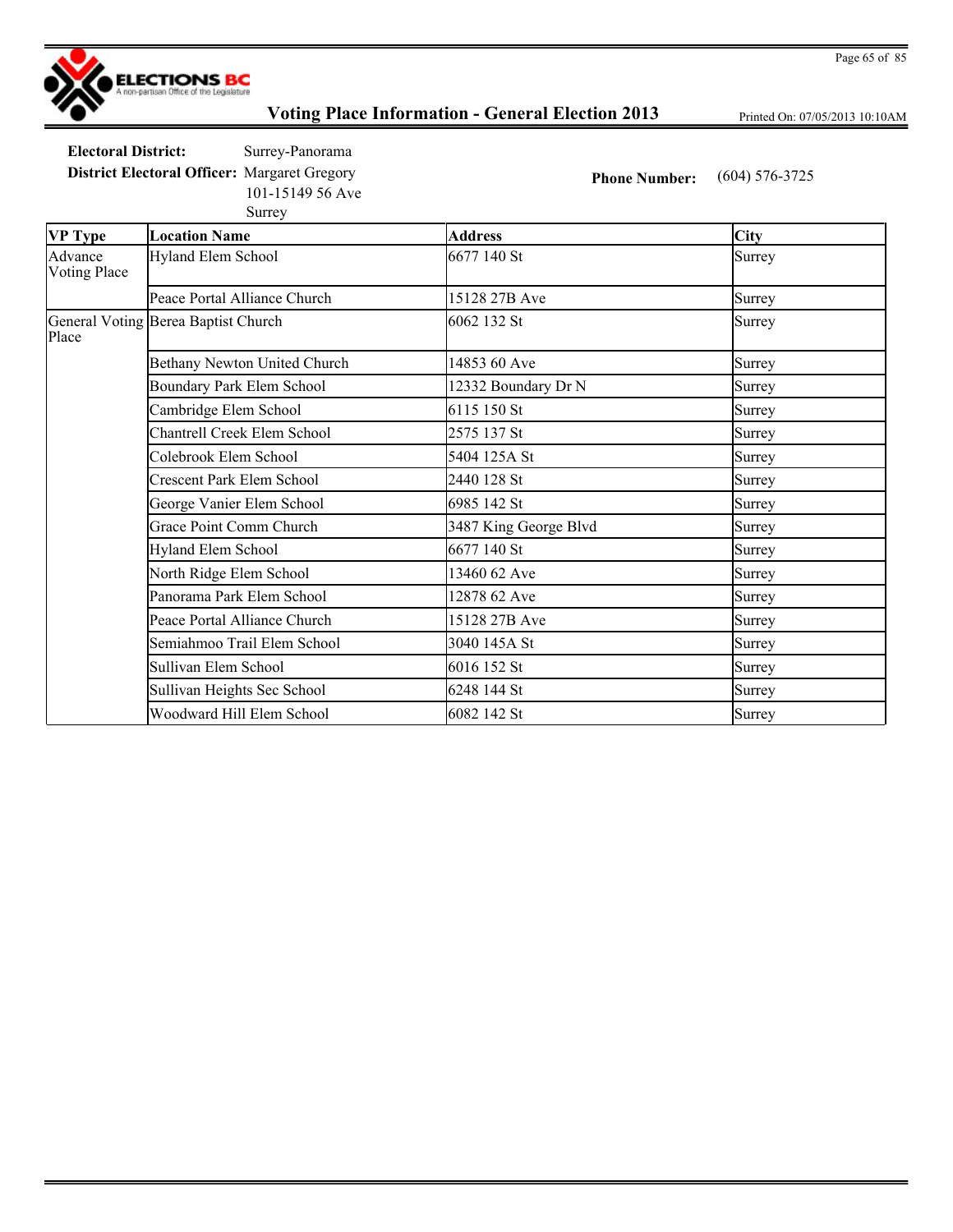

Printed On: 07/05/2013 10:10AM

Page 66 of 85

**Electoral District:** Surrey-Tynehead

108-15290 103A Ave

**District Electoral Officer:** Rana Malhi **Phone Number:** (604) 586-2823

| Surrey |
|--------|
|        |

| <b>VP Type</b>                 | <b>Location Name</b>                | <b>Address</b> | <b>City</b> |
|--------------------------------|-------------------------------------|----------------|-------------|
| Advance<br><b>Voting Place</b> | Guildford Rec Centre                | 15105 105 Ave  | Surrey      |
| Place                          | General Voting Bothwell Elem School | 17070 102 Ave  | Surrey      |
|                                | Coast Meridian Elem School          | 8222 168A St   | Surrey      |
|                                | Dogwood Elem School                 | 10752 157 St   | Surrey      |
|                                | Ecole Riverdale Elem School         | 14835 108A Ave | Surrey      |
|                                | Ellendale Elem School               | 14525 110A Ave | Surrey      |
|                                | Erma Stephenson Elem School         | 10929 160 St   | Surrey      |
|                                | Fraser Wood Elem School             | 10650 164 St   | Surrey      |
|                                | <b>Guildford Rec Centre</b>         | 15105 105 Ave  | Surrey      |
|                                | Harold Bishop Elem School           | 15670 104 Ave  | Surrey      |
|                                | Holly Elem School                   | 10719 150 St   | Surrey      |
|                                | North Surrey Sec School             | 15945 96 Ave   | Surrey      |
|                                | Port Kells Elem School              | 19076 88 Ave   | Surrey      |
|                                | Serpentine Heights Elem School      | 16126 93A Ave  | Surrey      |
|                                | St. Luke Lutheran Church            | 10167 148 St   | Surrey      |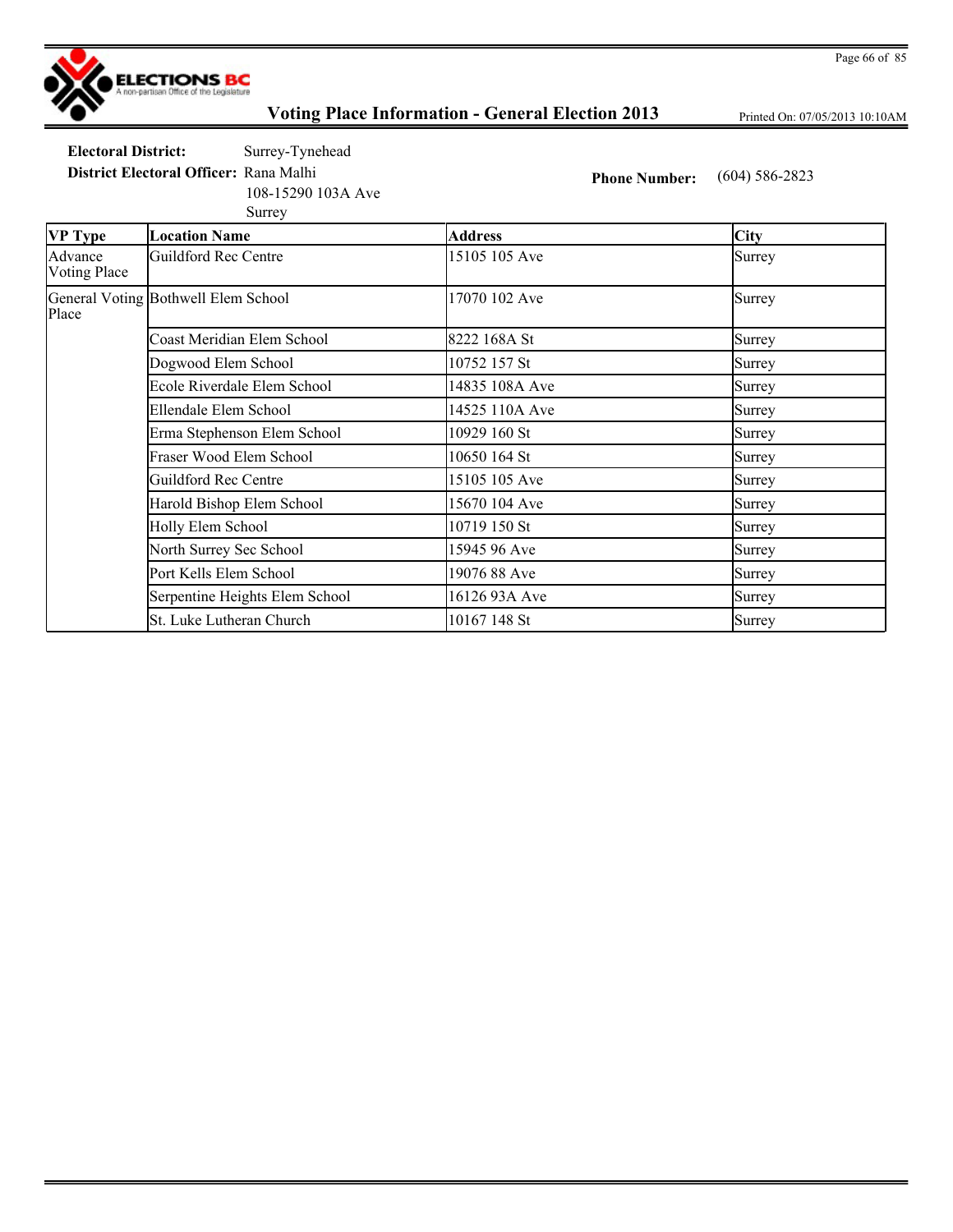

Printed On: 07/05/2013 10:10AM

**Electoral District:** Surrey-Whalley **District Electoral Officer:** Bill Nunas **Phone Number:** (604) 586-5300

Surrey 10012 King George Blvd

**VP Type Location Name Address City** Advance Voting Place Kwantlen Park Sec School 10441 132 St Surrey The Church of Jesus Christ 10122 140 St Surrey General Voting A.H.P. Matthew Elem School 13367 97 Ave Surrey Place Bridgeview Elem School 12834 115A Ave Surrey Cedar Hills Elem School 12370 98 Ave Surrey Forsyth Road Elem School 10730 139 St Surrey James Ardiel Elem School 13751 112 Ave Surrey K.B. Woodward Elem School 13130 106 Ave Surrey Kwantlen Park Sec School 10441 132 St Surrey Lena Shaw Elem School 14250 100A Ave Surrey Mary Jane Shannon Elem School 10682 144 St Surrey Old Yale Rd Elem School 10135 132 St Surrey Prince Charles Elem School 12405 100 Ave Surrey Royal Heights Elem School 11665 97 Ave Surrey The Church of Jesus Christ 10122 140 St Surrey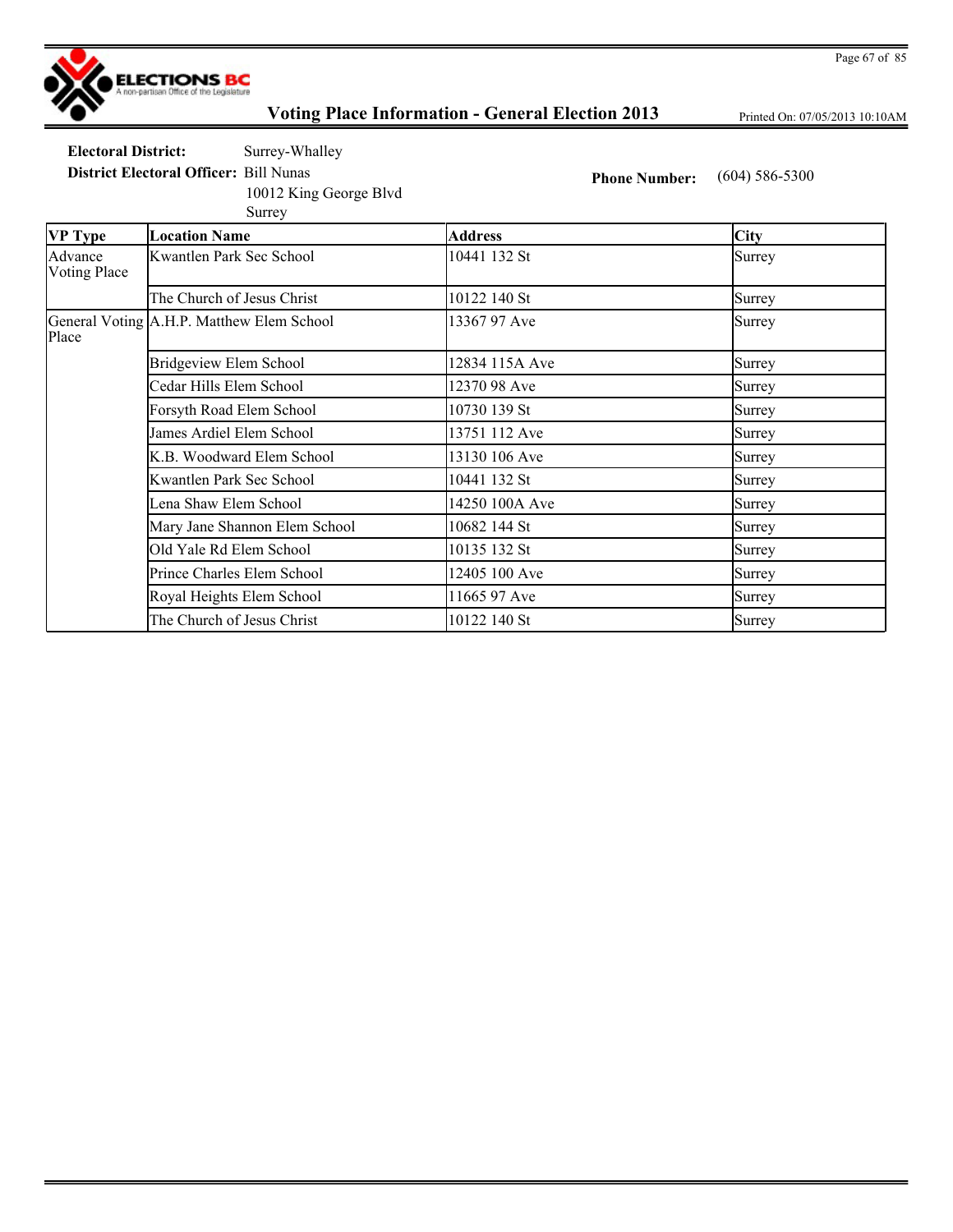

Printed On: 07/05/2013 10:10AM

**Electoral District:** Surrey-White Rock

101-1440 George St

White Rock

**District Electoral Officer:** Neil Jangula **Phone Number:** (604) 542-3928

| <b>VP Type</b>                 | <b>Location Name</b>                | <b>Address</b>    | City       |
|--------------------------------|-------------------------------------|-------------------|------------|
| Advance<br><b>Voting Place</b> | Mt. Olive Lutheran Church           | 2350 148 St       | Surrey     |
|                                | St. John's Presbyterian Church      | 1480 George St    | White Rock |
| Place                          | General Voting Bayridge Elem School | 1730 142 St       | Surrey     |
|                                | Earl Marriott Sec School            | 15751 16 Ave      | Surrey     |
|                                | Elgin Park Sec School               | 13484 24 Ave      | Surrey     |
|                                | Elk's Lodge Hall 431                | 1469 George St    | White Rock |
|                                | Jessie Lee Elem School              | 2064 154 St       | Surrey     |
|                                | Kent Street Activity Centre         | 1475 Kent St      | White Rock |
|                                | Mt. Olive Lutheran Church           | 2350 148 St       | Surrey     |
|                                | Ocean Cliff Elem School             | 12550 20 Ave      | Surrey     |
|                                | Ocean Park Hall                     | 1577 128 St       | Surrey     |
|                                | Peace Arch Elem School              | 15877 Roper Ave   | White Rock |
|                                | Ray Shepherd Elem School            | 1650 136 St       | Surrey     |
|                                | Sea Ridge Bays Strata Hall          | 15875 20 Ave      | Surrey     |
|                                | Seaview Pentecostal Assembly Hall   | 14633 16 Ave      | Surrey     |
|                                | Semiahmoo Sec School                | 1785 148 St       | Surrey     |
|                                | South Meridian Elem School          | 16244 13 Ave      | Surrey     |
|                                | Star of the Sea Comm Centre         | 15262 Pacific Ave | White Rock |
|                                | White Rock Elem School              | 1273 Fir St       | White Rock |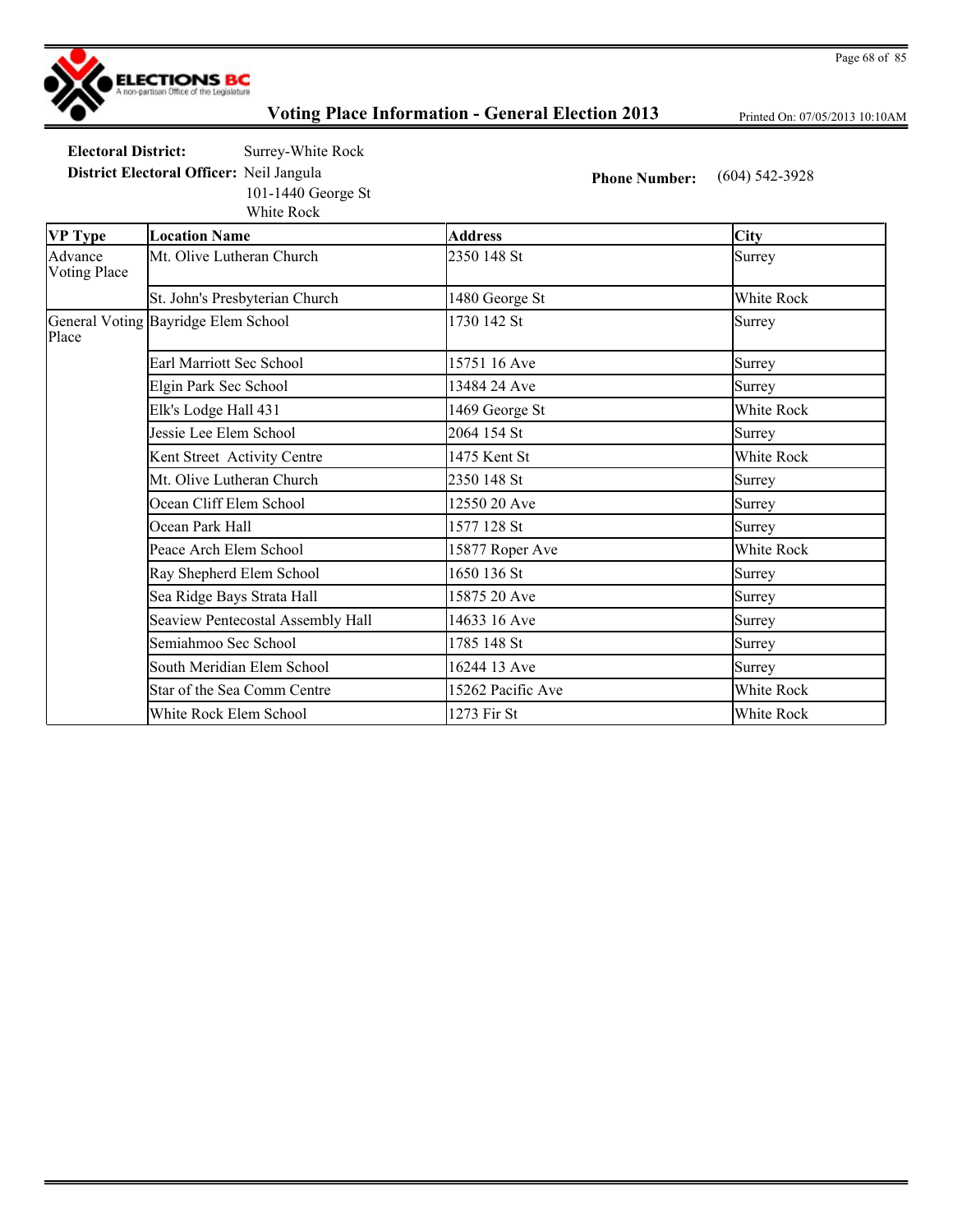

Printed On: 07/05/2013 10:10AM

**Electoral District:** Vancouver-Fairview

Vancouver 560-1285 W Broadway

**District Electoral Officer:** Jane Denton **Phone Number:** (604) 775-0520

| <b>VP Type</b>                 | <b>Location Name</b>                    | <b>Address</b>   | <b>City</b> |
|--------------------------------|-----------------------------------------|------------------|-------------|
| Advance<br><b>Voting Place</b> | Fairview Presbyterian Church            | 2725 Fir St      | Vancouver   |
|                                | St. Mary's Ukrainian Catholic Centre    | 3150 Ash St      | Vancouver   |
|                                | Ukrainian Orthodox Auditorium           | 154 E 10th Ave   | Vancouver   |
| Place                          | General Voting Canadian Memorial Church | 1825 W 16th Ave  | Vancouver   |
|                                | Edith Cavell Elem School                | 500 W 20th Ave   | Vancouver   |
|                                | Emily Carr Elem School                  | 4070 Oak St      | Vancouver   |
|                                | Fairview Presbyterian Church            | 2725 Fir St      | Vancouver   |
|                                | General Wolfe Elem School               | 4251 Ontario St  | Vancouver   |
|                                | <b>Grace Vancouver Church</b>           | 1696 W 7th Ave   | Vancouver   |
|                                | Holiday Inn Vancouver Centre            | 711 W Broadway   | Vancouver   |
|                                | Holy Trinity Anglican Church            | 1440 W 12th Ave  | Vancouver   |
|                                | L'Ecole Bilingue Elem School            | 1166 W 14th Ave  | Vancouver   |
|                                | Lord Tennyson Elem School               | 1936 W 10th Ave  | Vancouver   |
|                                | Park Inn & Suites on Broadway           | 898 W Broadway   | Vancouver   |
|                                | Redeemer Lutheran Church                | 1499 Laurier Ave | Vancouver   |
|                                | Simon Fraser Elem School                | 100 W 15th Ave   | Vancouver   |
|                                | St. Mary's Ukrainian Catholic Centre    | 3150 Ash St      | Vancouver   |
|                                | Ukrainian Orthodox Auditorium           | 154 E 10th Ave   | Vancouver   |
|                                | Vancouver Masonic Centre                | 1495 W 8th Ave   | Vancouver   |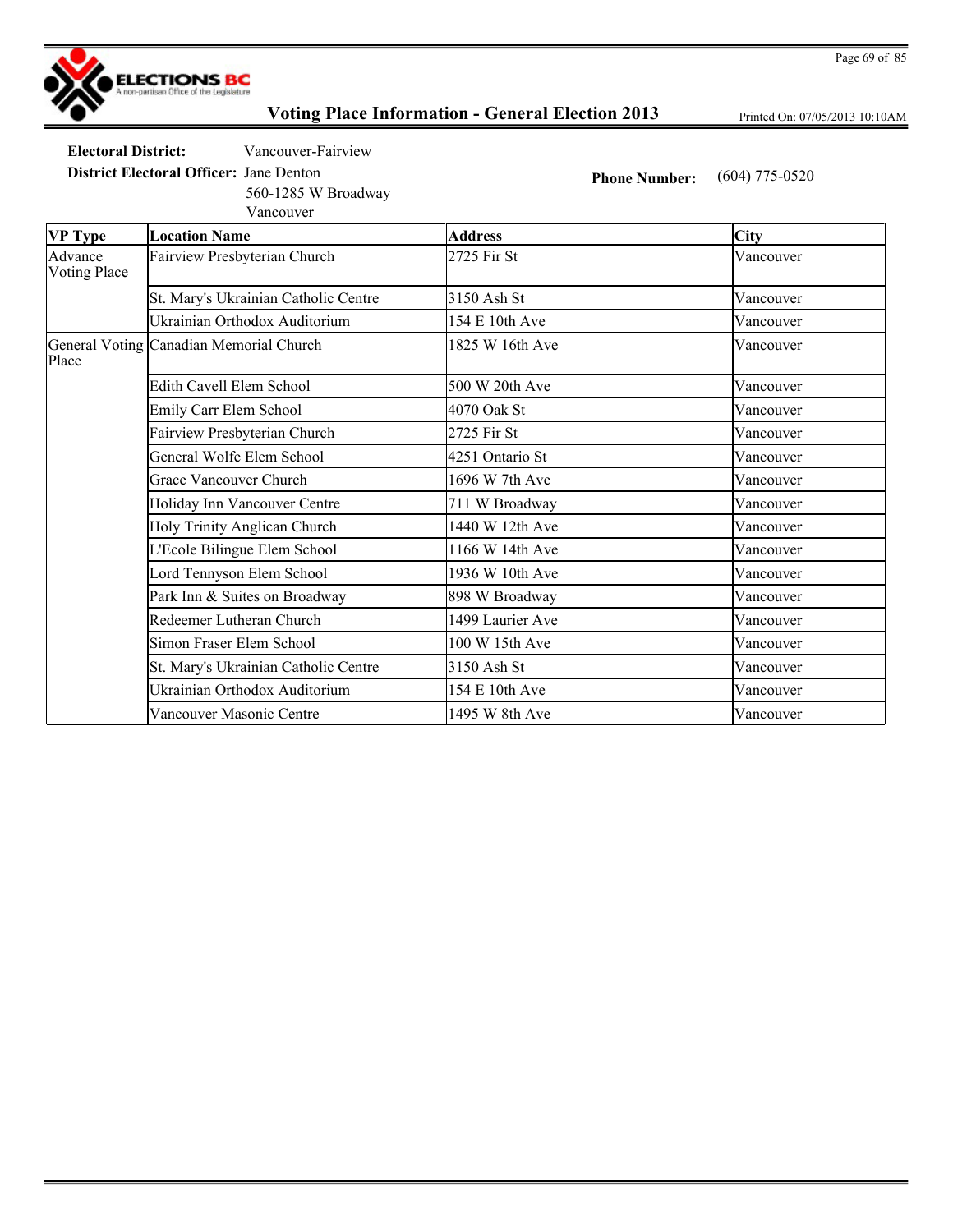

Printed On: 07/05/2013 10:10AM

**Electoral District:** Vancouver-False Creek **District Electoral Officer:** Kathleen MacKinnon **Phone Number:** (604) 775-0529 202-1265 Howe St

Vancouver

**VP Type Location Name Address City** Advance Voting Place Creekside Comm Centre 11 Athletes Way Vancouver False Creek Co-Op 1086 Sitka Sq Vancouver Roundhouse Comm Centre 181 Roundhouse Mews Vancouver General Voting Beatty Street Armoury 620 Beatty St Vancouver Place Creekside Comm Centre 1 Athletes Way Vancouver Elsie Roy Elem School 150 Drake St Vancouver False Creek Comm Centre 1318 Cartwright St Vancouver False Creek Elem School **900 School Green** Vancouver Granville House 2012 1515 Granville St 2013 1515 Granville St 2014 1515 Granville St Henry Hudson Elem School 1551 Cypress St Vancouver Holiday Inn Downtown 1110 Howe St Vancouver Jubilee House **1988** Solution St **1988** Solution St **1988** Solution Vancouver Museum of Vancouver 1100 Chestnut St Vancouver Renaissance Hotel Vancouver Harbourside 1133 W Hastings St Vancouver Roundhouse Comm Centre 181 Roundhouse Mews Vancouver UBC Robson Square **800 Robson St** 800 Robson St **Vancouver** Vancouver Public Library Central 320 W Georgia St Vancouver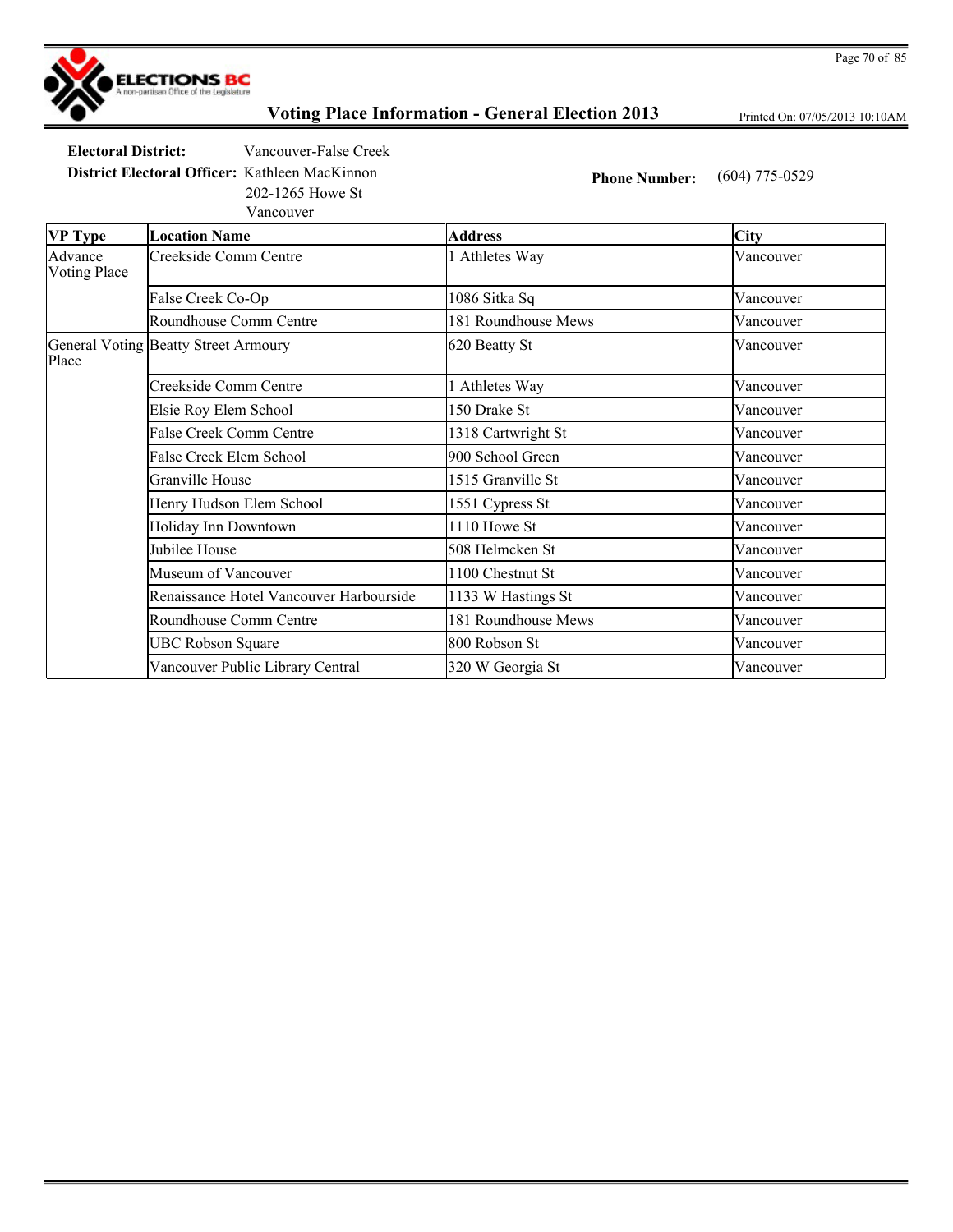

Printed On: 07/05/2013 10:10AM

**Electoral District:** Vancouver-Fraserview

**District Electoral Officer:** Ben Aissa **Phone Number:** (604) 660-3444 100-625 W Kent Ave N

Vancouver

| <b>VP Type</b>                 | <b>Location Name</b>                          | <b>Address</b>        | <b>City</b> |
|--------------------------------|-----------------------------------------------|-----------------------|-------------|
| Advance<br><b>Voting Place</b> | Khalsa Diwan Society                          | 8000 Ross St          | Vancouver   |
|                                | Killarney Comm Centre                         | 6260 Killarney St     | Vancouver   |
| Place                          | General Voting Captain James Cook Elem School | 3340 E 54th Ave       | Vancouver   |
|                                | Champlain Heights Annex Elem School           | 7835 Champlain Cres   | Vancouver   |
|                                | Champlain Heights Elem School                 | 6955 Frontenac St     | Vancouver   |
|                                | Champlain Heights Rec Centre                  | 3350 Maquinna Dr      | Vancouver   |
|                                | David Oppenheimer Elem School                 | 2421 Scarboro Ave     | Vancouver   |
|                                | David Thompson Sec School                     | 1755 E 55th Ave       | Vancouver   |
|                                | Dr. George Weir Elem School                   | 2900 E 44th Ave       | Vancouver   |
|                                | John Henderson Annex Elem School              | 801 E 54th Ave        | Vancouver   |
|                                | Khalsa Diwan Society                          | 8000 Ross St          | Vancouver   |
|                                | Killarney Sec School                          | 6454 Killarney St     | Vancouver   |
|                                | MacCorkindale Elem School                     | 6100 Battison St      | Vancouver   |
|                                | Moberly Arts & Cultural Centre                | 7646 Prince Albert St | Vancouver   |
|                                | Sir Charles Kingsford-Smith Elem School       | 6901 Elliott St       | Vancouver   |
|                                | Sir James Douglas Elem School                 | 7550 Victoria Dr      | Vancouver   |
|                                | Waverley Elem School                          | 6111 Elliott St       | Vancouver   |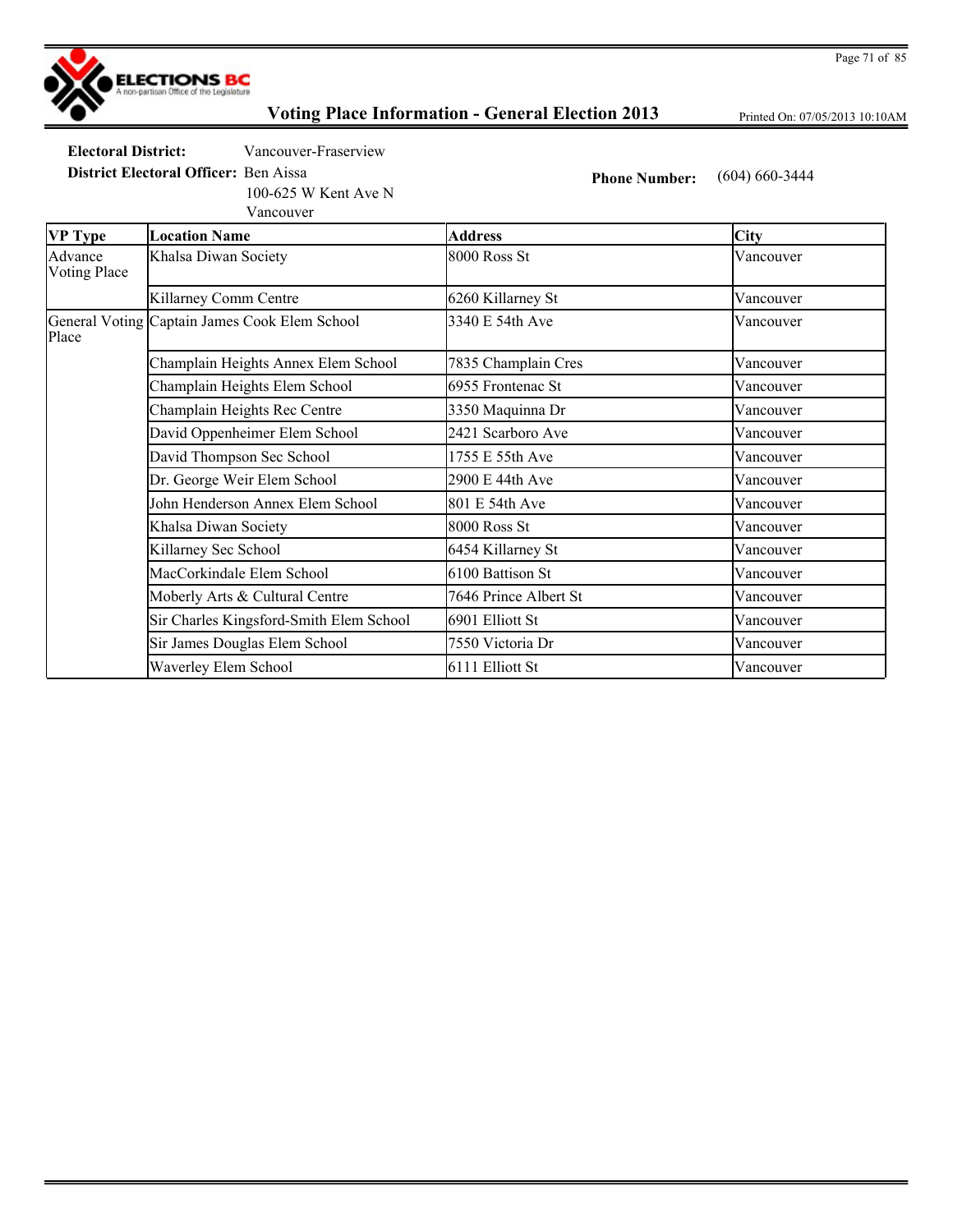

Printed On: 07/05/2013 10:10AM

**Electoral District:** Vancouver-Hastings

Vancouver 1995 Boundary Rd

**District Electoral Officer:** Melvin Chin **Phone Number:** (604) 664-7849

| <b>VP</b> Type                 | <b>Location Name</b>                 | <b>Address</b>     | <b>City</b> |
|--------------------------------|--------------------------------------|--------------------|-------------|
| Advance<br><b>Voting Place</b> | <b>Broadway Church</b>               | 2700 E Broadway    | Vancouver   |
|                                | Thunderbird Comm Centre              | 2311 Cassiar St    | Vancouver   |
|                                | Ward Memorial Baptist Church         | 465 Kamloops St    | Vancouver   |
| Place                          | General Voting A.R. Lord Elem School | 555 Lillooet St    | Vancouver   |
|                                | <b>Broadway Church</b>               | 2700 E Broadway    | Vancouver   |
|                                | Burrard View Park Comm Room          | 660 N Penticton St | Vancouver   |
|                                | Chief Maquinna Annex School          | 2882 E 4th Ave     | Vancouver   |
|                                | Chief Maquinna Elem School           | 2685 E 2nd Ave     | Vancouver   |
|                                | Franklin Elem School                 | 250 Skeena St      | Vancouver   |
|                                | Garibaldi Elem School                | 1025 Slocan St     | Vancouver   |
|                                | Hastings Elem School                 | 2625 Franklin St   | Vancouver   |
|                                | Laura Secord Elem School             | 2500 Lakewood Dr   | Vancouver   |
|                                | Lions Den Rec Centre                 | 770 Commercial Dr  | Vancouver   |
|                                | Lord Nelson Elem School              | 2235 Kitchener St  | Vancouver   |
|                                | Queen Victoria Elem School           | 1850 E 3rd Ave     | Vancouver   |
|                                | Sir Matthew Begbie Elem School       | 1430 Lillooet St   | Vancouver   |
|                                | Sir William MacDonald Elem School    | 1950 E Hastings St | Vancouver   |
|                                | St. Francis Assisi Church            | 2025 Napier St     | Vancouver   |
|                                | Templeton Sec School                 | 727 Templeton Dr   | Vancouver   |
|                                | Thunderbird Elem School              | 2325 Cassiar St    | Vancouver   |
|                                | Tillicum Elem School                 | 2450 Cambridge St  | Vancouver   |
|                                | Ward Memorial Baptist Church         | 465 Kamloops St    | Vancouver   |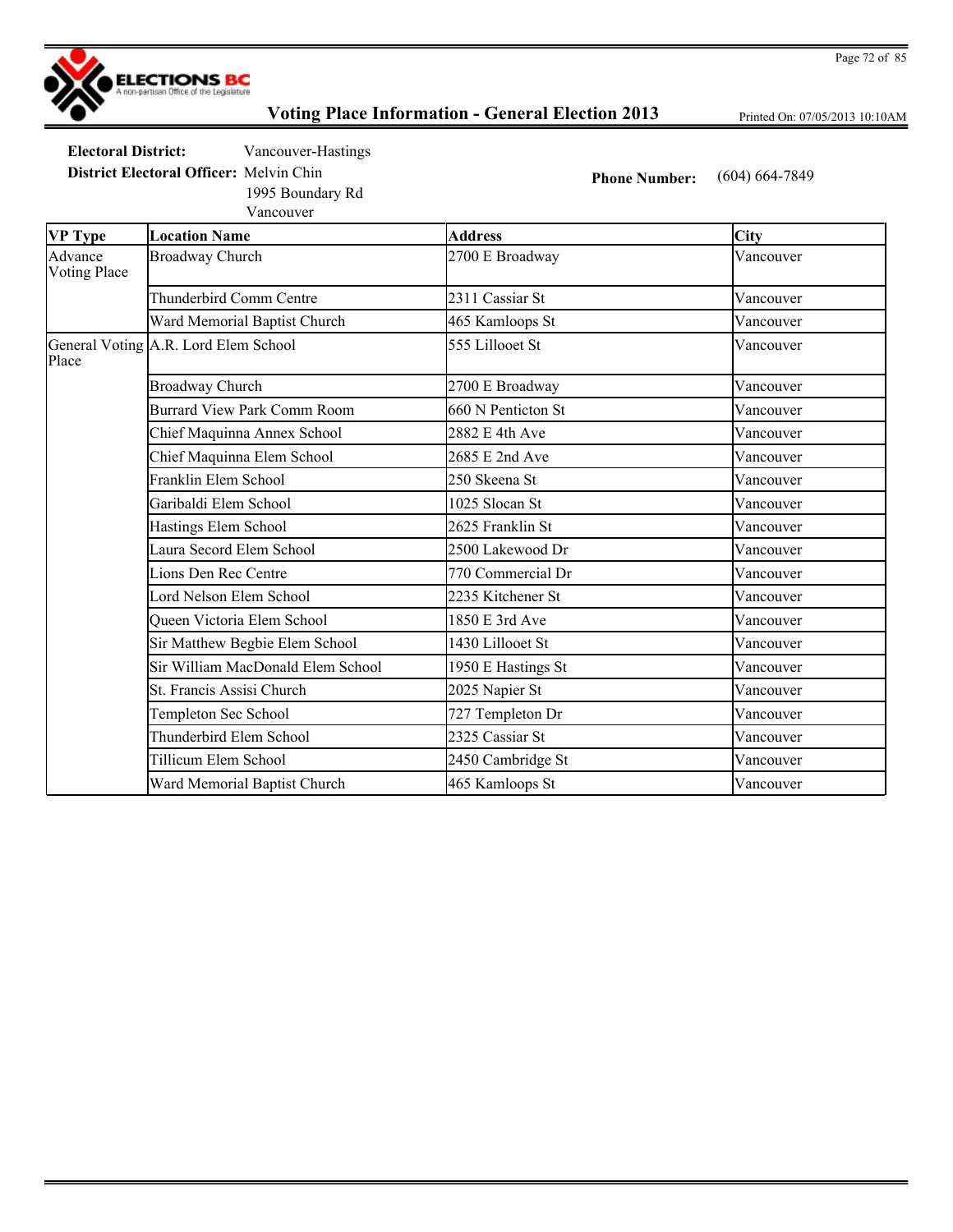

Printed On: 07/05/2013 10:10AM

**Electoral District:** Vancouver-Kensington

**District Electoral Officer:** Karen Low Ah Kee **Phone Number:** (604) 660-3207 205-5550 Fraser St

Vancouver

| <b>VP</b> Type                 | <b>Location Name</b>                             | <b>Address</b>        | <b>City</b> |
|--------------------------------|--------------------------------------------------|-----------------------|-------------|
| Advance<br><b>Voting Place</b> | <b>Glad Tidings Church</b>                       | 3456 Fraser St        | Vancouver   |
| Place                          | General Voting Charles Dickens Elem Annex School | 3877 Glen Dr          | Vancouver   |
|                                | General Brock Elem School                        | 4860 Main St          | Vancouver   |
|                                | Glad Tidings Church                              | 3456 Fraser St        | Vancouver   |
|                                | Holy Family Parish Church                        | 1896 E 32nd Ave       | Vancouver   |
|                                | John Oliver Sec School                           | 530 E 41st Ave        | Vancouver   |
|                                | Sir Alexander McKenzie Elem School               | 960 E 39th Ave        | Vancouver   |
|                                | Sir Charles Tupper Sec School                    | 419 E 24th Ave        | Vancouver   |
|                                | Sir Richard McBride Annex                        | 4750 St Catherines St | Vancouver   |
|                                | Sir Richard McBride Elem School                  | 1300 E 29th Ave       | Vancouver   |
|                                | Sir Sanford Fleming Elem School                  | 1401 E 49th Ave       | Vancouver   |
|                                | South Hill Adult Education Centre                | 5995 Prince Albert St | Vancouver   |
|                                | Tecumseh Elem Annex School                       | 1551 E 37th Ave       | Vancouver   |
|                                | Tecumseh Elem School                             | 1850 E 41st Ave       | Vancouver   |
|                                | <b>Total Education School</b>                    | 425 E 29th Ave        | Vancouver   |
|                                | Victoria Drive Comm Hall                         | 2026 E 43rd Ave       | Vancouver   |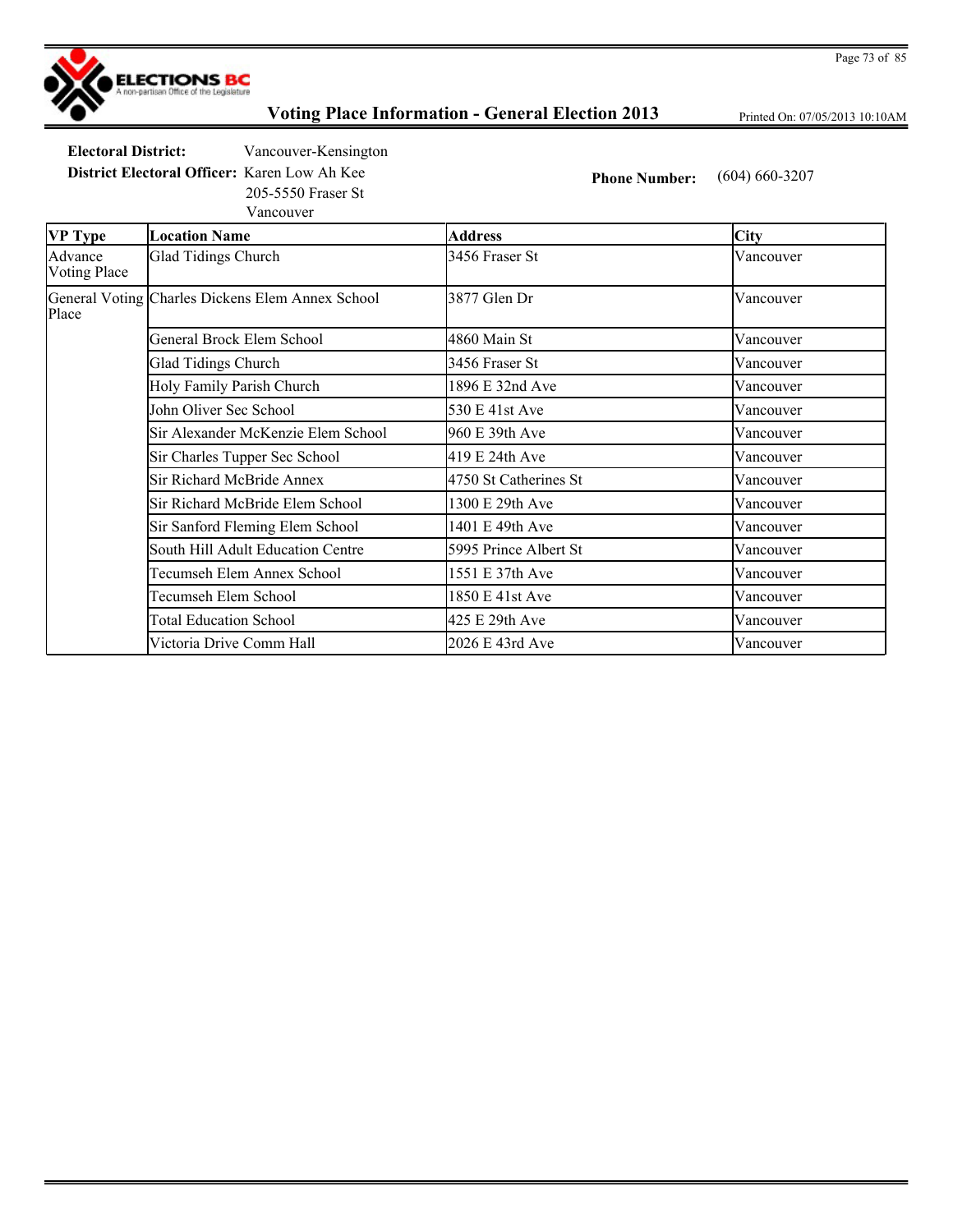

Printed On: 07/05/2013 10:10AM

**Electoral District:** Vancouver-Kingsway

**District Electoral Officer:** Susan Viccars **Phone Number:** (604) 660-2980

Vancouver 185-3665 Kingsway

| <b>VP Type</b>                 | <b>Location Name</b>                           | <b>Address</b>      | <b>City</b> |
|--------------------------------|------------------------------------------------|---------------------|-------------|
| Advance<br><b>Voting Place</b> | Renfrew Park Comm Centre                       | 2929 E 22nd Ave     | Vancouver   |
|                                | <b>Trout Lake Comm Centre</b>                  | 3360 Victoria Dr    | Vancouver   |
| Place                          | General Voting Collingwood Neighbourhood House | 5288 Joyce St       | Vancouver   |
|                                | George Cunningham Elem School                  | 2330 E 37th Ave     | Vancouver   |
|                                | Gladstone Sec School                           | 4105 Gladstone St   | Vancouver   |
|                                | Graham Bruce Elem School                       | 3633 Tanner St      | Vancouver   |
|                                | Italian Cultural Centre                        | 3075 Slocan St      | Vancouver   |
|                                | John Norquay Elem School                       | 4710 Slocan St      | Vancouver   |
|                                | Lord Beaconsfield Elem School                  | 3663 Penticton St   | Vancouver   |
|                                | Renfrew Elem School                            | 3315 E 22nd Ave     | Vancouver   |
|                                | Sir Guy Carleton Elem School                   | 3250 Kingsway       | Vancouver   |
|                                | Sir Wilfred Grenfell School                    | 3323 Wellington Ave | Vancouver   |
|                                | Windermere Sec School                          | 3155 E 27th Ave     | Vancouver   |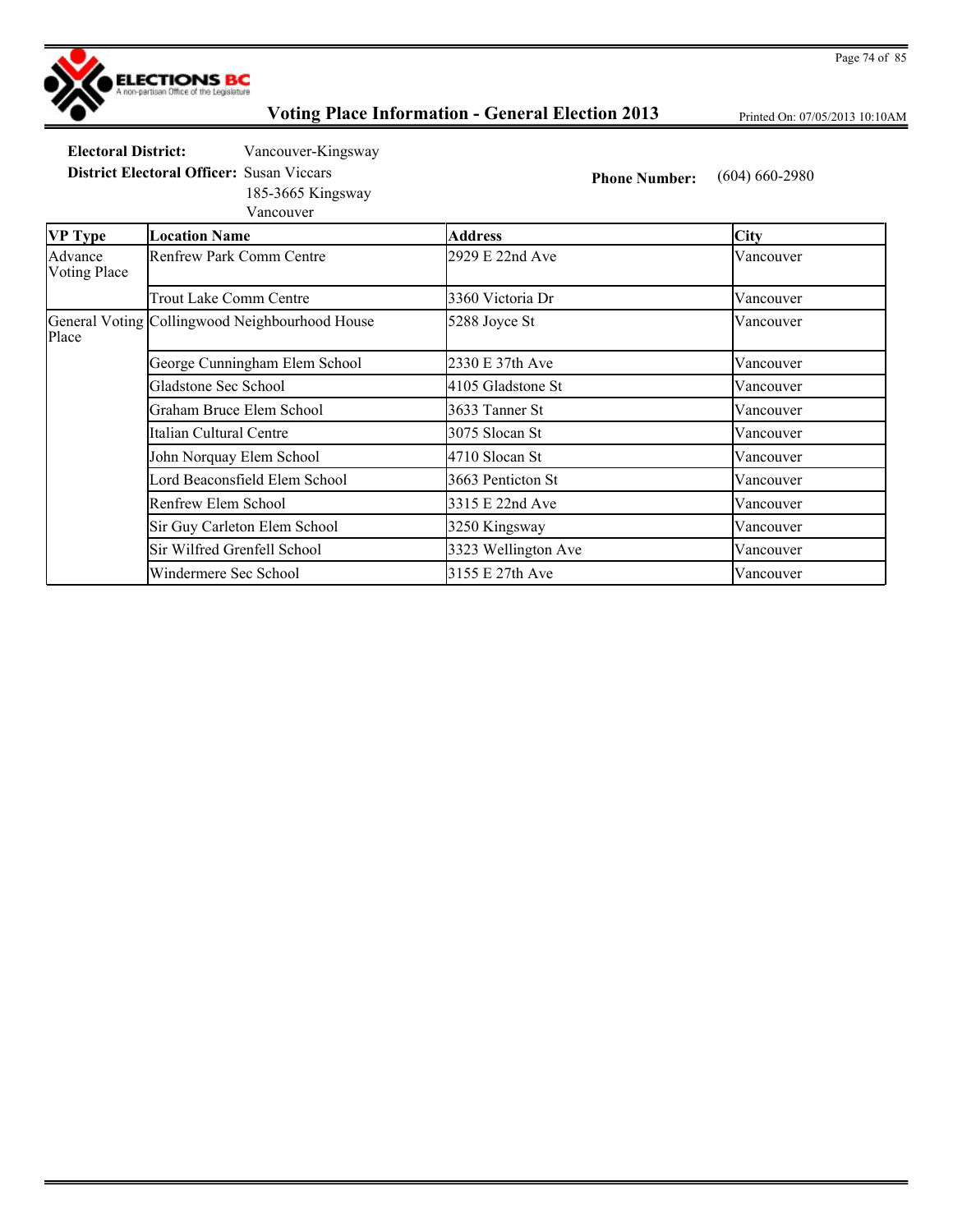

Printed On: 07/05/2013 10:10AM

**Electoral District:** Vancouver-Langara

Vancouver 203-8268 Granville St

**District Electoral Officer:** Wayne Collinge **Phone Number:** (604) 713-0313

| <b>VP Type</b>                 | <b>Location Name</b>                         | <b>Address</b>    | <b>City</b> |
|--------------------------------|----------------------------------------------|-------------------|-------------|
| Advance<br><b>Voting Place</b> | Langara College                              | 100 W 49th Ave    | Vancouver   |
|                                | Marpole Place for Seniors                    | 1305 W 70th Ave   | Vancouver   |
|                                | <b>Sunset Comm Centre</b>                    | 6810 Main St      | Vancouver   |
| Place                          | General Voting Annie B. Jamieson Elem School | 6350 Tisdall St   | Vancouver   |
|                                | <b>Coast Vancouver Airport Hotel</b>         | 1041 SW Marine Dr | Vancouver   |
|                                | David Lloyd George Elem School               | 8370 Cartier St   | Vancouver   |
|                                | John Henderson Elem School                   | 451 E 53rd Ave    | Vancouver   |
|                                | Langara College                              | 100 W 49th Ave    | Vancouver   |
|                                | Marpole Place for Seniors                    | 1305 W 70th Ave   | Vancouver   |
|                                | Oakridge Seventh Day Adventist Church        | 5350 Baillie St   | Vancouver   |
|                                | Oakridge United Church                       | 305 W 41st Ave    | Vancouver   |
|                                | Pierre Elliott Trudeau Elem School           | 449 E 62nd Ave    | Vancouver   |
|                                | <b>Sexsmith Comm Elem School</b>             | 7455 Ontario St   | Vancouver   |
|                                | Sir Wilfred Laurier Annex School             | 590 W 65th Ave    | Vancouver   |
|                                | Sir Wilfred Laurier Elem School              | 7350 Laurel St    | Vancouver   |
|                                | Sir William Osler Elem School                | 5970 Selkirk St   | Vancouver   |
|                                | Sir William Van Horne Elem School            | 5855 Ontario St   | Vancouver   |
|                                | Sir Winston Churchill School                 | 7055 Heather St   | Vancouver   |
|                                | St. Augustine Anglican Church                | 8680 Hudson St    | Vancouver   |
|                                | Vancouver Hebrew Academy                     | 1545 W 62nd Ave   | Vancouver   |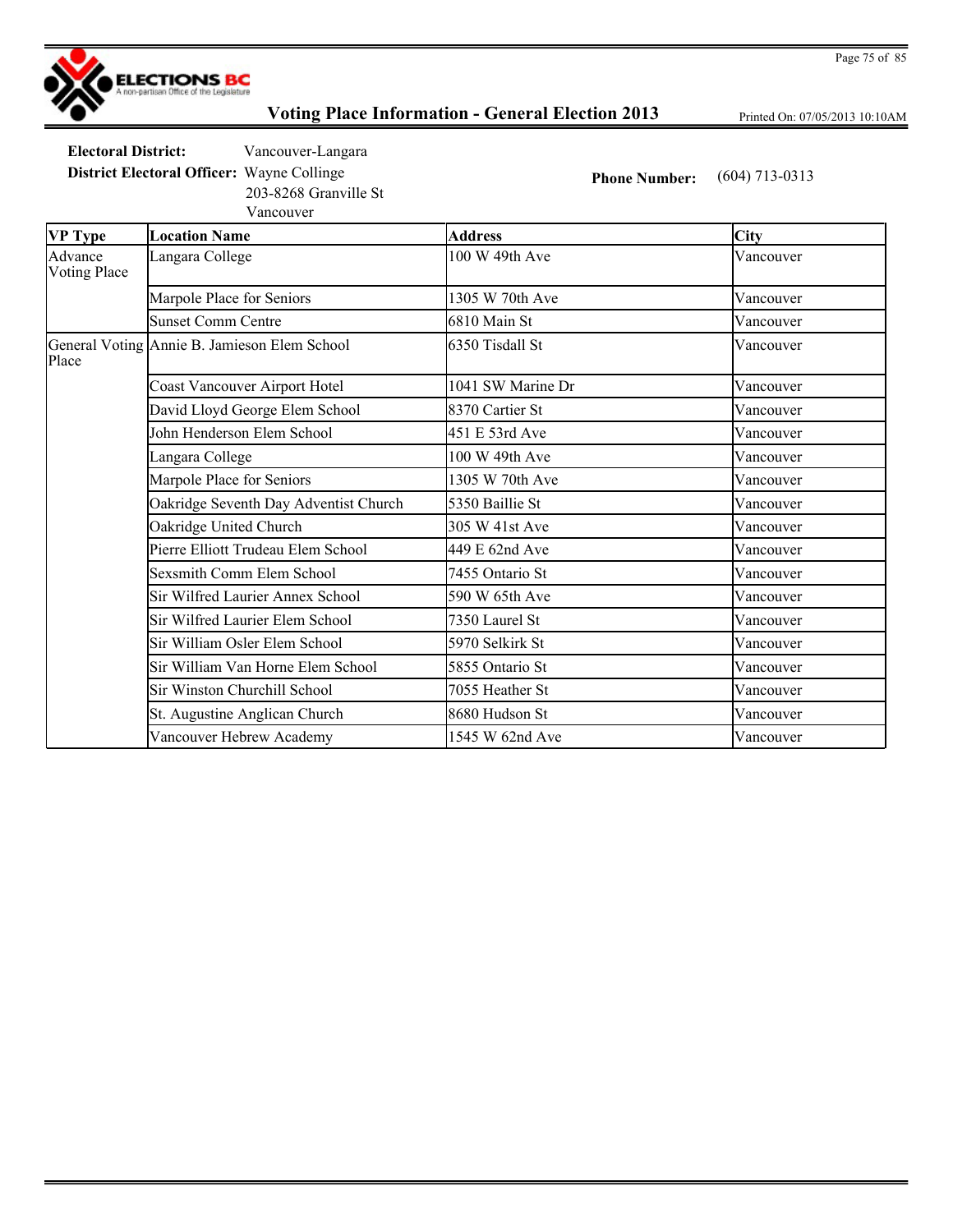

Printed On: 07/05/2013 10:10AM

**Electoral District:** Vancouver-Mount Pleasant

**District Electoral Officer:** Peter Walton **Phone Number:** (604) 660-2662

100-27 W Pender St

|                                | Vancouver                                  |                   |           |
|--------------------------------|--------------------------------------------|-------------------|-----------|
| <b>VP</b> Type                 | <b>Location Name</b>                       | <b>Address</b>    | City      |
| Advance<br><b>Voting Place</b> | Maurice McElrea Place                      | 361 Heatley Ave   | Vancouver |
|                                | Mount Pleasant Comm Centre                 | 1 Kingsway        | Vancouver |
|                                | <b>Strathcona Comm Centre</b>              | 601 Keefer St     | Vancouver |
| Place                          | General Voting Admiral Seymour Elem School | 1130 Keefer St    | Vancouver |
|                                | Britannia Comm Centre-Gym D                | 1661 Napier St    | Vancouver |
|                                | Carnegie Comm Centre                       | 401 Main St       | Vancouver |
|                                | <b>Charles Dickens Elem School</b>         | 1010 E 17th Ave   | Vancouver |
|                                | Chinatown Plaza                            | 106 Keefer St     | Vancouver |
|                                | <b>Chinese Cultural Centre</b>             | 50 E Pender St    | Vancouver |
|                                | Florence Nightingale Elem School           | 2740 Guelph St    | Vancouver |
|                                | Grandview Elem School                      | 2055 Woodland Dr  | Vancouver |
|                                | Lord Selkirk Elem School                   | 1750 E 22nd Ave   | Vancouver |
|                                | Lord Strathcona Elem School                | 592 E Pender St   | Vancouver |
|                                | Mount Pleasant Comm Centre                 | 1 Kingsway        | Vancouver |
|                                | Mt. Pleasant Elem School                   | 2300 Guelph St    | Vancouver |
|                                | Queen Alexandra Elem School                | 1300 E Broadway   | Vancouver |
|                                | Ray Cam Comm Centre                        | 920 E Hastings St | Vancouver |
|                                | Tyee Elem School                           | 3525 Dumfries St  | Vancouver |
|                                | Vancouver Comm College                     | 1155 E Broadway   | Vancouver |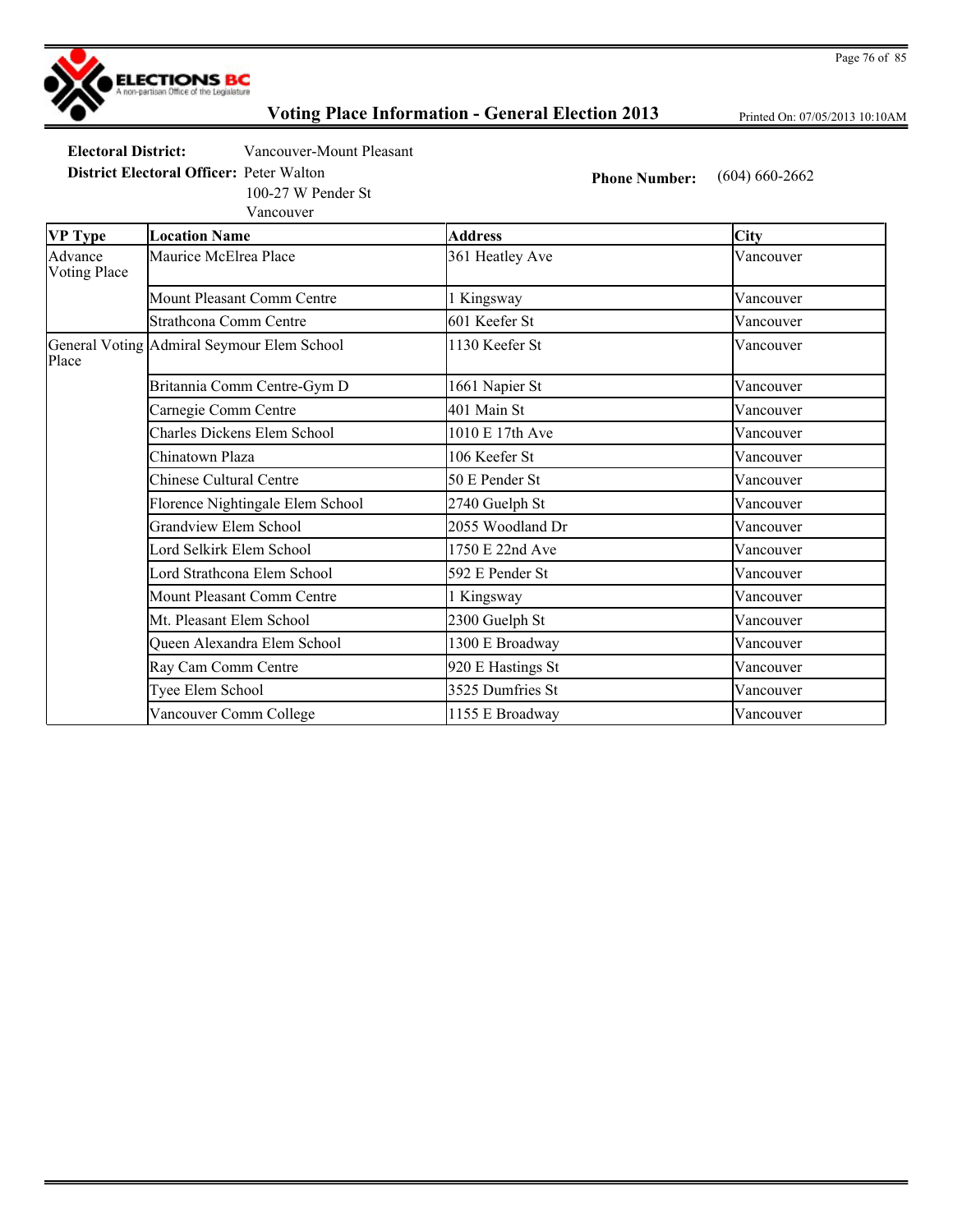

Printed On: 07/05/2013 10:10AM

**Electoral District:** Vancouver-Point Grey

**District Electoral Officer:** Jan Pierce **Phone Number:** (604) 775-0538

2146 W Broadway

Vancouver

| <b>VP</b> Type                 | <b>Location Name</b>               | <b>Address</b>          | <b>City</b> |
|--------------------------------|------------------------------------|-------------------------|-------------|
| Advance<br><b>Voting Place</b> | Jericho Hill Centre                | 4196 W 4th Ave          | Vancouver   |
|                                | Kitsilano Comm Centre              | 2690 Larch St           | Vancouver   |
|                                | St. Anselm's Anglican Church       | 5210 University Blvd    | Vancouver   |
| Place                          | General Voting Bayview Comm School | 2251 Collingwood St     | Vancouver   |
|                                | General Gordon Elem School         | 2896 W 6th Ave          | Vancouver   |
|                                | Kitsilano Comm Centre              | 2690 Larch St           | Vancouver   |
|                                | Kitsilano Sec School               | 2550 W 10th Ave         | Vancouver   |
|                                | Lord Byng Sec School               | 3939 W 16th Ave         | Vancouver   |
|                                | Old Barn Comm Centre               | 6308 Thunderbird Blvd   | Vancouver   |
|                                | Point Grey Comm Church             | 3512 W 7th Ave          | Vancouver   |
|                                | Queen Mary Elem School             | 2000 Trimble St         | Vancouver   |
|                                | St. Helen's Anglican Church        | 4405 W 8th Ave          | Vancouver   |
|                                | St. James Comm Square              | 3214 W 10th Ave         | Vancouver   |
|                                | St. Marks Anglican Church          | 1805 Larch St           | Vancouver   |
|                                | <b>Steeves Manor</b>               | 1985 Wallace St         | Vancouver   |
|                                | <b>UBC-Student Union Bldg</b>      | 6138 Student Union Blvd | Vancouver   |
|                                | University Hill Elem School        | 5395 Chancellor Blvd    | Vancouver   |
|                                | University Hill Sec School         | 3228 Ross Dr            | Vancouver   |
|                                | West Point Grey United Church      | 4595 W 8th Ave          | Vancouver   |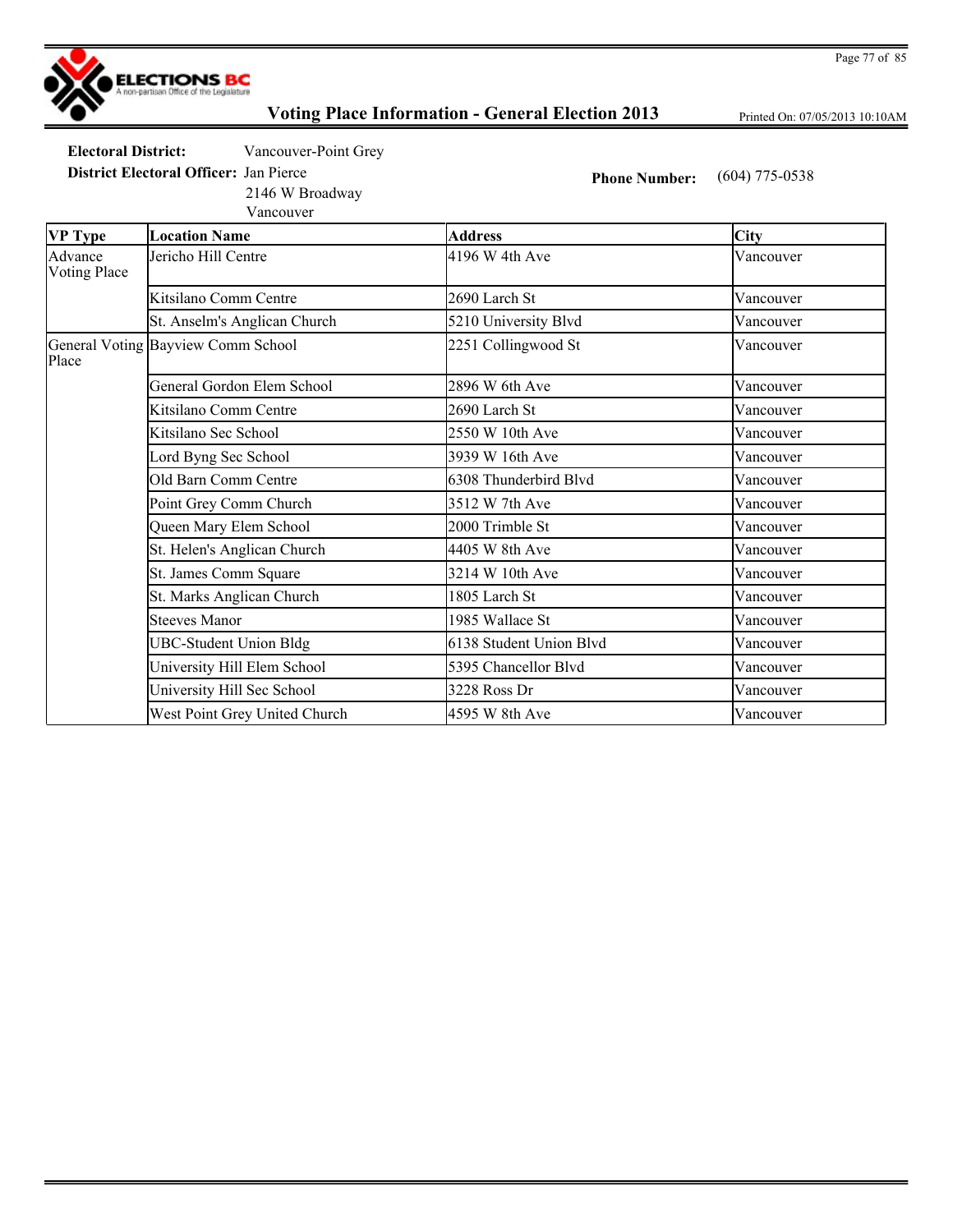

Printed On: 07/05/2013 10:10AM

**Electoral District:** Vancouver-Quilchena

**District Electoral Officer:** Teong Sin Kwek **Phone Number:** (604) 660-2521 203-4255 Arbutus St

Vancouver

| <b>VP</b> Type                 | <b>Location Name</b>                  | <b>Address</b>     | <b>City</b> |
|--------------------------------|---------------------------------------|--------------------|-------------|
| Advance<br><b>Voting Place</b> | Dunbar Comm Centre                    | 4747 Dunbar St     | Vancouver   |
|                                | Kerrisdale Comm Centre                | 5851 West Blvd     | Vancouver   |
| Place                          | General Voting Carnarvon Elem School  | 3400 Balaclava St  | Vancouver   |
|                                | Dr. R.E. McKechnie School             | 7455 Maple St      | Vancouver   |
|                                | Dunbar Comm Centre                    | 4747 Dunbar St     | Vancouver   |
|                                | Dunbar Heights United Church          | 3525 W 24th Ave    | Vancouver   |
|                                | Kerrisdale Annex School               | 3250 W 43rd Ave    | Vancouver   |
|                                | Kerrisdale Comm Centre                | 5851 West Blvd     | Vancouver   |
|                                | Kerrisdale Elem School                | 5555 Carnarvon St  | Vancouver   |
|                                | Maple Grove Elem School               | 6199 Cypress St    | Vancouver   |
|                                | Musqueam Comm Centre                  | 6777 Salish Dr     | Vancouver   |
|                                | Point Grey Sec School                 | 5350 East Blvd     | Vancouver   |
|                                | Prince of Wales Mini School           | 4750 Haggart St    | Vancouver   |
|                                | Queen Elizabeth Elem School           | 4102 W 16th Ave    | Vancouver   |
|                                | Shaughnessy Elem School               | 4250 Marguerite St | Vancouver   |
|                                | Southlands Elem School                | 5351 Camosun St    | Vancouver   |
|                                | St. Chad's Anglican Church            | 3874 Trafalgar St  | Vancouver   |
|                                | St. Mary's Kerrisdale Anglican Church | 2490 W 37th Ave    | Vancouver   |
|                                | St. Stephen's United Church           | 7025 Granville St  | Vancouver   |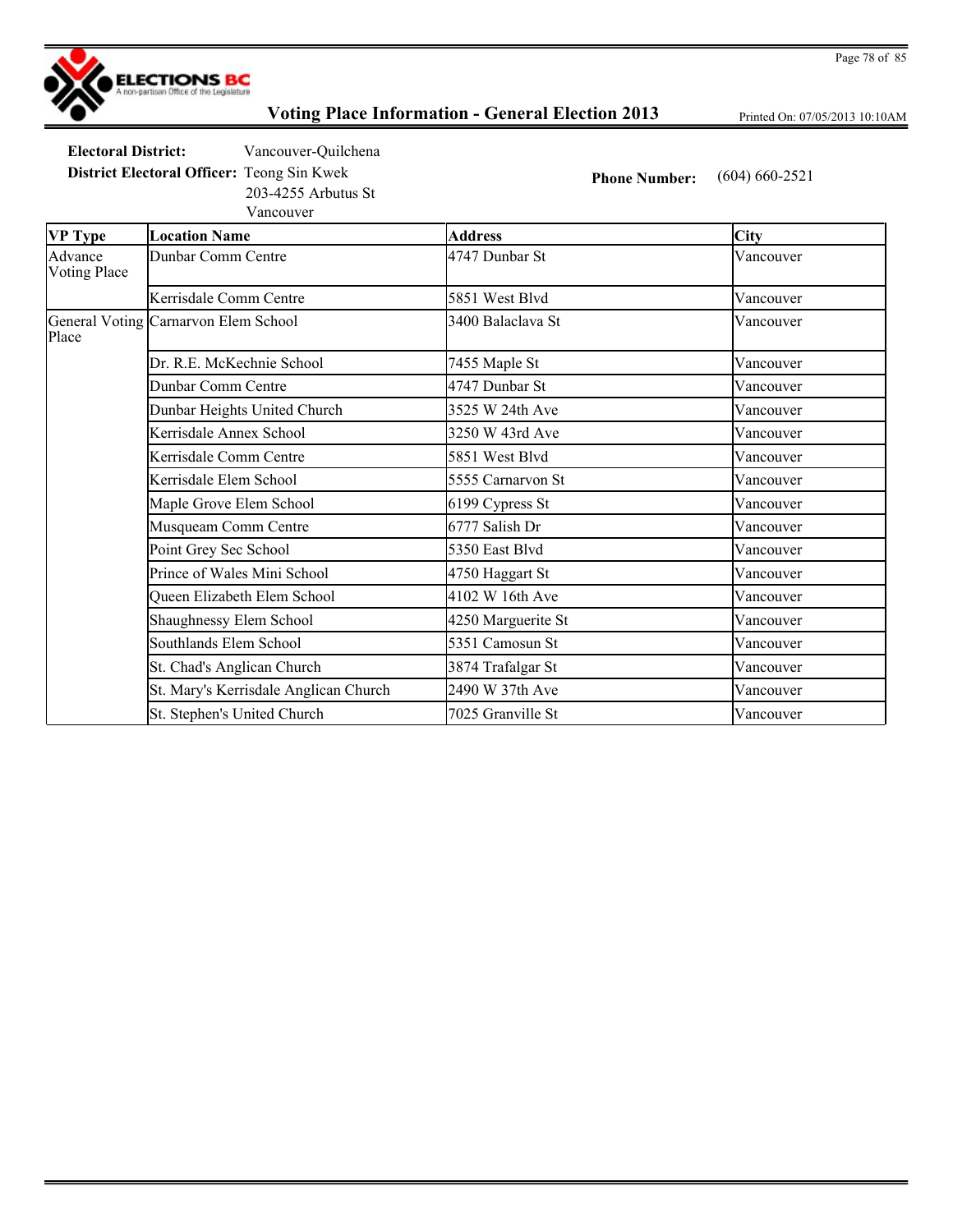

Printed On: 07/05/2013 10:10AM

**Electoral District:** Vancouver-West End

**District Electoral Officer:** Donna Celle **Phone Number:** (604) 775-0064

Vancouver 602-1281 W Georgia St

| <b>VP Type</b>                 | <b>Location Name</b>                         | <b>Address</b>    | <b>City</b> |
|--------------------------------|----------------------------------------------|-------------------|-------------|
| Advance<br><b>Voting Place</b> | Columbus Millennium Towers                   | 1175 Broughton St | Vancouver   |
|                                | St. Andrew's Wesley United Church            | 1012 Nelson St    | Vancouver   |
|                                | <b>Sunset Towers</b>                         | 1655 Barclay St   | Vancouver   |
| Place                          | General Voting Best Western Plus Sands Hotel | 1755 Davie St     | Vancouver   |
|                                | Central Presbyterian Church                  | 1155 Thurlow St   | Vancouver   |
|                                | Century Plaza Hotel                          | 1015 Burrard St   | Vancouver   |
|                                | Coal Harbour Comm Centre                     | 480 Broughton St  | Vancouver   |
|                                | Columbus Millennium Towers                   | 1175 Broughton St | Vancouver   |
|                                | Gordon Neighbourhood House                   | 1019 Broughton St | Vancouver   |
|                                | King George Sec School                       | 1755 Barclay St   | Vancouver   |
|                                | Lord Roberts Annex                           | 1150 Nelson St    | Vancouver   |
|                                | Lord Roberts Elem School                     | 1100 Bidwell St   | Vancouver   |
|                                | Nicholson Towers                             | 1115 Nelson St    | Vancouver   |
|                                | Robert Lee YMCA                              | 955 Burrard St    | Vancouver   |
|                                | St. Andrew's Wesley United Church            | 1012 Nelson St    | Vancouver   |
|                                | St. Paul's Anglican Church                   | 1130 Jervis St    | Vancouver   |
|                                | <b>Sunset Towers</b>                         | 1655 Barclay St   | Vancouver   |
|                                | <b>Twin Arms Society</b>                     | 1030 Burnaby St   | Vancouver   |
|                                | Vancouver Aquatic Centre                     | 1050 Beach Ave    | Vancouver   |
|                                | West End Comm Centre                         | 870 Denman St     | Vancouver   |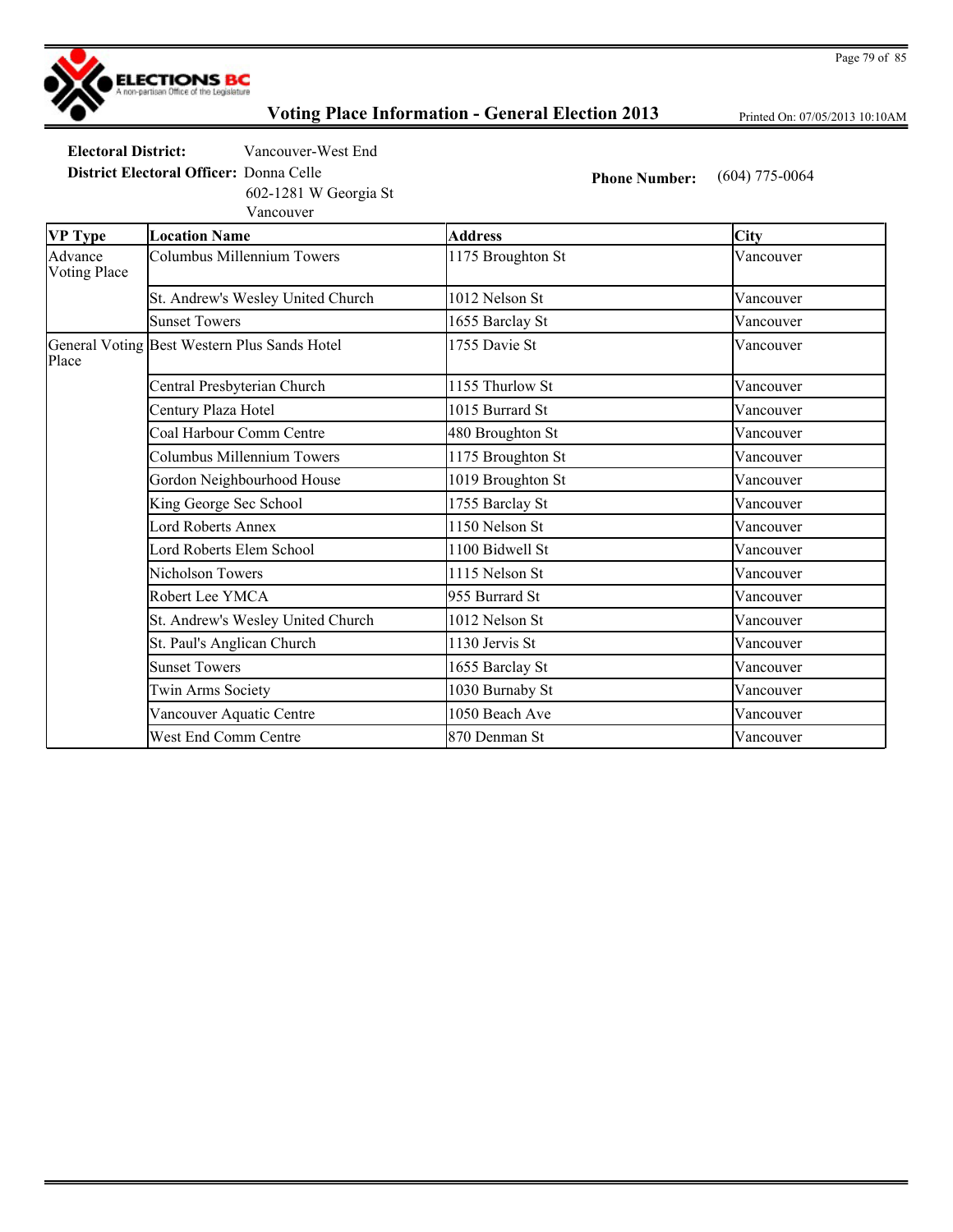

Printed On: 07/05/2013 10:10AM

**Electoral District:** Vernon-Monashee

**District Electoral Officer:** Janice Mori **Phone Number:** (250) 503-3693

Vernon Floor 2-2928 29 St

| VP Type                        | <b>Location Name</b>              | <b>Address</b>           | <b>City</b> |
|--------------------------------|-----------------------------------|--------------------------|-------------|
| Advance<br><b>Voting Place</b> | Priest Valley Gymnasium           | 3409 35 Ave              | Vernon      |
|                                | <b>Schubert Centre</b>            | 3505 30 Ave              | Vernon      |
|                                | White Valley Comm Centre          | 2250 Shields Ave         | Lumby       |
| Place                          | General Voting BX Elem School     | 5849 Silver Star Rd      | Vernon      |
|                                | Cherryville Comm Hall             | 158 North Fork Rd        | Cherryville |
|                                | <b>Clarence Fulton Sec School</b> | 2301 Fulton Rd           | Vernon      |
|                                | Coldstream Elem School            | 10104 Kalamalka Rd       | Coldstream  |
|                                | Kalamalka Sec School              | 7900 McClounie Rd        | Coldstream  |
|                                | Lavington Elem School             | 9715 School Rd           | Coldstream  |
|                                | Mabel Lake Comm Hall              | 111 Shuswap Falls Dr     | Mabel Lake  |
|                                | Paddlewheel Park Hall             | 7801 Okanagan Landing Rd | Vernon      |
|                                | <b>Schubert Centre</b>            | 3505 30 Ave              | Vernon      |
|                                | St. John's Lutheran Church        | 5151 Alain Rd            | Vernon      |
|                                | Vernon Japanese Cultural Centre   | 4895 Bella Vista Rd      | Vernon      |
|                                | Vernon Rec Centre                 | 3310 37 Ave              | Vernon      |
|                                | Vernon Sec School                 | 2303 18 St               | Vernon      |
|                                | White Valley Comm Centre          | 2250 Shields Ave         | Lumby       |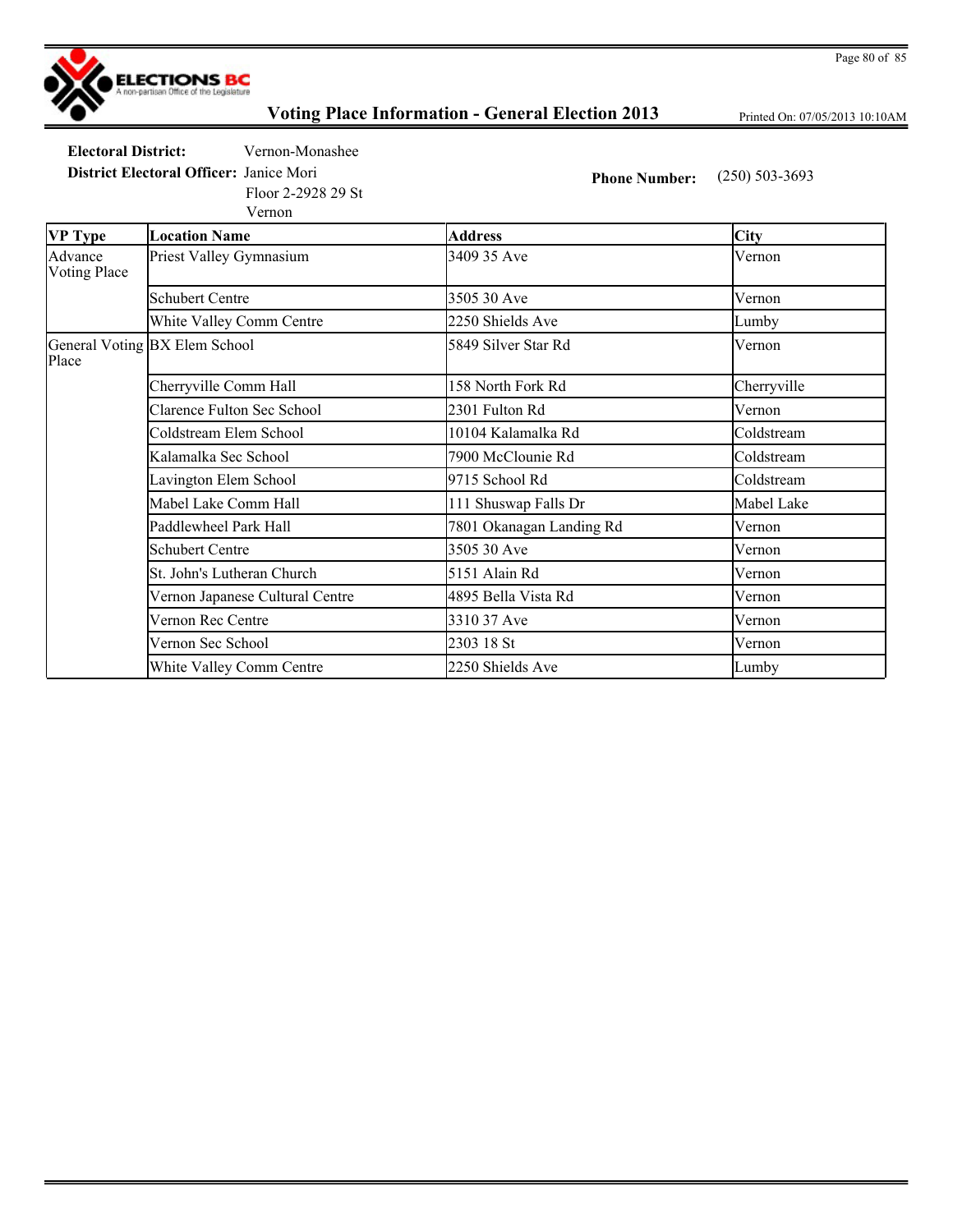

Printed On: 07/05/2013 10:10AM

**Electoral District:** Victoria-Beacon Hill

**District Electoral Officer:** Judith Davis **Phone Number:** (250) 952-4201 103-1803 Douglas St

Victoria

| <b>VP</b> Type                 | <b>Location Name</b>                 | <b>Address</b>    | City     |
|--------------------------------|--------------------------------------|-------------------|----------|
| Advance<br><b>Voting Place</b> | James Bay New Horizons               | 234 Menzies St    | Victoria |
|                                | North Park Manor                     | 875 North Park St | Victoria |
| Place                          | General Voting Central Middle School | 1280 Fort St      | Victoria |
|                                | George Jay Elem School               | 1118 Princess Ave | Victoria |
|                                | James Bay Comm School                | 140 Oswego St     | Victoria |
|                                | James Bay New Horizons               | 234 Menzies St    | Victoria |
|                                | Marriott Inner Harbour               | 728 Humboldt St   | Victoria |
|                                | North Park Manor                     | 875 North Park St | Victoria |
|                                | Sir James Douglas Elem School        | 401 Moss St       | Victoria |
|                                | Sundance Elem School                 | 1625 Bank St      | Victoria |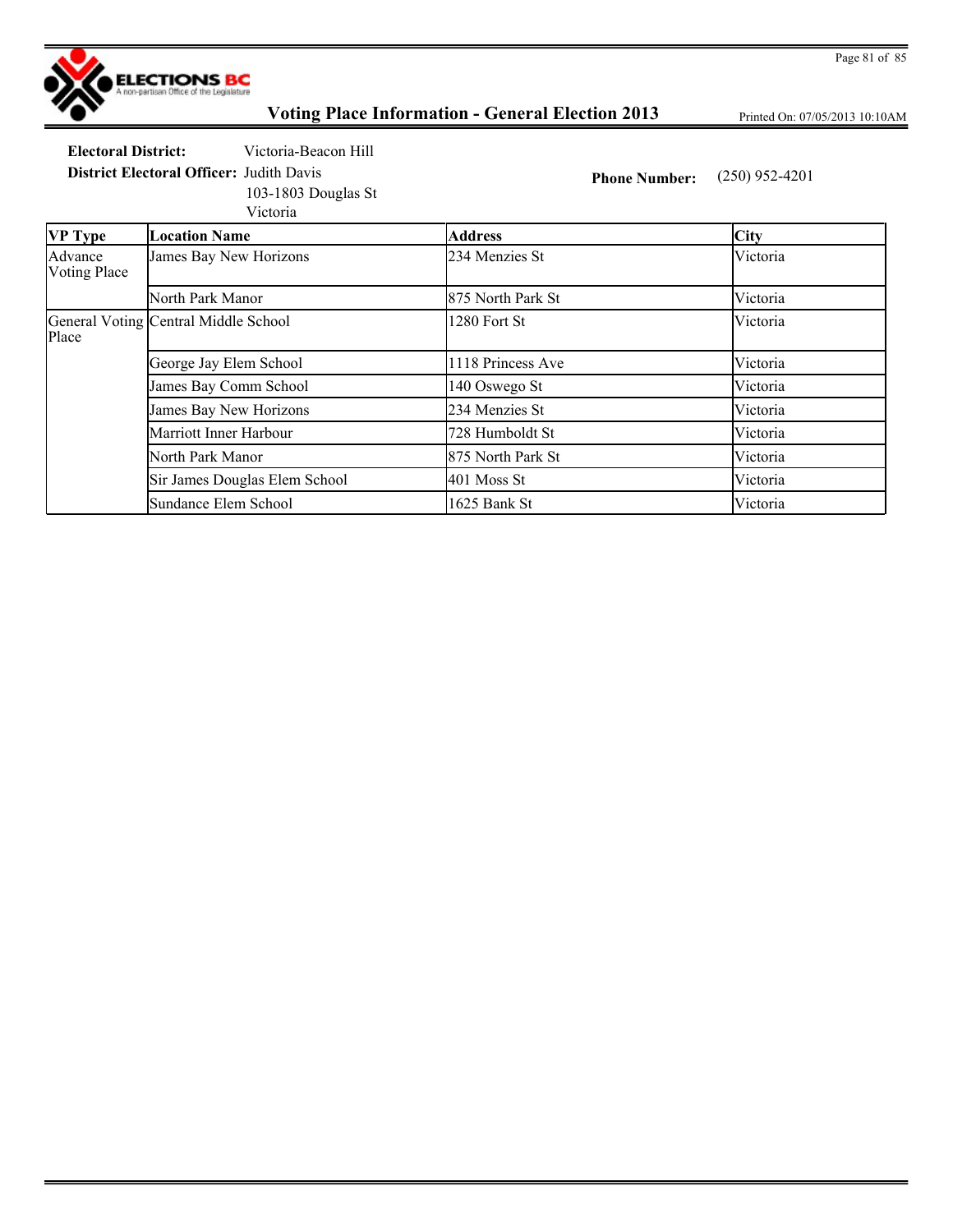

Printed On: 07/05/2013 10:10AM

**Electoral District:** Victoria-Swan Lake

**District Electoral Officer:** Colin Green **Phone Number:** (250) 952-4509

Victoria 201-415 Gorge Rd E

| <b>VP Type</b>                 | <b>Location Name</b>                | <b>Address</b>     | <b>City</b> |
|--------------------------------|-------------------------------------|--------------------|-------------|
| Advance<br><b>Voting Place</b> | Church of Latter-Day Saints         | 2990 Quadra St     | Victoria    |
|                                | Les Passmore Seniors Centre         | 286 Hampton Rd     | Saanich     |
| Place                          | General Voting Braefoot Elem School | 1440 Harrop Rd     | Saanich     |
|                                | Burnside Gorge Comm Centre          | 471 Cecelia Rd     | Victoria    |
|                                | CDI College                         | 950 Kings Rd       | Victoria    |
|                                | Cedar Hill Rec Centre               | 3220 Cedar Hill Rd | Saanich     |
|                                | Centennial United Church            | 612 David St       | Victoria    |
|                                | Church of Latter-Day Saints         | 2990 Quadra St     | Victoria    |
|                                | Cloverdale Elem School              | 3427 Quadra St     | Saanich     |
|                                | Craigflower Elem School             | 2766 Admirals Rd   | Saanich     |
|                                | Doncaster Elem School               | 1525 Rowan St      | Saanich     |
|                                | Garth Homer Centre                  | 813 Darwin Ave     | Saanich     |
|                                | Les Passmore Seniors Centre         | 286 Hampton Rd     | Saanich     |
|                                | Oaklands Elem School                | 2827 Belmont Ave   | Victoria    |
|                                | Reynolds Sec School                 | 3963 Borden St     | Saanich     |
|                                | S.J. Willis Education Centre        | 923 Topaz Ave      | Victoria    |
|                                | Tillicum Elem School                | 3155 Albina St     | Saanich     |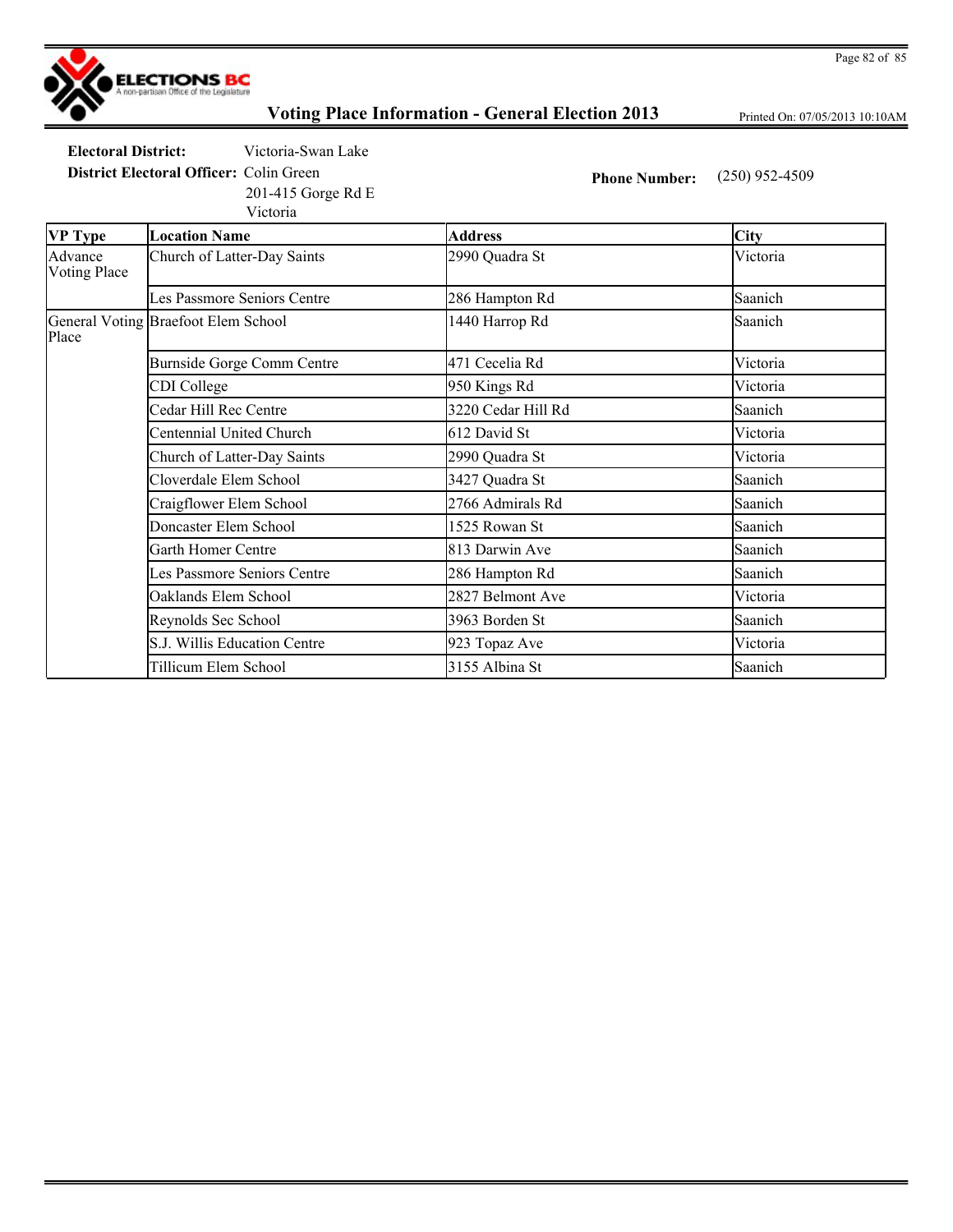

Printed On: 07/05/2013 10:10AM

**Electoral District:** West Vancouver-Capilano

701 Park Royal North

**District Electoral Officer:** Nancy Smeal **Phone Number:** (604) 981-0165

|                                | West Vancouver                     |                    |                       |
|--------------------------------|------------------------------------|--------------------|-----------------------|
| <b>VP Type</b>                 | <b>Location Name</b>               | <b>Address</b>     | <b>City</b>           |
| Advance<br><b>Voting Place</b> | Delbrook Comm Centre-North Bldg    | 600 W Queens Rd    | North Vancouver       |
|                                | St. David's United Church          | 1525 Taylor Way    | <b>West Vancouver</b> |
|                                | West Vancouver Sr Activity Centre  | 695 21st St        | <b>West Vancouver</b> |
| Place                          | General Voting Braemar Elem School | 3600 Mahon Ave     | North Vancouver       |
|                                | Canyon Heights Elem School         | 4501 Highland Blvd | North Vancouver       |
|                                | Capilano Elem School               | 1230 W 20th St     | North Vancouver       |
|                                | Cleveland Elem School              | 1255 Eldon Rd      | North Vancouver       |
|                                | Collingwood Elem School            | 2605 Wentworth Ave | West Vancouver        |
|                                | Ecole Cedardale Elem School        | 595 Burley Dr      | <b>West Vancouver</b> |
|                                | Handsworth Sec School              | 1044 Edgewood Rd   | North Vancouver       |
|                                | Highlands Elem School              | 3150 Colwood Dr    | North Vancouver       |
|                                | Hollyburn Elem School              | 1329 Duchess Ave   | <b>West Vancouver</b> |
|                                | Irwin Park Elem School             | 2455 Haywood Ave   | <b>West Vancouver</b> |
|                                | Montroyal Elem School              | 5310 Sonora Dr     | North Vancouver       |
|                                | Mountainside Sec School            | 3365 Mahon Ave     | North Vancouver       |
|                                | Pauline Johnson Elem School        | 1150 22nd St       | West Vancouver        |
|                                | Ridgeview Elem School              | 1250 Mathers Ave   | <b>West Vancouver</b> |
|                                | Royal Canadian Legion Branch 60    | 580 18th St        | <b>West Vancouver</b> |
|                                | Sentinel Sec School                | 1250 Chartwell Dr  | <b>West Vancouver</b> |
|                                | St. David's United Church          | 1525 Taylor Way    | <b>West Vancouver</b> |
|                                | West Vanc Sec School-South Campus  | 1735 Inglewood Ave | <b>West Vancouver</b> |
|                                | Woodcroft-Capilano Tower           | 2024 Fullerton Ave | North Vancouver       |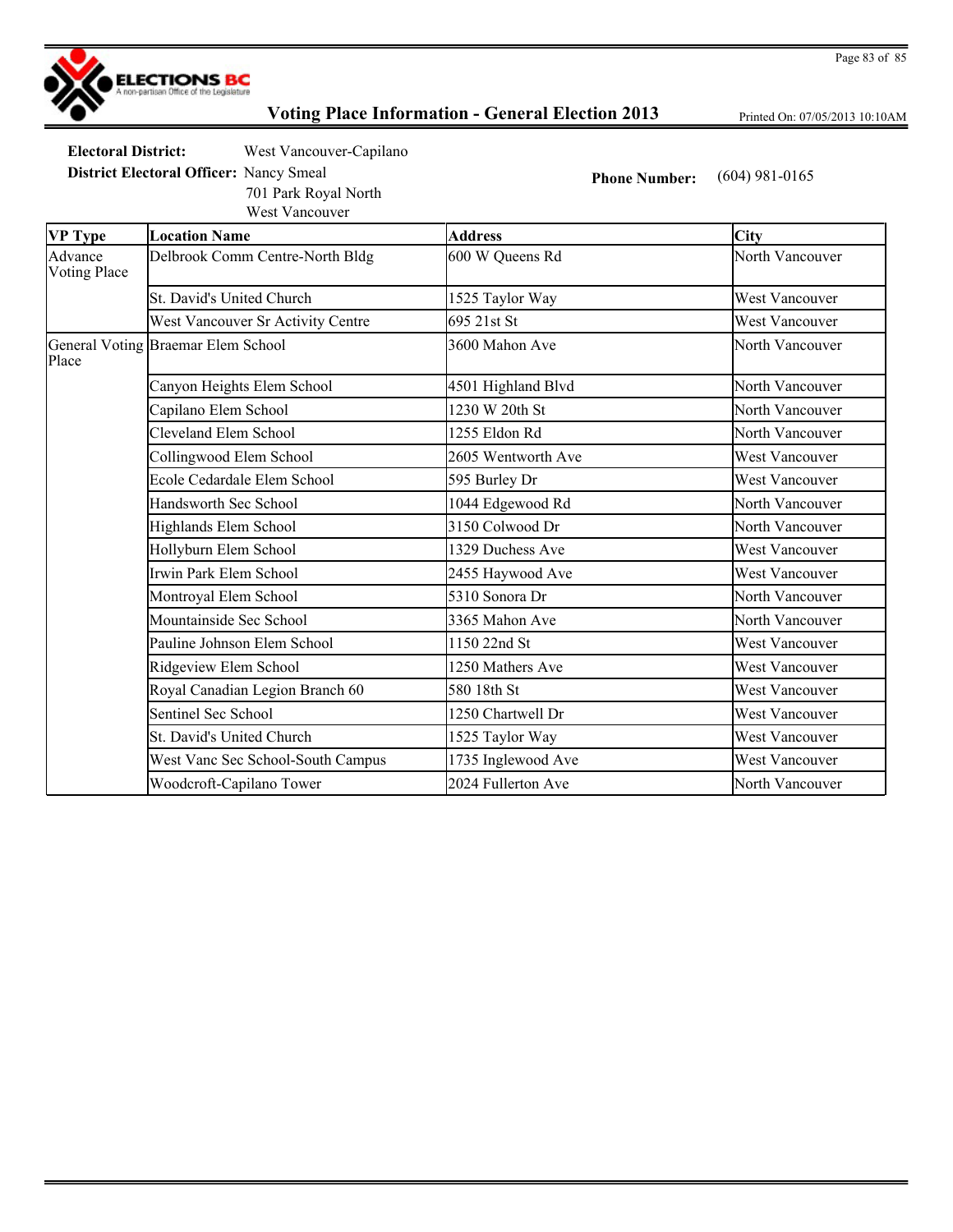

Printed On: 07/05/2013 10:10AM

**Electoral District:** West Vancouver-Sea to Sky

**District Electoral Officer:** Linda Arnold **Phone Number:** (604) 815-2030

Squamish 38192 Cleveland Ave

| VP Type                 | <b>Location Name</b>                    | <b>Address</b>      | <b>City</b>           |
|-------------------------|-----------------------------------------|---------------------|-----------------------|
| Advance<br>Voting Place | <b>Brennan Park Rec Centre</b>          | 1009 Centennial Way | Squamish              |
|                         | Gleneagles Comm Centre                  | 6262 Marine Dr      | West Vancouver        |
|                         | Pemberton Comm Centre                   | 7390 Cottonwood St  | Pemberton             |
|                         | Telus Whistler Conf Centre              | 4010 Whistler Way   | Whistler              |
| Place                   | General Voting Bowen Island Comm School | 1041 Mt Gardner Rd  | Bowen Island          |
|                         | <b>Brennan Park Rec Centre</b>          | 1009 Centennial Way | Squamish              |
|                         | Caulfield Elem School                   | 4685 Keith Rd       | West Vancouver        |
|                         | Cypress Park Primary School             | 4355 Marine Dr      | West Vancouver        |
|                         | Gleneagles Comm Centre                  | 6262 Marine Dr      | West Vancouver        |
|                         | Lions Bay Comm Hall                     | 400 Centre Rd       | Lions Bay             |
|                         | N'Quatqua Comm Hall                     | 21 Lakeshore Dr     | D'Arcy                |
|                         | Pemberton Comm Centre                   | 7390 Cottonwood St  | Pemberton             |
|                         | Telus Whistler Conf Centre              | 4010 Whistler Way   | Whistler              |
|                         | Ts-Zil Learning Centre                  | 367 Ir 10 Rd        | Mount Currie          |
|                         | West Bay Elem School                    | 3175 Thompson Pl    | <b>West Vancouver</b> |